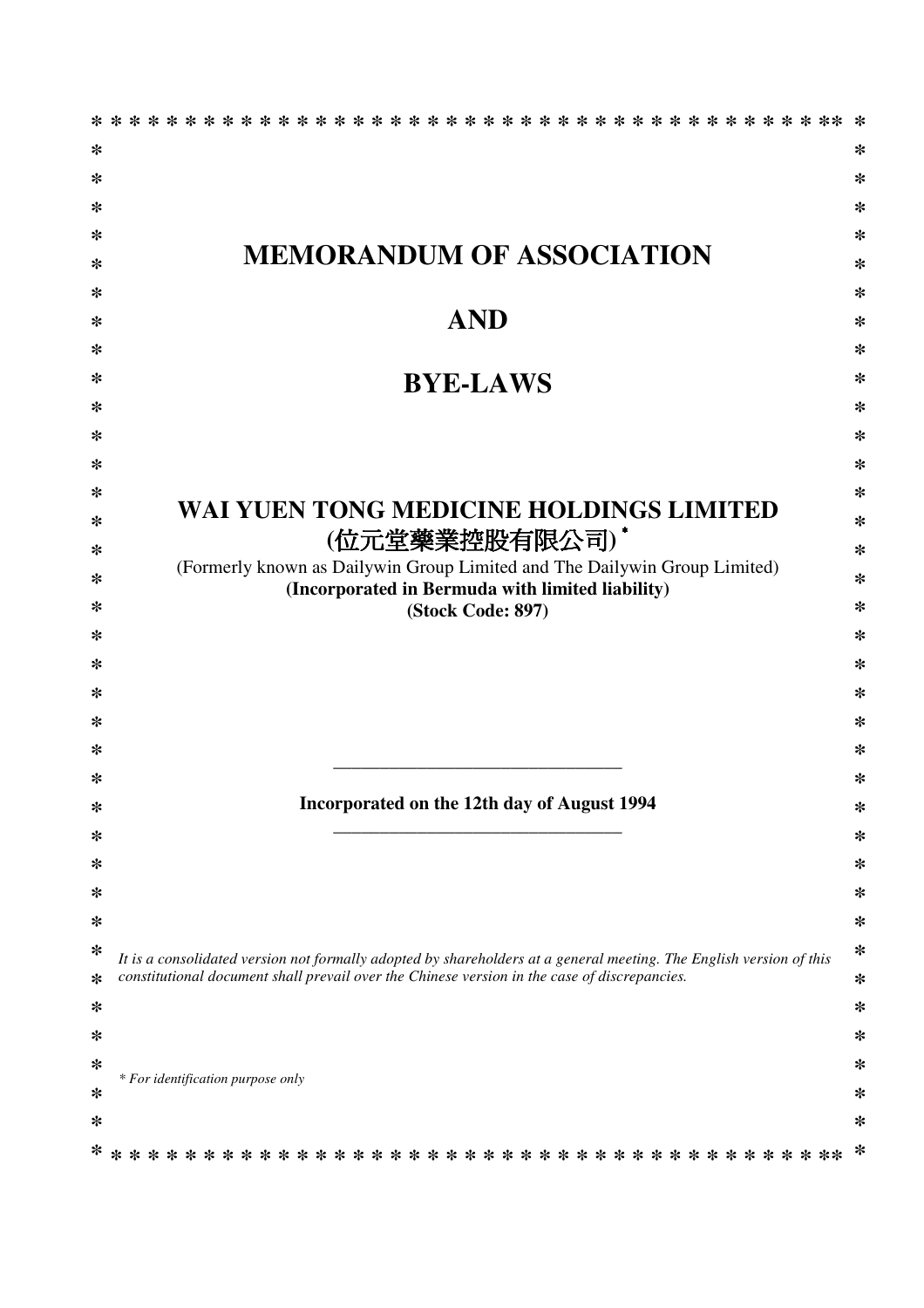**Registration No. 19815** 

## (COPY) **BERMUDA**

# **CERTIFICATE OF INCORPORATION ON CHANGE OF NAME**

**I HEREBY CERTIFY** that in accordance with section 10 of the Companies Act 1981 **Dailywin Group Limited** by resolution and with the approval of the Registrar of Companies has changed its name and was registered as **Wai Yuen Tong Medicine Holdings Limited** on the **23rd** day of **August, 2002**.

> Given under my hand and the Seal of the REGISTRAR OF COMPANIES this **27th** day of **August, 2002**

[Seal]

for **Acting Registrar of Companies**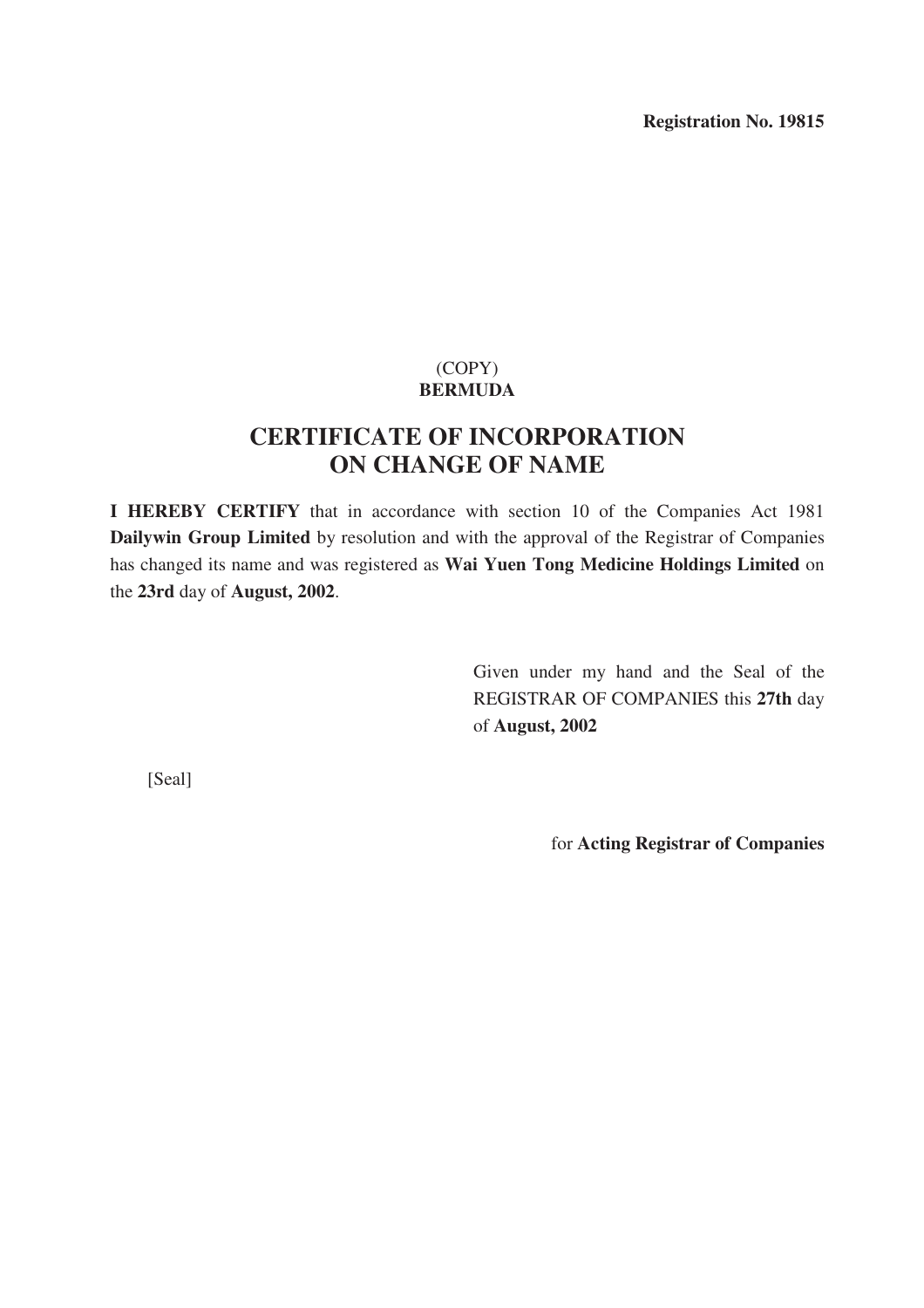#### **FORM NO. 3a**

## (Logo) **BERMUDA**

# **CERTIFICATE OF INCORPORATION ON CHANGE OF NAME**

I hereby certified that

## **The Dailywin Group Limited**

having by resolution and with the approval of the Registrar of Companies changed its name, is now registered under the name of

## **Dailywin Group Limited**

Given under my hand and the **27th** day of **September 1994** 

[Seal]

for **Registrar of Companies**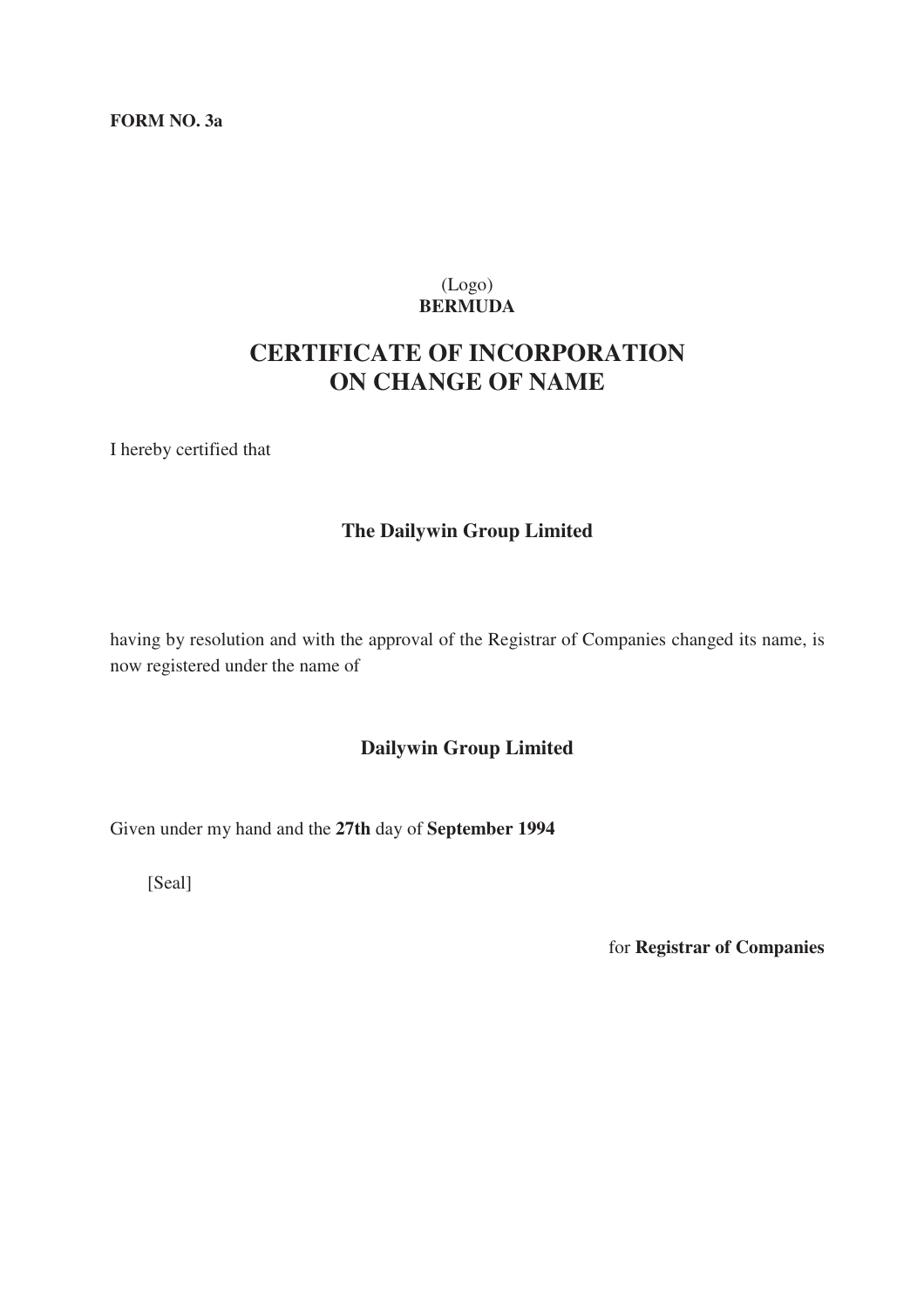**FORM NO. 6** 

## (COPY) **BERMUDA**

# **CERTIFICATE OF INCORPORATION**

I hereby in accordance with the provisions of section 14 of the Companies Act, 1981, issue this Certificate of Incorporation and do certify that on the 12th day of August 1994

## **The Dailywin Group Limited**

was registered by me in the Register maintained by me under the provisions of the said section and that the status of the said company is that of an exempted company.

Given under my hand this 12th day of August, 1994

[Seal]

for **Acting Registrar of Companies** 

**Registration No. 19815**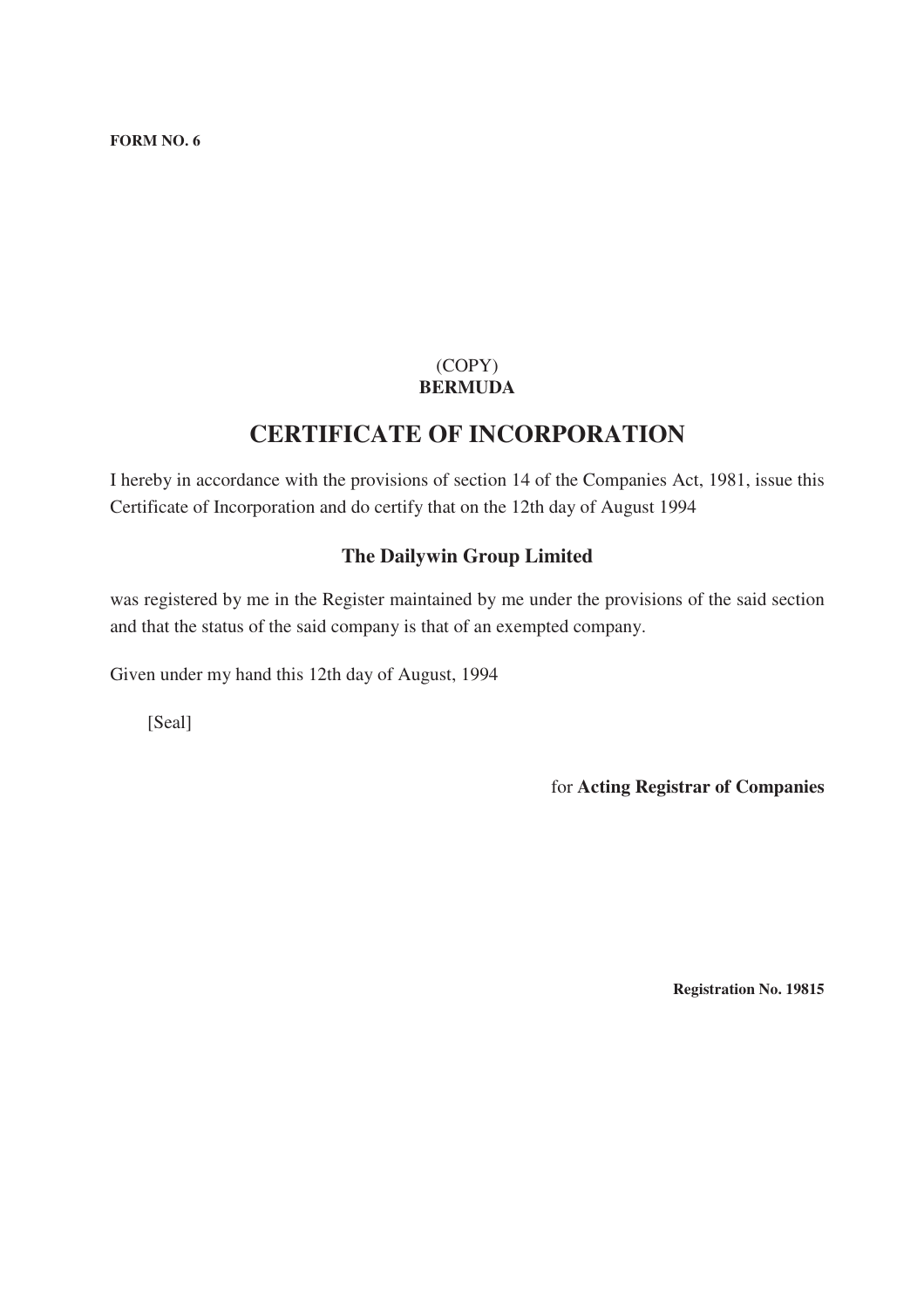## **CERTIFICATE OF DEPOSIT OF MEMORANDUM OF INCREASE OF SHARE CAPITAL**

## **THIS IS TO CERTIFY** that a Memorandum of Increase of Share Capital of

#### **Wai Yuen Tong Medicine Holdings Limited**

was delivered to the Registrar of Companies on the **15th** day of **June, 2004** in accordance with section 45(3) of *the Companies Act 1981* ("the Act").

> Given under my hand and Seal of the REGISTRAR OF COMPANIES this **23rd** day of **June, 2004.**

[Seal]

#### **for Registrar of Companies**

Capital prior to increase: HK\$ 5,527,738.45 Amount of increase: HK\$594,472,261.55 Present Capital: HK\$600,000,000.00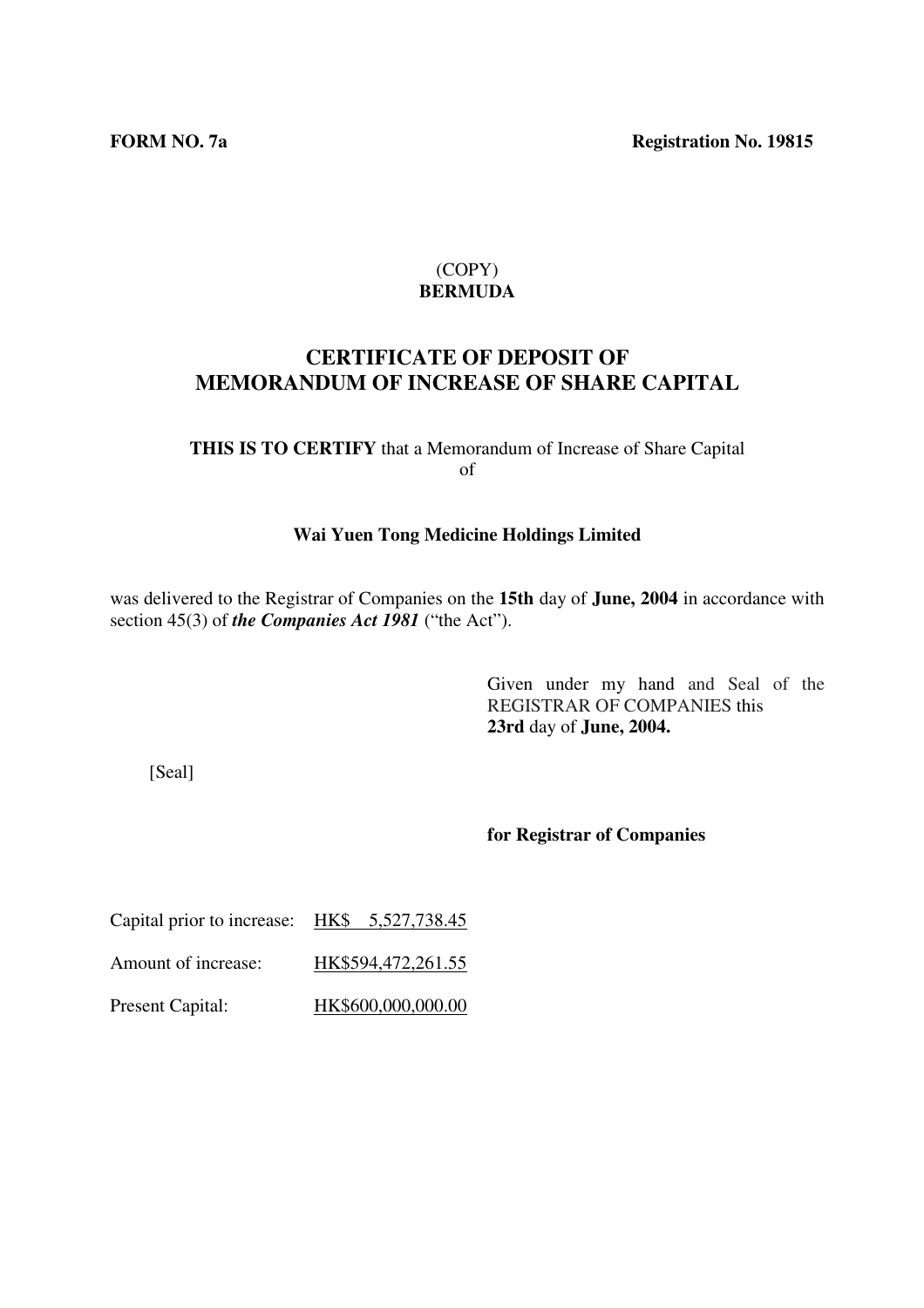## **NOTIFICATION OF DIMINUTION OF AUTHORISED BUT UNISSUED SHARE CAPITAL**

**THIS IS TO CERTIFY** that a Diminution of Authorised but Unissued Share Capital of

#### **Wai Yuen Tong Medicine Holdings Limited**

was delivered to the Registrar of Companies on the **15th** day of **June, 2004** in accordance with section 45(1)(f) of *the Companies Act 1981* ("the Act").

> Given under my hand and the Seal of the REGISTRAR OF COMPANIES this **23rd** day of **June, 2004.**

[Seal]

for **Registrar of Companies**

Authorised Share Capital before Cancellation: HK\$600,000,000.00

Share Capital after Cancellation: HK\$ 5,527,738.45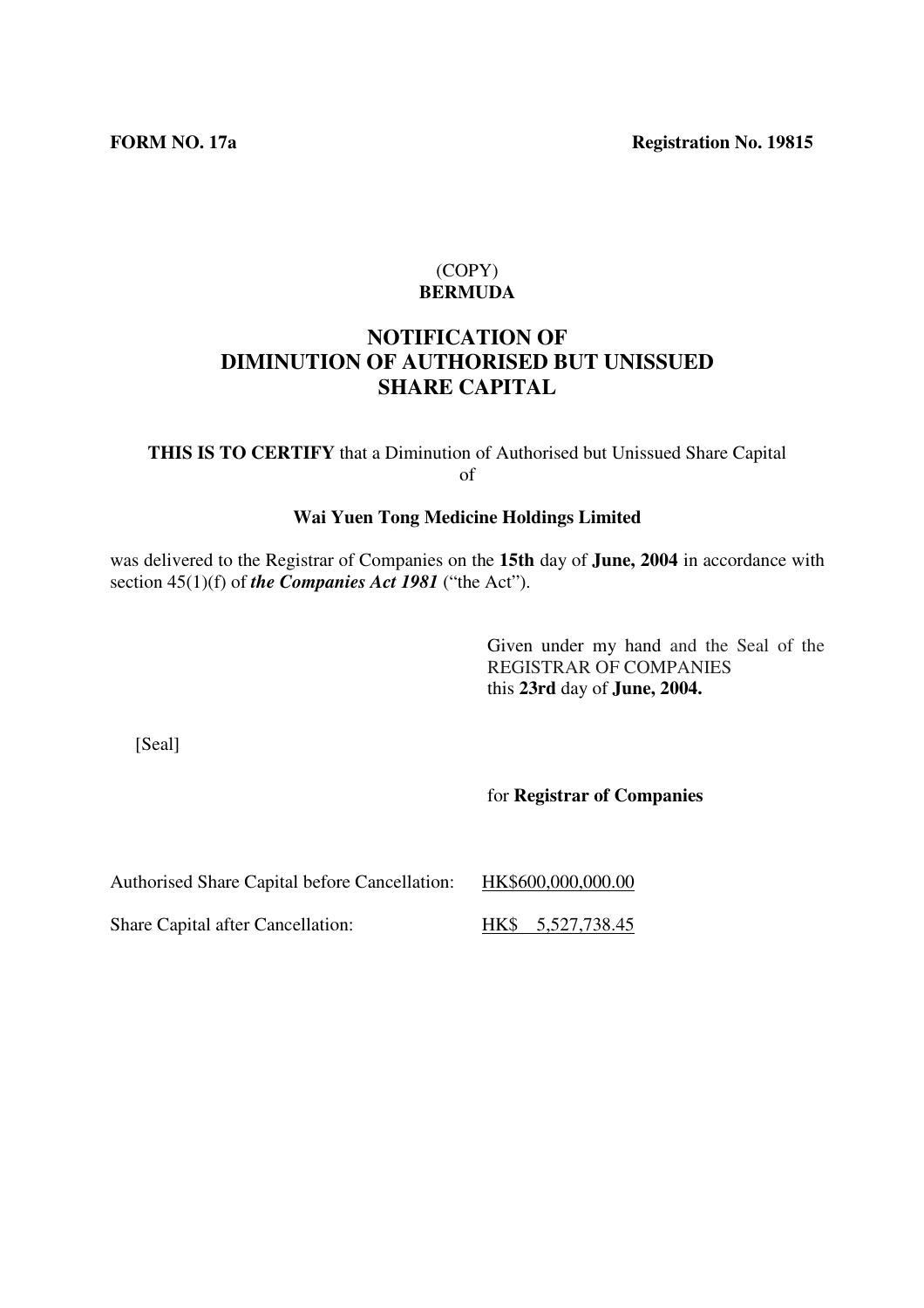## **CERTIFICATE OF DEPOSIT OF MEMORANDUM OF INCREASE OF SHARE CAPITAL**

**THIS IS TO CERTIFY** that a Memorandum of Increase of Share Capital of

#### **Wai Yuen Tong Medicine Holdings Limited**

was delivered to the Registrar of Companies on the **12th** day of **November, 2003** in accordance with section 45(3) of *the Companies Act 1981* ("the Act").

> Given under my hand and Seal of the REGISTRAR OF COMPANIES this **17th** day of **November, 2003.**

[Seal]

**for Registrar of Companies**

Capital prior to increase: HK\$ 30,212,384.50

Amount of increase: HK\$569,787,615.50

Present Capital: HK\$600,000,000.00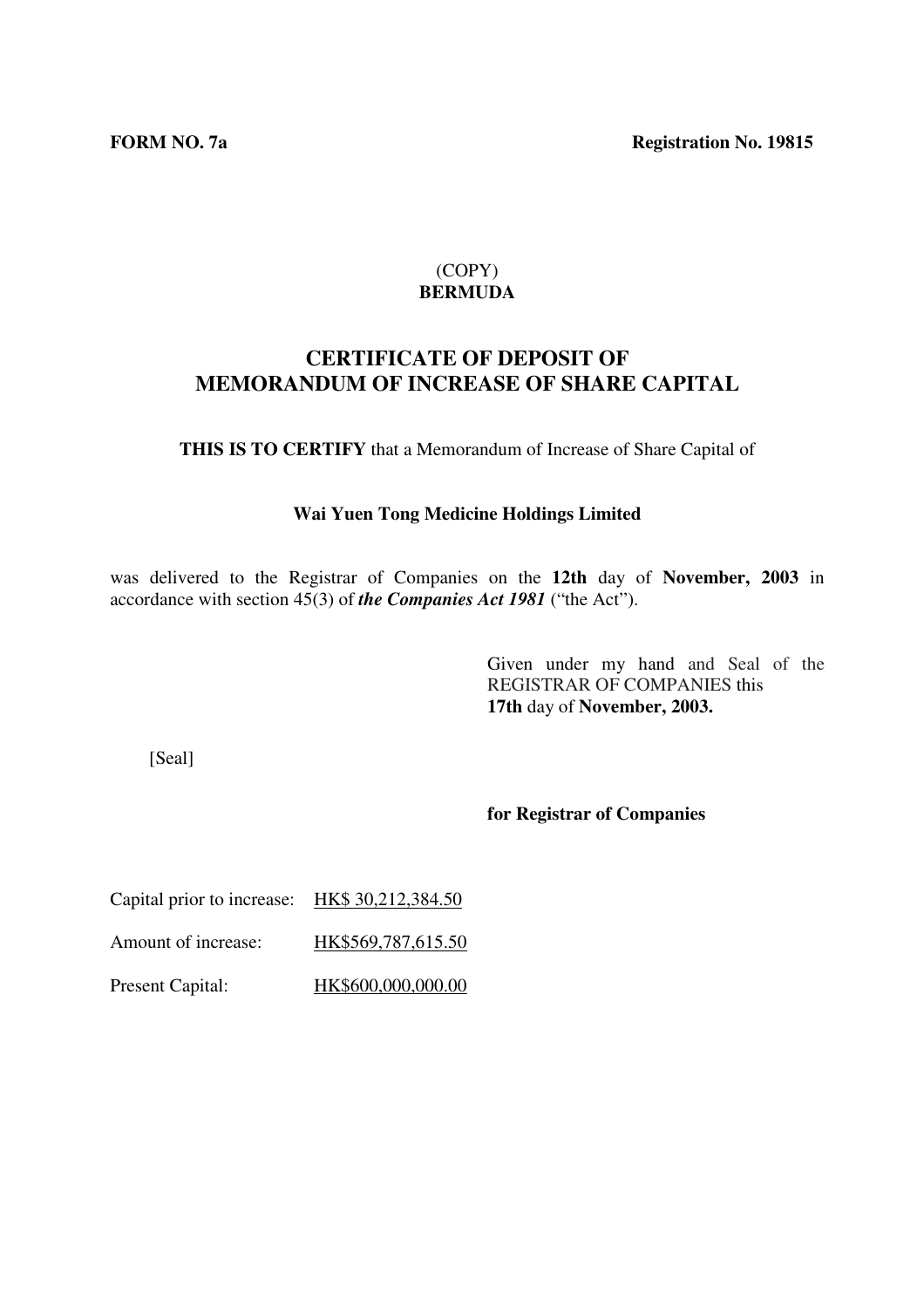## **NOTIFICATION OF DIMINUTION OF AUTHORISED BUT UNISSUED SHARE CAPITAL**

**THIS IS TO CERTIFY** that a Diminution of Authorised but Unissued Share Capital of

#### **Wai Yuen Tong Medicine Holdings Limited**

was delivered to the Registrar of Companies on the **12th** day of **November, 2003** in accordance with section 45(1)(f) of *the Companies Act 1981* ("the Act").

> Given under my hand and the Seal of the REGISTRAR OF COMPANIES this **17th** day of **November, 2003.**

[Seal]

for **Registrar of Companies**

Authorised Share Capital before Cancellation: HK\$600,000,000.00

Share Capital after Cancellation: HK\$ 30,212,384.50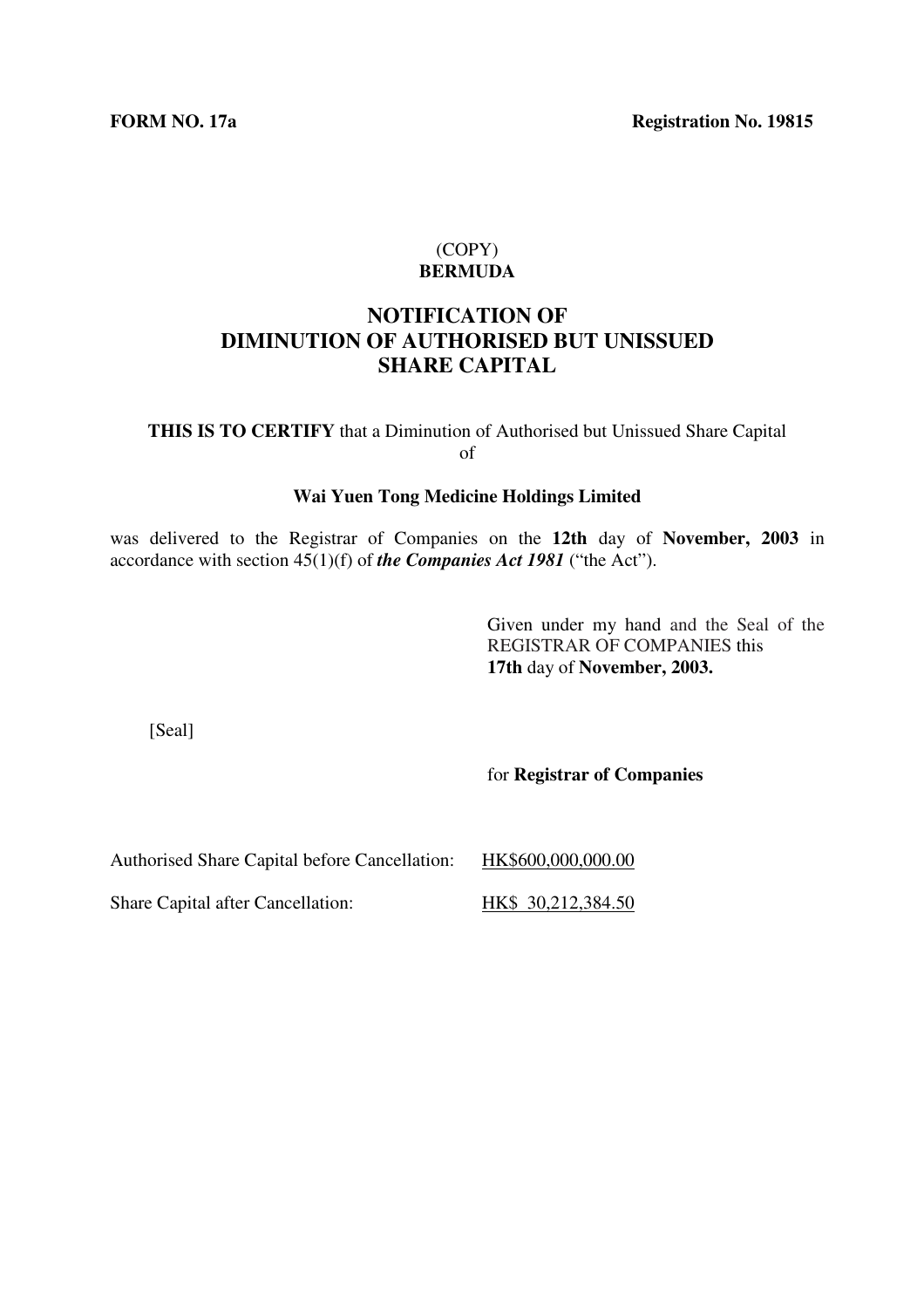**FORM NO. 7a** Registration No. 19815

## (COPY) **BERMUDA**

## **CERTIFICATE OF DEPOSIT OF MEMORANDUM OF INCREASE OF SHARE CAPITAL**

**THIS IS TO CERTIFY** that a Memorandum of Increase of Share Capital of

#### **Dailywin Group Limited**

was delivered to the Registrar of Companies on the **15th** day of **July, 2002** in accordance with section 45(3) of *the Companies Act 1981* ("the Act").

> Given under my hand and Seal of the REGISTRAR OF COMPANIES this **18th** day of **July, 2002.**

[Seal]

**Acting Registrar of Companies**

| Capital prior to increase: | HK\$80,000,000.00  |
|----------------------------|--------------------|
| Amount of increase:        | HK\$520,000,000.00 |
| <b>Present Capital:</b>    | HK\$600,000,000.00 |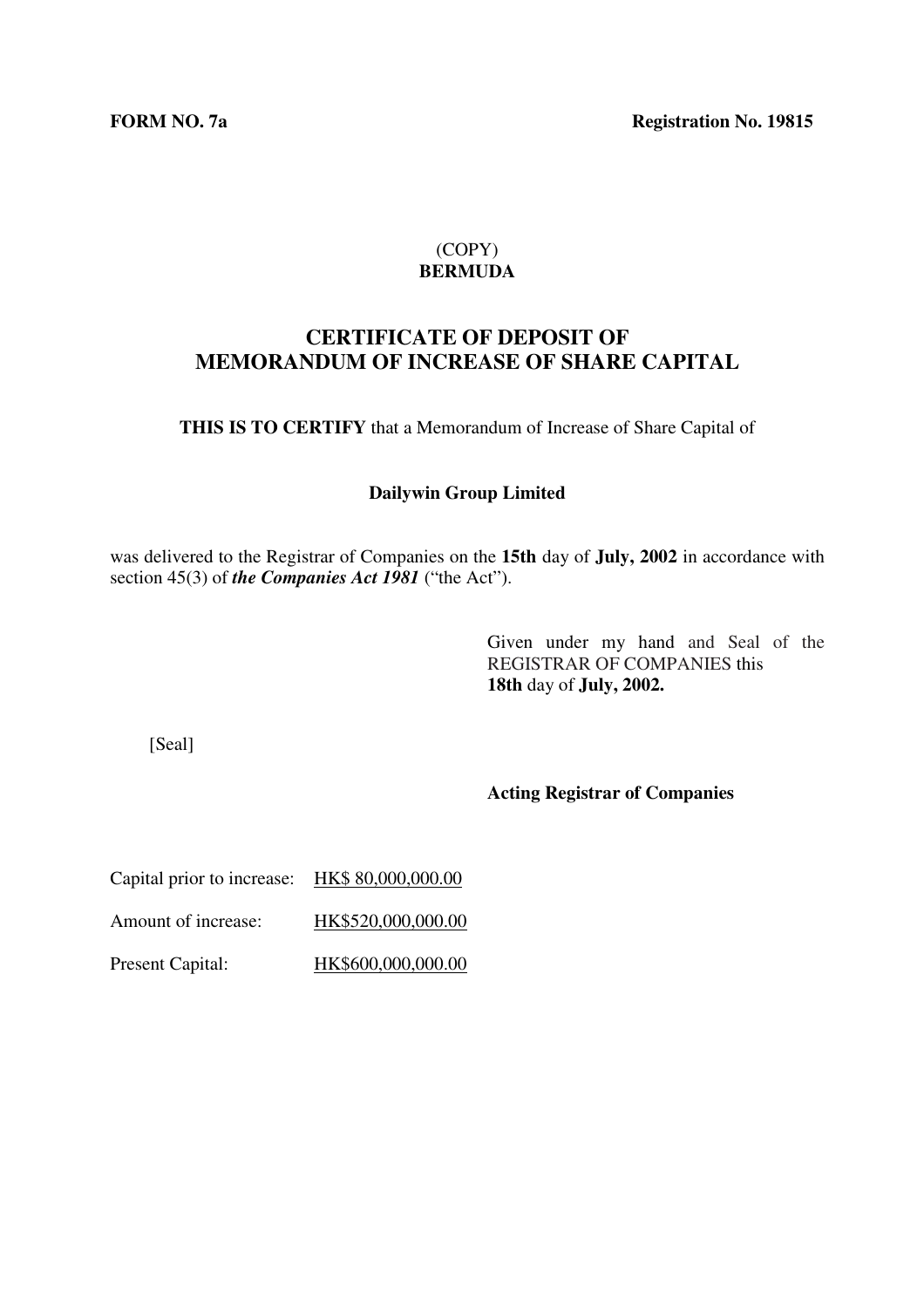**FORM NO. 7a** Registration No. 19815

## (COPY) **BERMUDA**

## **CERTIFICATE OF DEPOSIT OF MEMORANDUM OF INCREASE OF SHARE CAPITAL**

**THIS IS TO CERTIFY** that a Memorandum of Increase of Share Capital of

#### **Dailywin Group Limited**

was delivered to the Registrar of Companies on the **4th** day of **June, 2002** in accordance with section 45(3) of *the Companies Act 1981* ("the Act").

> Given under my hand and Seal of the REGISTRAR OF COMPANIES this **6th** day of **June, 2002.**

[Seal]

for **Acting Registrar of Companies**

| Capital prior to increase: | HK\$ 1,899,198.64 |
|----------------------------|-------------------|
| Amount of increase:        | HK\$78,100,801.36 |
| <b>Present Capital:</b>    | HK\$80,000,000.00 |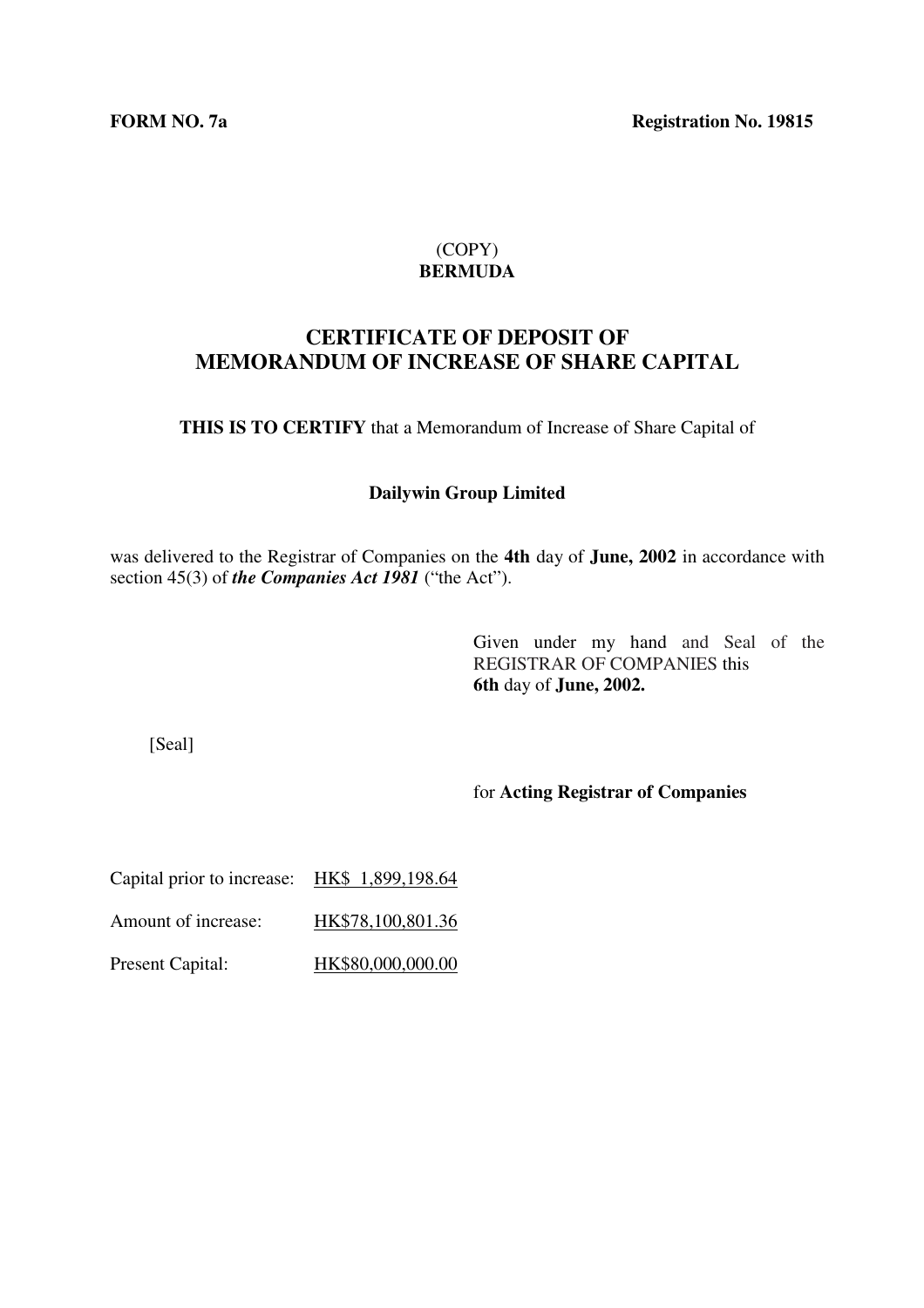## **NOTIFICATION OF DIMINUTION OF AUTHORISED SHARE CAPITAL**

**THIS IS TO CERTIFY** that a Diminution of Authorised Share Capital of

#### **Dailywin Group Limited**

was delivered to the Registrar of Companies on the **4th** day of **June, 2002** in accordance with section 45(1)(f) of *the Companies Act 1981* ("the Act").

> Given under my hand and Seal of REGISTRAR OF COMPANIES this **6th** day of **June, 2002.**

[Seal]

for **Acting Registrar of Companies**

Authorised Share Capital before Cancellation: HK\$80,000,000.00

Share Capital after Cancellation: HK\$ 1,899,198.64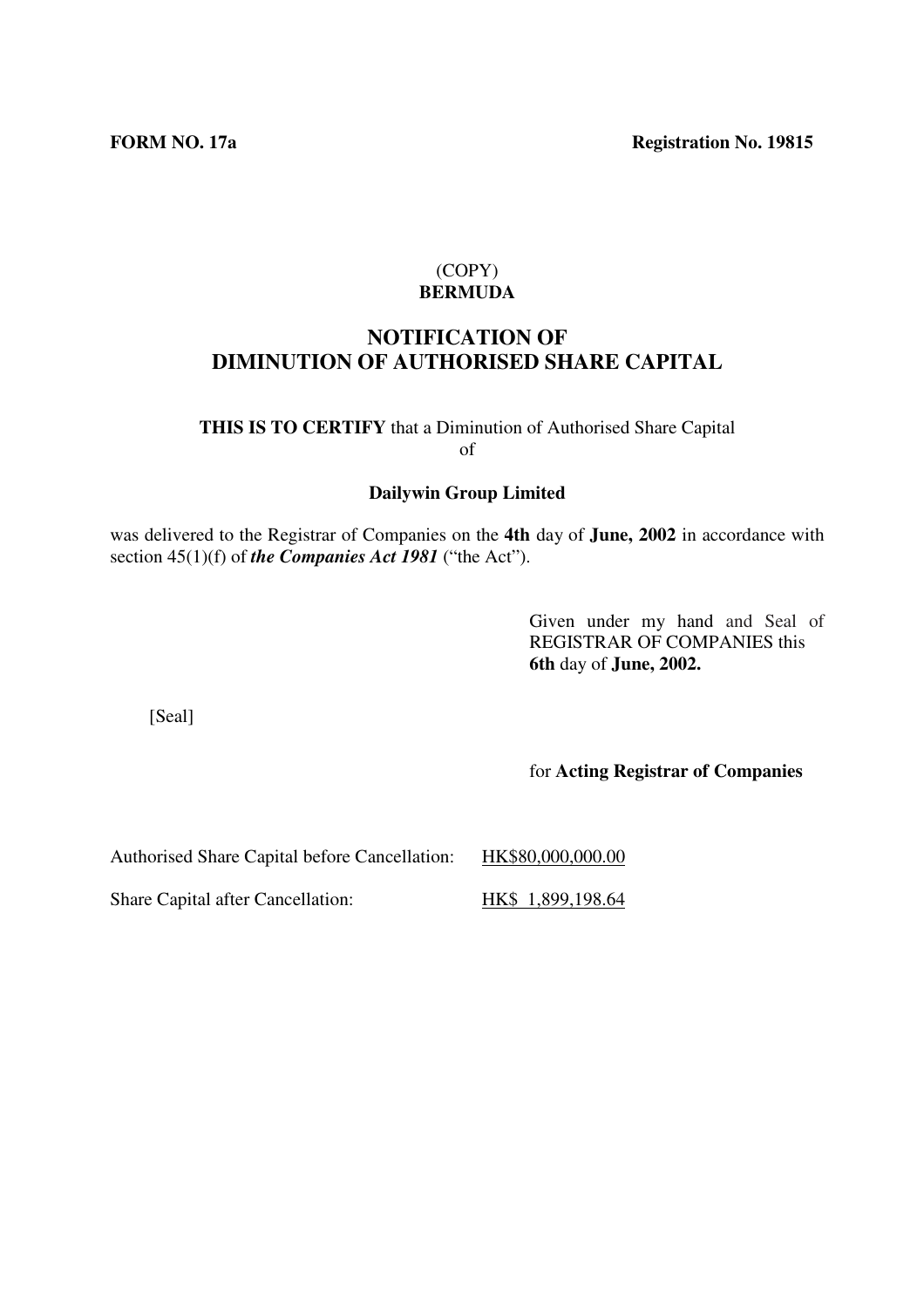**FORM NO. 7a** Registration No. 19815

## (COPY) **BERMUDA**

## **CERTIFICATE OF DEPOSIT OF MEMORANDUM OF INCREASE OF SHARE CAPITAL**

#### **THIS IS TO CERTIFY** that a Memorandum of Increase of Share Capital of

#### **Dailywin Group Limited**

was delivered to the Registrar of Companies on the **18th** day of **September, 1998** in accordance with section 45(3) of *the Companies Act 1981* ("the Act").

> Given under my hand this **23rd**  day of **September, 1998.**

for **Registrar of Companies**

| Capital prior to increase: | HK\$10,661,146.00 |
|----------------------------|-------------------|
|----------------------------|-------------------|

Amount of increase: HK\$69,338,854.00

Present Capital: HK\$80,000,000.00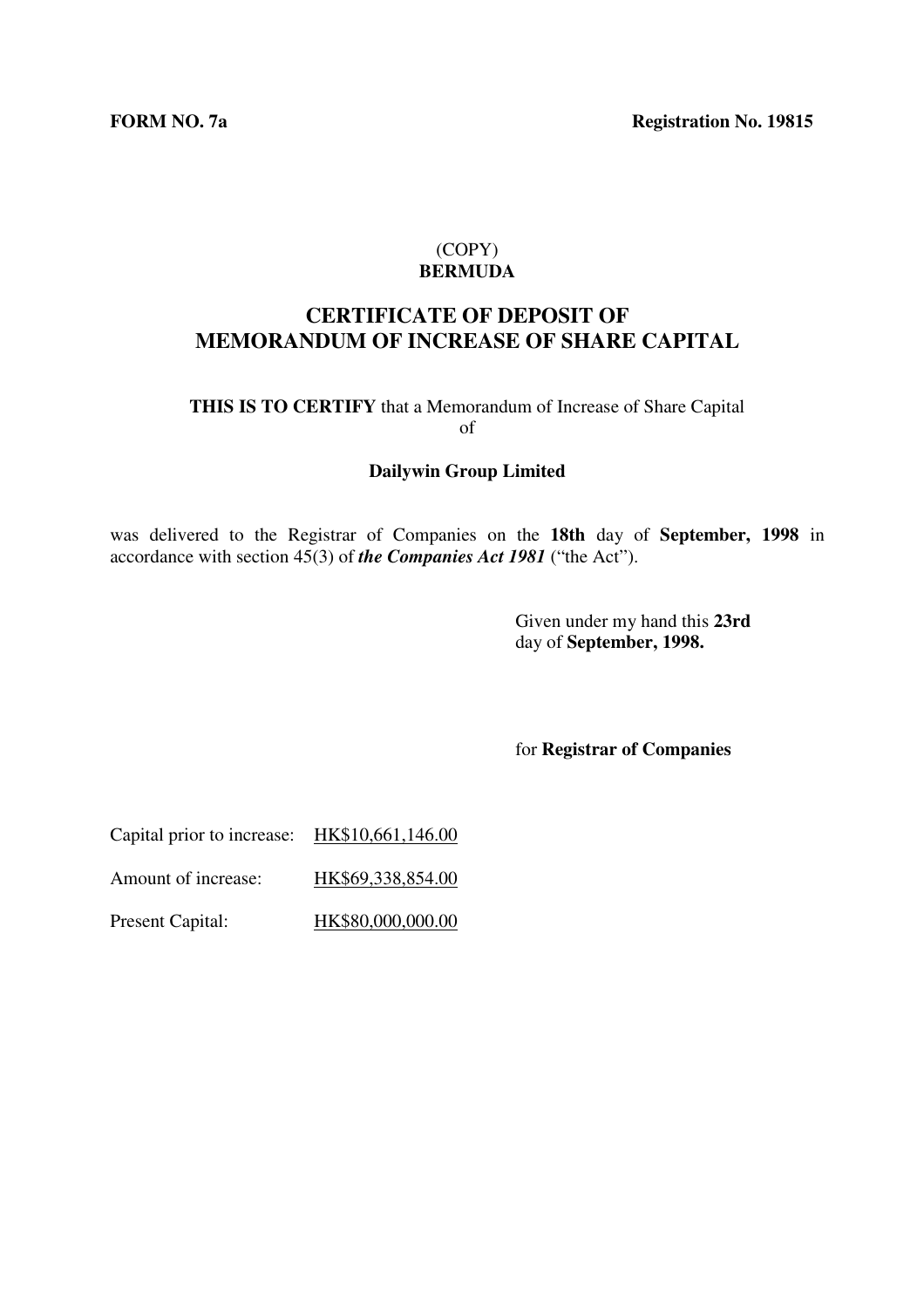**FORM NO. 17a** Registration No. 19815

#### (COPY) **BERMUDA**

## **NOTIFICATION OF DIMINUTION OF AUTHORISED BUT UNISSUED SHARE CAPITAL**

**THIS IS TO CERTIFY** that a Diminution of Authorised but Unissued Share Capital of

#### **Dailywin Group Limited**

was delivered to the Registrar of Companies on the **18th** day of **September, 1998** in accordance with section 45(1)(f) of *the Companies Act 1981* ("the Act").

> Given under my hand this **23rd**  day of **September, 1998.**

for **Registrar of Companies**

Authorised Share Capital before Cancellation: HK\$88,900,000.00

Share Capital after Cancellation: HK\$10,661,146.00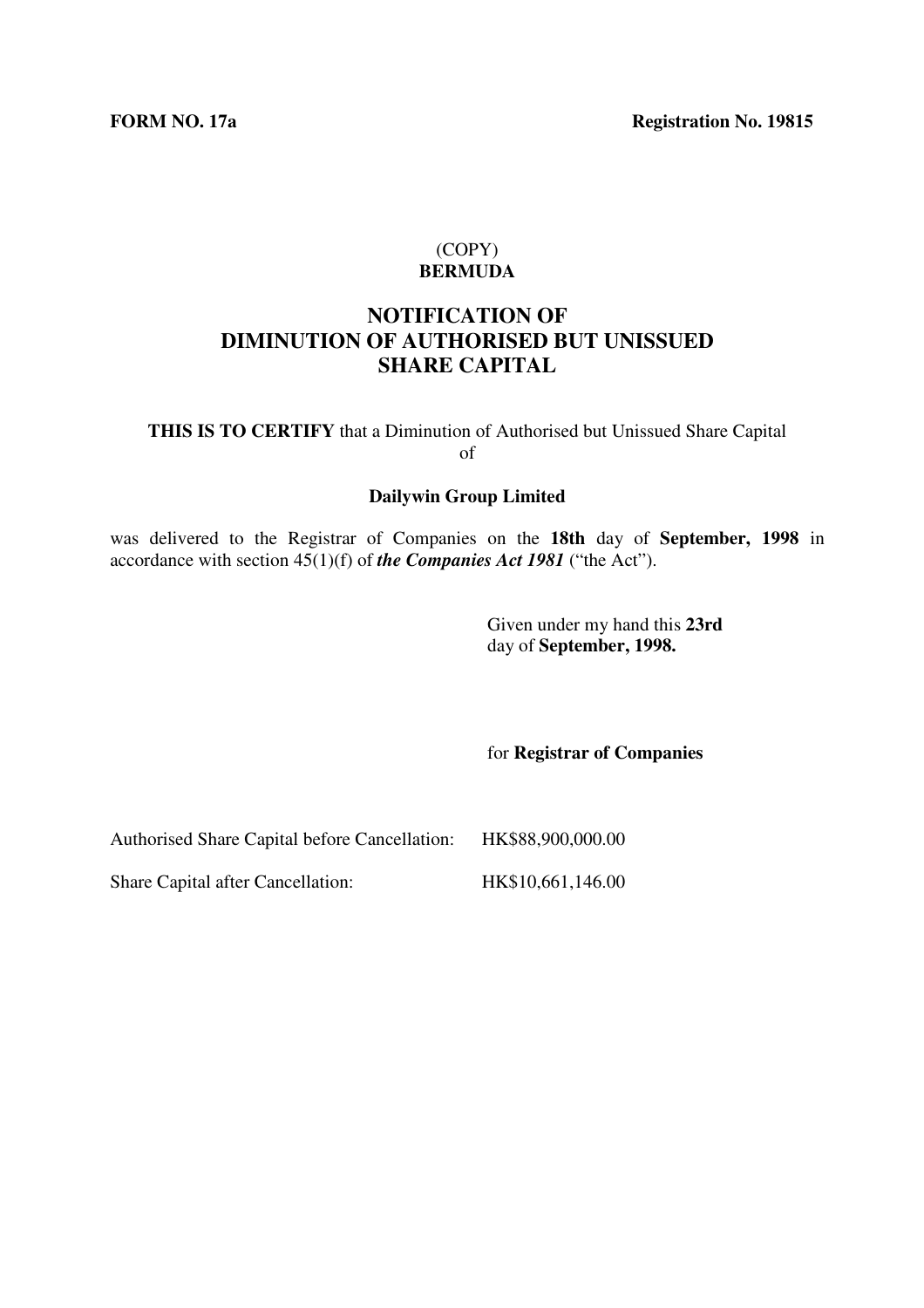## **CERTIFICATE OF REGISTRATION OF ALTERATION OF DENOMINATION OF CAPITAL**

**THIS IS TO CERTIFY** that an Alteration of Denomination of Share Capital of

#### **Dailywin Group Limited**

was delivered to the Registrar of Companies on the **18th day** of **September, 1998** in accordance with *the Companies Act 1981* ("the Act").

> Given under my hand this **23rd**  day of **September, 1998.**

for **Registrar of Companies**

Capital before Conversion: GB £ 7,000,000.00

Capital after Conversion: HK\$88,900,000.00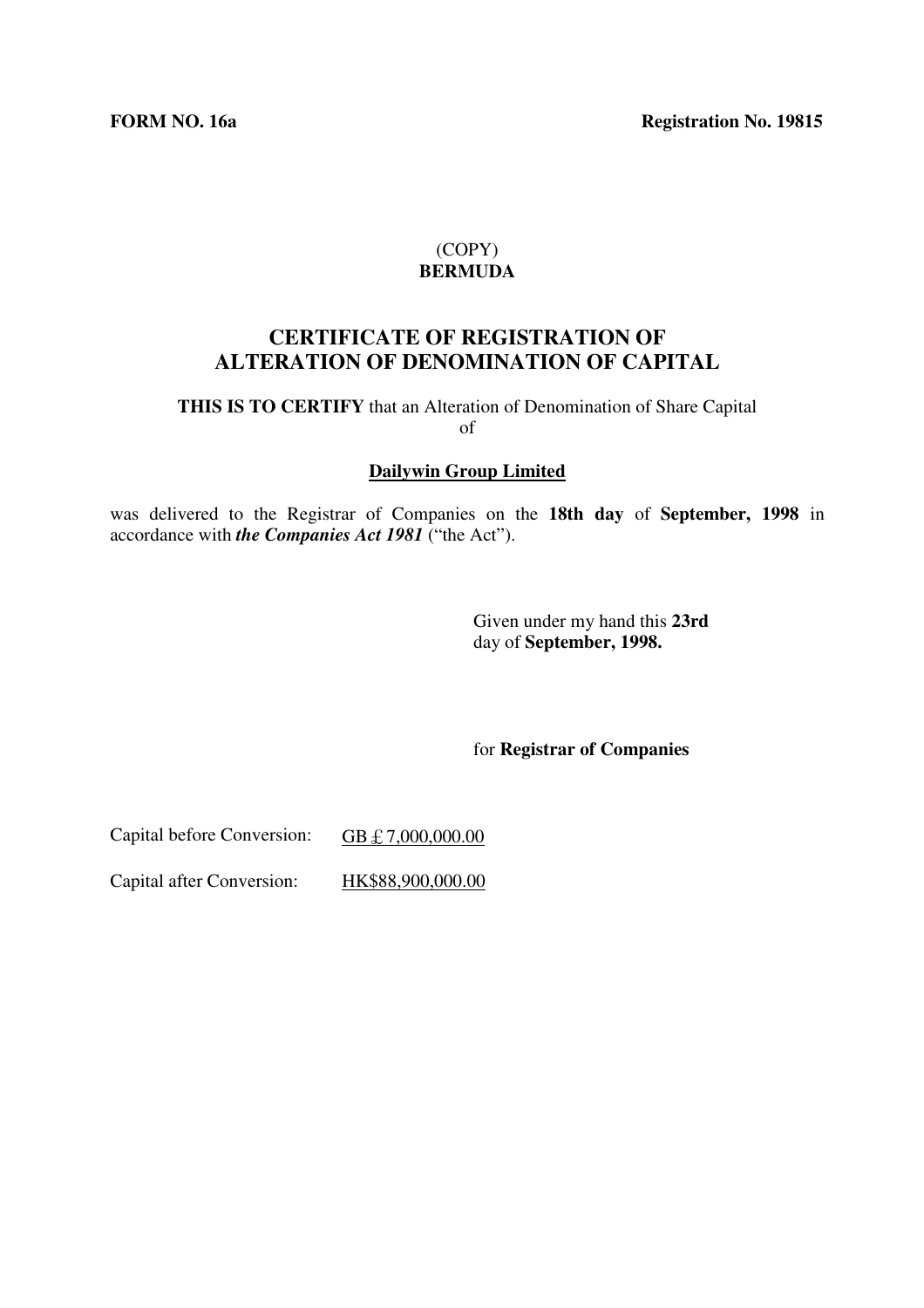**FORM NO. 7a** Registration No. EC/19815

### (COPY) **BERMUDA**

## **CERTIFICATE OF DEPOSIT OF MEMORANDUM OF INCREASE OF SHARE CAPITAL**

**THIS IS TO CERTIFY** that a Memorandum of Increase of Share Capital of

**Dailywin Group Limited**

was delivered to the Registrar of Companies on the **22nd day** of **October, 1997** in accordance with section 45(3) of *the Companies Act 1981* ("the Act").

> Given under my hand this **24th**  day of **October, 1997**

for **Registrar of Companies**

Capital prior to increase:  $GBP \text{ } \pounds 5,000,000$ 

Amount of increase: GBP £ 2,000,000

Present Capital: GBP £ 7,000,000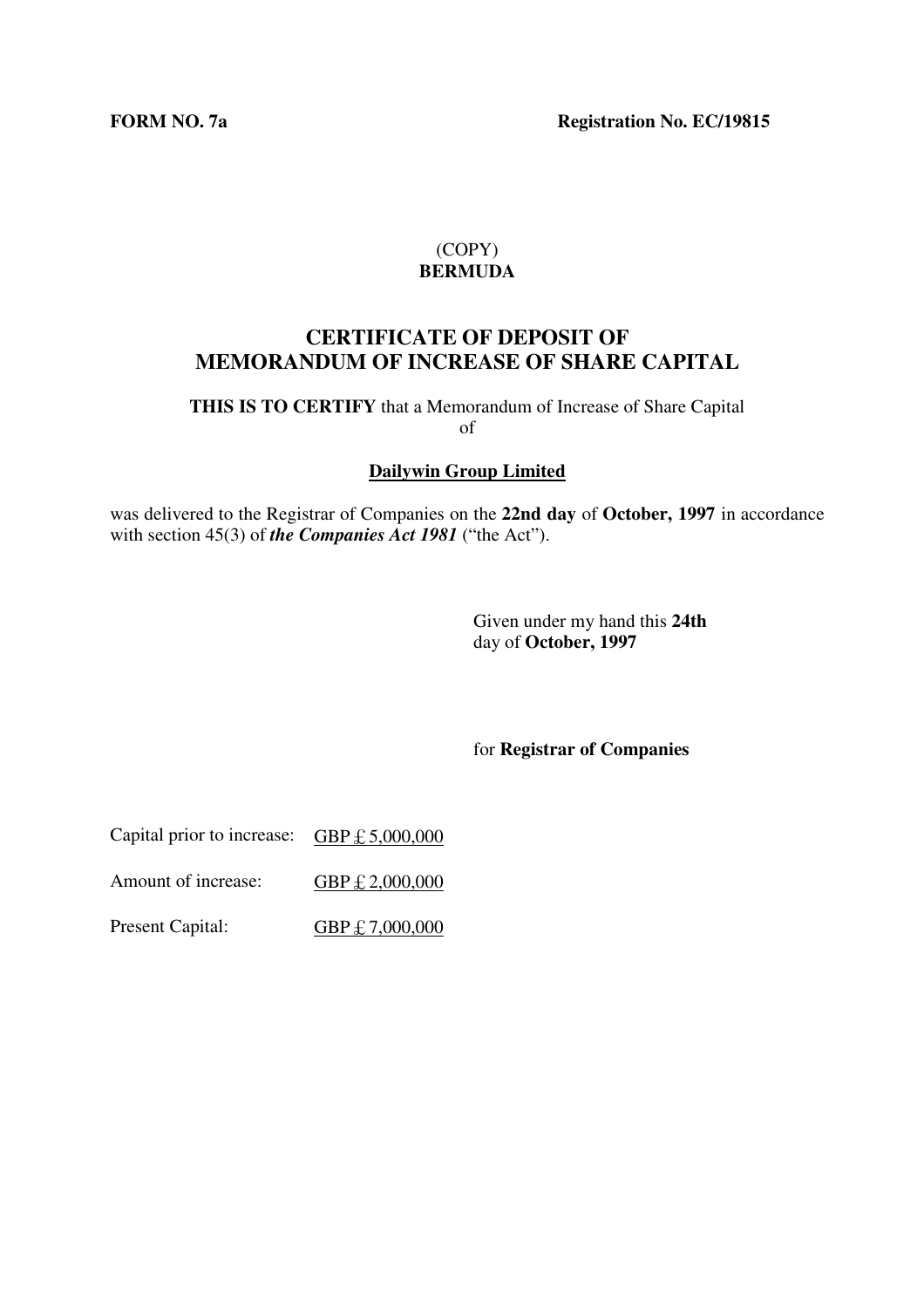#### **FORM 7a**

#### (COPY)

#### **BERMUDA**  THE COMPANIES ACT 1981 **CERTIFICATE OF DEPOSIT OF MEMORANDUM OF INCREASE OF SHARE CAPITAL**

**THIS IS TO CERTIFY** that a Memorandum of Increase of Share Capital of

#### **DAILYWIN GROUP LIMITED**

was deposited in the Office of the Registrar of Companies on the

30th day of January, 1995

IN WITNESS WHEREOF I have hereto set my hand this 30th day of January, 1995

for **REGISTRAR OF COMPANIES**

Capital prior to increase  $GBP \t L 10,000$ 

Amount of increase GBP  $\text{\pounds}$  4,990,000

Present Capital  $GBP \text{ } \pounds 5,000,000$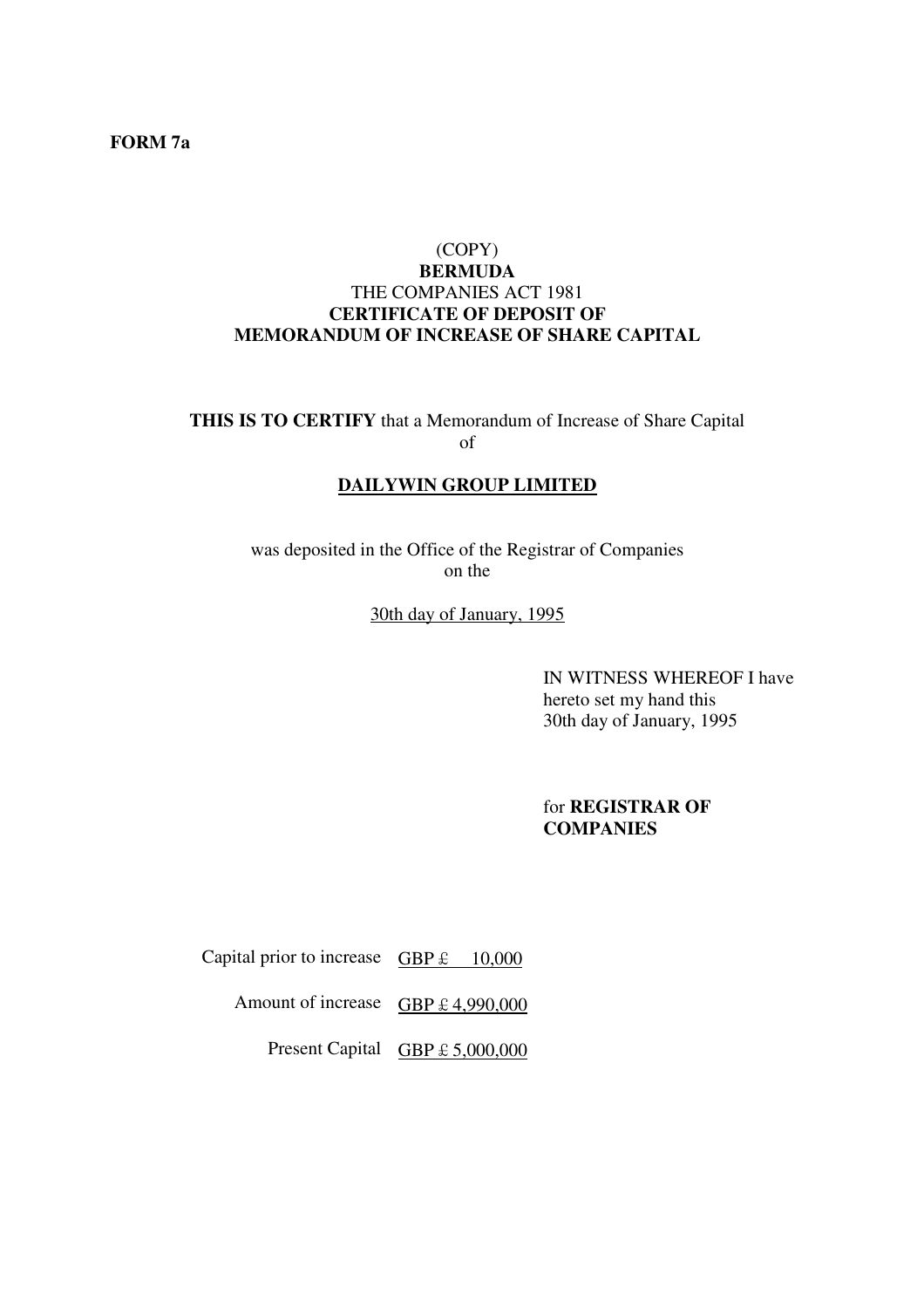#### FORM NO. 2

## **BERMUDA THE COMPANIES ACT 1981 MEMORANDUM OF ASSOCIATION OF COMPANY LIMITED BY SHARES (Section 7(1) and (2))**

MEMORANDUM OF ASSOCIATION OF

The Dailywin Group Limited (hereinafter referred to as "the Company")

- 1. The liability of the members of the Company is limited to the amount (if any) for the time being unpaid on the shares respectively held by them.
- 2. We, the undersigned, namely,

| <b>NAME</b>          | <b>ADDRESS</b>                                                 | <b>STATUS</b><br>(Yes/No) | BERMUDIAN NATIONALITY | NUMBER OF<br><b>SHARES</b><br><b>SUBSCRIBED</b> |
|----------------------|----------------------------------------------------------------|---------------------------|-----------------------|-------------------------------------------------|
| C.F.A. Cooper        | Clarendon House<br>Church Street<br>Hamilton<br><b>Bermuda</b> | Yes                       | <b>British</b>        | One                                             |
| Donald H.<br>Malcolm | п                                                              | N <sub>0</sub>            | <b>British</b>        | <b>One</b>                                      |
| John C.R.<br>Collis  | Ħ                                                              | Yes                       | <b>British</b>        | <b>One</b>                                      |

do hereby respectively agree to take such number of shares of the Company as may be allotted to us respectively by the provisional directors of the Company, not exceeding the number of shares for which we have respectively subscribed, and to satisfy such calls as may be made by the directors, provisional directors or promoters of the Company in respect of the shares allotted to us respectively.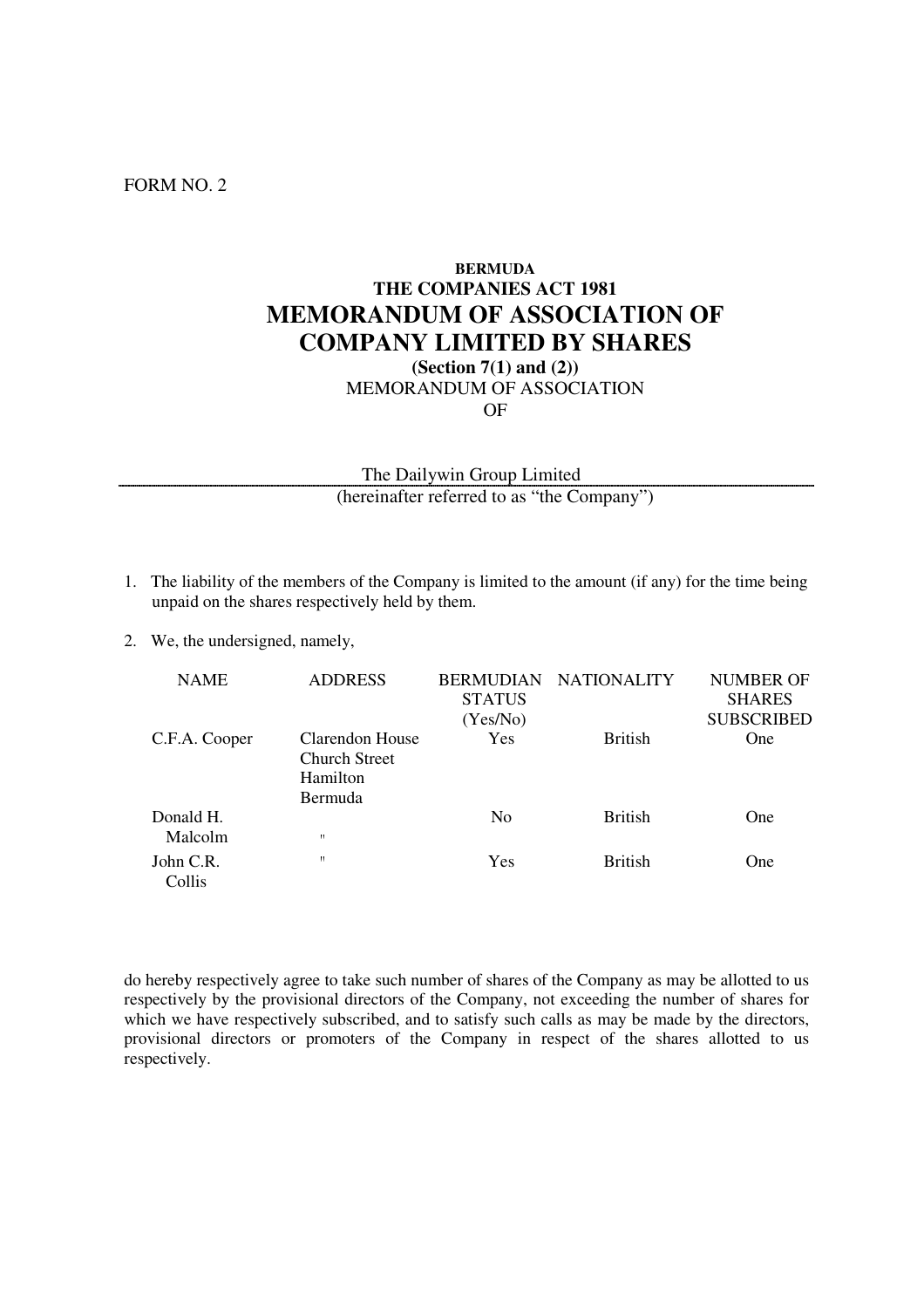- 3. The Company is to be an exempted Company as defined by the Companies Act 1981.
- 4. The Company has power to hold land situated in Bermuda not exceeding in all, including the following parcels-

N/A

- 5. The authorised share capital of the Company is  $£10,000$  divided into shares of  $£0.25$  each. The minimum subscribed share capital of the Company is  $£10,000$ .
- 6. The objects for which the Company is formed and incorporated are  $-$

Please see the attached sheet.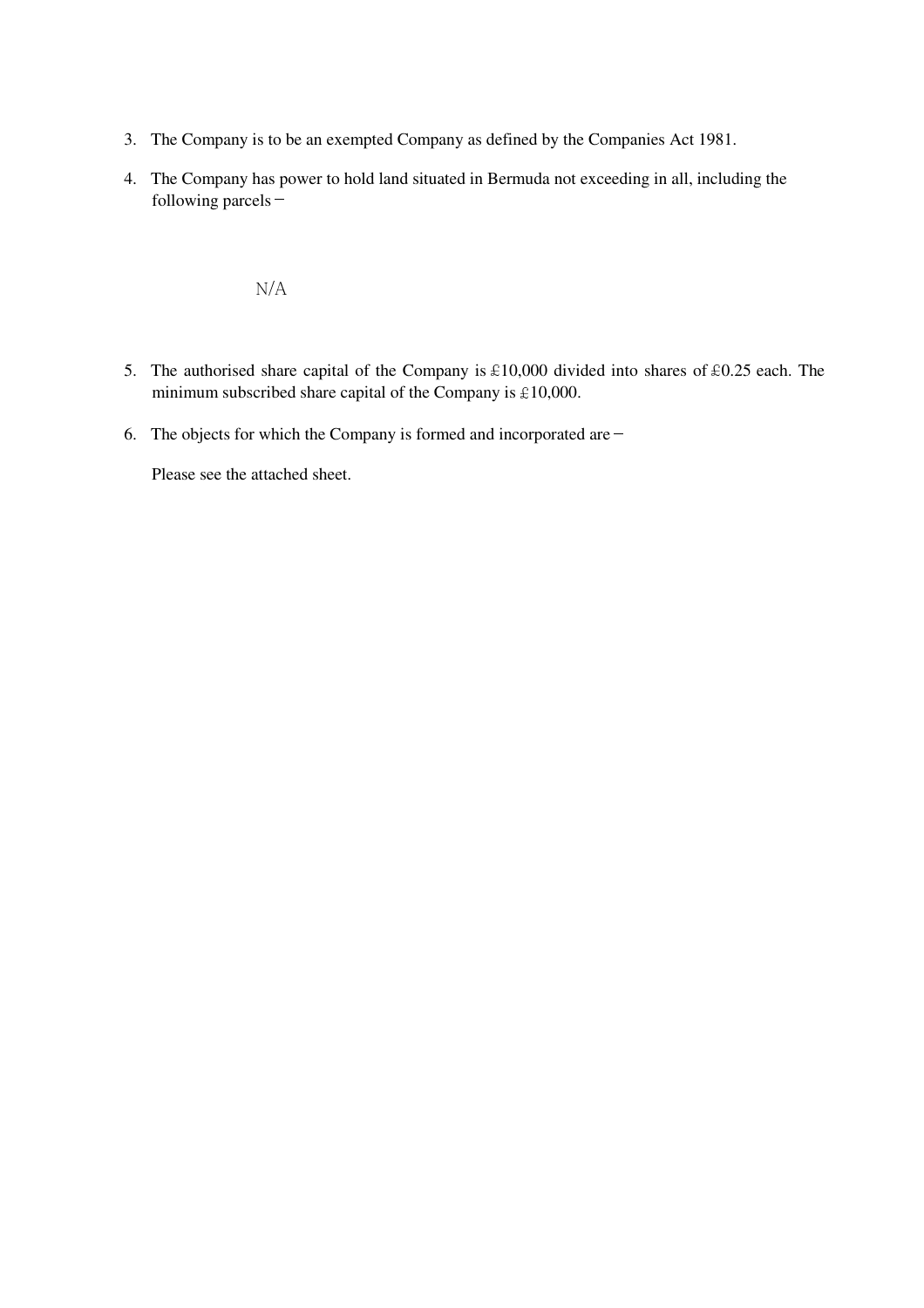#### **THE COMPANIES ACT 1981 MEMORANDUM OF ASSOCIATION OF COMPANY LIMITED BY SHARES (Section 7(1) and (2))**

## THE DAILYWIN GROUP LIMITED

#### Schedule to Form 2 Objects/Powers of the Company

#### 6. Objects of the Company:

- 1) to act and to perform all the functions of a holding company in all its branches and to co-ordinate the policy and administration of any subsidiary company or companies wherever incorporated or carrying on business or of any group of companies of which the Company or any subsidiary company is a member or which are in any manner controlled directly or indirectly by the Company;
- 2) to act as an investment company and for that purpose to acquire and hold upon any terms and, either in the name of the Company or that of any nominee, shares, stock, debentures, debenture stock, annuities, notes, mortgages, bonds, obligations and securities, foreign exchange, foreign currency deposits and commodities, issued or guaranteed by any company wherever incorporated or carrying on business, or by any government, sovereign, ruler, commissioners, public body or authority, supreme, municipal, local or otherwise, by original subscription, tender, purchase, exchange, underwriting, participation in syndicates or in any other manner and whether or not fully paid up, and to make payments thereon as called up or in advance of calls or otherwise and to subscribe for the same, whether conditionally or absolutely, and to hold the same with a view to investment, but with the power to vary any investments, and to exercise and enforce all rights and powers conferred by or incident to the ownership thereof, and to invest and deal with the moneys of the Company not immediately required upon such securities and in such manner as may be from time to time determined;
- 3) as set out in paragraphs (b) to (n) and (p) to (u) inclusive of the Second Schedule to The Companies Act 1981.
- 7. Powers of the Company
	- 1) the Company shall, pursuant to Section 42 of The Companies Act 1981, have the power to issue preference shares which are, at the option of the holder, liable to be redeemed;
	- 2) the Company shall, pursuant to Section 42A of The Companies Act 1981, have the power to purchase its own shares;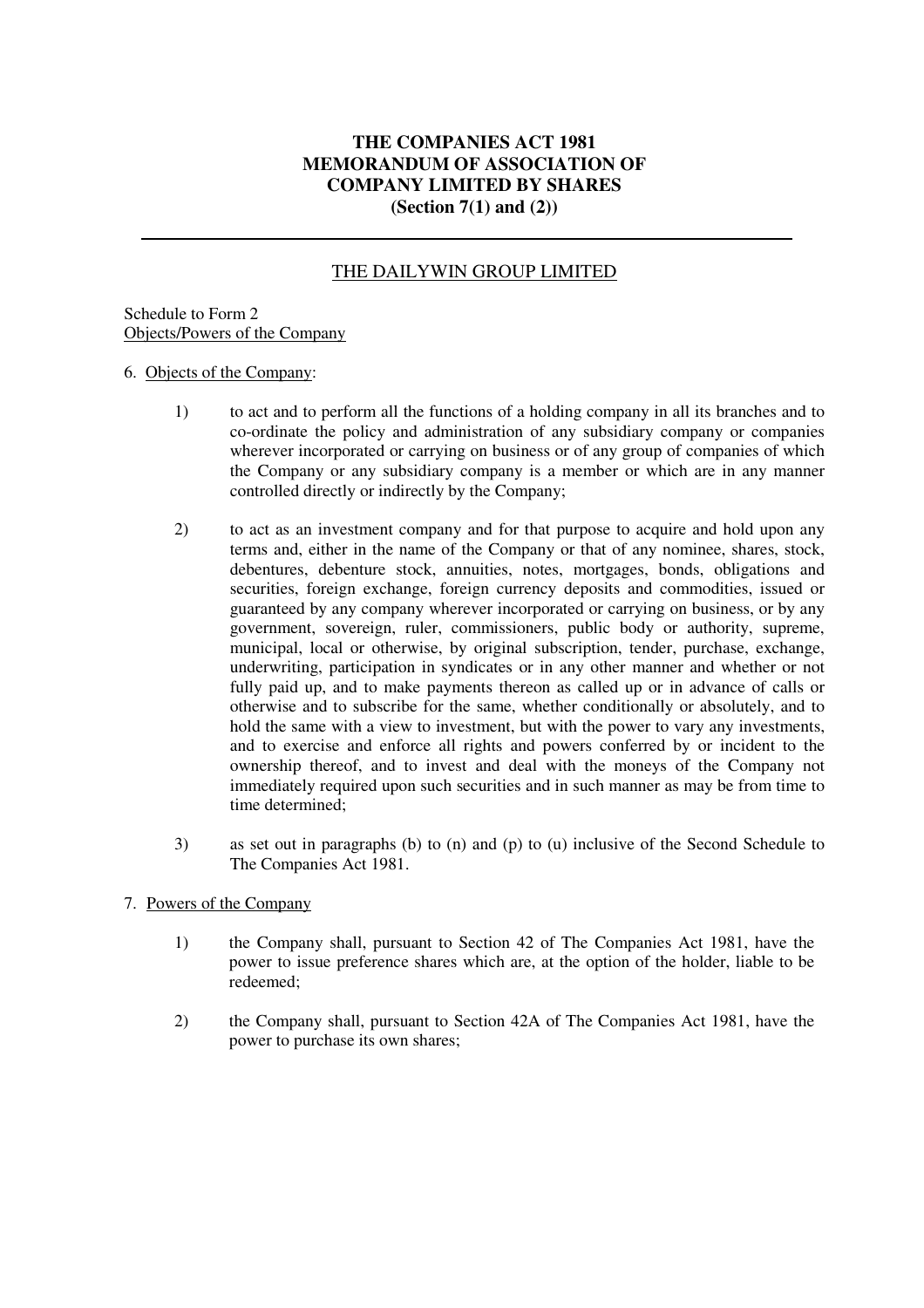- 3) the Company shall have the power to grant pensions, annuities, or other allowances, including allowances on death, to or for the benefit of any directors, officers or employees or former directors, officers or employees of the Company or any company which at any time is or was a subsidiary or a holding company or another subsidiary of a holding company of the Company or otherwise associated with the Company or of any predecessor in business of any of them, and to the relations, connections or dependants of any such persons, and to other persons whose service or services have directly or indirectly been of benefit to the Company or whom the Company considers have any moral claim on the Company or to their relations, connections or dependants, and to establish or support or aid in the establishment or support of any associations, institutions, clubs, schools, building and housing schemes, funds and trusts, and to make payments toward insurance or other arrangements likely to benefit any such persons or otherwise advance the interests of the Company or of its Members, and to subscribe, guarantee or pay money for any purpose likely, directly or indirectly, to further the interests of the Company or of its Members or for any national, charitable, benevolent, educational, religious, social, public, general or useful object.
- 4) The Company shall not have the power set out in paragraph 8 of the First Schedule to The Companies Act 1981.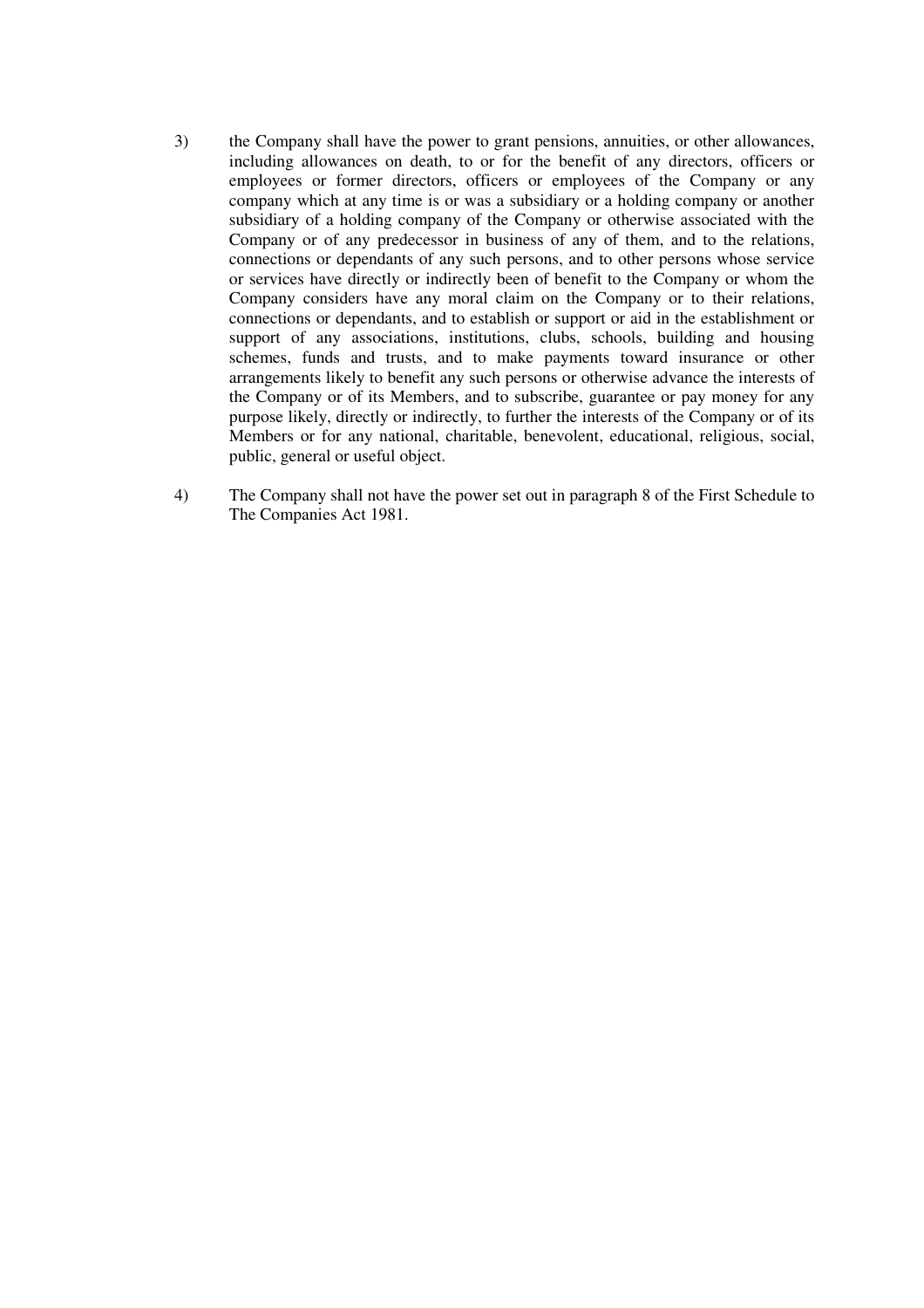Signed by each subscriber in the presence of at least one witness attesting the signature thereof -

(sd.) C.F.A. Cooper

(sd.) Donald H. Malcolm

(sd.) John C.R. Collis

(Subscribers) (Witnesses)

**SUBSCRIBED** this 2nd day of August, 1994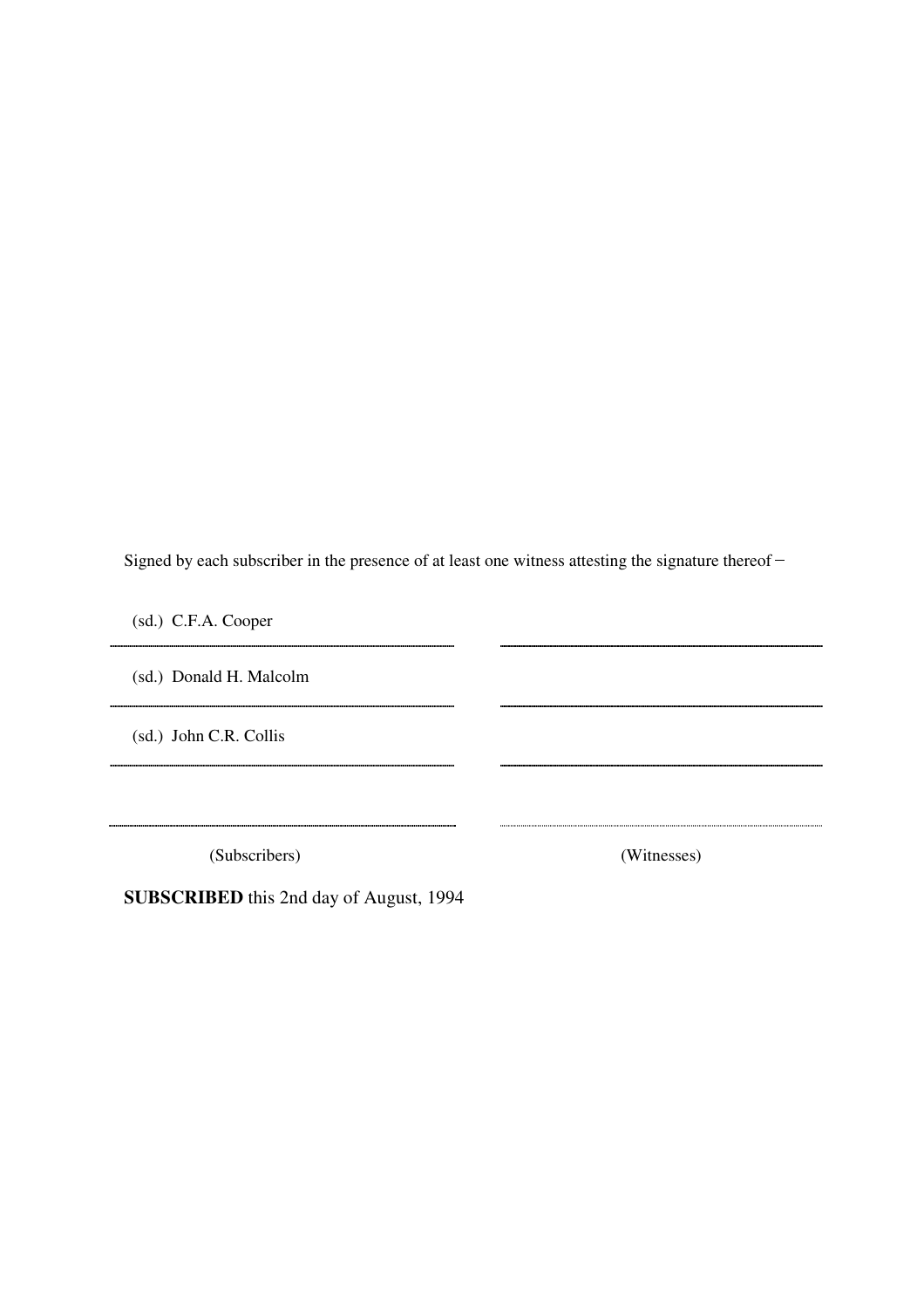STAMP SUTY (To be affixed)

RC3 E.L.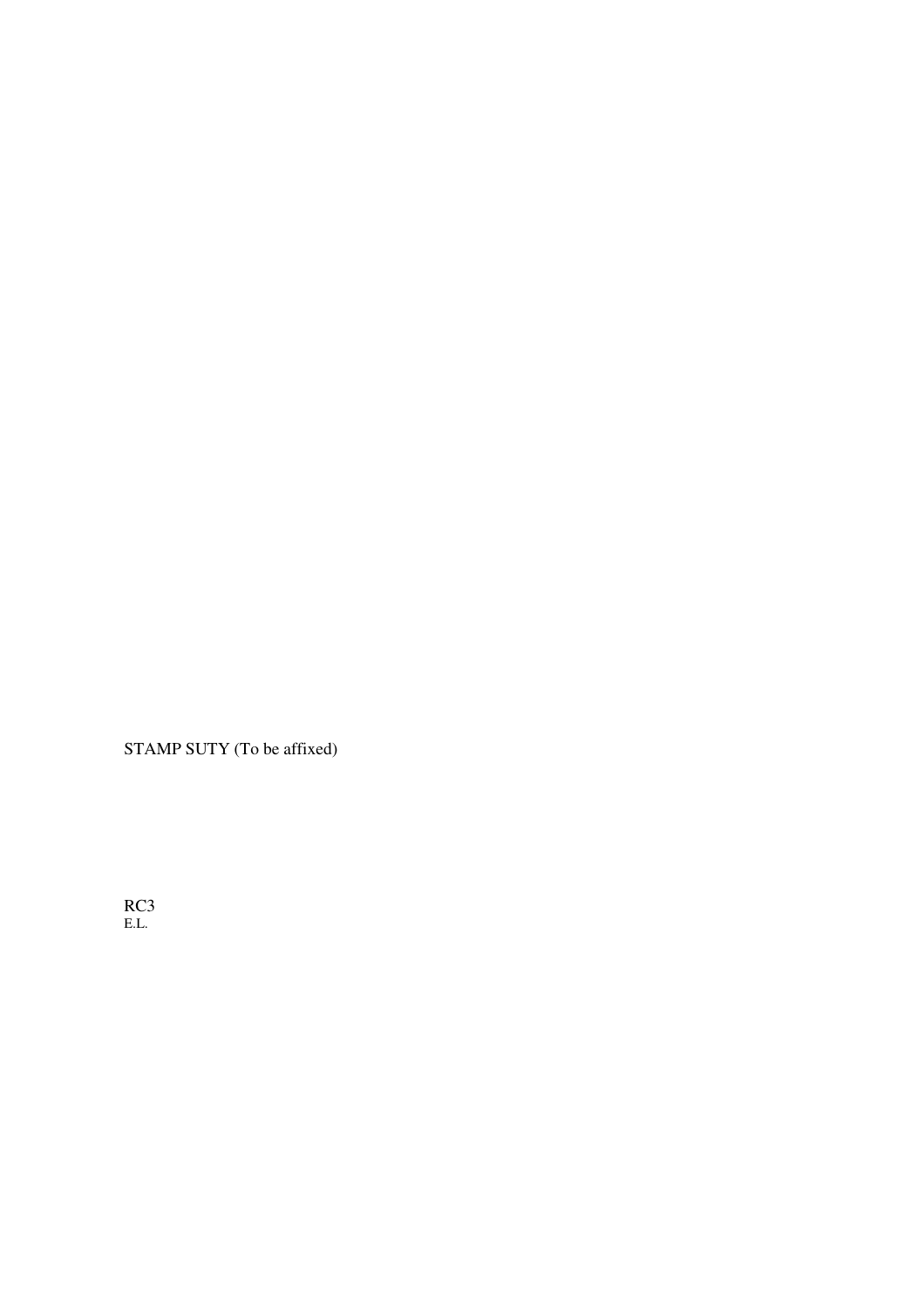#### **THE COMPANIES ACT 1981**

#### **FIRST SCHEDULE**

A company limited by shares may exercise all or any of the following powers subject to any provision of the law or its memorandum  $-$ 

- 1. [Deleted]
- 2. to acquire or undertake the whole or any part of the business, property and liabilities of any person carrying on any business that the company is authorized to carry on;
- 3. to apply for register, purchase, lease, acquire, hold, use, control, licence, sell, assign or dispose of patents, patent rights, copyrights, trade marks, formulae, licences, inventions, processes, distinctive marks and similar rights;
- 4. to enter into partnership or into any arrangement for sharing of profits, union of interests, co-operation, joint venture, reciprocal concession or otherwise with any person carrying on or engaged in or about to carry on or engage in any business or transaction that the company is authorized to carry on or engage in or any business or transaction capable of being conducted so as to benefit the company;
- 5. to take or otherwise acquire and hold securities in any other body corporate having objects altogether or in part similar to those of the company or carrying on any business capable of being conducted so as to benefit the company;
- 6. subject to section 96 to lend money to any employee or to any person having dealings with the company or with whom the company proposes to have dealings or to any other body corporate any of whose shares are held by the company;
- 7. to apply for, secure or acquire by grant, legislative enactment, assignment, transfer, purchase or otherwise and to exercise, carry out and enjoy any charter, licence, power, authority, franchise, concession, right or privilege, that any government or authority or any body corporate or other public body may be empowered to grant, and to pay for, aid in and contribute toward carrying it into effect and to assume any liabilities or obligations incidental thereto;
- 8. [Deleted]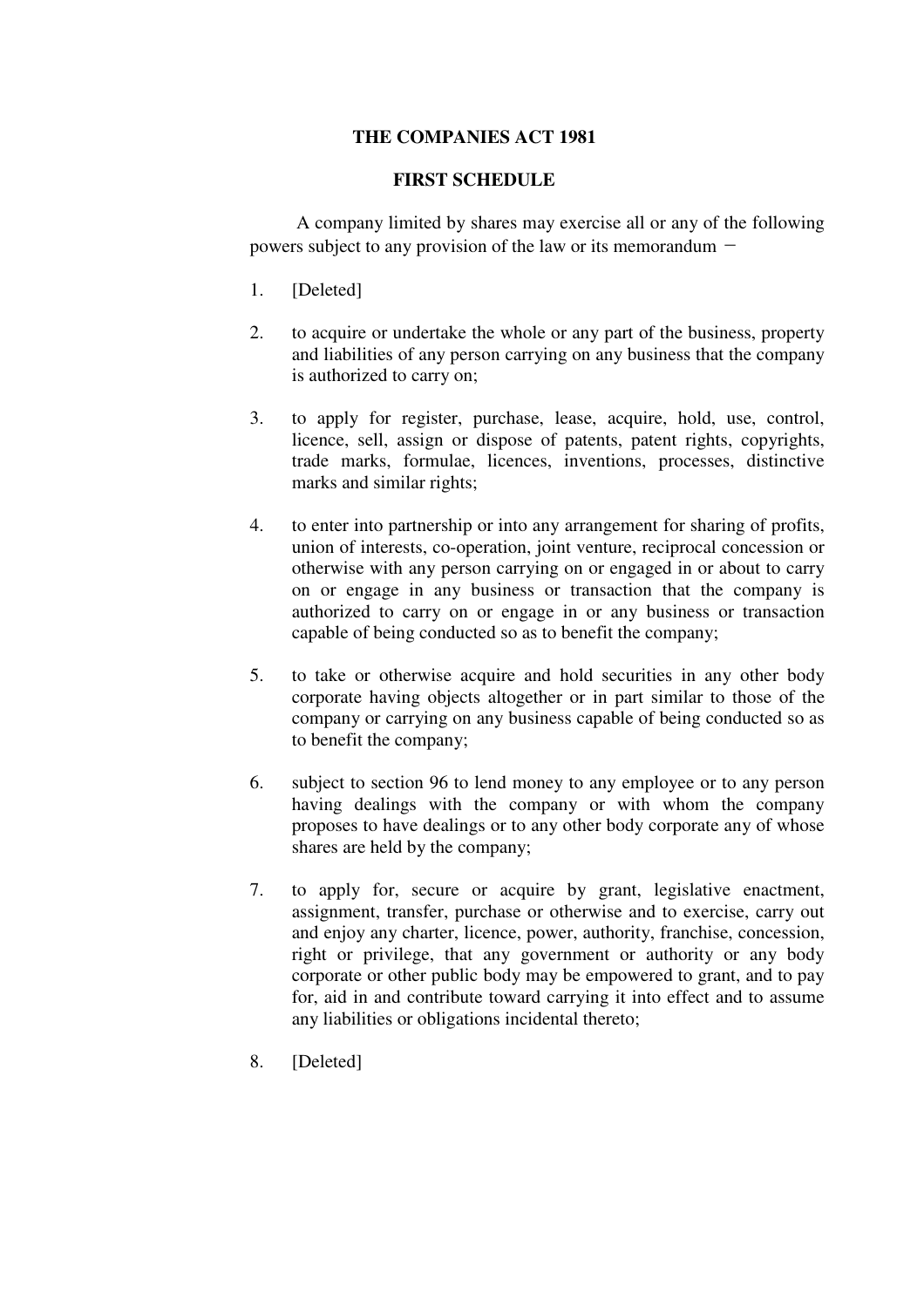- 9. to promote any company for the purpose of acquiring or taking over any of the property and liabilities of the company or for any other purpose that may benefit the company;
- 10. to purchase, lease, take in exchange, hire or otherwise acquire any personal property and any rights or privileges that the company considers necessary or convenient for the purposes of its business;
- 11. to construct, maintain, alter, renovate and demolish any buildings or works necessary or convenient for its objects;
- 12. to take land in Bermuda by way of lease or letting agreement for a term not exceeding twenty-one years, being land *"bona fide"* required for the purposes of the business of the company and with the consent of the Minister granted in his discretion to take land in Bermuda by way of lease or letting agreement for a similar period in order to provide accommodation or recreational facilities for its officers and employees and when no longer necessary for any of the above purposes to terminate or transfer the lease or letting agreement;
- 13. except to the extent, if any, as may be otherwise expressly provided in its incorporating Act or memorandum and subject to the provisions of this Act every company shall have power to invest the moneys of the Company by way of mortgage of real or personal property of every description in Bermuda or elsewhere and to sell, exchange, vary, or dispose of such mortgage as the company shall from time to time determine;
- 14. to construct, improve, maintain, work, manage, carry out or control any roads, ways, tramways, branches or sidings, bridges, reservoirs, watercourses, wharves, factories, warehouses, electric works, shops, stores and other works and conveniences that may advance the interests of the company and contribute to, subsidize or otherwise assist or take part in the construction, improvement, maintenance, working, management, carrying out or control thereof;
- 15. to raise and assist in raising money for, and aid by way of bonus, loan, promise, endorsement, guarantee or otherwise, any person and guarantee the performance or fulfilment of any contracts or obligations of any person, and in particular guarantee the payment of the principal of and interest on the debt obligations of any such person;
- 16. to borrow or raise or secure the payment of money in such manner as the company may think fit;
- 17. to draw, make, accept, endorse, discount, execute and issue bills of exchange, promissory notes, bills of lading, warrants and other negotiable or transferable instruments;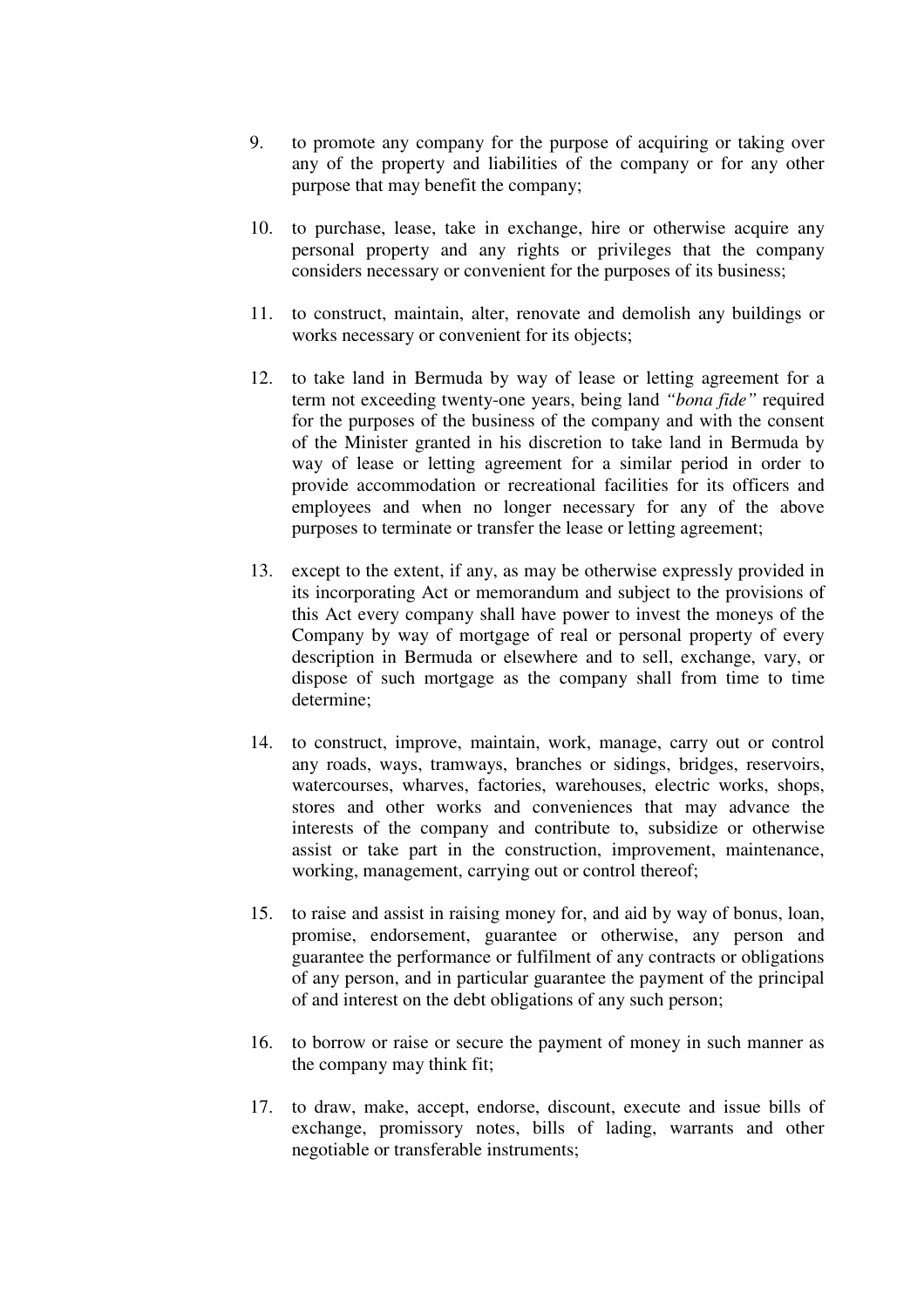- 18. when properly authorized to do so, to sell, lease, exchange or otherwise dispose of the undertaking of the company or any part thereof as an entirety or substantially as an entirety for such consideration as the company thinks fit;
- 19. to sell, improve, manage, develop, exchange, lease, dispose of, turn to account or otherwise deal with the property of the company in the ordinary course of its business;
- 20. to adopt such means of making known the products of the company as may seem expedient, and in particular by advertising, by purchase and exhibition of works of art or interest, by publication of books and periodicals and by granting prizes and rewards and making donations;
- 21. to cause the company to be registered and recognized in any foreign jurisdiction, and designate persons therein according to the laws of that foreign jurisdiction or to represent the company and to accept service for and on behalf of the company of any process or suit;
- 22. to allot and issue fully-paid shares of the company in payment or part payment of any property purchased or otherwise acquired by the company or for any past services performed for the company;
- 23. to distribute among the members of the company in cash, kind, specie or otherwise as may be resolved, by way of dividend, bonus or in any other manner considered advisable, any property of the company, but not so as to decrease the capital of the company unless the distribution is made for the purpose of enabling the company to be dissolved or the distribution, apart from this paragraph, would be otherwise lawful;
- 24. to establish agencies and branches;
- 25. to take or hold mortgage, hypothecs, liens and charges to secure payment of the purchase price, or of any unpaid balance of the purchase price of any part of the property of the company of whatsoever kind sold by the company, or for any money due to the company from purchasers and others and to sell or otherwise dispose of any such mortgage, hypothec, lien or charge ; *Act 72/1982* 
	- 26. to pay all costs and expenses of or incidental to the incorporation and organization of the company;
	- 27. to invest and deal with the moneys of the company not immediately required for the objects of the company in such manner as may be determined;
	- 28. to do any of the things authorized by this subsection and all things authorized by its memorandum as principals, agents, contractors, trustees or otherwise and either alone or in conjunction with others;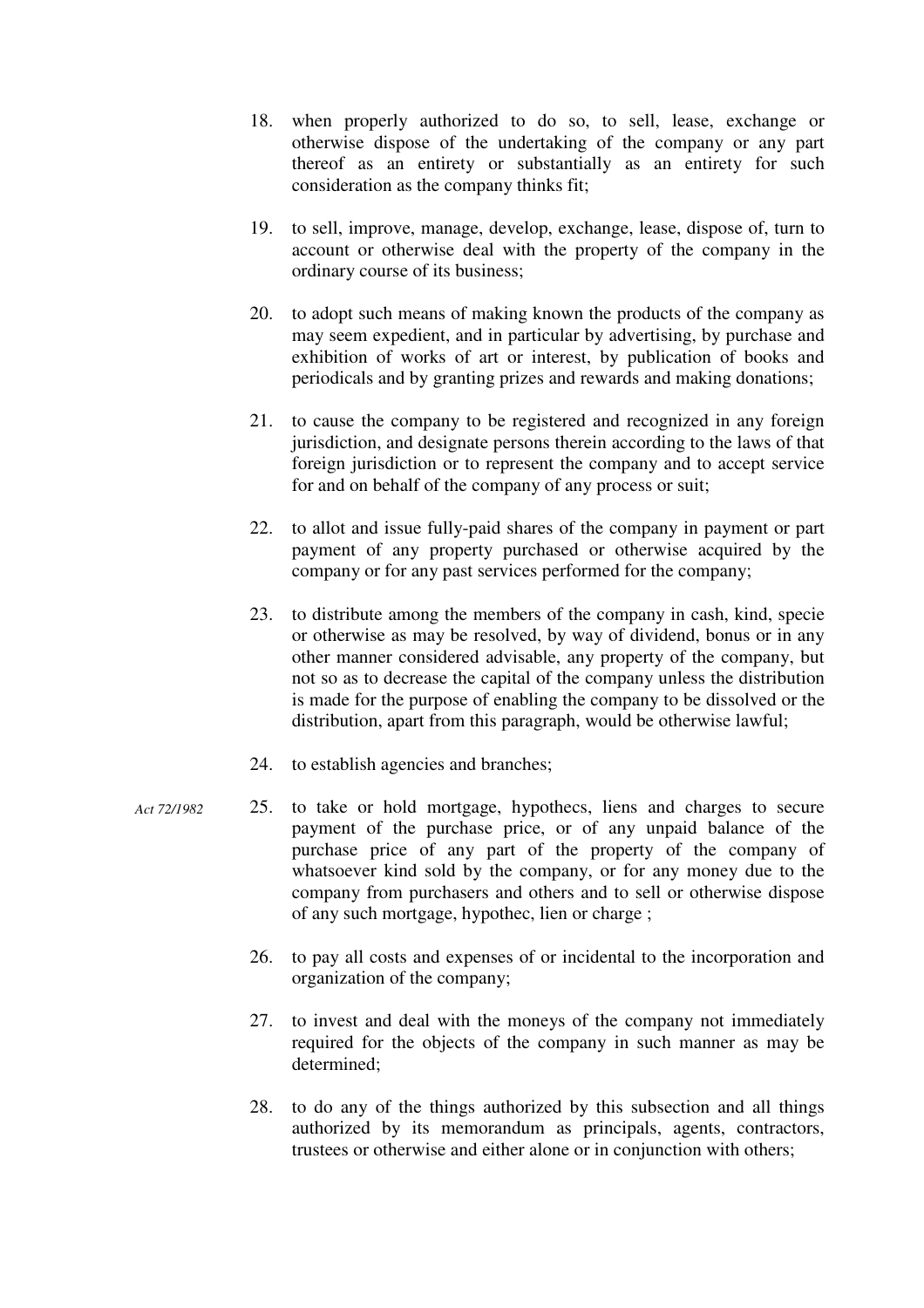29. to do all such other things as are incidental or conducive to the attainment of the objects and the exercise of the powers of the company.

Every company may exercise its powers beyond the boundaries of Bermuda to the extent to which the laws in force where the powers are sought to be exercised permit.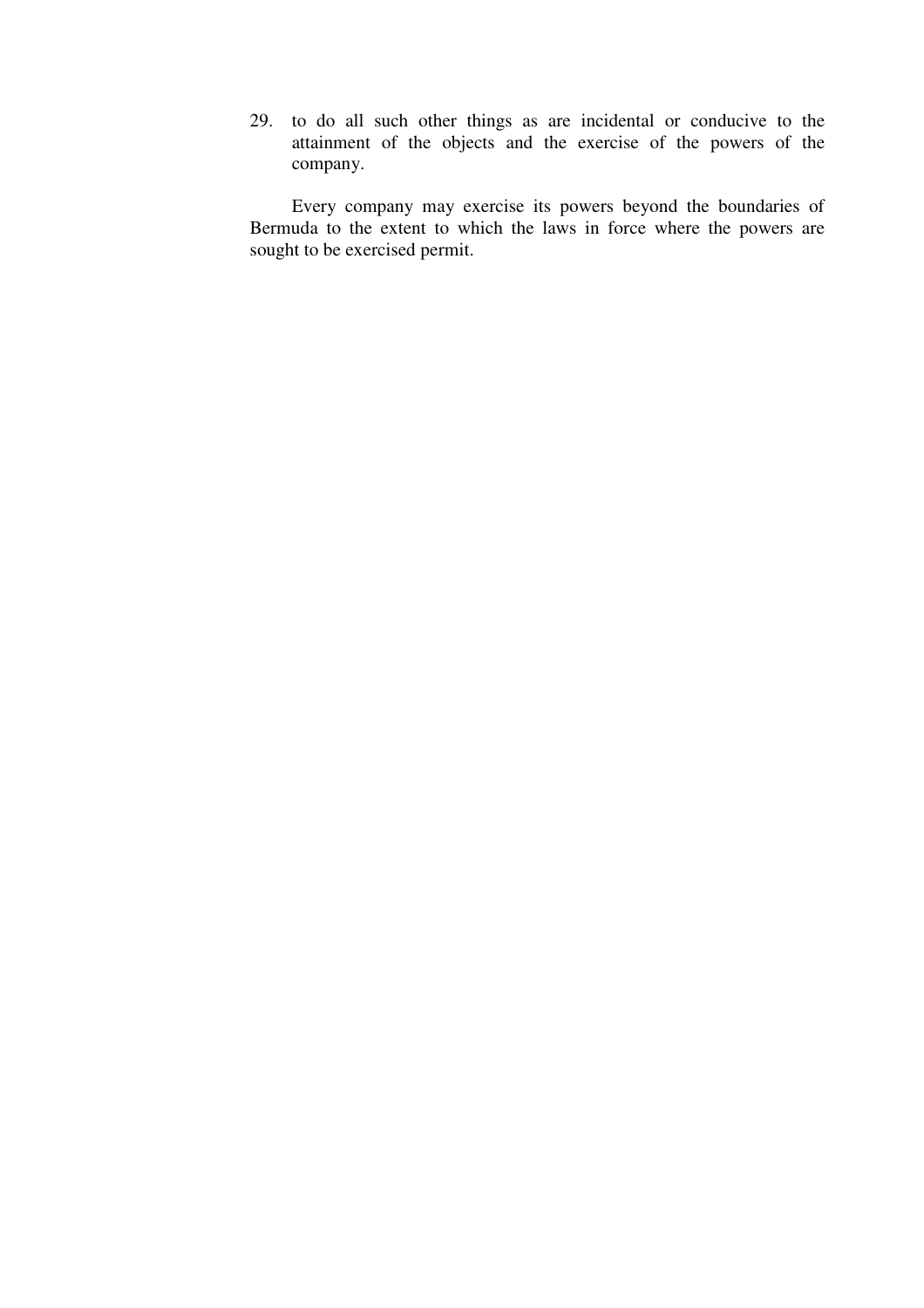## **THE COMPANIES ACT 1981**

#### **SECOND SCHEDULE**

A company may by reference include in its memorandum any of the following objects that is to say the business of  $-$ 

- (a) [Deleted]
- (b) packaging of goods of all kinds;
- (c) buying, selling and dealing in goods of all kinds;
- (d) designing and manufacturing of goods of all kinds;
- (e) mining and quarrying and exploration for metals, minerals, fossil fuels and precious stones of all kinds and their preparation for sale or use;
- (f) exploring for, the drilling for, the moving, transporting and refining petroleum and hydro carbon products including oil and oil products;
- (g) scientific research including the improvement, discovery and development of processes, inventions, patents and designs and the construction, maintenance and operation of laboratories and research centres;
- (h) land, sea and air undertakings including the land, ship and air carriage of passengers, mails and goods of all kinds;
- (i) ships and aircraft owners, managers, operators, agents, builders and repairers;
- (j) acquiring , owning, selling, chartering, repairing or dealing in ships and aircraft;
- (k) travel agents, freight contractors and forwarding agents;
- (l) dock owners, wharfingers, warehousemen;
- (m) ship chandlers and dealing in rope, canvas oil and ship stores of all kinds;
- (n) all forms of engineering;
- (o) [Deleted]
- (p) farmers, livestock breeders and keepers, graziers, butchers, tanners and processors of and dealers in all kinds of live and dead stock, wool, hides, tallow, grain, vegetables and other produce;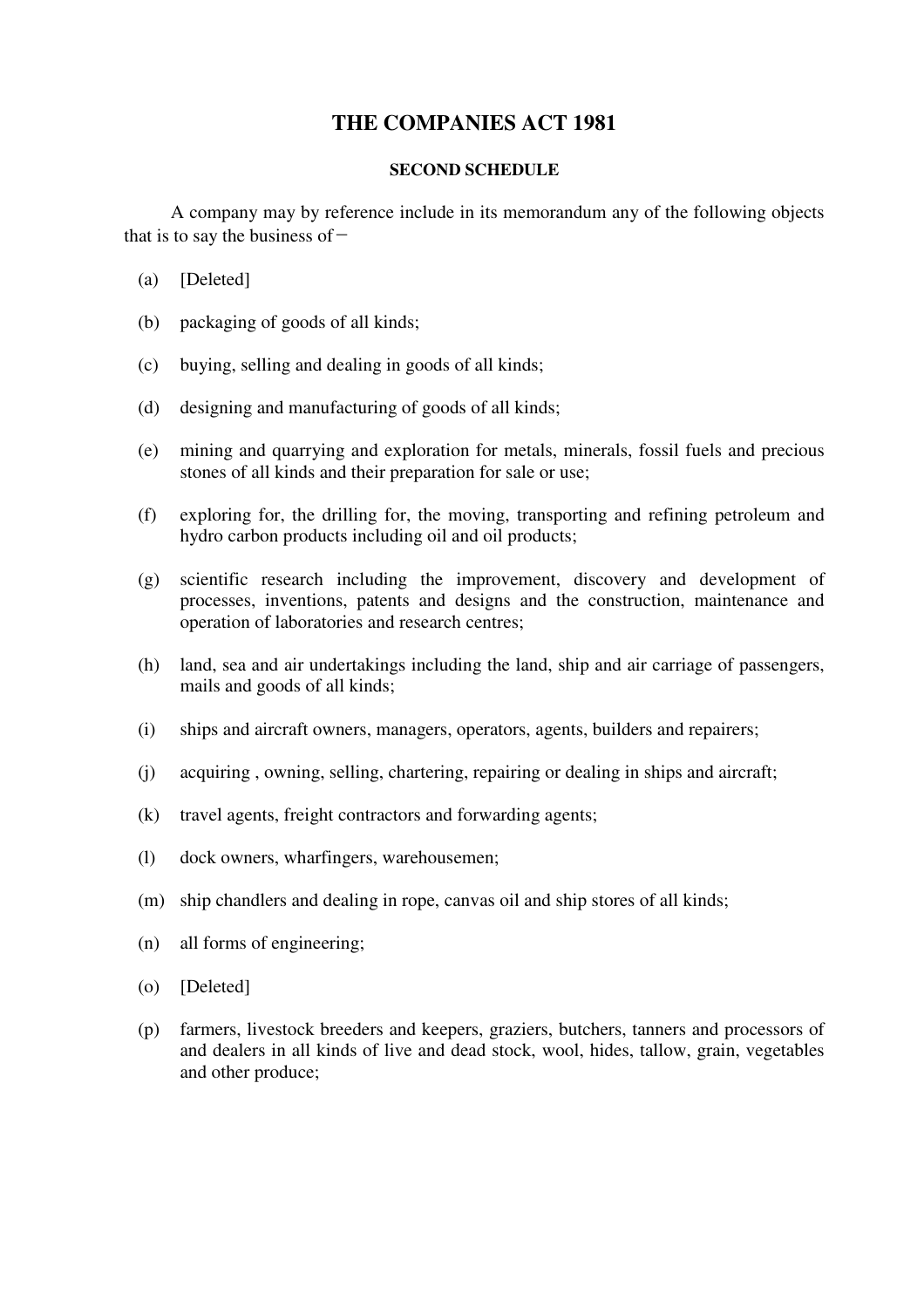- (q) acquiring by purchase or otherwise and holding as an investment inventions, patents, trade marks, trade names, trade secrets, designs and the like;
- (r) buying, selling, hiring, letting and dealing in conveyances of any sort; and
- (s) employing, providing, hiring out and acting as agent for artists, actors, entertainers of all sorts, authors, composers, producers, engineers and experts or specialists of any kind.
- (t) To acquire by purchase or otherwise hold, sell, dispose of and deal in real property situated outside Bermuda and in personal property of all kinds wheresoever situated.
- (u) To enter into any guarantee, contract of indemnity or suretyship and to assure, support or secure with or without consideration or benefit the performance of any obligations of any person or persons and to guarantee the fidelity of individuals filling or about to fill situations of trust or confidence.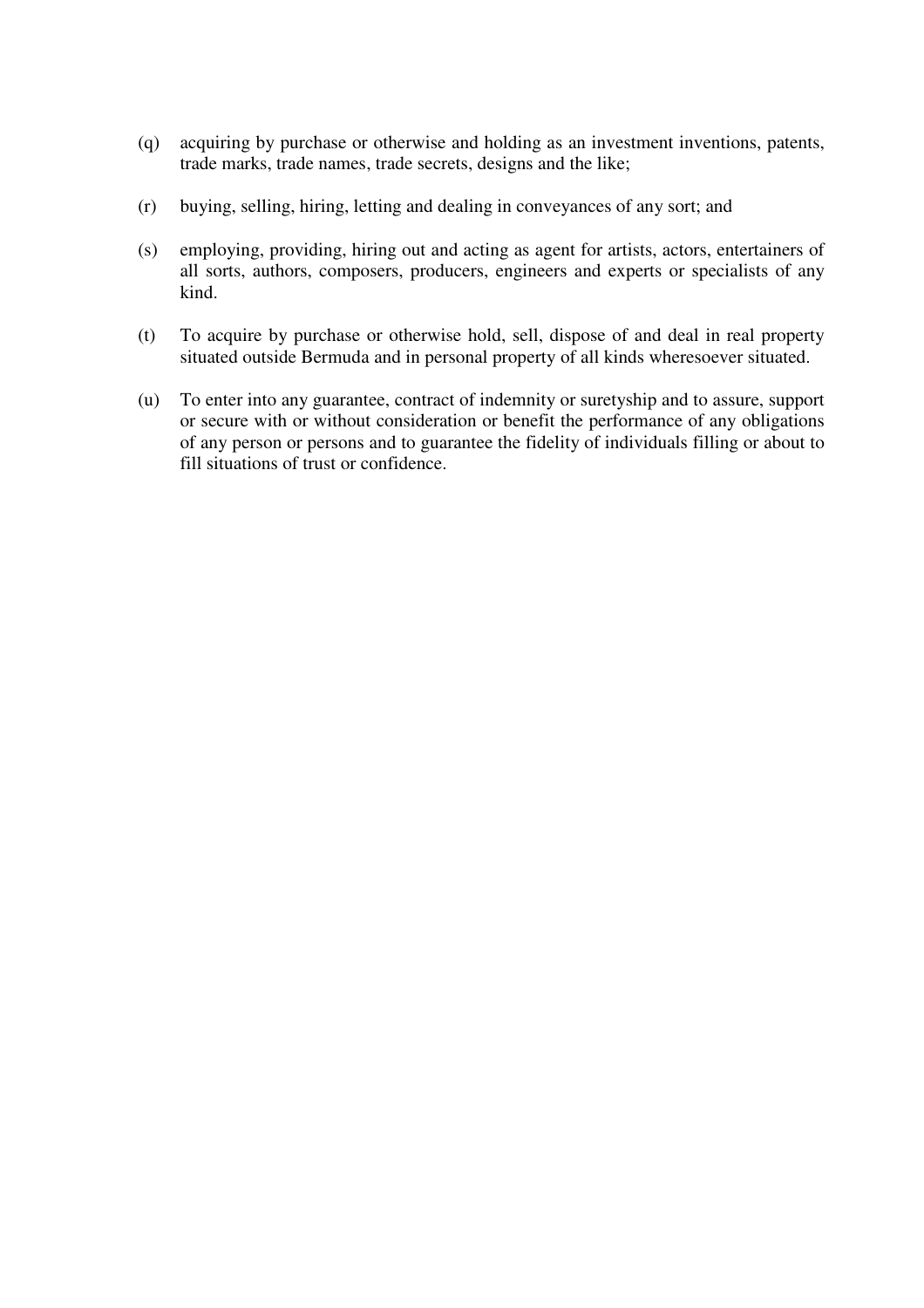# **AMENDED AND RESTATED**

## **BYE-LAWS**

## **OF**

# **WAI YUEN TONG MEDICINE HOLDINGS LIMITED**

(Formerly known as Dailywin Group Limited and The Dailywin Group Limited)

(Adopted at the annual general meeting held on 22 August 2013)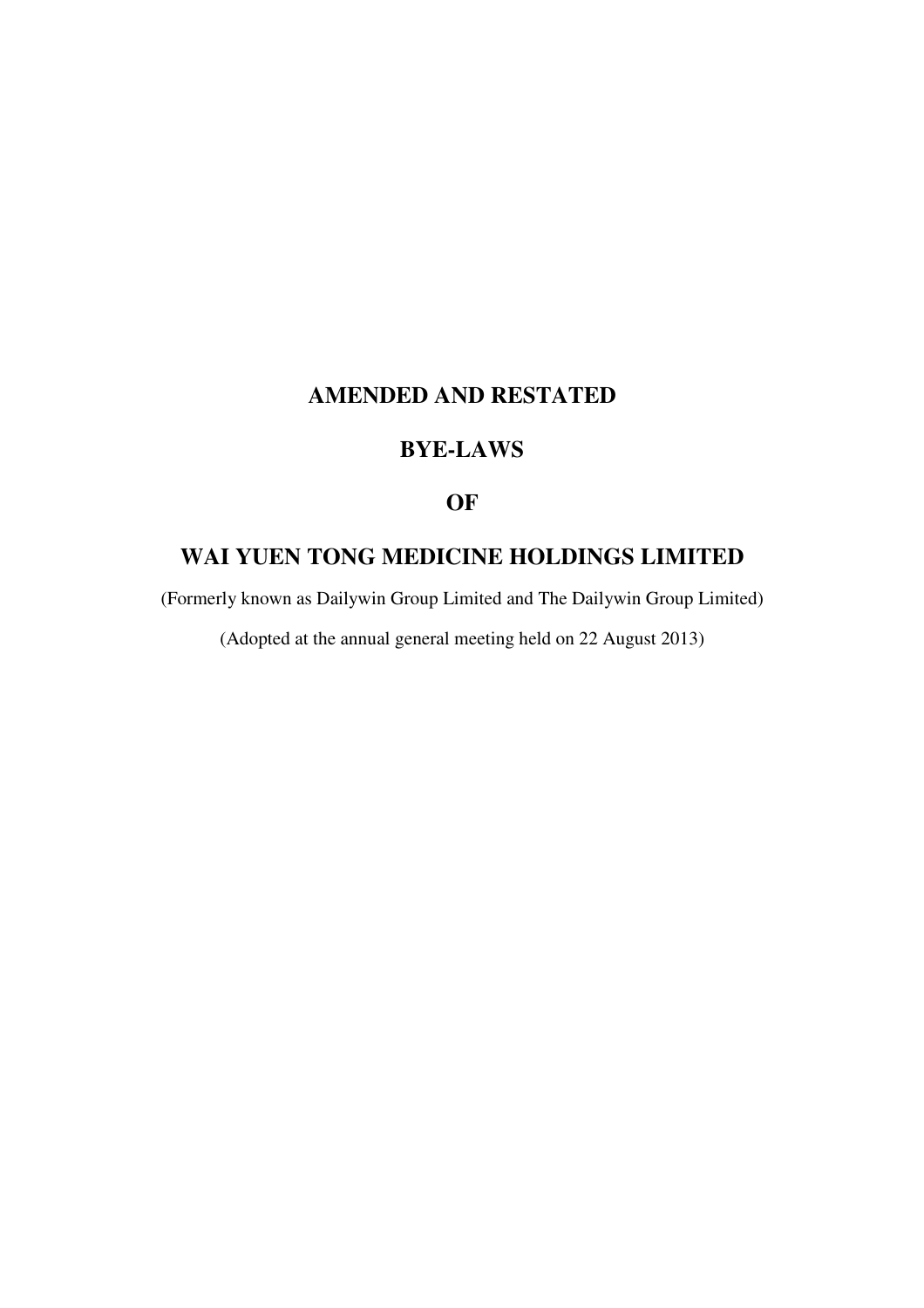| <b>SUBJECT</b> | <b>Bye-Law No.</b> |
|----------------|--------------------|
|                |                    |
|                |                    |
|                |                    |
|                |                    |
|                |                    |
|                |                    |
|                |                    |
|                |                    |
|                |                    |
|                |                    |
|                |                    |
|                |                    |
|                |                    |
|                |                    |
|                |                    |
|                |                    |
|                |                    |
|                |                    |
|                |                    |
|                |                    |
|                |                    |
|                |                    |
|                |                    |
|                |                    |

## **INDEX**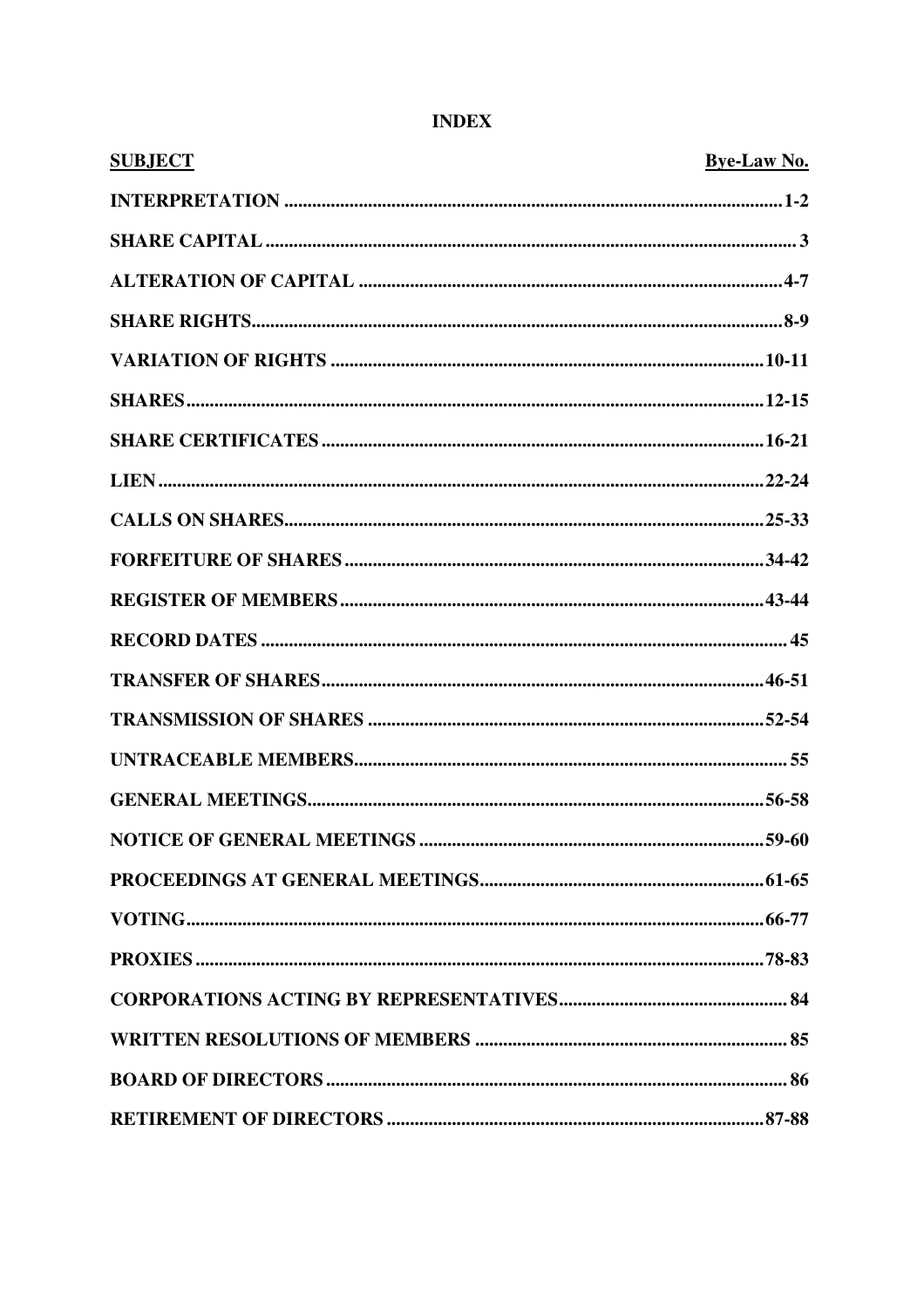| RESERVES | 147 |
|----------|-----|
|          |     |
|          |     |
|          |     |
|          |     |
|          |     |
|          |     |
|          |     |
|          |     |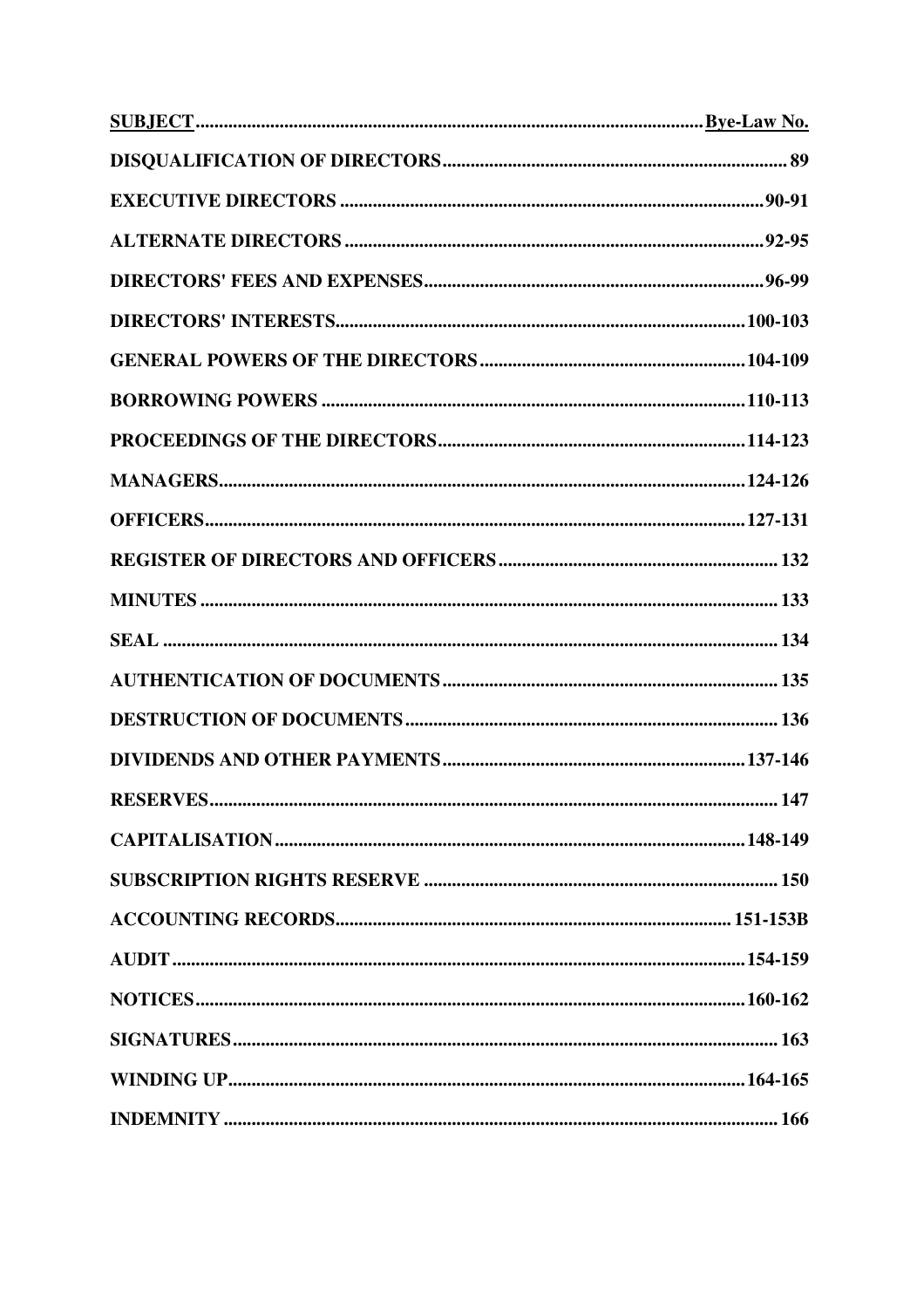| <b>ALTERATION OF BYE-LAWS AND AMENDMENT TO</b>            |  |
|-----------------------------------------------------------|--|
| <b>MEMORANDUM OF ASSOCIATION AND NAME OF COMPANY  167</b> |  |
|                                                           |  |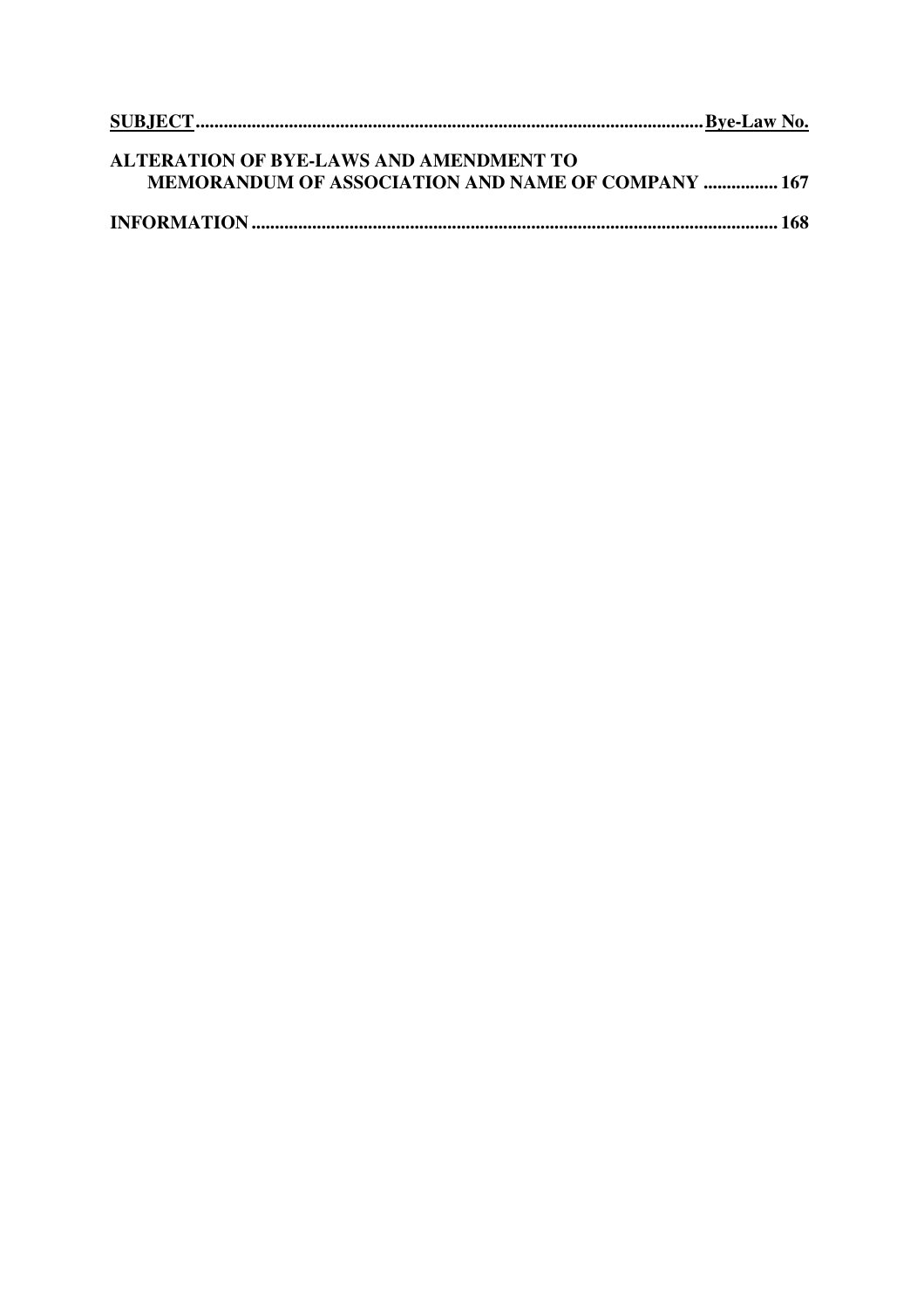#### **INTERPRETATION**

1. In these Bye-laws, unless the context otherwise requires, the words standing in the first column of the following table shall bear the meaning set opposite them respectively in the second column.

| <b>WORD</b> | <b>MEANING</b> |
|-------------|----------------|
|             |                |

"Act" the Companies Act 1981 of Bermuda, as amended from time to time. "associate" the meaning attributed to it in the rules of the Designated Stock Exchange. "Auditor" the auditor of the Company for the time being and may include any individual or partnership. "Board" or "Directors" the Board of Directors of the Company or the Directors present at a meeting of Directors at which a quorum is present. "business  $day(s)$ " shall mean a day on which the Designated Stock Exchange generally Amended by a special is open for the business of dealing in securities in Hong Kong. For the August 2009 avoidance of doubt, where the Designated Stock Exchange is closed for the business of dealing in securities in Hong Kong on a business day by reason of a Number 8 or higher typhoon signal, black rainstorm warning or other similar event, such day shall for the purposes of these Bye-laws be counted as a business day. "Bye-laws" these Bye-laws in their present form or as supplemented or amended or substituted from time to time. "capital" the share capital from time to time of the Company. "clear days" in relation to the period of a notice that period excluding the day when the notice is given or deemed to be given and the day for which it is given or on which it is to take effect. "clearing house" a clearing house recognised by the laws of the jurisdiction in which Amended by a special the shares of the Company are listed or quoted on a stock exchange in such jurisdiction. "Company" Wai Yuen Tong Medicine Holdings Limited. "competent regulatory authority" a competent regulatory authority in the territory where the shares of the Company are listed or quoted on a stock exchange in such territory. "debenture" and "debenture holder" include debenture stock and debenture stockholder respectively. Amended by a special resolution on 23 April 2004 resolution on 16 October 1997 and further amended by a special resolution on 23 April 2004 Amended by a special resolution on 26 August 2009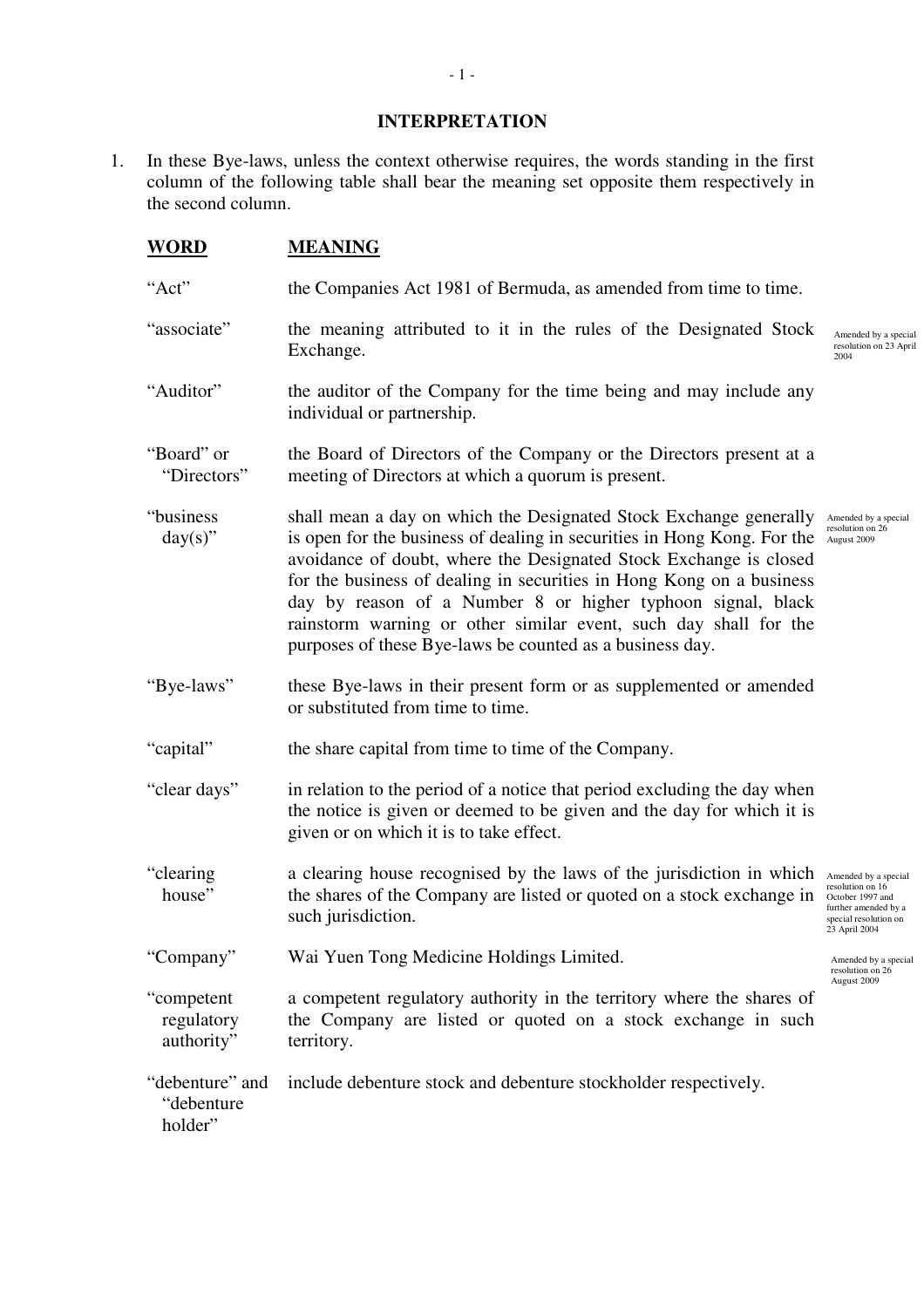| Amended by a special<br>resolution on 16<br>October 1997   | "Designated<br><b>Stock</b><br>Exchange" | a stock exchange which is an appointed stock exchange for the<br>purposes of the Act in respect of which the shares of the Company are<br>listed or quoted and where such appointed stock exchange deems such<br>listing or quotation to be the primary listing or quotation of the shares<br>of the Company including The Stock Exchange of Hong Kong<br>Limited.                                 |
|------------------------------------------------------------|------------------------------------------|----------------------------------------------------------------------------------------------------------------------------------------------------------------------------------------------------------------------------------------------------------------------------------------------------------------------------------------------------------------------------------------------------|
| Amended by a special<br>resolution on 15<br>September 1998 | "dollar" and<br>$``\$"$                  | the legal currency of Hong Kong.                                                                                                                                                                                                                                                                                                                                                                   |
|                                                            | "head office"                            | such office of the Company as the Directors may from time to time<br>determine to be the principal office of the Company.                                                                                                                                                                                                                                                                          |
|                                                            | "Member"                                 | a duly registered holder from time to time of the shares in the capital<br>of the Company.                                                                                                                                                                                                                                                                                                         |
|                                                            | "month"                                  | a calendar month.                                                                                                                                                                                                                                                                                                                                                                                  |
|                                                            | "Notice"                                 | written notice unless otherwise specifically stated and as further<br>defined in these Bye-laws.                                                                                                                                                                                                                                                                                                   |
|                                                            | "Office"                                 | the registered office of the Company for the time being.                                                                                                                                                                                                                                                                                                                                           |
|                                                            | "paid up"                                | paid up or credited as paid up.                                                                                                                                                                                                                                                                                                                                                                    |
|                                                            | "Register"                               | the principal register and where applicable, any branch register of<br>Members of the Company to be kept pursuant to the provisions of the<br>Act.                                                                                                                                                                                                                                                 |
|                                                            | "Registration<br>Office"                 | in respect of any class of share capital such place as the Board may<br>from time to time determine to keep a branch register of Members in<br>respect of that class of share capital and where (except in cases where<br>the Board otherwise directs) the transfers or other documents of title<br>for such class of share capital are to be lodged for registration and are<br>to be registered. |
|                                                            | "Seal"                                   | common seal or any one or more duplicate seals of the Company<br>(including a securities seal) for use in Bermuda or in any place outside<br>Bermuda.                                                                                                                                                                                                                                              |
|                                                            | "Secretary"                              | any person firm or corporation appointed by the Board to perform any<br>of the duties of secretary of the Company and includes any assistant,<br>deputy, temporary or acting secretary.                                                                                                                                                                                                            |
|                                                            | "Statutes"                               | the Act and every other act of the Legislature of Bermuda for the time<br>being in force applying to or affecting the Company, its memorandum<br>of association and/or these Bye-laws.                                                                                                                                                                                                             |
| Amended by a special<br>resolution on 21<br>August 2012.   | "substantial                             | a person who is entitled to exercise, or control the exercise of, $10\%$ or<br>more (or such other percentage as may be prescribed by the rules of                                                                                                                                                                                                                                                 |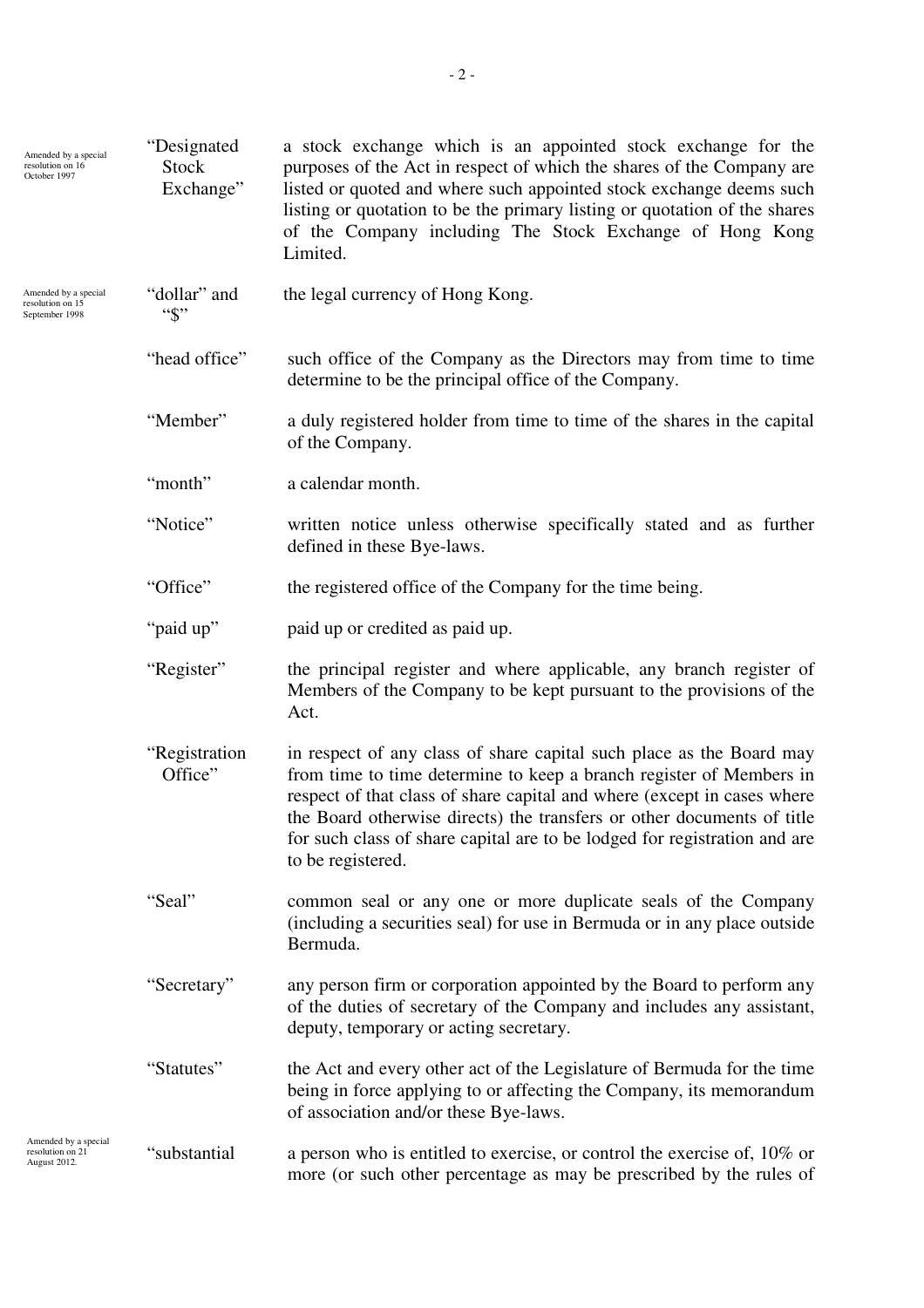shareholder" the Designated Stock Exchange from time to time) of the voting power at any general meeting of the Company.

"year" a calendar year.

- 2. In these Bye-laws, unless there be something within the subject or context inconsistent with such construction:
	- (a) words importing the singular include the plural and vice versa;
	- (b) words importing a gender include every gender;
	- (c) words importing persons include companies, associations and bodies of persons whether corporate or not;
	- (d) the words:
		- (i) "may" shall be construed as permissive;
		- (ii) "shall" or "will" shall be construed as imperative;
	- (e) expressions referring to writing shall, unless the contrary intention appears, be Amended by a special construed as including printing, lithography, photography and other modes of August 2009 representing words or figures in a visible form, and including where the representation takes the form of electronic display, provided that both the mode of service of the relevant document or notice and the Member's election comply with all applicable Statutes, rules and regulations;
	- (f) references to any act, ordinance, statute or statutory provision shall be interpreted as relating to any statutory modification or re-enactment thereof for the time being in force;
	- (g) save as aforesaid words and expressions defined in the Statutes shall bear the same meanings in these Bye-laws if not inconsistent with the subject in the context;
	- (h) a resolution shall be a special resolution when it has been passed by a majority of not less than three-fourths of votes cast by such Members as, being entitled so to do, vote in person or, in the case of such Members as are corporations, by their respective duly authorised representative or, where proxies are allowed, by proxy at a general meeting of which Notice has been duly given in accordance with Bye-law 59;
	- (i) a resolution shall be an ordinary resolution when it has been passed by a simple Amended by a special majority of votes cast by such Members as, being entitled so to do, vote in person or, August 2009 in the case of any Member being a corporation, by its duly authorised representative or, where proxies are allowed, by proxy at a general meeting of which Notice has been duly given in accordance with Bye-law 59;
	- (j) a special resolution shall be effective for any purpose for which an ordinary resolution is expressed to be required under any provision of these Bye-laws or the Statutes.

Amended by a special resolution on 26 August 2009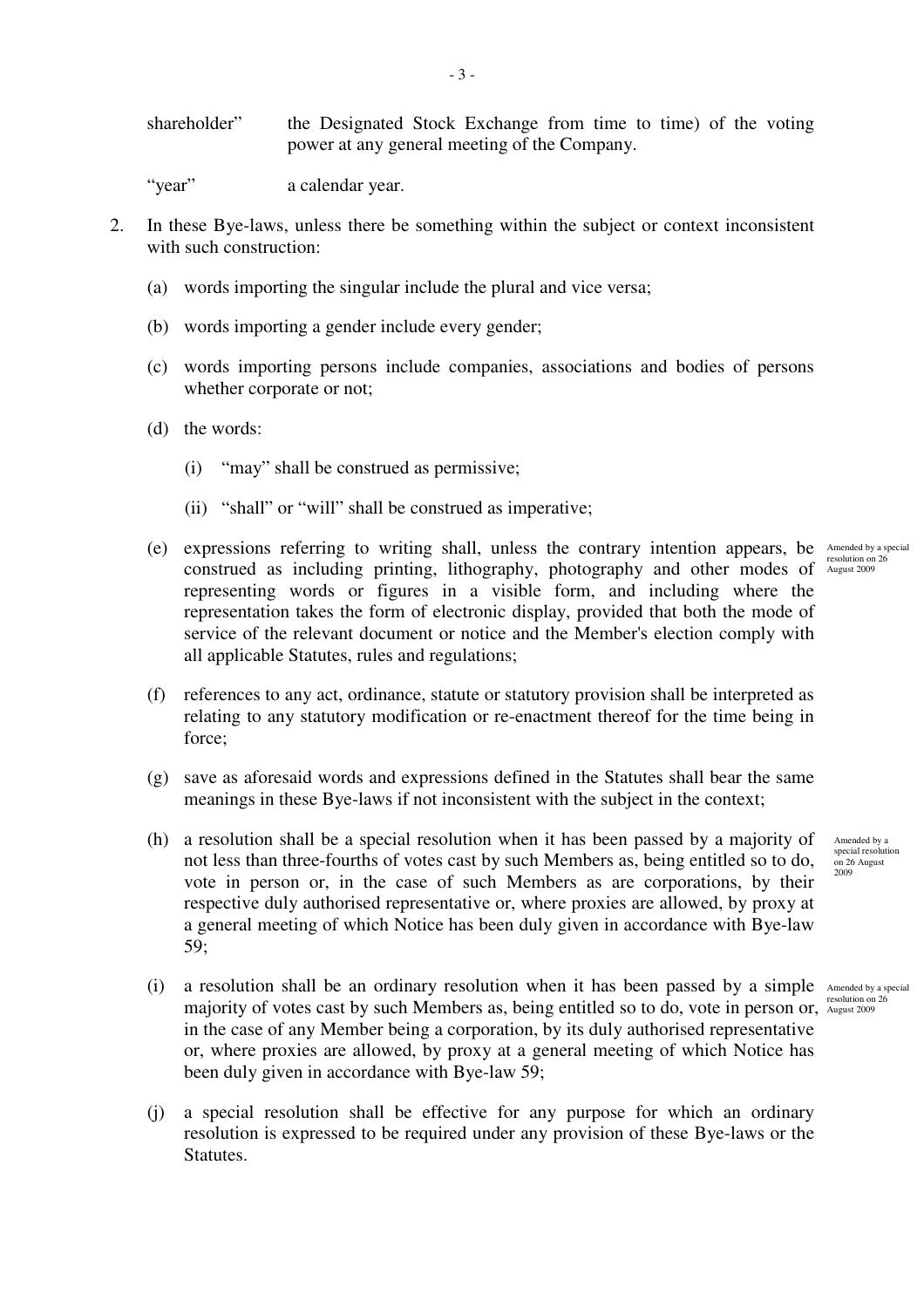#### **SHARE CAPITAL**

- 3. (1) Subject to any resolution of Members to the contrary, the share capital of the Company shall be divided into shares of a par value of HK\$0.01 each.
	- (2) Subject to the Act, the Company's memorandum of association and, where applicable, the rules of any Designated Stock Exchange and/or any competent regulatory authority, any power of the Company to purchase or otherwise acquire its own shares shall be exercisable by the Board upon such terms and subject to such conditions as it thinks fit.
- (3) Subject to compliance with the rules and regulations of the Designated Stock Exchange and any other relevant regulatory authority, the Company may give financial assistance for the purpose of or in connection with a purchase made or to be made by any person of any shares in the Company

## **ALTERATION OF CAPITAL**

- 4. The Company may from time to time by ordinary resolution in accordance with Section 45 of the Act:
	- (a) increase its capital by such sum, to be divided into shares of such amounts, as the resolution shall prescribe;
	- (b) consolidate and divide all or any of its capital into shares of larger amount than its existing shares;
	- (c) divide its shares into several classes and without prejudice to any special rights previously conferred on the holders of existing shares attach thereto respectively any preferential, deferred, qualified or special rights, privileges, conditions or such restrictions which in the absence of any such determination by the Company in general meeting, as the Directors may determine provided always that where the Company issues shares which do not carry voting rights, the words "non-voting" shall appear in the designation of such shares and where the equity capital includes shares with different voting rights, the designation of each class of shares, other than those with the most favourable voting rights, must include the words "restricted voting" or "limited voting";
	- (d) sub-divide its shares, or any of them, into shares of smaller amount than is fixed by the memorandum of association (subject, nevertheless, to the Act), and may by such resolution determine that, as between the holders of the shares resulting from such sub-division, one or more of the shares may have any such preferred rights or be subject to any such restrictions as compared with the other or others as the Company has power to attach to unissued or new shares;
	- (e) change the currency denomination of its share capital;

Amended by a special  $3.$ resolution on 16 October 1997 and 15 September 1998 respectively, and further amended by a special resolution on 4 June 2004

Amended by a special resolution on 21 August 2012.

- 4 -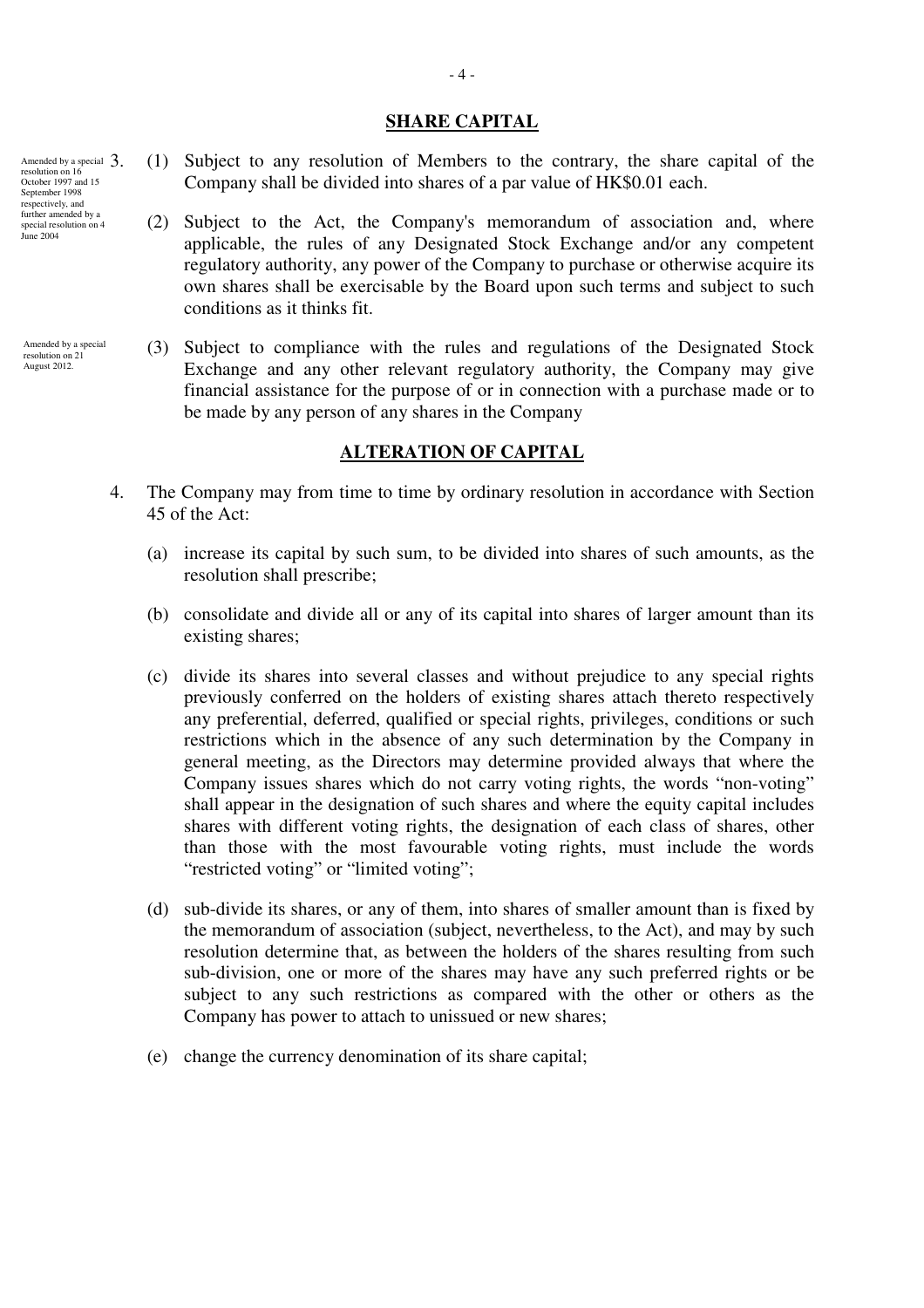- (f) make provision for the issue and allotment of shares which do not carry any voting rights; and
- (g) cancel any shares which, at the date of the passing of the resolution, have not been taken, or agreed to be taken, by any person, and diminish the amount of its capital by the amount of the shares so cancelled.
- 5. The Board may settle as it considers expedient any difficulty which arises in relation to any consolidation and division under the last preceding Bye-law and in particular but without prejudice to the generality of the foregoing may issue certificates in respect of fractions of shares or arrange for the sale of the shares representing fractions and the distribution of the net proceeds of sale (after deduction of the expenses of such sale) in due proportion amongst the Members who would have been entitled to the fractions, and for this purpose the Board may authorise some person to transfer the shares representing fractions to their purchaser or resolve that such net proceeds be paid to the Company for the Company's benefit. Such purchaser will not be bound to see to the application of the purchase money nor will his title to the shares be affected by any irregularity or invalidity in the proceedings relating to the sale.
- 6. The Company may from time to time by special resolution, subject to any confirmation or consent required by law, reduce its authorised or issued share capital or any share premium account or other undistributable reserve in any manner permitted by law.
- 7. Except so far as otherwise provided by the conditions of issue, or by these Bye-laws, any capital raised by the creation of new shares shall be treated as if it formed part of the original capital of the Company, and such shares shall be subject to the provisions contained in these Bye-laws with reference to the payment of calls and instalments, transfer and transmission, forfeiture, lien, cancellation, surrender, voting and otherwise.

# **SHARE RIGHTS**

- 8. Subject to any special rights conferred on the holders of any shares or class of shares, any share in the Company (whether forming part of the present capital or not) may be issued with or have attached thereto such rights or restrictions whether in regard to dividend, voting, return of capital or otherwise as the Company may by ordinary resolution determine or, if there has not been any such determination or so far as the same shall not make specific provision, as the Board may determine.
- 9. (1) Subject to Sections 42 and 43 of the Act, any preference shares may be issued or converted into shares that, at a determinable date or at the option of the Company or the holder if so authorised by its memorandum of association, are liable to be redeemed on such terms and in such manner as the Company before the issue or conversion may by ordinary resolution of the Members determine.
	- (2) Where the power of the Company to purchase its redeemable shares listed on the Designated Stock Exchange is exercised, the purchases must be limited to a maximum price which, in the case of purchases through the market of redeemable shares other than those which are normally bought and traded in by a limited number of investors who are particularly knowledgeable in investment matters, must not exceed five (5) per cent above the average market value for the ten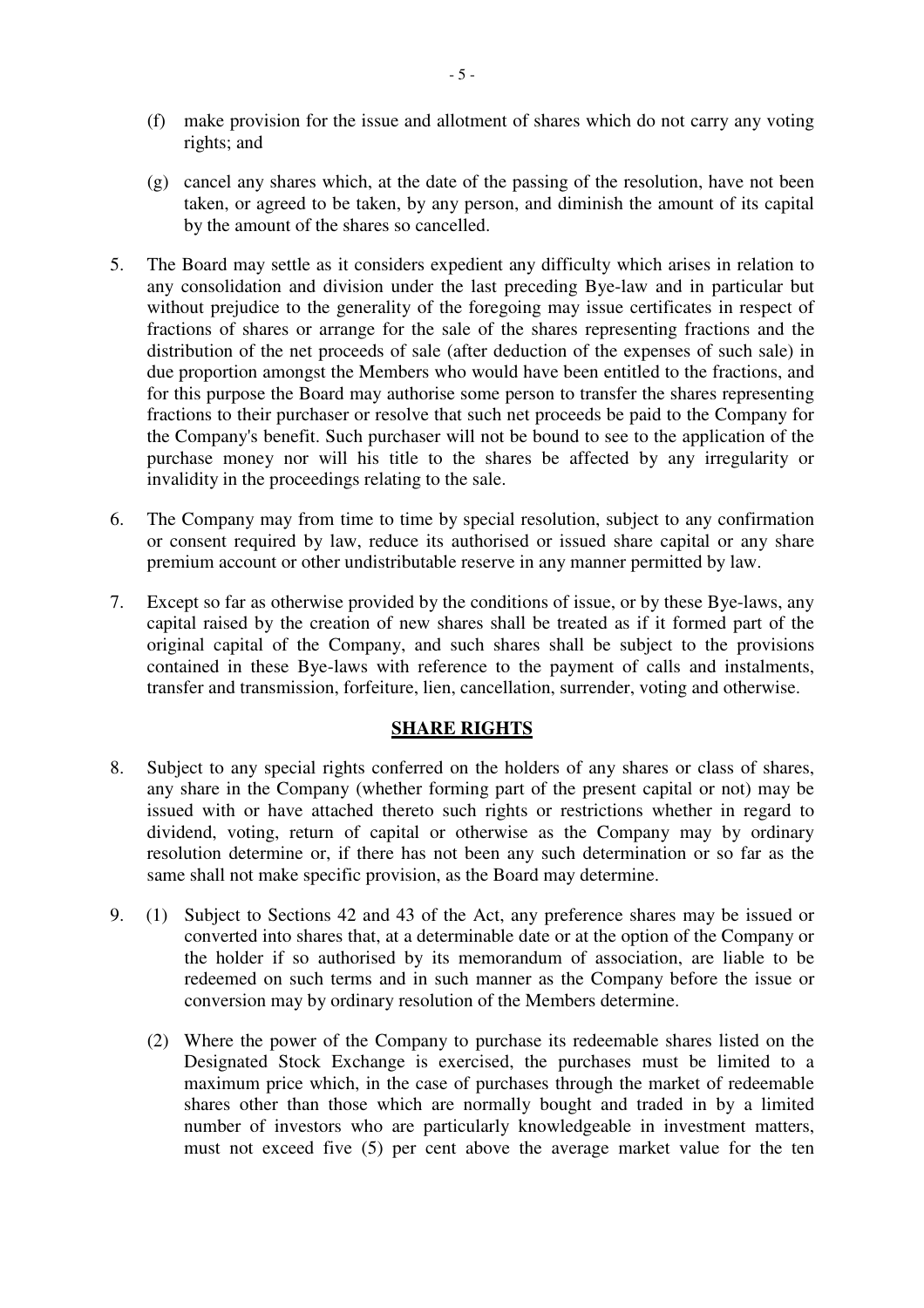business days before the purchase and if purchases are by tender, tenders must be available to all Members alike.

### **VARIATION OF RIGHTS**

- 10. Subject to the Act and without prejudice to Bye-law 8, all or any of the special rights for the time being attached to the shares or any class of shares may, unless otherwise provided by the terms of issue of the shares of that class, from time to time (whether or not the Company is being wound up) be varied, modified or abrogated either with the consent in writing of the holders of not less than three-fourths of the issued shares of that class or with the sanction of a special resolution passed at a separate general meeting of the holders of the shares of that class. To every such separate general meeting all the provisions of these Bye-laws relating to general meetings of the Company shall, mutatis mutandis, apply, but so that:
	- (a) the necessary quorum (other than at an adjourned meeting) shall be two persons holding or representing by proxy not less than one-third in nominal value of the issued shares of that class and at any adjourned meeting of such holders, two holders present in person or by proxy (whatever the number of shares held by them) shall be a quorum; and
- (b) every holder of shares of the class shall be entitled to one vote for every such share held by him.
- 11. The special rights conferred upon the holders of any shares or class of shares shall not, unless otherwise expressly provided in the rights attaching to or the terms of issue of such shares, be deemed to be varied, modified or abrogated by the creation or issue of further shares ranking pari passu therewith.

#### **SHARES**

12. (1) Subject to the Act and these Bye-laws and without prejudice to any special rights or restrictions for the time being attached to any shares or any class of shares, the unissued shares of the Company (whether forming part of the original or any increased capital) shall be at the disposal of the Board, which may offer, allot, grant options over or otherwise dispose of them to such persons, at such times and for such consideration and upon such terms and conditions as the Board may in its absolute discretion determine but so that no shares shall be issued at a discount. Without prejudice to the foregoing, neither the Company nor the Board shall be obliged, when making or granting any allotment of, offer of, option over or disposal of shares, to make, or make available, any such offer, option or shares to Members or others with registered addresses in any particular territory or territories being a territory or territories where, in the absence of a registration statement or other special formalities, this would or might, in the opinion of the Board, be unlawful or impracticable. Members affected as a result of the foregoing sentence shall not be, or be deemed to be, a separate class of members for any purpose whatsoever.

Amended by a special resolution on 26 August 2009

Amended by a special resolution on 26 August 2009

- 6 -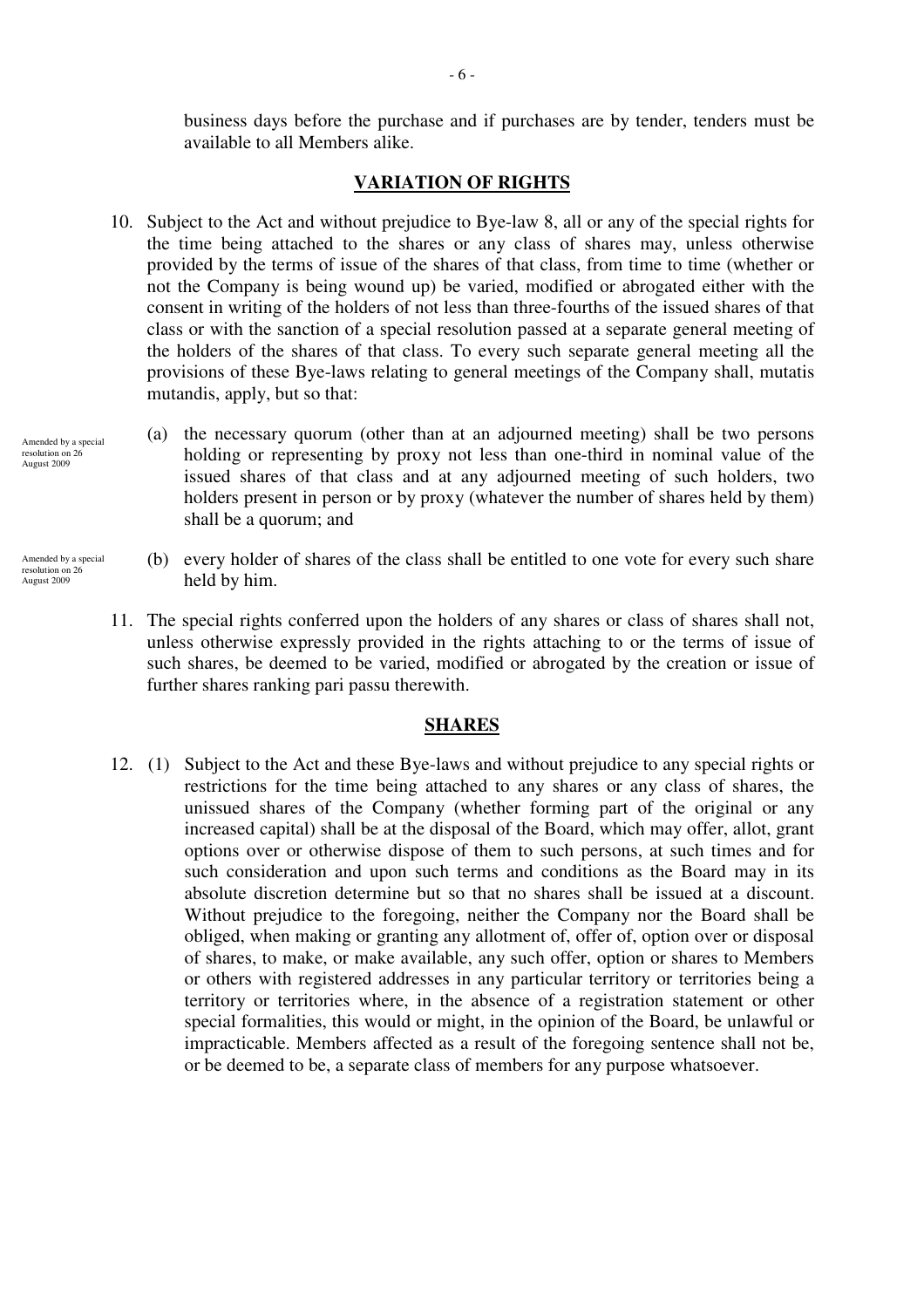- (2) The Board may issue warrants conferring the right upon the holders thereof to subscribe for any class of shares or securities in the capital of the Company on such terms as it may from time to time determine.
- 13. The Company may in connection with the issue of any shares exercise all powers of paying commission and brokerage conferred or permitted by the Act. Subject to the Act, the commission may be satisfied by the payment of cash or by the allotment of fully or partly paid shares or partly in one and partly in the other.
- 14. Except as required by law, no person shall be recognised by the Company as holding any share upon any trust and the Company shall not be bound by or required in any way to recognise (even when having notice thereof) any equitable, contingent, future or partial interest in any share or any fractional part of a share or (except only as otherwise provided by these Bye-laws or by law) any other rights in respect of any share except an absolute right to the entirety thereof in the registered holder.
- 15. Subject to the Act and these Bye-laws, the Board may at any time after the allotment of shares but before any person has been entered in the Register as the holder, recognise a renunciation thereof by the allottee in favour of some other person and may accord to any allottee of a share a right to effect such renunciation upon and subject to such terms and conditions as the Board considers fit to impose.

## **SHARE CERTIFICATES**

- 16. Every share certificate shall be issued under the Seal or a facsimile thereof and shall specify the number and class and distinguishing numbers (if any) of the shares to which it relates, and the amount paid up thereon and may otherwise be in such form as the Directors may from time to time determine. No certificate shall be issued representing shares of more than one class. The Board may by resolution determine, either generally or in any particular case or cases, that any signatures on any such certificates (or certificates in respect of other securities) need not be autographic but may be affixed to such certificates by some mechanical means or may be printed thereon or that such certificates need not be signed by any person.
- 17. (1) In the case of a share held jointly by several persons, the Company shall not be bound to issue more than one certificate therefor and delivery of a certificate to one of several joint holders shall be sufficient delivery to all such holders.
	- (2) Where a share stands in the names of two or more persons, the person first named in the Register shall as regards service of notices and, subject to the provisions of these Bye-laws, all or any other matters connected with the Company, except the transfer of the shares, be deemed the sole holder thereof.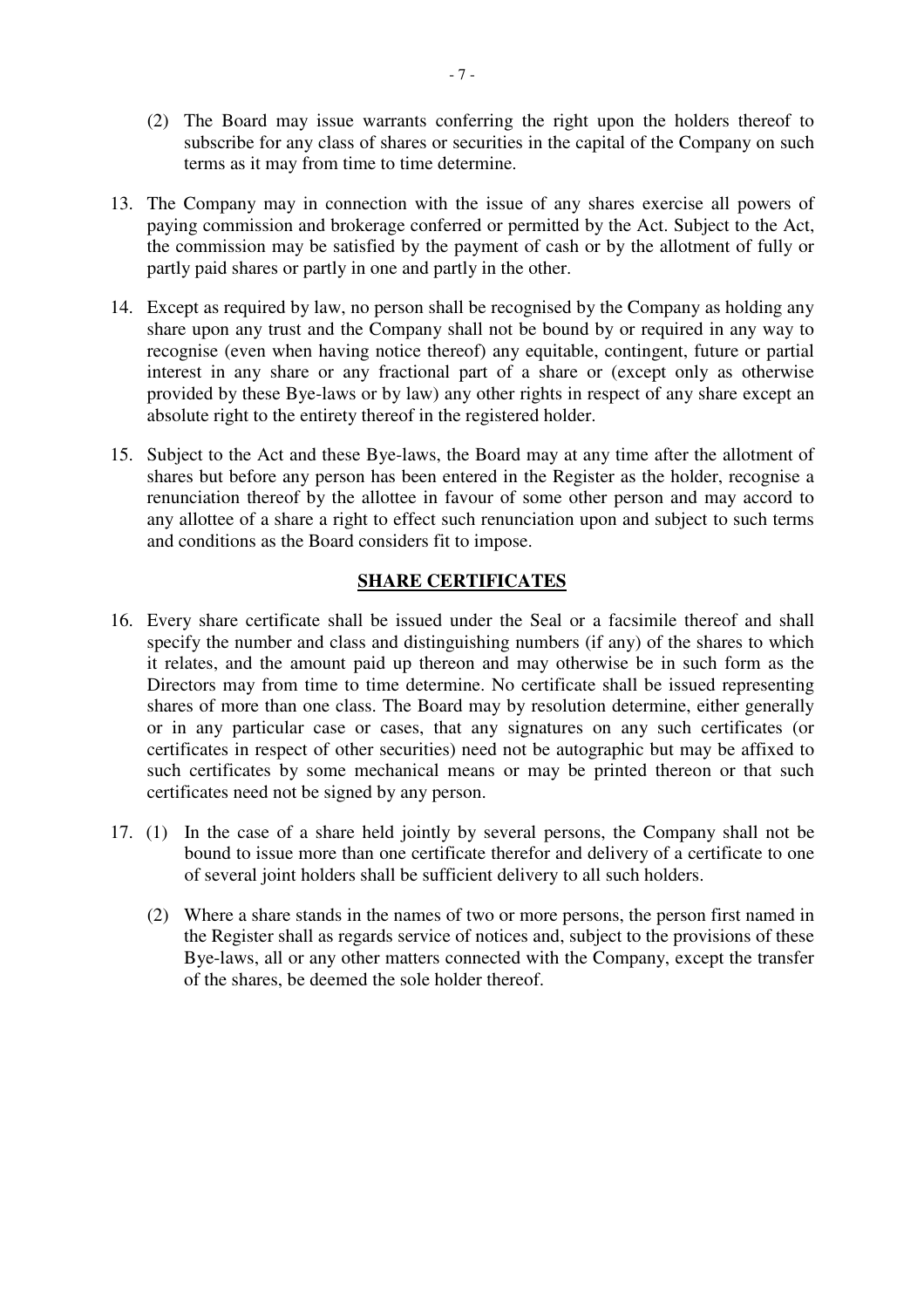- 18. Every person whose name is entered, upon an allotment of shares, as a Member in the Register shall be entitled, without payment, to receive one certificate for all such shares of any one class or several certificates each for one or more of such shares of such class upon payment for every certificate after the first of such reasonable out-of-pocket expenses as the Board from time to time determines.
- 19. Share certificates shall be issued in the case of an issue of shares within twenty-one (21) days (or such longer period as the terms of the issue provide) after allotment or in the case of a transfer of fully or partly paid shares within twenty-one (21) days after lodgment of a transfer with the Company, not being a transfer which the Company is for the time being entitled to refuse to register and does not register.
- 20. (1) Upon every transfer of shares the certificate held by the transferor shall be given up to be cancelled, and shall forthwith be cancelled accordingly, and a new certificate shall be issued to the transferee. If any of the shares included in the certificate so given up shall be retained by the transferor a new certificate for the balance shall be issued to him.
- 21. If a share certificate shall be damaged or defaced or alleged to have been lost, stolen or destroyed a new certificate representing the same shares may be issued to the relevant Member upon request and on payment of such fee as the Designated Stock Exchange may determine to be the maximum fee payable or such lesser sum as the Board may determine and subject to compliance with such terms (if any) as to evidence and indemnity and to payment of the costs and reasonable out-of-pocket expenses of the Company in investigating such evidence and preparing such indemnity as the Board may think fit and, in case of damage or defacement, on delivery of the old certificate to the Company provided always that where share warrants have been issued, no new share warrant shall be issued to replace one that has been lost unless the Directors are satisfied beyond reasonable doubt that the original has been destroyed. Amended by a special resolution on 16 October 1997

#### **LIEN**

- 22. The Company shall have a first and paramount lien on every share (not being a fully paid share) for all moneys (whether presently payable or not) called or payable at a fixed time in respect of that share. The Company shall also have a first and paramount lien on every share (not being a fully paid share) registered in the name of a Member (whether or not jointly with other Members) for all amounts of money presently payable by such Member or his estate to the Company whether the same shall have been incurred before or after notice to the Company of any equitable or other interest of any person other than such member, and whether the period for the payment or discharge of the same shall have actually arrived or not, and notwithstanding that the same are joint debts or liabilities of such Member or his estate and any other person, whether a Member of the Company or not. The Company's lien on a share shall extend to all dividends or other moneys payable thereon or in respect thereof. The Board may at any time, generally or in any particular case, waive any lien that has arisen or declare any share exempt in whole or in part, from the provisions of this Bye-law.
- 23. Subject to these Bye-laws, the Company may sell in such manner as the Board determines any share on which the Company has a lien, but no sale shall be made unless some sum in respect of which the lien exists is presently payable, or the liability or engagement in respect of which such lien exists is liable to be presently fulfilled or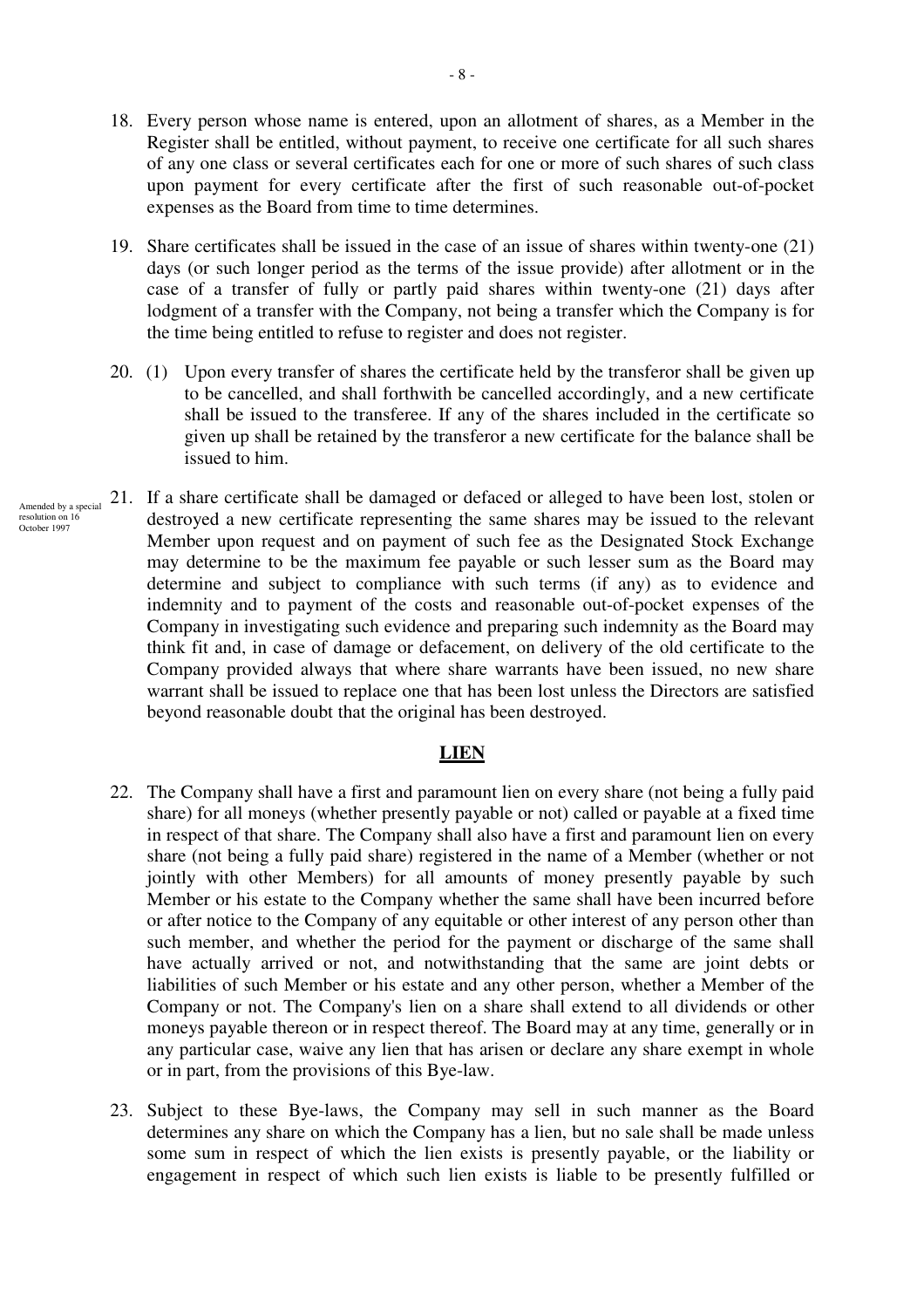discharged nor until the expiration of fourteen clear days after a notice in writing, stating and demanding payment of the sum presently payable, or specifying the liability or engagement and demanding fulfilment or discharge thereof and giving notice of the intention to sell in default, has been served on the registered holder for the time being of the share or the person entitled thereto by reason of his death or bankruptcy.

24. The net proceeds of the sale shall be received by the Company and applied in or towards payment or discharge of the debt or liability in respect of which the lien exists, so far as the same is presently payable, and any residue shall (subject to a like lien for debts or liabilities not presently payable as existed upon the share prior to the sale) be paid to the person entitled to the share at the time of the sale. To give effect to any such sale the Board may authorise some person to transfer the shares sold to the purchaser thereof. The purchaser shall be registered as the holder of the shares so transferred and he shall not be bound to see to the application of the purchase money, nor shall his title to the shares be affected by any irregularity or invalidity in the proceedings relating to the sale.

## **CALLS ON SHARES**

- 25. Subject to these Bye-laws and to the terms of allotment, the Board may from time to time make calls upon the Members in respect of any moneys unpaid on their shares (whether on account of the nominal value of the shares or by way of premium), and each Member shall (subject to being given at least fourteen (14) clear days' Notice specifying the time and place of payment) pay to the Company as required by such notice the amount called on his shares. A call may be extended, postponed or revoked in whole or in part as the Board determines but no member shall be entitled to any such extension, postponement or revocation except as a matter of grace and favour.
- 26. A call shall be deemed to have been made at the time when the resolution of the Board authorising the call was passed and may be made payable either in one lump sum or by instalments. The Directors may make arrangements on the issue of shares for a difference between the shareholders in the amount of calls to be paid and in the times of payment.
- 27. A person upon whom a call is made shall remain liable for calls made upon him notwithstanding the subsequent transfer of the shares in respect of which the call was made. The joint holders of a share shall be jointly and severally liable to pay all calls and instalments due in respect thereof or other moneys due in respect thereof.
- 28. If a sum called in respect of a share is not paid before or on the day appointed for payment thereof, the person from whom the sum is due shall pay interest on the amount unpaid from the day appointed for payment thereof to the time of actual payment at such rate (not exceeding twenty per cent. (20%) per annum) as the Board may determine, but the Board may in its absolute discretion waive payment of such interest wholly or in part.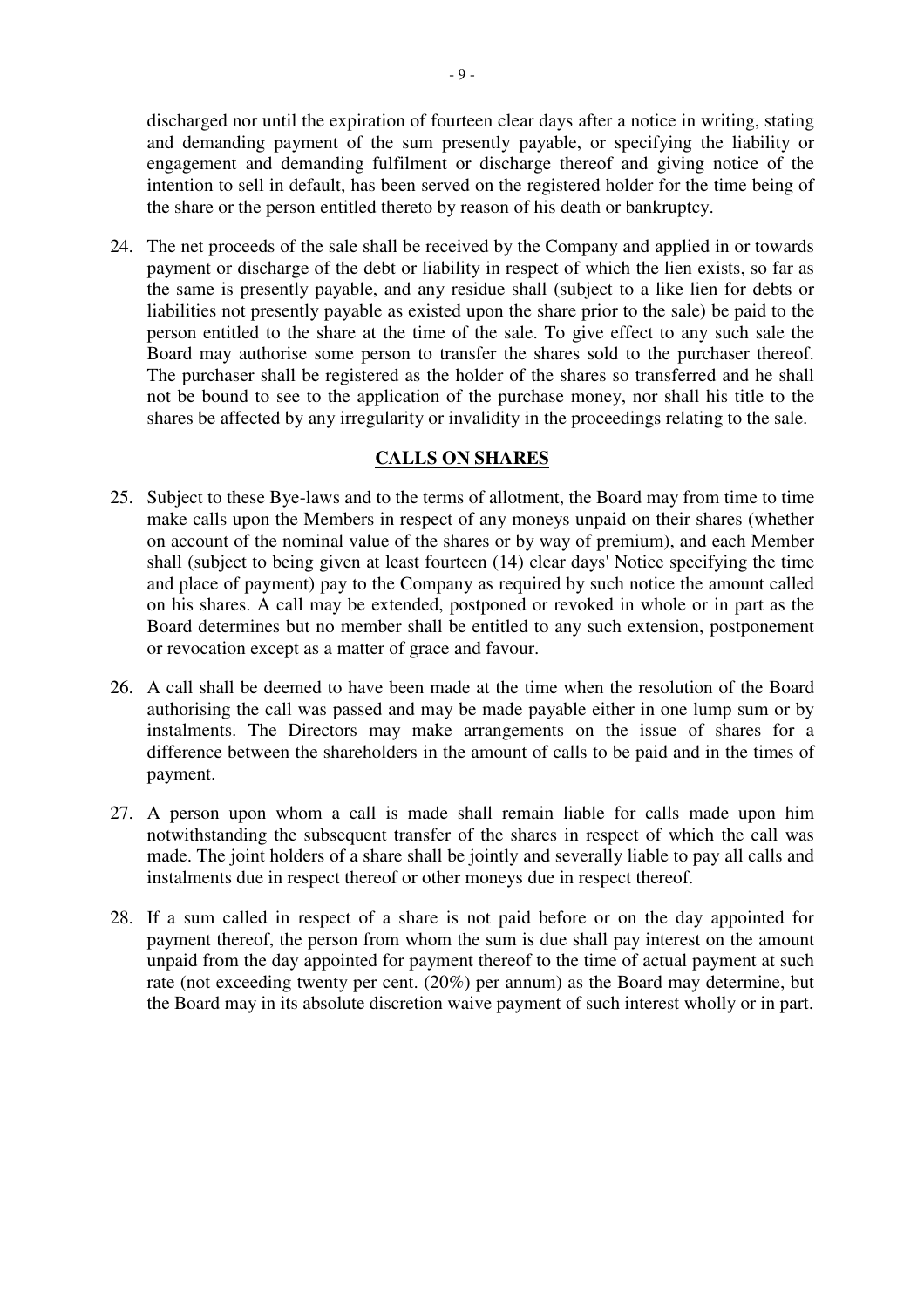- 29. No Member shall be entitled to receive any dividend or bonus or to be present and vote (save as proxy for another Member) at any general meeting either personally or by proxy, or be reckoned in a quorum, or exercise any other privilege as a Member until all calls or instalments due by him to the Company, whether alone or jointly with any other person, together with interest and expenses (if any) shall have been paid.
- 30. On the trial or hearing of any action or other proceedings for the recovery of any money due for any call, it shall be sufficient to prove that the name of the Member sued is entered in the Register as the holder, or one of the holders, of the shares in respect of which such debt accrued, that the resolution making the call is duly recorded in the minute book, and that notice of such call was duly given to the Member sued, in pursuance of these Bye-laws; and it shall not be necessary to prove the appointment of the Directors who made such call, nor any other matters whatsoever, but the proof of the matters aforesaid shall be conclusive evidence of the debt.
- 31. Any amount payable in respect of a share upon allotment or at any fixed date, whether in respect of nominal value or premium or as an instalment of a call, shall be deemed to be a call duly made and payable on the date fixed for payment and if it is not paid the provisions of these Bye-laws shall apply as if that amount had become due and payable by virtue of a call duly made and notified.
- 32. On the issue of shares the Board may differentiate between the allottees or holders as to the amount of calls to be paid and the times of payment.
- 33. The Board may, if it thinks fit, receive from any Member willing to advance the same, and either in money or money's worth, all or any part of the moneys uncalled and unpaid or instalments payable upon any shares held by him and upon all or any of the moneys so advanced (until the same would, but for such advance, become presently payable) pay interest at such rate (if any) as the Board may decide. The Board may at any time repay the amount so advanced upon giving to such Member not less than one month's notice in writing of its intention in that behalf, unless before the expiration of such notice the amount so advanced shall have been called up on the shares in respect of which it was advanced. Such payment in advance shall not entitle the holder of such share or shares to participate in respect thereof in a dividend subsequently declared.

# **FORFEITURE OF SHARES**

- 34. (1) If a call remains unpaid after it has become due and payable the Board may give to the person from whom it is due not less than fourteen  $(14)$  clear days' notice:
	- (a) requiring payment of the amount unpaid together with any interest which may have accrued and which may still accrue up to the date of actual payment; and
	- (b) stating that if the notice is not complied with the shares on which the call was made will be liable to be forfeited.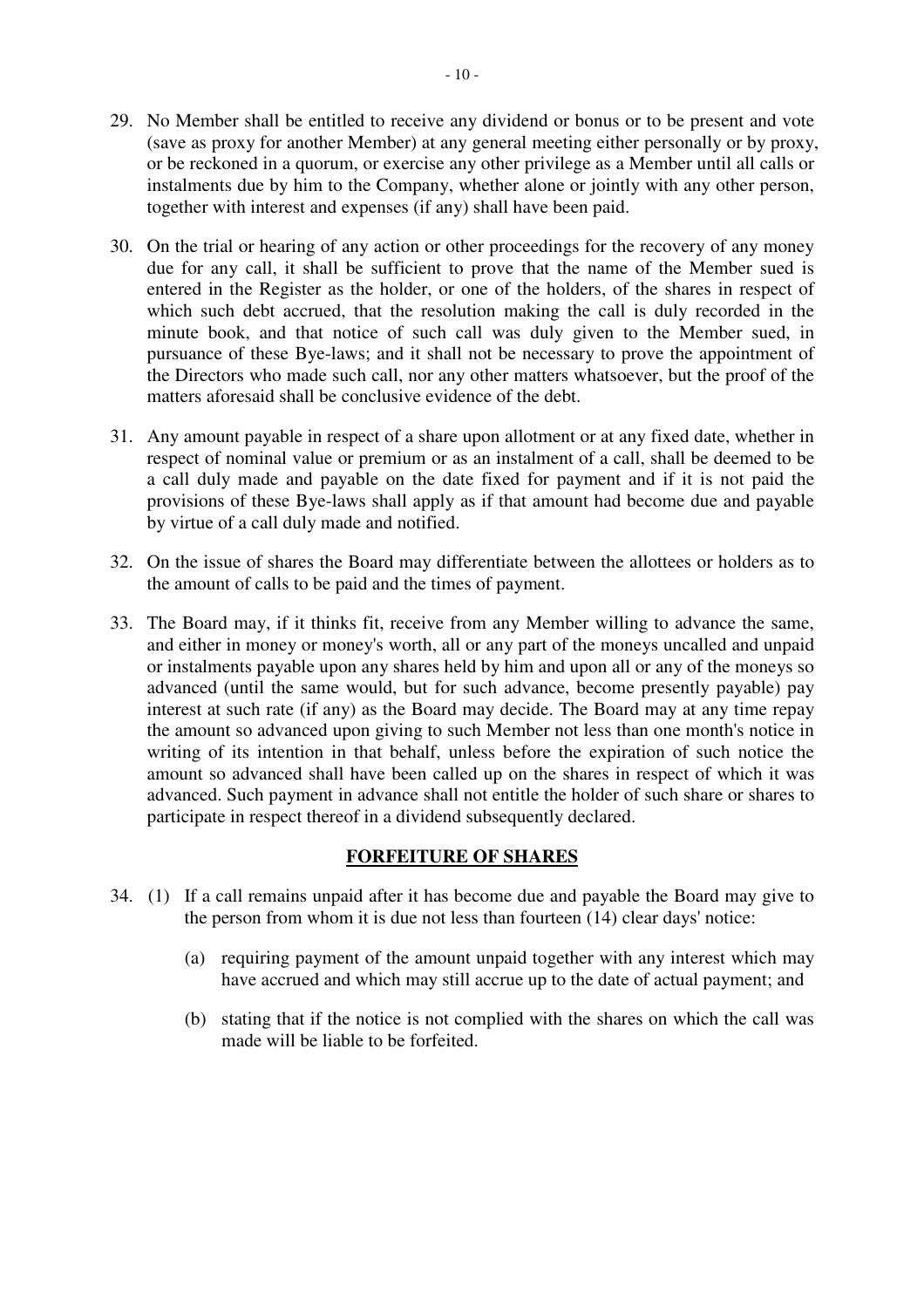- (2) If the requirements of any such notice are not complied with, any share in respect of which such notice has been given may at any time thereafter, before payment of all calls and interest due in respect thereof has been made, be forfeited by a resolution of the Board to that effect, and such forfeiture shall include all dividends and bonuses declared in respect of the forfeited share but not actually paid before the forfeiture.
- 35. When any share has been forfeited, notice of the forfeiture shall be served upon the person who was before forfeiture the holder of the share. No forfeiture shall be invalidated by any omission or neglect to give such notice.
- 36. The Board may accept the surrender of any share liable to be forfeited hereunder and, in such case, references in these Bye-laws to forfeiture will include surrender.
- 37. Until cancelled in accordance with the requirements of the Act, a forfeited share shall be the property of the Company and may be sold, re-allotted or otherwise disposed of to such person, upon such terms and in such manner as the Board determines, and at any time before a sale, re-allotment or disposition the forfeiture may be annulled by the Board on such terms as the Board determines.
- 38. A person whose shares have been forfeited shall cease to be a Member in respect of the forfeited shares but nevertheless shall remain liable to pay the Company all moneys which at the date of forfeiture were presently payable by him to the Company in respect of the shares, with (if the Directors shall in their discretion so require) interest thereon from the date of forfeiture until payment at such rate (not exceeding twenty per cent. (20%) per annum) as the Board determines. The Board may enforce payment thereof if it thinks fit, and without any deduction or allowance for the value of the forfeited shares, at the date of forfeiture, but his liability shall cease if and when the Company shall have received payment in full of all such moneys in respect of the shares. For the purposes of this Bye- law any sum which, by the terms of issue of a share, is payable thereon at a fixed time which is subsequent to the date of forfeiture, whether on account of the nominal value of the share or by way of premium, shall notwithstanding that time has not yet arrived be deemed to be payable at the date of forfeiture, and the same shall become due and payable immediately upon the forfeiture, but interest thereon shall only be payable in respect of any period between the said fixed time and the date of actual payment.
- 39. A declaration by a Director or the Secretary that a share has been forfeited on a specified date shall be conclusive evidence of the facts therein stated as against all persons claiming to be entitled to the share, and such declaration shall (subject to the execution of an instrument of transfer by the Company if necessary) constitute a good title to the share, and the person to whom the share is disposed of shall be registered as the holder of the share and shall not be bound to see to the application of the consideration (if any), nor shall his title to the share be affected by any irregularity in or invalidity of the proceedings in reference to the forfeiture, sale or disposal of the share. When any share shall have been forfeited, notice of the declaration shall be given to the member in whose name it stood immediately prior to the forfeiture, and an entry of the forfeiture, with the date thereof, shall forthwith be made in the register, but no forfeiture shall be in any manner invalidated by any omission or neglect to give such notice or make any such entry.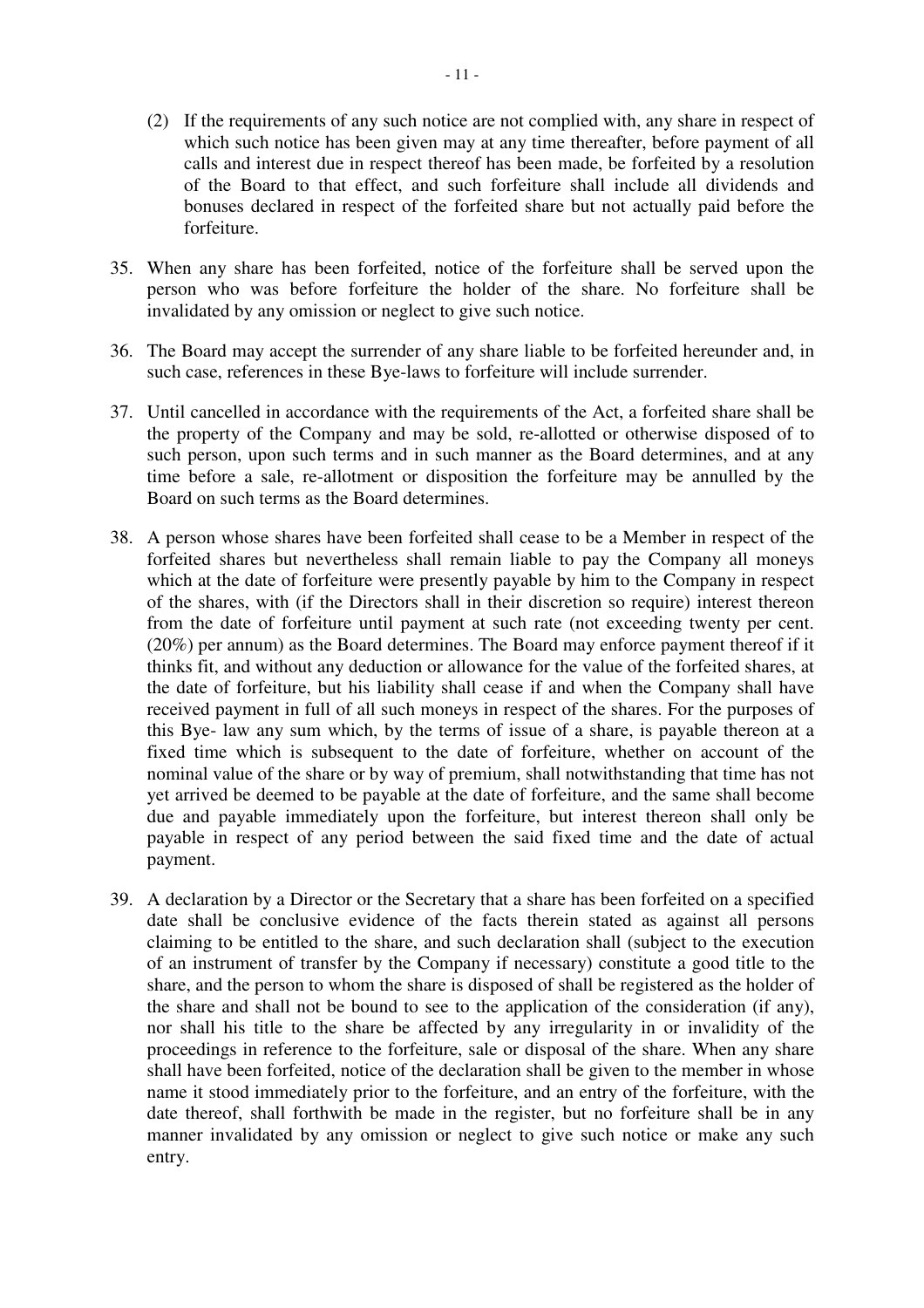- 40. Notwithstanding any such forfeiture as aforesaid the Board may at any time, before any shares so forfeited shall have been sold, re-allotted or otherwise disposed of, permit the shares forfeited to be bought back upon the terms of payment of all calls and interest due upon and expenses incurred in respect of the share, and upon such further terms (if any) as it thinks fit.
- 41. The forfeiture of a share shall not prejudice the right of the Company to any call already made or instalment payable thereon.
- 42. The provisions of these Bye-laws as to forfeiture shall apply in the case of non- payment of any sum which, by the terms of issue of a share, becomes payable at a fixed time, whether on account of the nominal value of the share or by way of premium, as if the same had been payable by virtue of a call duly made and notified.

### **REGISTER OF MEMBERS**

- 43. (1) The Company shall keep in one or more books a Register of its Members and shall enter therein the following particulars, that is to say:
	- (a) the name and address of each Member, the number and class of shares held by him and the amount paid or agreed to be considered as paid on such shares;
	- (b) the date on which each person was entered in the Register; and
	- (c) the date on which any person ceased to be a Member.
	- (2) Subject to the Act, the Company may keep an overseas or local or other branch register of Members resident in any place, and the Board may make and vary such regulations as it determines in respect of the keeping of any such register and maintaining a Registration Office in connection therewith.
- Amended by a special  $44$ . resolution on 26 August 2009 and further amended by a special resolution on 21 August 2012.
- The Register and branch register of Members, as the case may be, shall be open to inspection between 10 a.m. and 12 noon during business hours by members of the public without charge at the Office or such other place at which the Register is kept in accordance with the Act. The Register including any overseas or local or other branch register of Members may, after notice has been given by advertisement in an appointed newspaper and where applicable, any other newspapers in accordance with the requirements of any Designated Stock Exchange or by any means in such manner as may be accepted by the Designated Stock Exchange to that effect, be closed at such times or for such periods not exceeding in the whole thirty (30) days in each year as the Board may determine and either generally or in respect of any class of shares.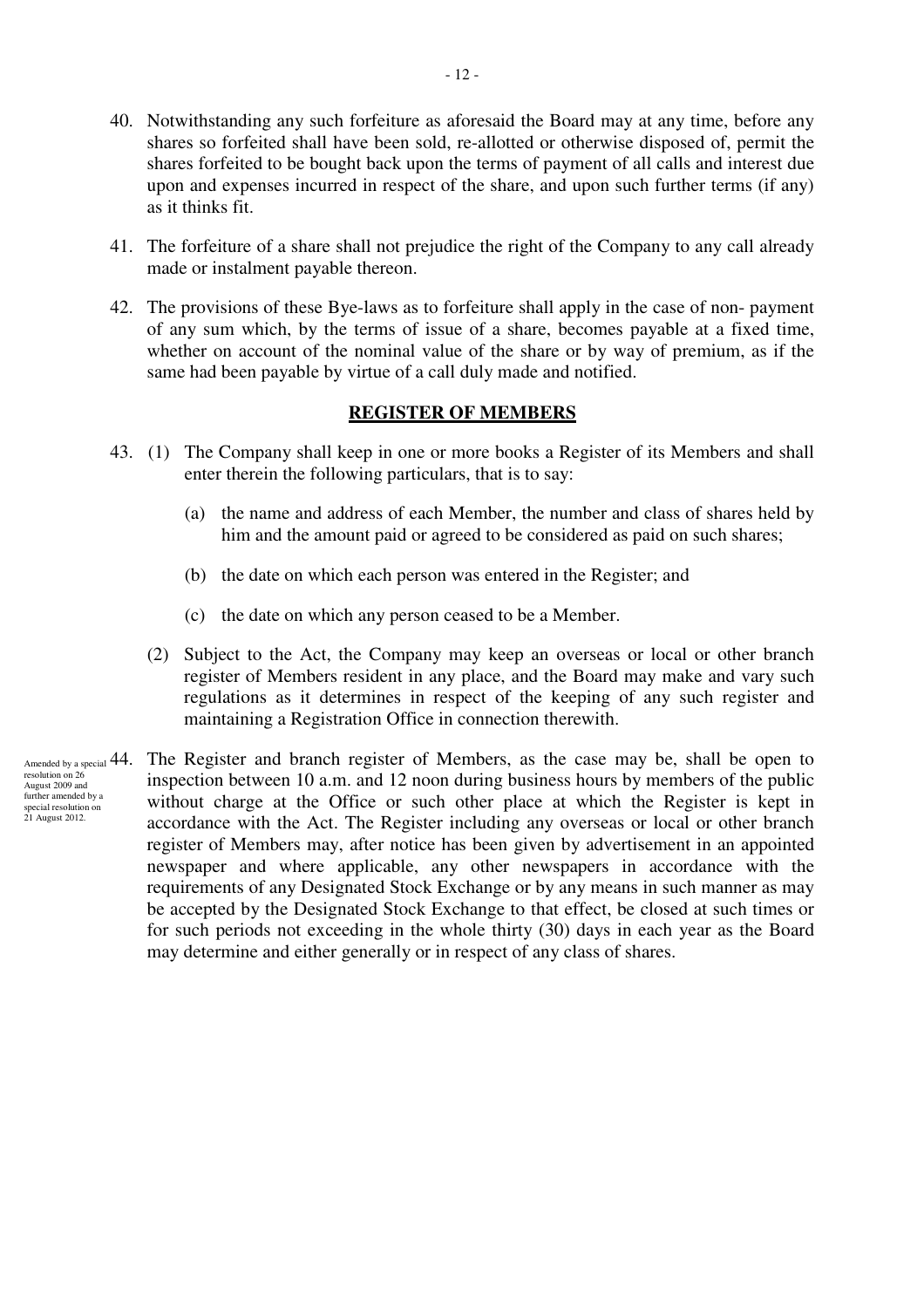### **RECORD DATES**

- 45. Notwithstanding any other provision of these Bye-laws the Company or the Directors may fix any date as the record date for:
	- (a) determining the Members entitled to receive any dividend, distribution, allotment or issue and such record date may be on, or at any time not more than thirty (30) days before or after, any date on which such dividend, distribution, allotment or issue is declared, paid or made;
	- (b) determining the Members entitled to receive notice of and to vote at any general meeting of the Company.

## **TRANSFER OF SHARES**

- 46. Subject to these Bye-laws, any Member may transfer all or any of his shares in any manner permitted by and in accordance with the rules of the Designated Stock Exchange or by an instrument of transfer in the usual or common form or in a form prescribed by the Designated Stock Exchange or in any other form approved by the Board and may be under hand or, if the transferor or transferee is a clearing house or its nominee(s), by hand or by machine imprinted signature or by such other manner of execution as the Board may approve from time to time.
- 47. The instrument of transfer shall be executed by or on behalf of the transferor and the transferee provided that the Board may dispense with the execution of the instrument of transfer by the transferee in any case which it thinks fit in its discretion to do so. The Board may also resolve, either generally or in any particular case, upon request by either the transferor or transferee, to accept mechanically executed transfers. The transferor shall be deemed to remain the holder of the share until the name of the transferee is entered in the Register in respect thereof. Nothing in these Bye-laws shall preclude the Board from recognising a renunciation of the allotment or provisional allotment of any share by the allottee in favour of some other person.
- 48. (1) Subject to the rules of the Designated Stock Exchange, the Board may, in its absolute discretion, and without giving any reason therefor, refuse to register a transfer of any share not being a fully paid up share or any share issued under any share incentive scheme for employees upon which a restriction on transfer imposed thereby still subsists, and it may also, without prejudice to the foregoing generality, refuse to register a transfer of any share to more than four (4) joint holders or a transfer of any share not being a fully paid up share on which the Company has a lien.
	- (2) No transfer shall be made to an infant or to a person of unsound mind or under other legal disability.
	- (3) The Board in so far as permitted by any applicable law may, in its absolute discretion, at any time and from time to time transfer any share upon the Register to any branch register or any share on any branch register to the Register or any other branch register. In the event of any such transfer, the shareholder requesting such transfer shall bear the cost of effecting the transfer unless the Board otherwise determines.

Amended by a special resolution on 21 August 2012.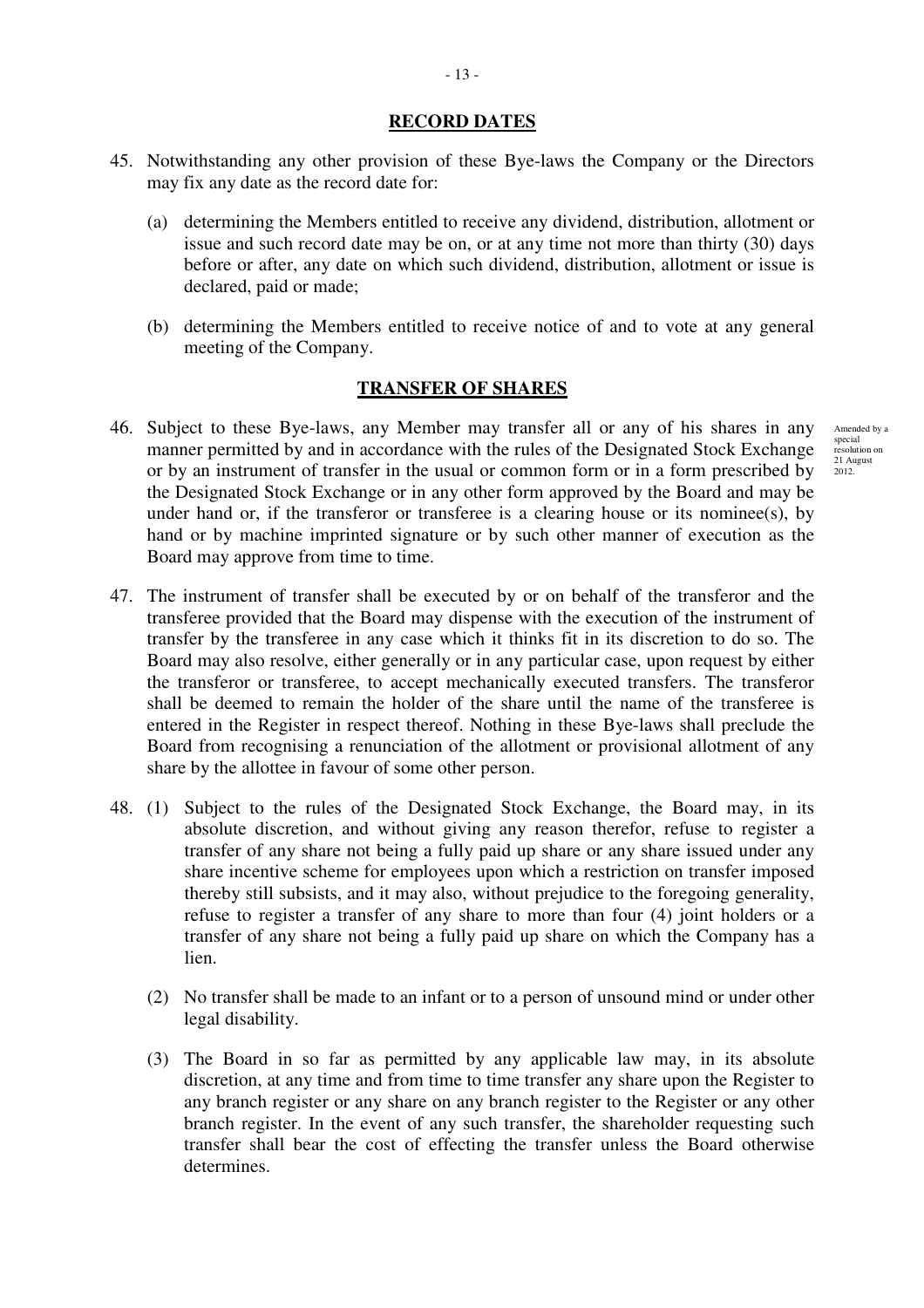- (4) Unless the Board otherwise agrees (which agreement may be on such terms and subject to such conditions as the Board in its absolute discretion may from time to time determine, and which agreement it shall, without giving any reason therefor, be entitled in its absolute discretion to give or withhold), no shares upon the Register shall be transferred to any branch register nor shall shares on any branch register be transferred to the Register or any other branch register and all transfers and other documents of title shall be lodged for registration, and registered, in the case of any shares on a branch register, at the relevant Registration Office, and, in the case of any shares on the Register, at the Office or such other place in Bermuda at which the Register is kept in accordance with the Act.
- 49. Without limiting the generality of the last preceding Bye-law, the Board may, subject to the rules of the Designated Stock Exchange, decline to recognise any instrument of transfer unless:
- (a) a fee of such maximum sum as the Designated Stock Exchange may determine to be Amended by a special resolution on 16 October 1997
	- payable or such lesser sum as the Board may from time to time require is paid to the Company in respect thereof;
	- (b) the instrument of transfer is in respect of only one class of share;
	- (c) the instrument of transfer is lodged at the Office or such other place in Bermuda at which the Register is kept in accordance with the Act or the Registration Office (as the case may be) accompanied by the relevant share certificate(s) and such other evidence as the Board may reasonably require to show the right of the transferor to make the transfer (and, if the instrument of transfer is executed by some other person on his behalf, the authority of that person so to do); and
	- (d) if applicable, the instrument of transfer is duly and properly stamped.
	- 50. If the Board refuses to register a transfer of any share, it shall, within two (2) months after the date on which the transfer was lodged with the Company, send to each of the transferor and transferee notice of the refusal.
	- 51. The registration of transfers of shares or of any class of shares may, after notice has been given by advertisement in an appointed newspaper and, where applicable, any other newspapers in accordance with the requirements of any Designated Stock Exchange to that effect be suspended at such times and for such periods (not exceeding thirty (30) days in any year) as the Board may determine.

# **TRANSMISSION OF SHARES**

52. If a Member dies, the survivor or survivors where the deceased was a joint holder, and his legal personal representatives where he was a sole or only surviving holder, will be the only persons recognised by the Company as having any title to his interest in the shares; but nothing in this Bye-law will release the estate of a deceased Member (whether sole or joint) from any liability in respect of any share which had been solely or jointly held by him.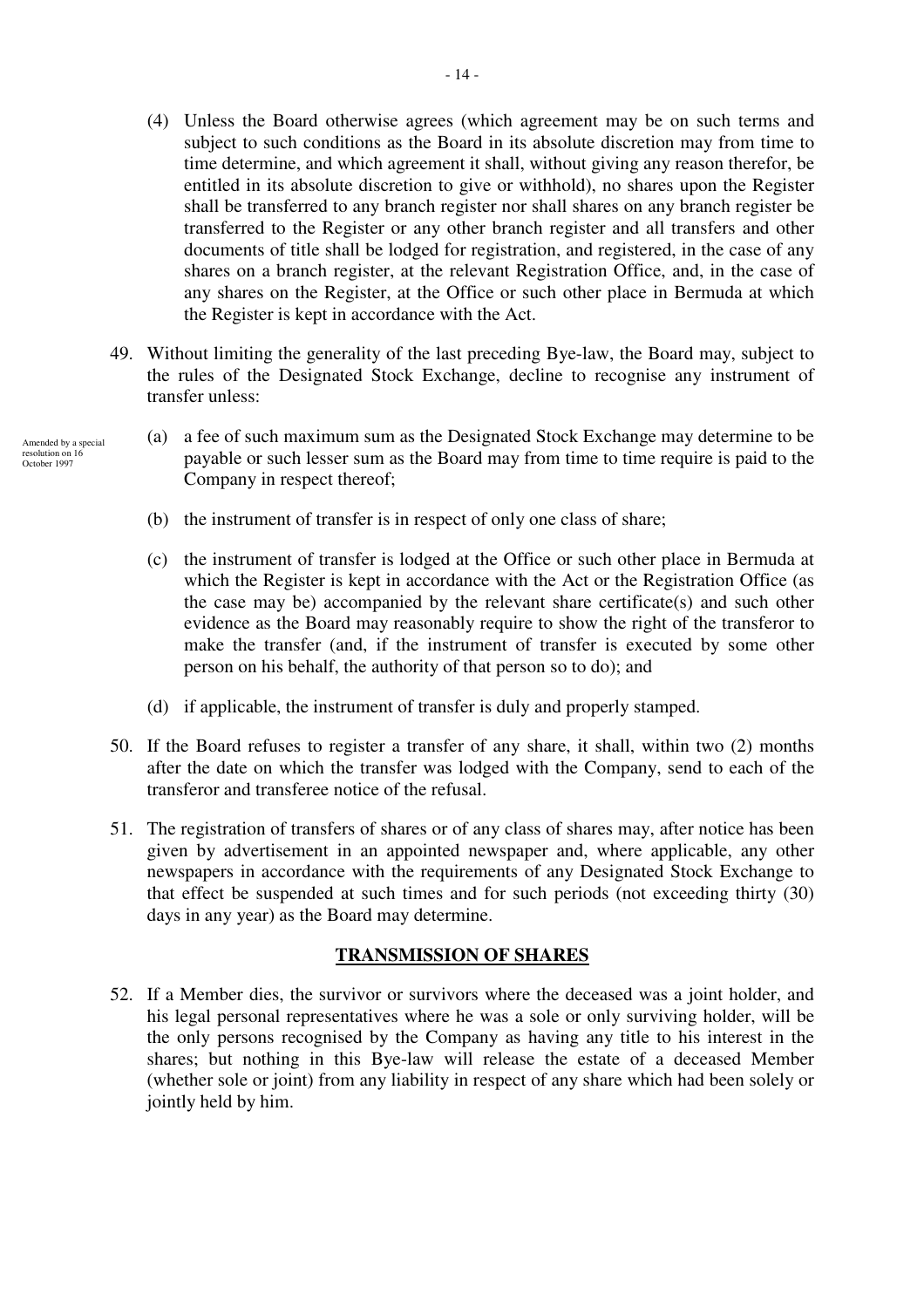- 53. Subject to Section 52 of the Act, any person becoming entitled to a share in consequence of the death or bankruptcy or winding-up of a Member may, upon such evidence as to his title being produced as may be required by the Board, elect either to become the holder of the share or to have some person nominated by him registered as the transferee thereof. If he elects to become the holder he shall notify the Company in writing either at the Registration Office or Office, as the case may be, to that effect. If he elects to have another person registered he shall execute a transfer of the share in favour of that person. The provisions of these Bye-laws relating to the transfer and registration of transfers of shares shall apply to such notice or transfer as aforesaid as if the death or bankruptcy of the Member had not occurred and the notice or transfer were a transfer signed by such Member.
- 54. A person becoming entitled to a share by reason of the death or bankruptcy or windingup of a Member shall be entitled to the same dividends and other advantages to which he would be entitled if he were the registered holder of the share. However, the Board may, if it thinks fit, withhold the payment of any dividend payable or other advantages in respect of such share until such person shall become the registered holder of the share or shall have effectually transferred such share, but, subject to the requirements of Bye-law 75(2) being met, such a person may vote at meetings.

## **UNTRACEABLE MEMBERS**

- 55. (1) Without prejudice to the rights of the Company under paragraph (2) of this Bye-law, the Company may cease sending cheques for dividend entitlements or dividend warrants by post if such cheques or warrants have been returned or left uncashed on two consecutive occasions PROVIDED that the Company may exercise the power to cease sending cheques for dividend entitlements or dividend warrants after the first occasion on which such a cheque or warrant is returned undelivered if reasonable enquires have been made and failed to establish any new address of the Member.
	- (2) The Company shall have the power to sell, in such manner as the Board thinks fit, any shares of a Member who is untraceable, but no such sale shall be made unless:
		- (a) all cheques or warrants in respect of dividends of the shares in question, being not less than three in total number, for any sum payable in cash to the holder of such shares in respect of them sent during the relevant period in the manner authorised by the Bye-laws of the Company have remained uncashed;
		- (b) so far as it is aware at the end of the relevant period, the Company has not at any time during the relevant period received any indication of the existence of the Member who is the holder of such shares or of a person entitled to such shares by death, bankruptcy or operation of law; and
		- (c) the Company, if so required by the rules governing the listing of shares on the Designated Stock Exchange, has given notice to, and caused advertisement in newspapers in accordance with the requirements of, the Designated Stock Exchange to be made of its intention to sell such shares in the manner required by the Designated Stock Exchange, and a period of three (3) months or such shorter period as may be allowed by the Designated Stock Exchange has elapsed since the date of such advertisement.

Amended by a special resolution on 16 October 1997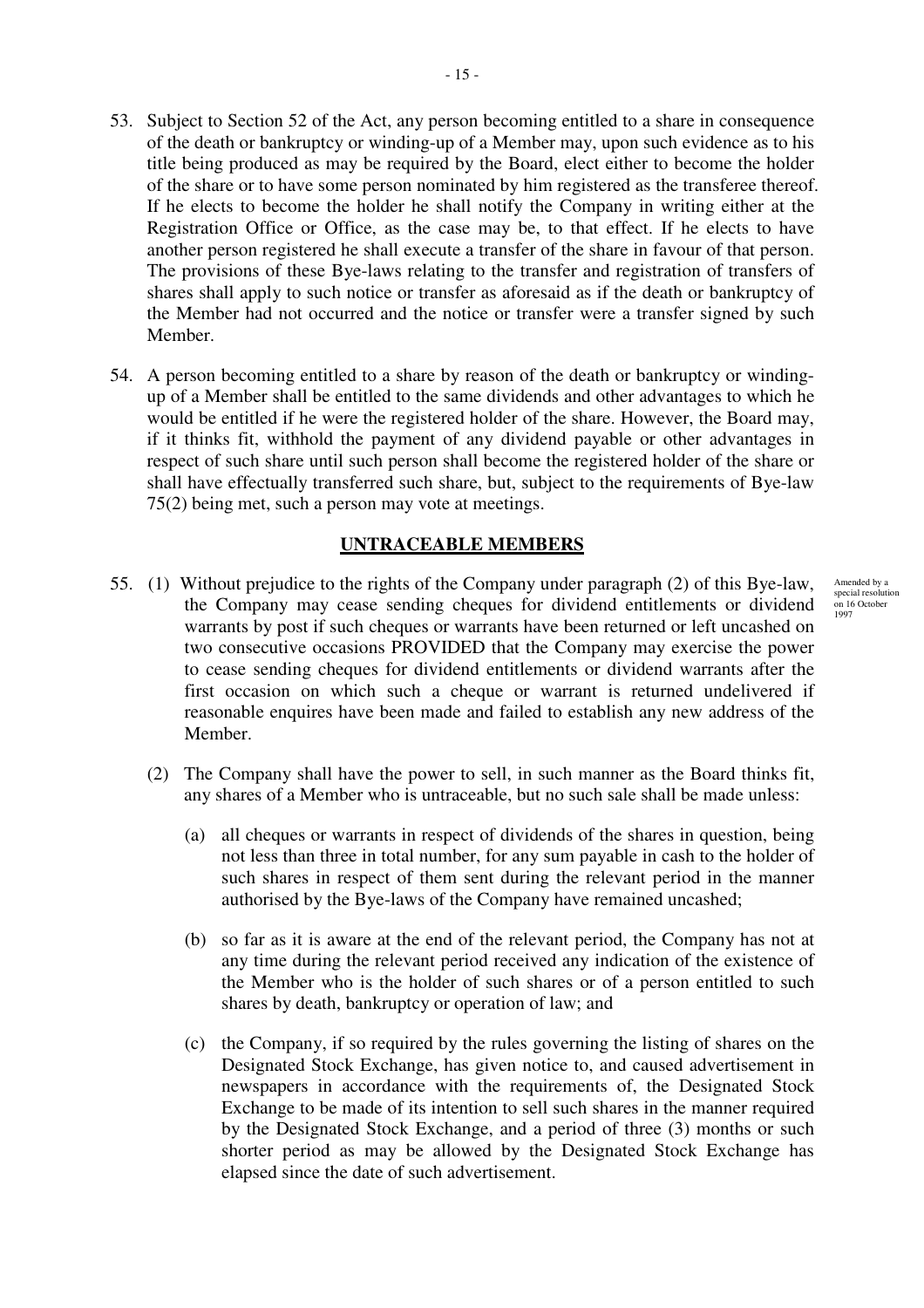For the purpose of the foregoing, the "relevant period" means the period commencing twelve years before the date of publication of the advertisement referred to in paragraph (c) of this Bye-law and ending at the expiry of the period referred to in that paragraph.

(3) To give effect to any such sale the Board may authorise some person to transfer the said shares and an instrument of transfer signed or otherwise executed by or on behalf of such person shall be as effective as if it had been executed by the registered

holder or the person entitled by transmission to such shares, and the purchaser shall not be bound to see to the application of the purchase money nor shall his title to the shares be affected by any irregularity or invalidity in the proceedings relating to the sale. The net proceeds of the sale will belong to the Company and upon receipt by the Company of such net proceeds it shall become indebted to the former Member for an amount equal to such net proceeds. No trust shall be created in respect of such debt and no interest shall be payable in respect of it and the Company shall not be required to account for any money earned from the net proceeds which may be employed in the business of the Company or as it thinks fit. Any sale under this Bye-law shall be valid and effective notwithstanding that the Member holding the shares sold is dead, bankrupt or otherwise under any legal disability or incapacity.

## **GENERAL MEETINGS**

- 56. An annual general meeting of the Company shall be held in each year other than the year of incorporation at such time (within a period of not more than fifteen (15) months after the holding of the last preceding annual general meeting unless a longer period would not infringe the rules of the Designated Stock Exchange, if any) and place as may be determined by the Board.
- 57. Each general meeting, other than an annual general meeting, shall be called a special general meeting. General meetings may be held in any part of the world as may be determined by the Board.
- 58. The Board may whenever it thinks fit call special general meetings, and Members holding at the date of deposit of the requisition not less than one-tenth of the paid up capital of the Company carrying the right of voting at general meetings of the Company shall at all times have the right, by written requisition to the Board or the Secretary of the Company, to require a special general meeting to be called by the Board for the transaction of any business specified in such requisition; and such meeting shall be held within two (2) months after the deposit of such requisition. If within twenty-one (21) days of such deposit the Board fails to proceed to convene such meeting the requisitionists themselves may do so in accordance with the provisions of Section 74(3) of the Act.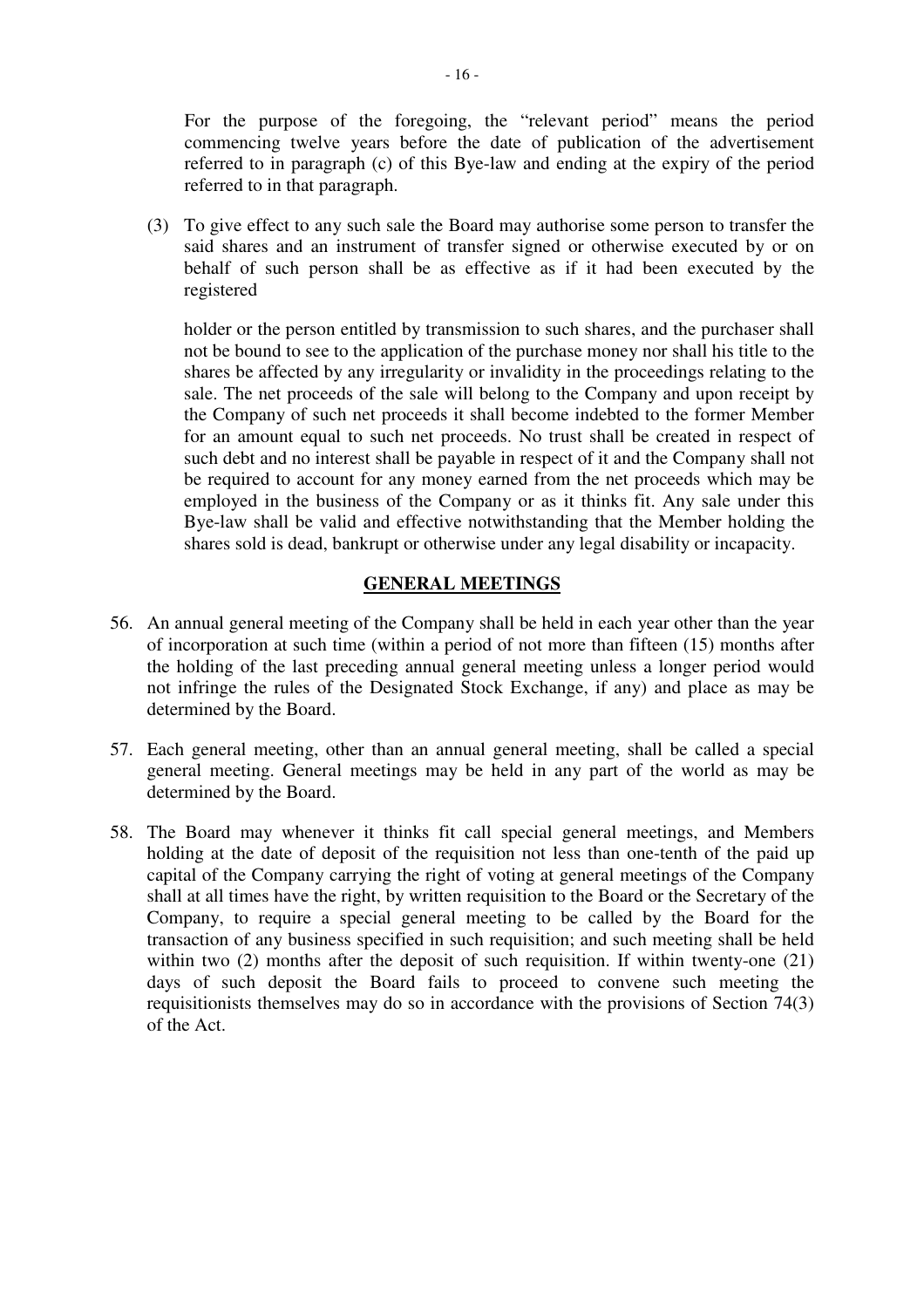### **NOTICE OF GENERAL MEETINGS**

- 59. (1) An annual general meeting shall be called by Notice of not less than twentyone (21) clear days and not less than twenty (20) clear business days and any special resolution on 26 general meeting at which the passing of a special resolution is to be considered shall be called by Notice of not less than twenty-one (21) clear days and not less than ten (10) clear business days. All other special general meetings may be called by Notice of not less than fourteen (14) clear days and not less than ten (10) clear business days but if permitted by the rules of the Designated Stock Exchange, a general meeting may be called by shorter notice if it is so agreed:
	- (a) in the case of a meeting called as an annual general meeting, by all the Members entitled to attend and vote thereat; and
	- (b) in the case of any other meeting, by a majority in number of the Members having the right to attend and vote at the meeting, being a majority together holding not less than ninety-five per cent. (95%) in nominal value of the issued shares giving that right.
	- (2) The period of notice shall be exclusive of the day on which it is served or deemed to be served and exclusive of the day on which the meeting is to be held, and the notice shall specify the time and place of the meeting and, in case of special business, the general nature of the business. The notice convening an annual general meeting shall specify the meeting as such. Notice of every general meeting shall be given to all Members other than to such Members as, under the provisions of these Bye-laws or the terms of issue of the shares they hold, are not entitled to receive such notices from the Company, to all persons entitled to a share in consequence of the death or bankruptcy or winding-up of a Member and to each of the Directors and the Auditors.
- 60. The accidental omission to give Notice of a meeting or (in cases where instruments of proxy are sent out with the Notice) to send such instrument of proxy to, or the nonreceipt of such Notice or such instrument of proxy by, any person entitled to receive such Notice shall not invalidate any resolution passed or the proceedings at that meeting.

## **PROCEEDINGS AT GENERAL MEETINGS**

61. (1) All business shall be deemed special that is transacted at a special general meeting, and also all business that is transacted at an annual general meeting, with the exception of sanctioning dividends, the reading, considering and adopting of the accounts and balance sheet and the reports of the Directors and Auditors and other documents required to be annexed to the balance sheet, the election of Directors and appointment of Auditors and other officers in the place of those retiring, the fixing of the remuneration of the Auditors, and the voting of remuneration or extra remuneration to the Directors.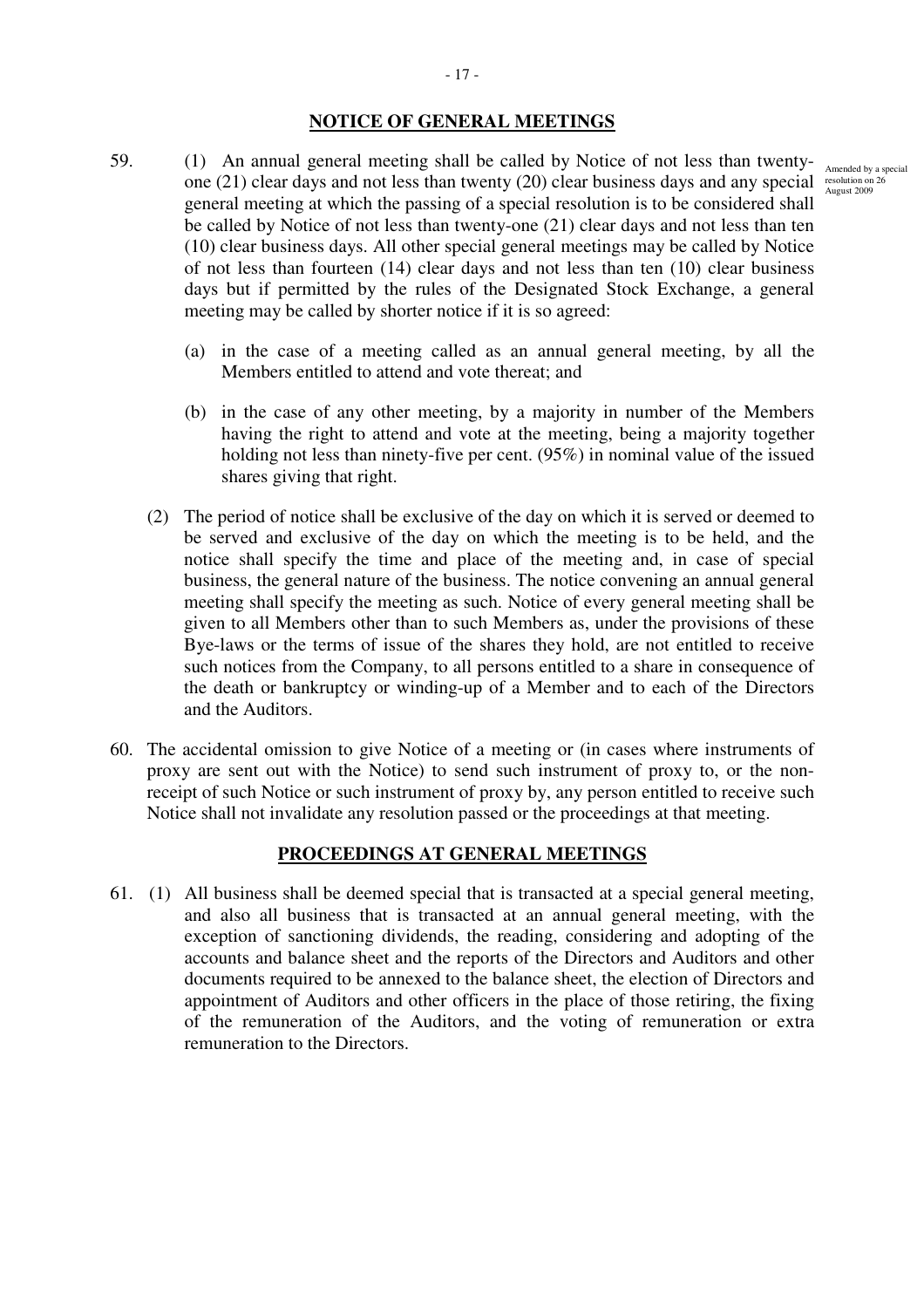- (2) No business other than the appointment of a chairman of a meeting shall be transacted at any general meeting unless a quorum is present at the commencement of the business. Two (2) Members entitled to vote and present in person or by proxy or (in the case of a member being a corporation) by its duly authorised representative shall form a quorum for all purposes.
- 62. If within thirty (30) minutes (or such longer time not exceeding one hour as the chairman of the meeting may determine to wait) after the time appointed for the meeting a quorum is not present, the meeting, if convened on the requisition of Members, shall be dissolved. In any other case it shall stand adjourned to the same day in the next week at the same time and place or to such time and place as the Board may determine. If at such adjourned meeting a quorum is not present within half an hour from the time appointed for holding the meeting, the meeting shall be dissolved.
- 63. The president of the Company or the chairman shall preside as chairman at every general meeting. If at any meeting the president or the chairman, as the case may be, is not present within fifteen (15) minutes after the time appointed for holding the meeting, or if neither of them is willing to act as chairman, the Directors present shall choose one of their number to act, or if one Director only is present he shall preside as chairman if willing to act. If no Director is present, or if each of the Directors present declines to take the chair, or if the chairman chosen shall retire from the chair, the Members present in person or by proxy and entitled to vote shall elect one of their number to be chairman.
- 64. The chairman may, with the consent of any meeting at which a quorum is present (and shall if so directed by the meeting), adjourn the meeting from time to time and from place to place as the meeting shall determine, but no business shall be transacted at any adjourned meeting other than business which might lawfully have been transacted at the meeting had the adjournment not taken place. When a meeting is adjourned for fourteen (14) days or more, at least seven (7) clear days' notice of the adjourned meeting shall be given specifying the time and place of the adjourned meeting but it shall not be necessary to specify in such notice the nature of the business to be transacted at the adjourned meeting and the general nature of the business to be transacted. Save as aforesaid, it shall be unnecessary to give notice of an adjournment. No business shall be transacted at any such adjourned meeting other than the business which might have been transacted at the meeting from which the adjournment took place.
- 65. If an amendment is proposed to any resolution under consideration but is in good faith ruled out of order by the chairman of the meeting, the proceedings on the substantive resolution shall not be invalidated by any error in such ruling. In the case of a resolution duly proposed as a special resolution, no amendment thereto (other than a mere clerical amendment to correct a patent error) may in any event be considered or voted upon.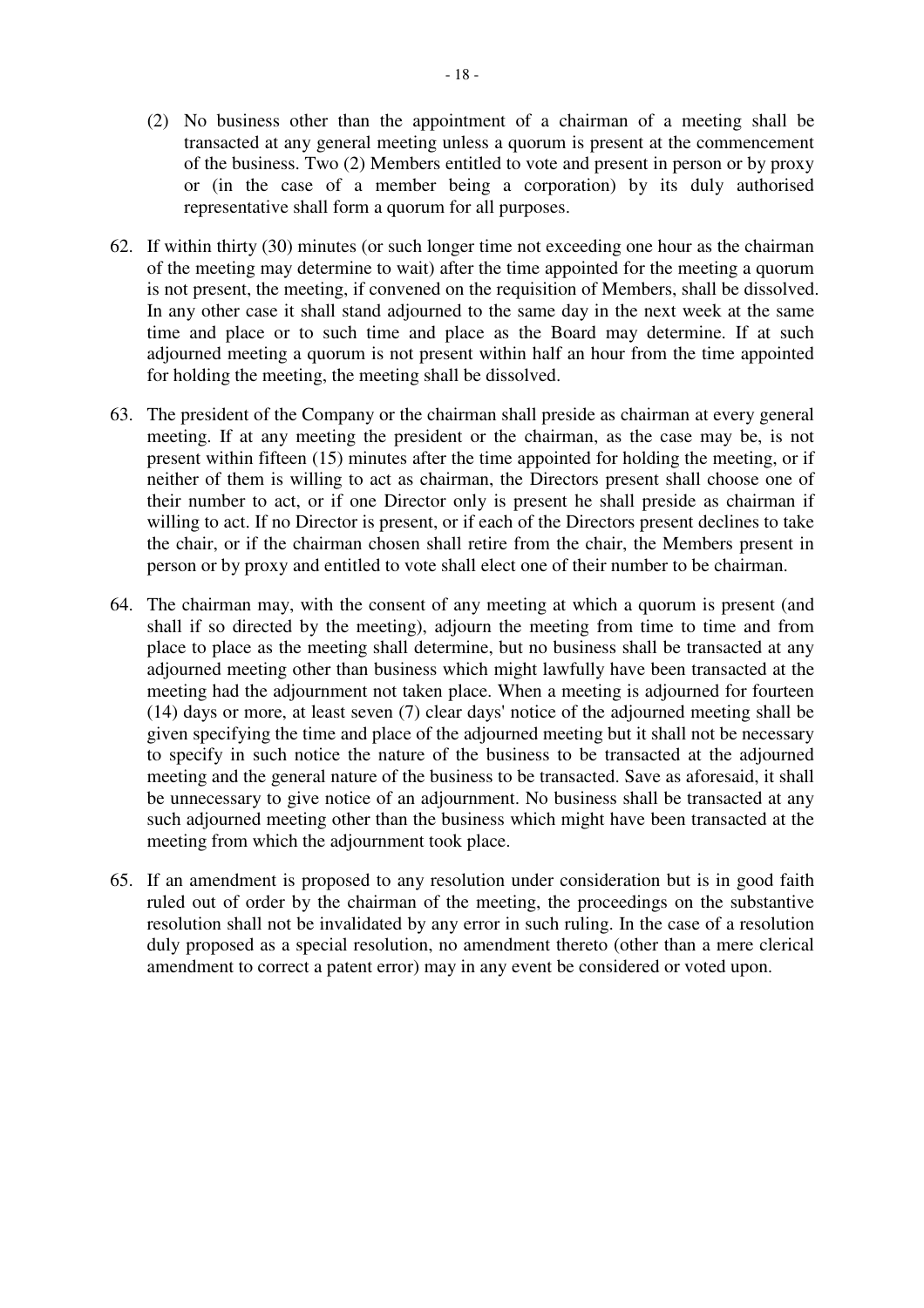#### **VOTING**

- 66. (1) Subject to any special rights or restrictions as to voting for the time being attached to any shares by or in accordance with these Bye-laws, at any general meeting on a poll every Member present in person or by proxy, or in the case of a Member being a corporation, by its duly authorised representative shall have one vote for every fully paid share of which he is the holder but so that no amount paid up or credited as paid up on a share in advance of calls or instalments is treated for the foregoing purposes as paid up on the share. A resolution put to the vote of a meeting shall be decided by way of a poll, save that the chairman of the meeting may in good faith, allow a resolution which relates purely to a procedural or administrative matter to be voted on by a show of hands in which case every Member present in person or by proxy (or being a corporation, is present by a duly authorised representative), or by proxy(ies) shall have one (1) vote provided that where more than one (1) proxy is appointed by a Member which is a clearing house (or its nominee(s)), each such proxy shall have one (1) vote on a show of hands. For purposes of this Bye-law, procedural and administrative matters are those that (i) are not on the agenda of the general meeting or in any supplementary circular that may be issued by the Company to its Members; and (ii) relate to the chairman's duties to maintain the orderly conduct of the meeting and/or allow the business of the meeting to be properly and effectively dealt with, whilst allowing all Members a reasonable opportunity to express their views.
	- (2) Where a show of hands is allowed, before or on the declaration of the result of the show of hands, a poll may be demanded:
		- (a) by at least three Members present in person or in the case of a Member being a corporation by its duly authorised representative or by proxy for the time being entitled to vote at the meeting; or
		- (b) by a Member or Members present in person or in the case of a Member being a corporation by its duly authorised representative or by proxy and representing not less than one-tenth of the total voting rights of all Members having the right to vote at the meeting; or
		- (c) by a Member or Members present in person or in the case of a Member being a corporation by its duly authorised representative or by proxy and holding shares in the Company conferring a right to vote at the meeting being shares on which an aggregate sum has been paid up equal to not less than one-tenth of the total sum paid up on all shares conferring that right.
	- (3) A demand by a person as proxy for a Member or in the case of a Member being a corporation by its duly authorised representative shall be deemed to be the same as a demand by the Member.
- 67. Where a resolution is voted on by a show of hands, a declaration by the chairman that a resolution has been carried, or carried unanimously, or by a particular majority, or not carried by a particular majority, or lost, and an entry to that effect made in the minute book of the Company, shall be conclusive evidence of the facts without proof of the number or proportion of the votes recorded for or against the resolution. The result of the

Amended by a speci resolution on 17 August 2006 and further amended by a<br>special resolution on 26 August 2009 and August 2012 respectively

Amended by a speci resolution on 21 August 2012

> Amended by a special resolution on 21 August 2012

Amended by a special resolution on  $26$  August  $20$ and further amended by a special resolutio on 21 August 20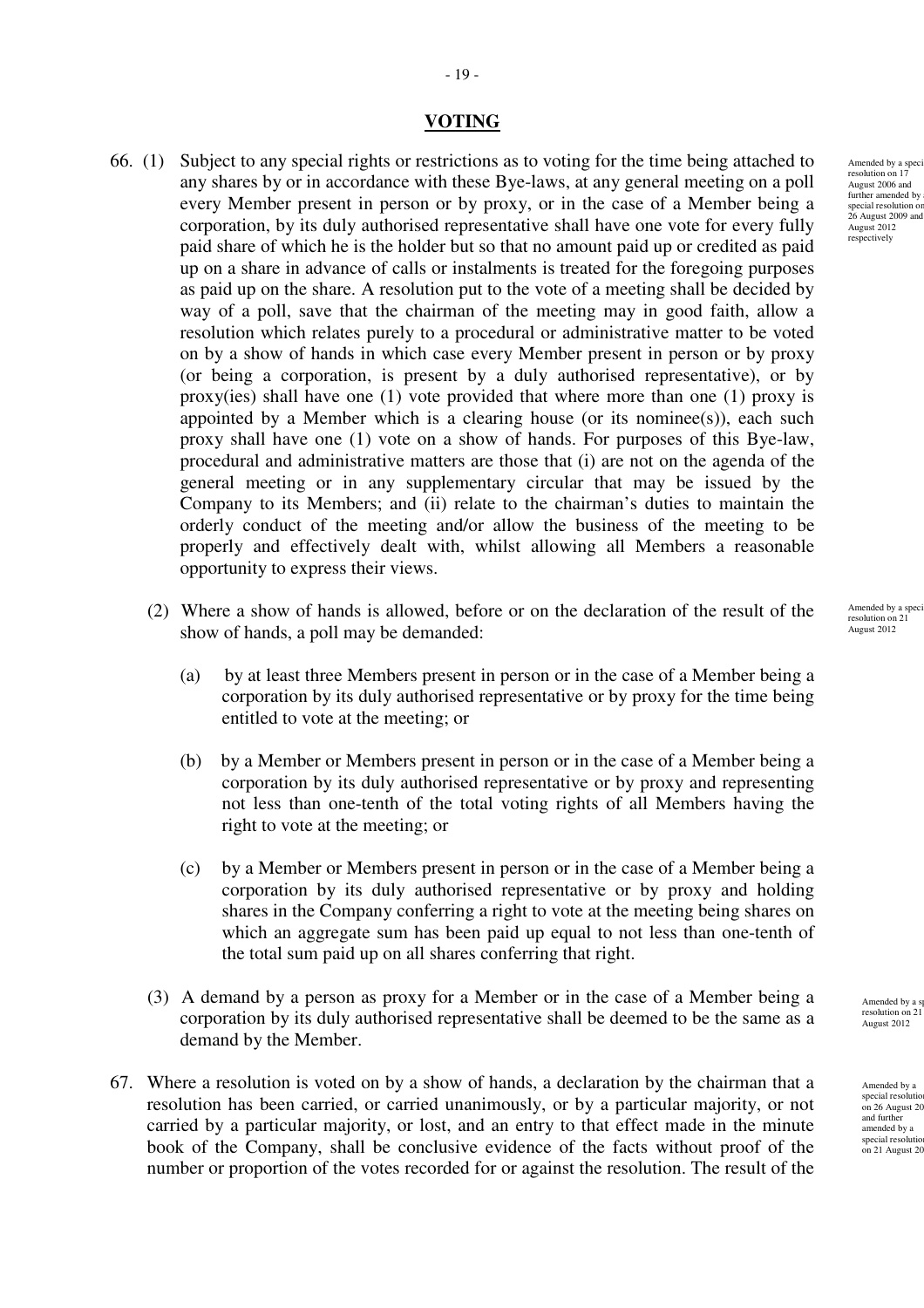poll shall be deemed to be the resolution of the meeting. The Company shall only be required to disclose the voting figures on a poll if such disclosure is required by the rules of the Designated Stock Exchange.

68. Intentionally deleted

special resolution on 17 August 2006 and further amended by a special resolution on 26 August 2009

Amended by a

Amended by a special resolution on 26 August 2009 Amended by a special resolution  $\frac{26}{26}$ August 2009

Amended by a special resolution on 26 August 2009

> Amended by a special resolution on 26 August 2009

- 69. Intentionally deleted
- 70. Intentionally deleted
- 71. On a poll votes may be given either personally or by proxy.
- 72. A person entitled to more than one vote on a poll need not use all his votes or cast all the votes he uses in the same way.
- 73. In the case of an equality of votes, the chairman of the meeting shall be entitled to a second or casting vote in addition to any other vote he may have.
	- 74. Where there are joint holders of any share any one of such joint holder may vote, either in person or by proxy, in respect of such share as if he were solely entitled thereto, but if more than one of such joint holders be present at any meeting the vote of the senior who tenders a vote, whether in person or by proxy, shall be accepted to the exclusion of the votes of the other joint holders, and for this purpose seniority shall be determined by the order in which the names stand in the Register in respect of the joint holding. Several executors or administrators of a deceased Member in whose name any share stands shall for the purposes of this Bye-law be deemed joint holders thereof.
- 75. (1) A Member who is a patient for any purpose relating to mental health or in respect of whom an order has been made by any court having jurisdiction for the protection or management of the affairs of persons incapable of managing their own affairs may vote, by his receiver, committee, curator bonis or other person in the nature of a receiver, committee or curator bonis appointed by such court, and such receiver, committee, curator bonis or other person may vote by proxy, and may otherwise act and be treated as if he were the registered holder of such shares for the purposes of general meetings, provided that such evidence as the Board may require of the authority of the person claiming to vote shall have been deposited at the Office, head office or Registration Office, as appropriate, not less than forty-eight (48) hours before the time appointed for holding the meeting, or adjourned meeting, as the case may be.
	- (2) Any person entitled under Bye-law 53 to be registered as the holder of any shares may vote at any general meeting in respect thereof in the same manner as if he were the registered holder of such shares, provided that forty-eight (48) hours at least before the time of the holding of the meeting or adjourned meeting, as the case may be, at which he proposes to vote, he shall satisfy the Board of his entitlement to such shares, or the Board shall have previously admitted his right to vote at such meeting in respect thereof.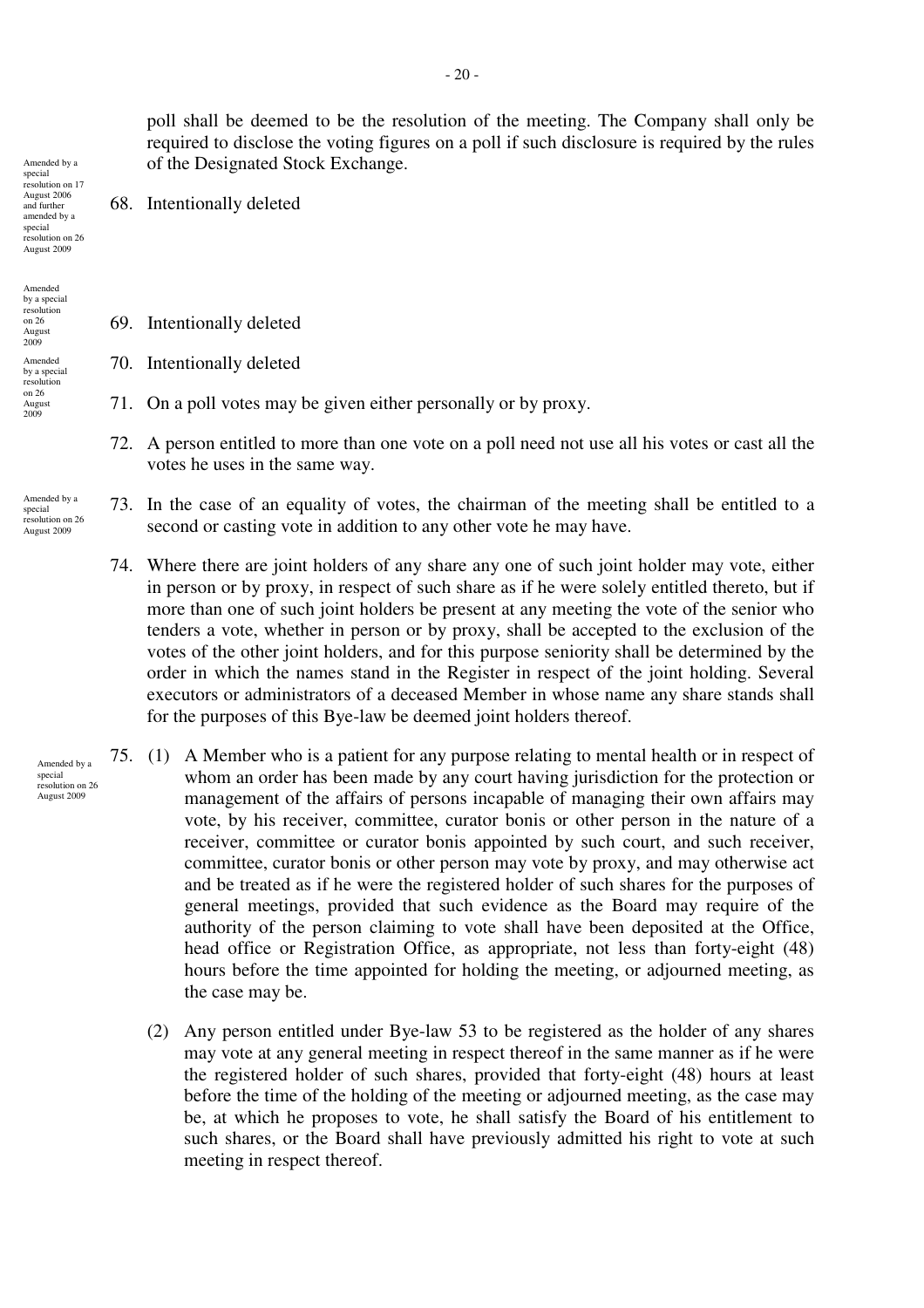- 76. (1) No Member shall, unless the Board otherwise determines, be entitled to attend and vote and to be reckoned in a quorum at any general meeting unless he is duly registered and all calls or other sums presently payable by him in respect of shares in the Company have been paid.
	- (2) Where the Company has knowledge that any Member is, under the rules of the Designated Stock Exchange, required to abstain from voting on any particular resolution or restricted to voting only for or only against any particular resolution, any votes cast by or on behalf of such Member in contravention of such requirement or restriction shall not be counted.

#### 77. If:

- (a) any objection shall be raised to the qualification of any voter; or
- (b) any votes have been counted which ought not to have been counted or which might have been rejected; or
- (c) any votes are not counted which ought to have been counted;

the objection or error shall not vitiate the decision of the meeting or adjourned meeting on any resolution unless the same is raised or pointed out at the meeting or, as the case may be, the adjourned meeting at which the vote objected to is given or tendered or at which the error occurs. Any objection or error shall be referred to the chairman of the meeting and shall only vitiate the decision of the meeting on any resolution if the chairman decides that the same may have affected the decision of the meeting. The decision of the chairman on such matters shall be final and conclusive.

## **PROXIES**

78. Any Member entitled to attend and vote at a meeting of the Company shall be entitled to appoint another person as his proxy to attend and vote instead of him. A Member who is the holder of two or more shares may appoint more than one proxy to represent him and vote on his behalf at a general meeting of the Company or at a class meeting. A proxy need not be a Member. In addition, a proxy or proxies representing either a Member who is an individual or a Member which is a corporation shall be entitled to exercise the same powers on behalf of the Member which he or they represent as such Member could exercise.

Amended by a resolution on 16 October 1997

Amended by a resolution on  $23$  Ap 2004

Amended by a speci resolution on 23 Apr<br>2004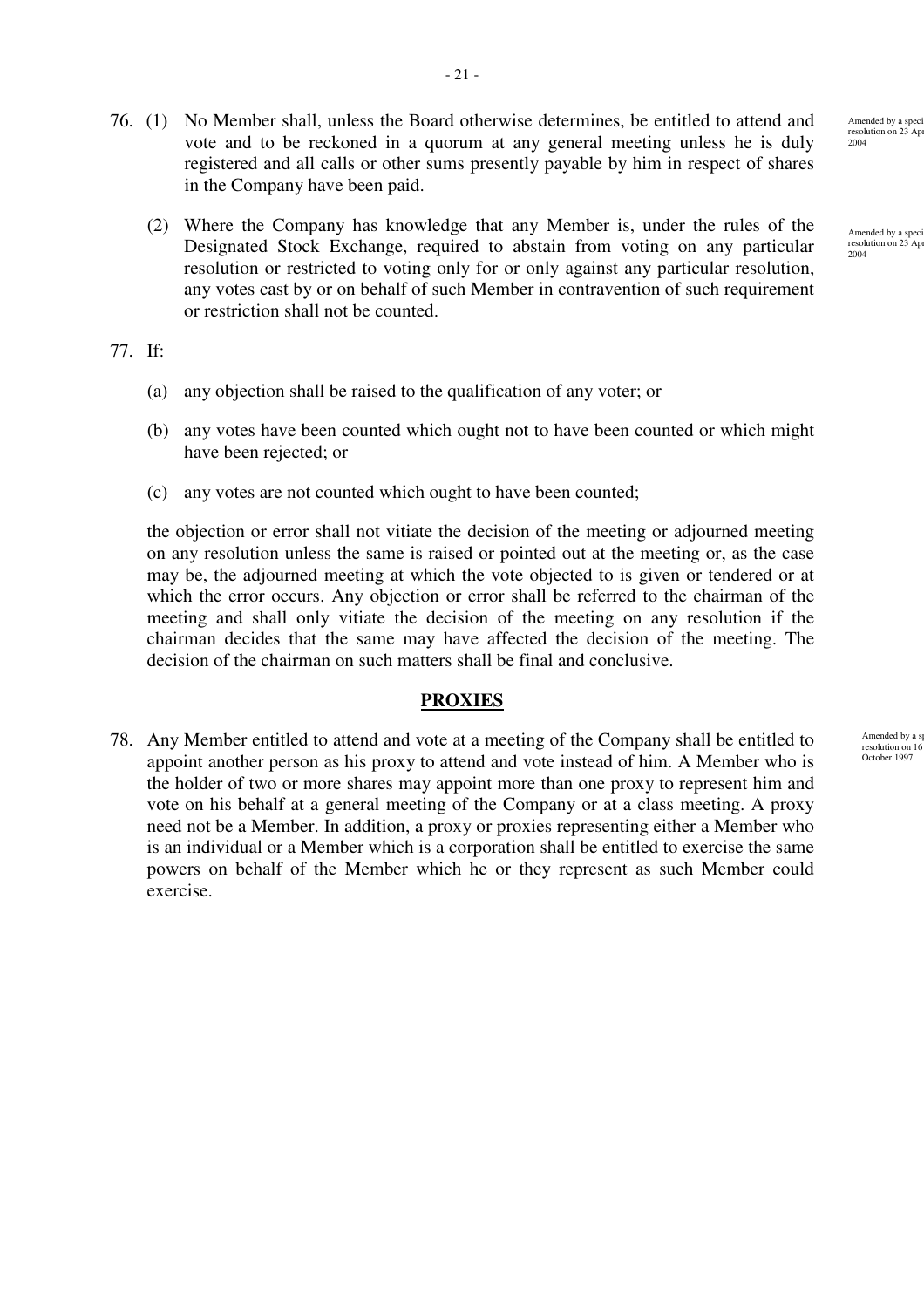- 79. The instrument appointing a proxy shall be in writing under the hand of the appointor or of his attorney duly authorised in writing or, if the appointor is a corporation, either under its seal or under the hand of an officer, attorney or other person authorised to sign the same. In the case of an instrument of proxy purporting to be signed on behalf of a corporation by an officer thereof it shall be assumed, unless the contrary appears, that such officer was duly authorised to sign such instrument of proxy on behalf of the corporation without further evidence of the fact.
- 80. The instrument appointing a proxy and (if required by the Board) the power of attorney or other authority (if any) under which it is signed, or a certified copy of such power of authority, shall be delivered to such place or one of such places (if any) as may be specified for that purpose in or by way of note to or in any document accompanying the notice convening the meeting (or, if no place is so specified at the Registration Office or the Office, as may be appropriate) not less than forty-eight (48) hours before the time appointed for holding the meeting or adjourned meeting at which the person named in the instrument proposes to vote. No instrument appointing a proxy shall be valid after the expiration of twelve (12) months from the date named in it as the date of its execution, except at an adjourned meeting in cases where the meeting was originally held within twelve (12) months from such date. Delivery of an instrument appointing a proxy shall not preclude a Member from attending and voting in person at the meeting convened and in such event, the instrument appointing a proxy shall be deemed to be revoked. Amended by a  $s$ pecial resolution on 26 August

2009

- Instruments of proxy shall be in any common form or in such other form as the Board may approve (provided that this shall not preclude the use of the two-way form) and the Board may, if it thinks fit, send out with the notice of any meeting forms of instrument of proxy for use at the meeting. The instrument of proxy shall be deemed to confer authority to vote on any amendment of a resolution put to the meeting for which it is given as the proxy thinks fit. The instrument of proxy shall, unless the contrary is stated therein, be valid as well for any adjournment of the meeting as for the meeting to which it relates. Amended by a special resolution on 26 August 2009
- 82. A vote given in accordance with the terms of an instrument of proxy shall be valid notwithstanding the previous death or insanity of the principal, or revocation of the instrument of proxy or of the authority under which it was executed, provided that no intimation in writing of such death, insanity or revocation shall have been received by the Company at the Office or the Registration Office (or such other place as may be specified for the delivery of instruments of proxy in the notice convening the meeting or other document sent therewith) two (2) hours at least before the commencement of the meeting or adjourned meeting, at which the instrument of proxy is used. Amended by a special resolution on 26 August  $2009$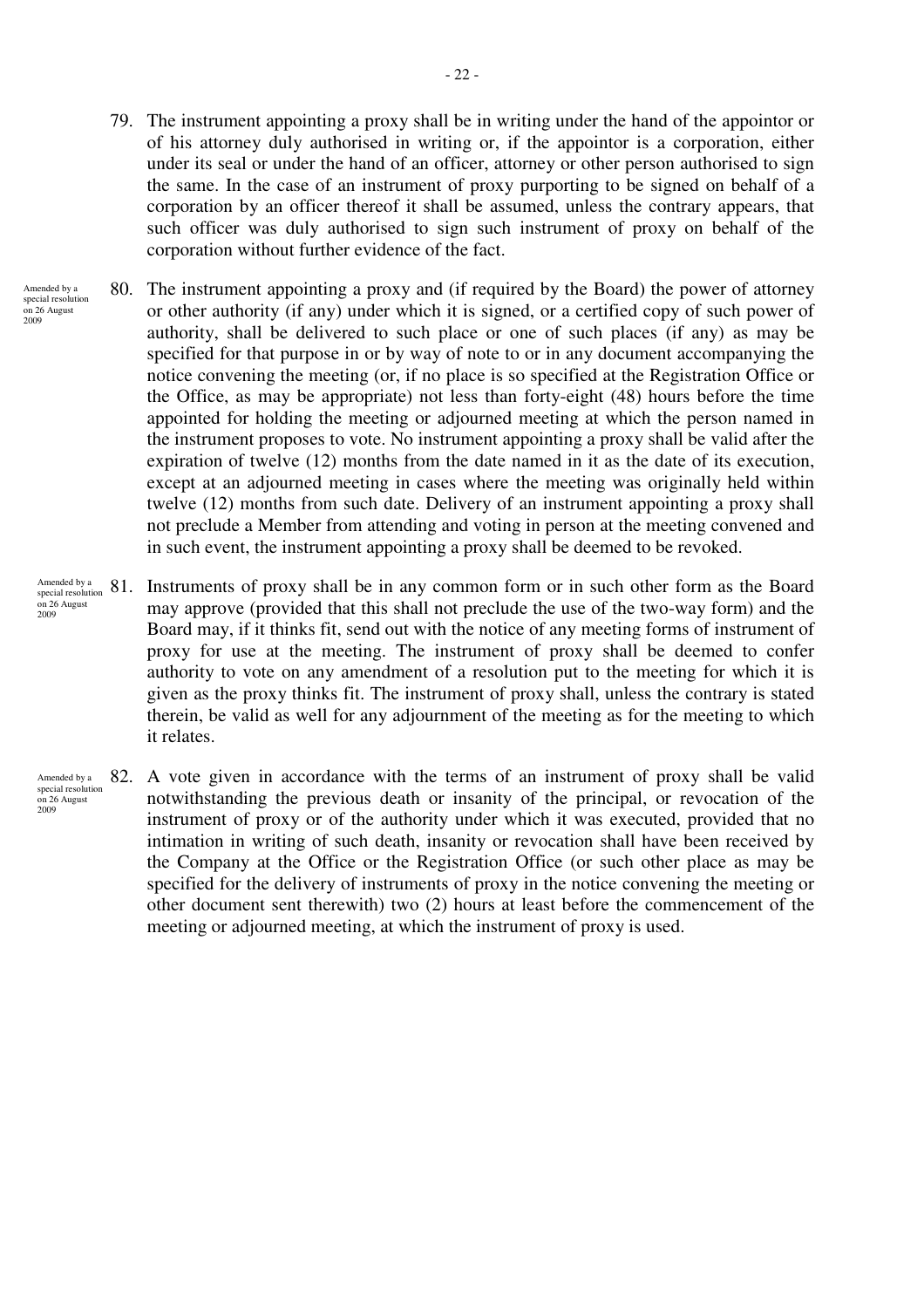83. Anything which under these Bye-laws a Member may do by proxy he may likewise do by his duly appointed attorney and the provisions of these Bye-laws relating to proxies and instruments appointing proxies shall apply mutatis mutandis in relation to any such attorney and the instrument under which such attorney is appointed.

#### **CORPORATIONS ACTING BY REPRESENTATIVES**

- 84. (1) Any corporation which is a Member may by resolution of its directors or other governing body authorise such person as it thinks fit to act as its representative at any meeting of the Company or any class of Members. The person so authorised shall be entitled to exercise the same powers on behalf of such corporation as the corporation could exercise if it were an individual Member and such corporation shall for the purposes of these Bye-laws be deemed to be present in person at any such meeting if a person so authorised is present thereat.
	- (2) Where a Member is a clearing house (or its nominee(s) and, in each case, being a corporation), it may authorise such persons as it thinks fit to act as its representatives at any meeting of the Company or at any meeting of any class of Members provided that the authorisation shall specify the number and class of shares in respect of which each such representative is so authorised. Each person so authorised under the provisions of this Bye-law shall be deemed to have been duly authorised without further evidence of the facts and be entitled to exercise the same rights and powers on behalf of the clearing house (or its nomines)) as if such person was the registered holder of the shares of the Company held by the clearing house (or its nominee(s)) in respect of the number and class of shares specified in the relevant authorisation including, where a show of hands is allowed, the right to vote individually on a show of hands.
	- (3) Any reference in these Bye-laws to a duly authorised representative of a Member being a corporation shall mean a representative authorised under the provisions of this Bye-law.

## **WRITTEN RESOLUTIONS OF MEMBERS**

85. (1) Subject to the Act, a resolution in writing signed (in such manner as to indicate, expressly or impliedly, unconditional approval) by or on behalf of all persons for the time being entitled to receive notice of and to attend and vote at general meetings of the Company shall, for the purposes of these Bye-laws, be treated as a resolution duly passed at a general meeting of the Company and, where relevant, as a special resolution so passed. Any such resolution shall be deemed to have been passed at a meeting held on the date on which it was signed by the last Member to sign, and where the resolution states a date as being the date of his signature thereof by any Member the statement shall be prima facie evidence that it was signed by him on that date. Such a resolution may consist of several documents in the like form, each signed by one or more relevant Members.

Amended by a resolution on 16 October 1997, 2<br>August 2009 and August 2009 a August 2012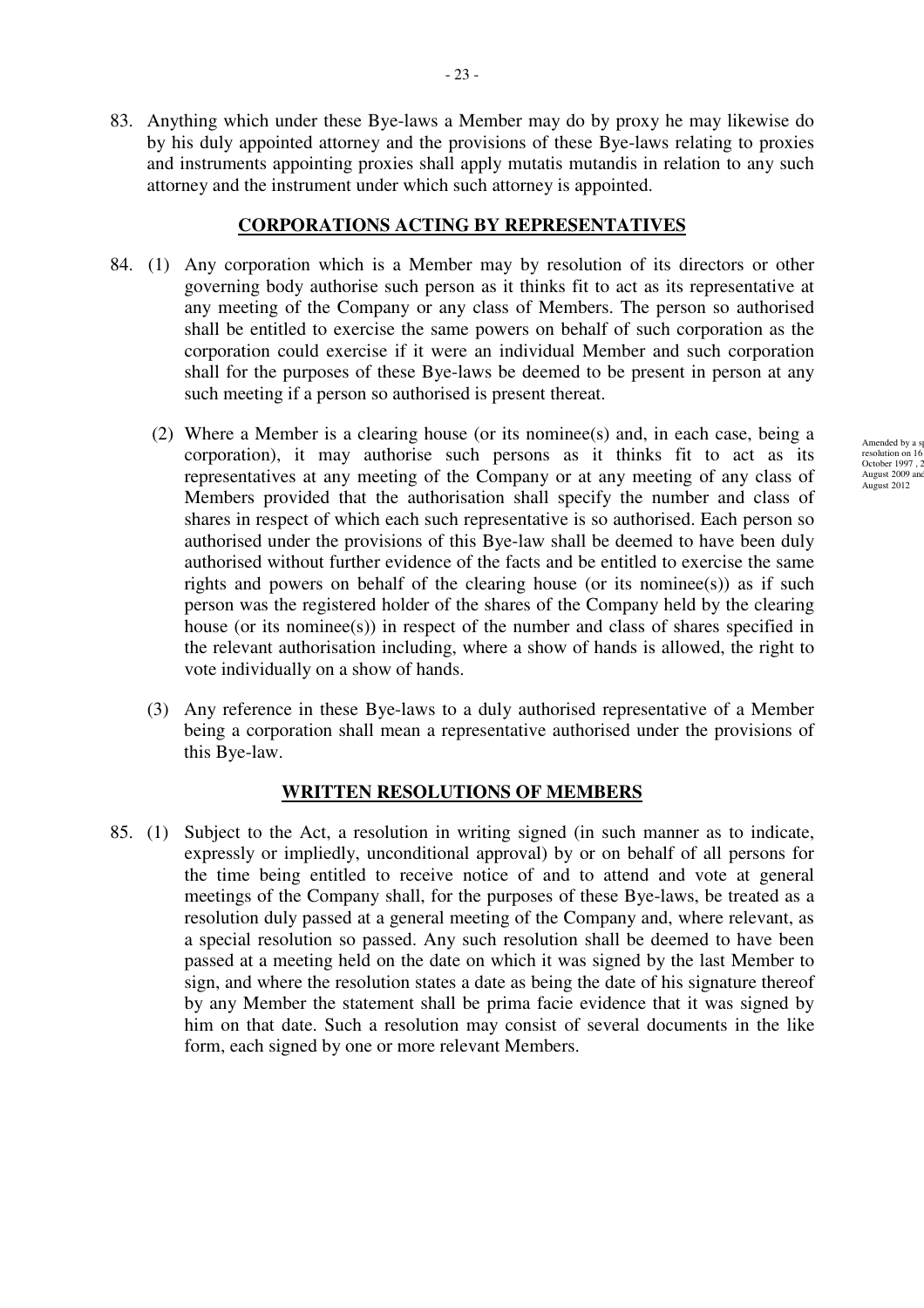(2) Notwithstanding any provisions contained in these Bye-laws, a resolution in writing shall not be passed for the purpose of removing a Director before the expiration of his term of office under Bye-law 86(4) or for the purposes set out in Bye- law 154(3) relating to the removal and appointment of the Auditor.

#### **BOARD OF DIRECTORS**

- 86. (1) Unless otherwise determined by the Company in general meeting, the number of Directors shall not be less than two (2). There shall be no maximum number of Directors. The Directors shall be elected or appointed in the first place at the statutory meeting of Members and thereafter in accordance with Bye-law 87 and shall hold office until the next appointment of Directors or until their successors are elected or appointed. Any general meeting may authorise the Board to fill any vacancy in their number left unfilled at a general meeting.
	- (2) The Directors shall have the power from time to time and at any time to appoint any person as a Director either to fill a casual vacancy on the Board or, subject to authorisation by the Members in general meeting, as an addition to the existing Board but so that the number of Directors so appointed shall not exceed any maximum number determined from time to time by the Members in general meeting. Any Director so appointed by the Board shall hold office only until the next following general meeting of the Company and shall then be eligible for the reelection at that meeting.
		- (3) Neither a Director nor an alternate Director shall be required to hold any shares of the Company by way of qualification and a Director or alternate Director (as the case may be) who is not a Member shall be entitled to receive notice of and to attend and speak at any general meeting of the Company and of all classes of shares of the Company.
		- (4) Subject to any provision to the contrary in these Bye-laws the Members may, at any general meeting convened and held in accordance with these Bye-laws, by ordinary resolution remove a Director at any time before the expiration of his period of office notwithstanding anything in these Bye-laws or in any agreement between the Company and such Director (but without prejudice to any claim for damages under any such agreement) provided that the notice of any such meeting convened for the purpose of removing a Director shall contain a statement of the intention so to do and be served on such Director fourteen (14) days before the meeting and at such meeting such Director shall be entitled to be heard on the motion for his removal.
			- (5) A vacancy on the Board created by the removal of a Director under the provisions of subparagraph (4) above may be filled by the election or appointment by the Members at the meeting at which such Director is removed to hold office until the next appointment of Directors or until their successors are elected or appointed or, in the absence of such election or appointment such general meeting may authorise the Board to fill any vacancy in the number left unfilled.

Amended by a special resolution on 1 August 2006

Amended by a special resolution on 17 August 2006 and further amended by a special resolution on 26 August 2009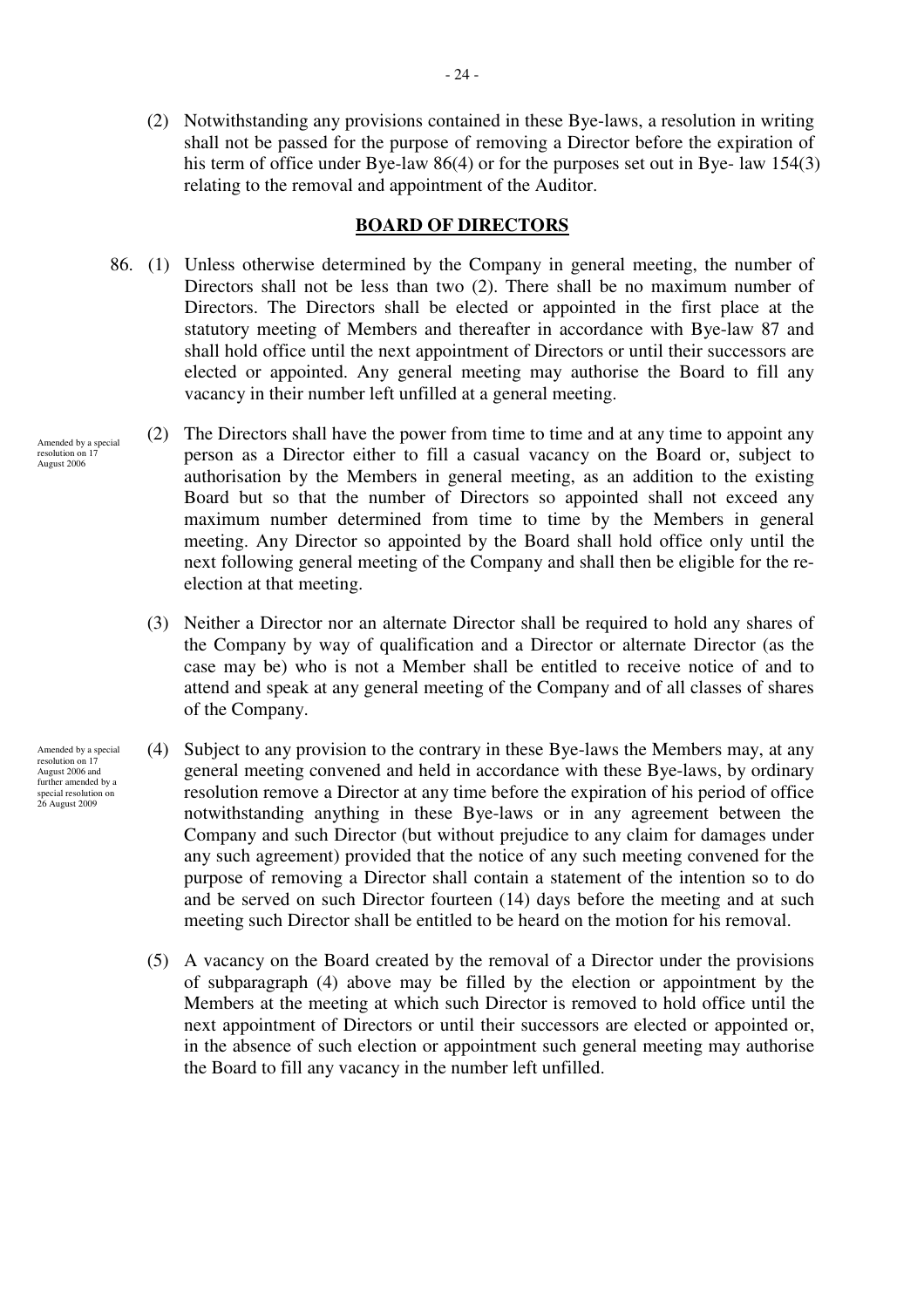(6) The Company may from time to time in general meeting by ordinary resolution increase or reduce the number of Directors but so that the number of Directors shall never be less than two (2).

## **RETIREMENT OF DIRECTORS**

- 87. (1) Subject to the manner of retirement by rotation of Directors as from time to time prescribed under the rules and regulations of the Designated Stock Exchange and notwithstanding any contractual or other terms on which any director may be appointed or engaged, at each annual general meeting, one-third of the Directors for the time being (or if their number is not a multiple of three (3), the number nearest to but not less than one-third) shall retire from office by rotation, provided that every Director (including those appointed for a specific term) shall be subject to retirement by rotation at least once every three years. The Company at the annual general meeting at which a Director retires may fill the vacated office.
	- (2) A retiring Director shall be eligible for re-election and shall continue to act as a Director throughout the meeting at which he retires. The Directors to retire by rotation shall include (so far as necessary to ascertain the number of directors to retire by rotation) any Director who wishes to retire and not to offer himself for reelection. Any further Directors so to retire shall be those of the other Directors subject to retirement by rotation who have been longest in office since their last reelection or appointment and so that as between persons who became or were last reelected Directors on the same day those to retire shall (unless they otherwise agree among themselves) be determined by lot. Any Director appointed pursuant to Byelaw 86(2) shall not be taken into account in determining which particular Directors or the number of Directors who are to retire by rotation.
- 88. No person, other than a retiring Director shall, unless recommended by the Board for election, be eligible for election to the office of Director at any general meeting, unless a Notice in writing signed by not less than 100 Members or by such Member(s) individually or collectively holding not less than one-twentieth of the then total paid up capital of the Company as at the date of such Notice carrying the right of attending and voting at the general meeting of the Company for which such Notice is given of his intention to propose such person(s) for election and also a Notice signed by each person to be proposed of his willingness to be elected shall have been lodged at the head office or at the Registration Office provided that the number of candidates to be nominated by the qualified Member individually or the group of qualified Members collectively for election at any general meeting shall be limited to two (2), subject to the maximum number of Directors of the Company, if any, and provided that the minimum length of the period during which such Notices are given shall be at least seven (7) days and the period for lodgment of such notices shall commence no earlier than the day after the despatch of such Notice of the general meeting appointed for such election and end no later than seven (7) days prior to the date of such general meeting.

## **DISQUALIFICATION OF DIRECTORS**

89. The office of a Director shall be vacated if the Director:

Amended by a spec resolution on 12 August 2005

Amended by a spe resolution on 12 August 2005

Amended by a speci resolution on 16<br>October 1997 ,23 Ap 2004 and 21 August 2012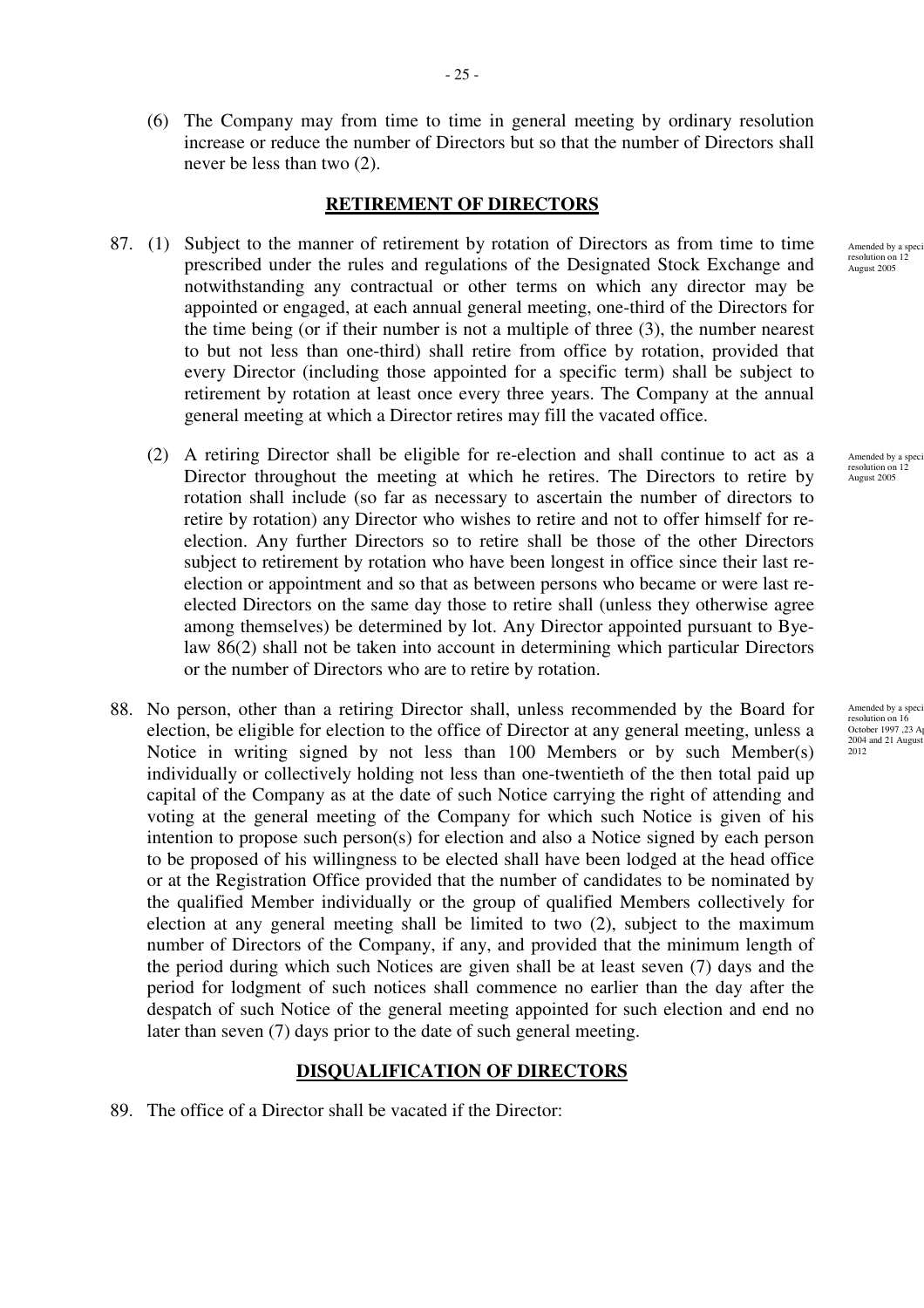- (1) resigns his office by notice in writing delivered to the Company at the Office or tendered at a meeting of the Board whereupon the Board resolves to accept such resignation;
- (2) becomes of unsound mind or dies;
- (3) without special leave of absence from the Board, is absent from meetings of the Board for six consecutive months, and his alternate Director, if any, shall not during such period have attended in his stead and the Board resolves that his office be vacated;
- (4) becomes bankrupt or has a receiving order made against him or suspends payment or compounds with his creditors;
- (5) is prohibited by law from being a Director; or
- (6) ceases to be a Director by virtue of any provision of the Statutes or is removed from office pursuant to these Bye-laws.

## **EXECUTIVE DIRECTORS**

- 90. The Board may from time to time appoint any one or more of its body to be a managing director, joint managing director or deputy managing director or to hold any other employment or executive office with the Company for such period (subject to their continuance as Directors) and upon such terms as the Board may determine and the Board may revoke or terminate any of such appointments. Any such revocation or termination as aforesaid shall be without prejudice to any claim for damages that such Director may have against the Company or the Company may have against such Director. A Director appointed to an office under this Bye-law shall be subject to the same provisions as to removal as the other Directors of the Company, and he shall (subject to the provisions of any contract between him and the Company) ipso facto and immediately cease to hold such office if he shall cease to hold the office of Director for any cause.
- 91. Notwithstanding Bye-laws 96, 97, 98 and 99, an executive director appointed to an office under Bye-law 90 hereof shall receive such remuneration (whether by way of salary, commission, participation in profits or otherwise or by all or any of those modes) and such other benefits (including pension and/or gratuity and/or other benefits on retirement) and allowances as the Board may from time to time determine, and either in addition to or in lieu of his remuneration as a Director.

## **ALTERNATE DIRECTORS**

92. Any Director may at any time by Notice delivered to the Office or head office or at a meeting of the Directors appoint any person to be his alternate Director. Any person so appointed shall have all the rights and powers of the Director or Directors for whom such person is appointed in the alternative provided that such person shall not be counted more than once in determining whether or not a quorum is present. An alternate Director may be removed at any time by the body which appointed him and, subject thereto, the office of alternate Director shall continue until the happening of any event which, if he were a Director, would cause him to vacate such office or if his appointer ceases for any reason to be a Director. Any appointment or removal of an alternate Director shall be Amended by a special resolution on 21 August 2012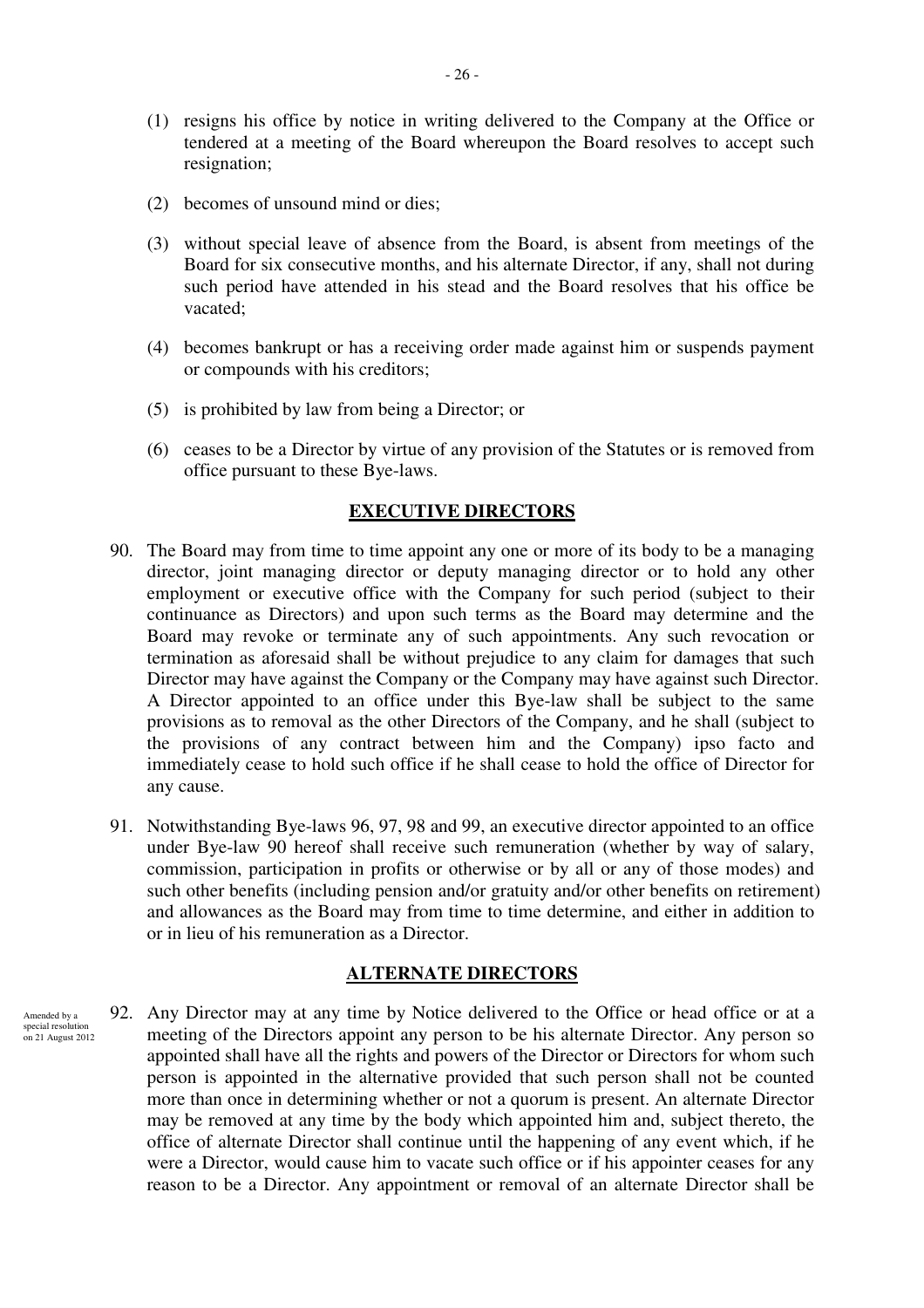effected by Notice signed by the appointor and delivered to the Office or head office or tendered at a meeting of the Board. An alternate Director may also be a Director in his own right and may act as alternate to more than one Director. An alternate Director shall, if his appointor so requests, be entitled to receive notices of meetings of the Board or of committees of the Board to the same extent as, but in lieu of, the Director appointing him and shall be entitled to such extent to attend and vote as a Director at any such meeting at which the Director appointing him is not personally present and generally at such meeting to exercise and discharge all the functions, powers and duties of his appointor as a Director and for the purposes of the proceedings at such meeting the provisions of these Bye-laws shall apply as if he were a Director save that as an alternate for more than one Director his voting rights shall be cumulative.

- 93. An alternate Director shall only be a Director for the purposes of the Act and shall only be subject to the provisions of the Act insofar as they relate to the duties and obligations of a Director when performing the functions of the Director for whom he is appointed in the alternative and shall alone be responsible to the Company for his acts and defaults and shall not be deemed to be the agent of or for the Director appointing him. An alternate Director shall be entitled to contract and be interested in and benefit from contracts or arrangements or transactions and to be repaid expenses and to be indemnified by the Company to the same extent mutatis mutandis as if he were a Director but he shall not be entitled to receive from the Company any fee in his capacity as an alternate Director except only such part, if any, of the remuneration otherwise payable to his appointor as such appointor may by notice in writing to the Company from time to time direct.
- 94. Every person acting as an alternate Director shall have one vote for each Director for whom he acts as alternate (in addition to his own vote if he is also a Director). If his appointor is for the time being absent or otherwise not available or unable to act, the signature of an alternate Director to any resolution in writing of the Board or a committee of the Board of which his appointor is a member shall, unless the notice of his appointment provides to the contrary, be as effective as the signature of his appointor.
- 95. An alternate Director shall ipso facto cease to be an alternate Director if his appointor ceases for any reason to be a Director, however, such alternate Director or any other person may be re-appointed by the Directors to serve as an alternate Director PROVIDED always that, if at any meeting any Director retires but is re-elected at the same meeting, any appointment of such alternate Director pursuant to these Bye-laws which was in force immediately before his retirement shall remain in force as though he had not retired.

## **DIRECTORS' FEES AND EXPENSES**

96. The ordinary remuneration of the Directors shall from time to time be determined by the Company in general meeting and shall (unless otherwise directed by the resolution by which it is voted) be divided amongst the Board in such proportions and in such manner as the Board may agree or, failing agreement, equally, except that any Director who shall hold office for part only of the period in respect of which such remuneration is payable shall be entitled only to rank in such division for a proportion of remuneration related to the period during which he has held office. Such remuneration shall be deemed to accrue from day to day.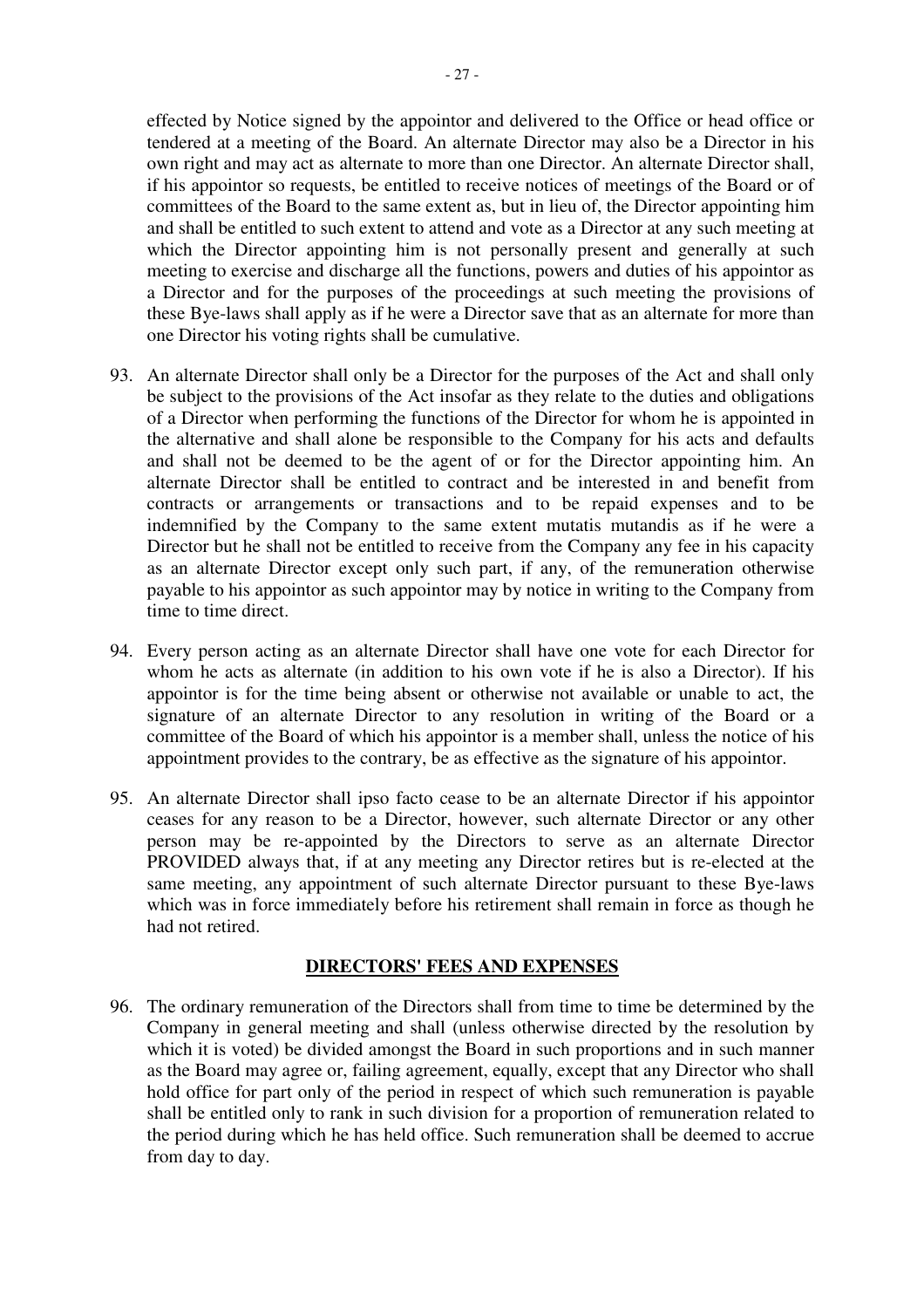- 97. Each Director shall be entitled to be repaid or prepaid all travelling, hotel and incidental expenses reasonably incurred or expected to be incurred by him in attending meetings of the Board or committees of the Board or general meetings or separate meetings of any class of shares or of debentures of the Company or otherwise in connection with the discharge of his duties as a Director.
- 98. Any Director who, by request, goes or resides abroad for any purpose of the Company or who performs services which in the opinion of the Board go beyond the ordinary duties of a Director may be paid such extra remuneration (whether by way of salary, commission, participation in profits or otherwise) as the Board may determine and such extra remuneration shall be in addition to or in substitution for any ordinary remuneration provided for by or pursuant to any other Bye-law.
- 99. The Board shall obtain the approval of the Company in general meeting before making any payment to any Director or past Director of the Company by way of compensation for loss of office, or as consideration for or in connection with his retirement from office (not being payment to which the Director is contractually entitled).

## **DIRECTORS' INTERESTS**

- 100. A Director may:
	- (a) hold any other office or place of profit with the Company (except that of Auditor) in conjunction with his office of Director for such period and, subject to the relevant provisions of the Act, upon such terms as the Board may determine. Any remuneration (whether by way of salary, commission, participation in profits or otherwise) paid to any Director in respect of any such other office or place of profit shall be in addition to any remuneration provided for by or pursuant to any other Bye-law;
	- (b) act by himself or his firm in a professional capacity for the Company (otherwise than as Auditor) and he or his firm may be remunerated for professional services as if he were not a Director;
	- (c) continue to be or become a director, managing director, joint managing director, deputy managing director, executive director, manager or other officer or member of any other company promoted by the Company or in which the Company may be interested as a vendor, shareholder or otherwise and (unless otherwise agreed) no such Director shall be accountable for any remuneration, profits or other benefits received by him as a director, managing director, joint managing director, deputy managing director, executive director, manager or other officer or member of or from his interests in any such other company. Subject as otherwise provided by these Bye- laws the Directors may exercise or cause to be exercised the voting powers conferred by the shares in any other company held or owned by the Company, or exercisable by them as Directors of such other company in such manner in all respects as they think fit (including the exercise thereof in favour of any resolution appointing themselves or any of them directors, managing directors, joint managing directors, deputy managing directors, executive directors, managers or other officers of such company) or voting or providing for the payment of remuneration to the director, managing director, joint managing director, deputy managing director, executive director, manager or other officers of such other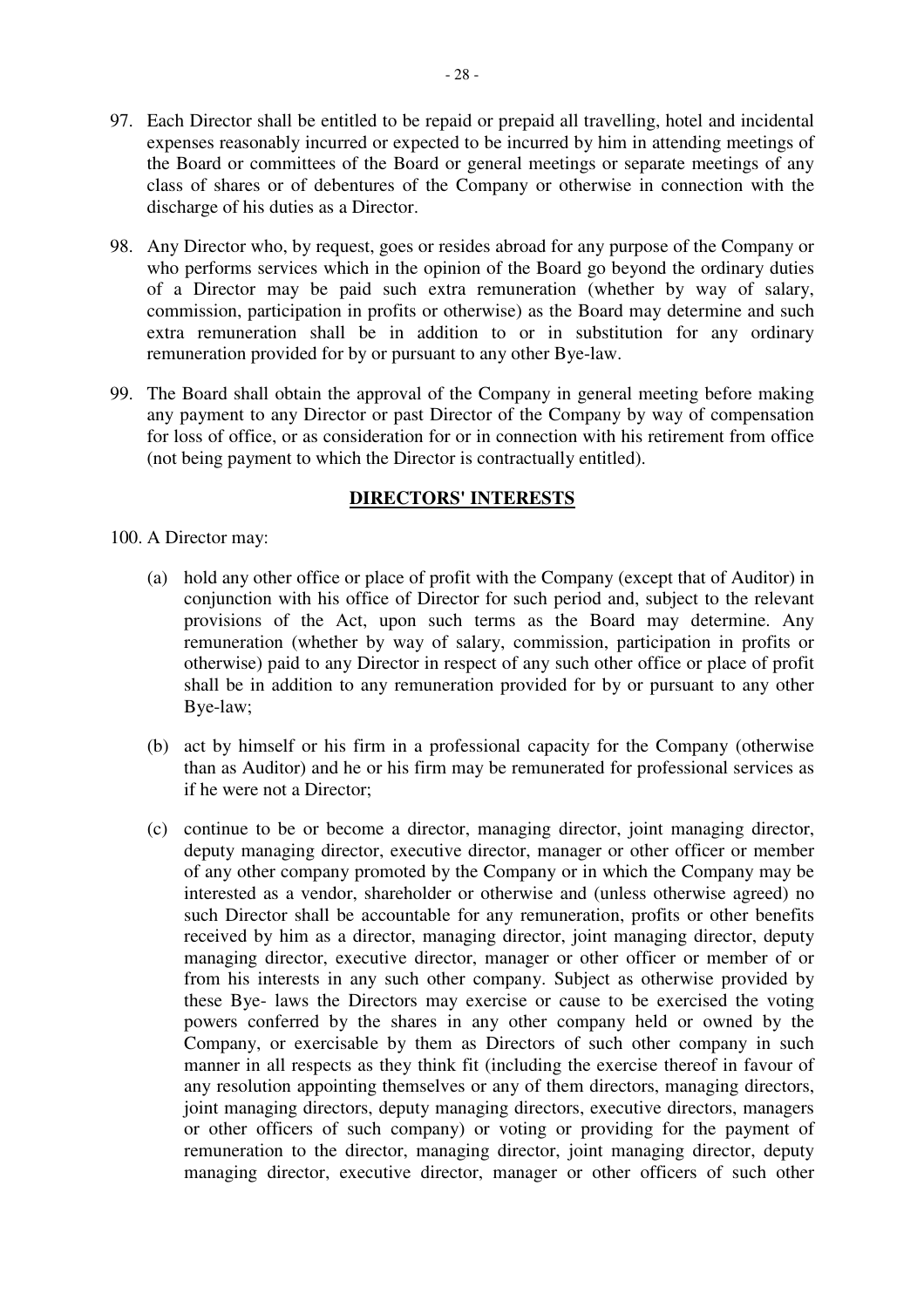company and any Director may vote in favour of the exercise of such voting rights in manner aforesaid notwithstanding that he may be, or about to be, appointed a director, managing director, joint managing director, deputy managing director, executive director, manager or other officer of such a company, and that as such he is or may become interested in the exercise of such voting rights in manner aforesaid.

- 101. Subject to the Act and to these Bye-laws, no Director or proposed or intending Director shall be disqualified by his office from contracting with the Company, either with regard to his tenure of any office or place of profit or as vendor, purchaser or in any other manner whatever, nor shall any such contract or any other contract or arrangement in which any Director is in any way interested be liable to be avoided, nor shall any Director so contracting or being so interested be liable to account to the Company or the Members for any remuneration, profit or other benefits realised by any such contract or arrangement by reason of such Director holding that office or of the fiduciary relationship thereby established provided that such Director shall disclose the nature of his interest in any contract or arrangement in which he is interested in accordance with Bye-law 102 herein.
- 102. A Director who to his knowledge is in any way, whether directly or indirectly, interested in a contract or arrangement or proposed contract or arrangement with the Company shall declare the nature of his interest at the meeting of the Board at which the question of entering into the contract or arrangement is first considered, if he knows his interest then exists, or in any other case at the first meeting of the Board after he knows that he is or has become so interested. For the purposes of this Bye-law, a general notice to the Board by a Director to the effect that:
	- (a) he is a member or officer of a specified company or firm and is to be regarded as interested in any contract or arrangement which may after the date of the notice be made with that company or firm; or
	- (b) he is to be regarded as interested in any contract or arrangement which may after the date of the notice be made with a specified person who is connected with him;

shall be deemed to be a sufficient declaration of interest under this Bye-law in relation to any such contract or arrangement, provided that no such notice shall be effective unless either it is given at a meeting of the Board or the Director takes reasonable steps to secure that it is brought up and read at the next Board meeting after it is given.

103. (1) A Director shall not vote (nor be counted in the quorum) on any resolution of the board approving any contract or arrangement or any other proposal in which he or any of his associates is materially interested, but this prohibition shall not apply to any of the following matters namely;

Amended by a s  $resolution$  on 23 2004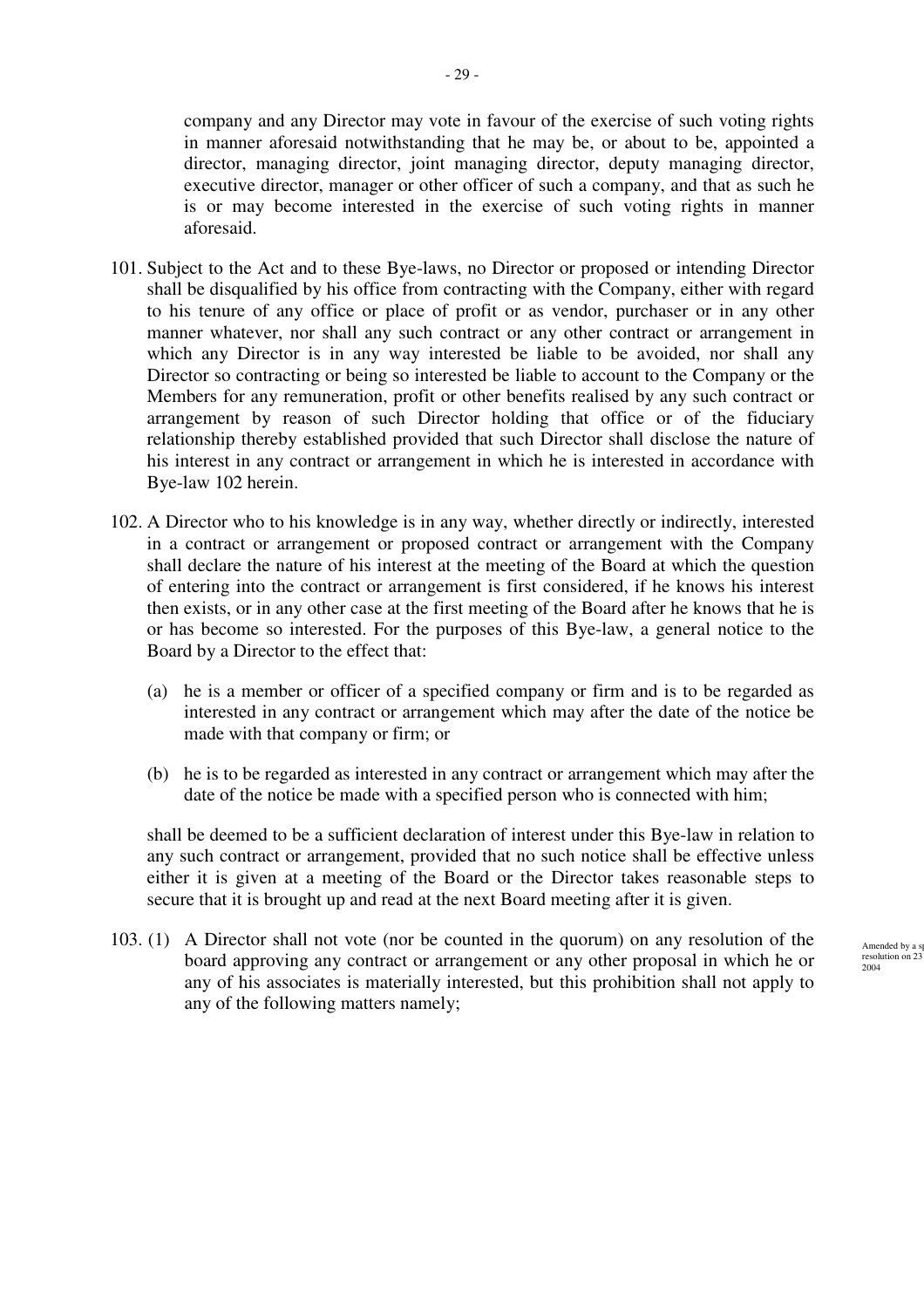- (i) any contract or arrangement for the giving to such Director or his  $\text{associate(s)}$  any security or indemnity in respect of money lent by him or any of his associates or obligations incurred or undertaken by him or any of his associates at the request of or for the benefit of the Company or any of its subsidiaries;
- (ii) any contract or arrangement for the giving of any security or indemnity to a third party in respect of a debt or obligation of the Company or any of its subsidiaries for which the Director or his associate(s) has himself/themselves assumed responsibility in whole or in part whether alone or jointly under a guarantee or indemnity or by the giving of security;
- (iii) any contract or arrangement concerning an offer of shares or debentures or other securities of or by the Company or any other company which the Company may promote or be interested in for subscription or purchase, where the Director or his associate(s) is/are or is/are to be interested as a participant in the underwriting or sub-underwriting of the offer;
- (iv) any contract or arrangement in which the Director or his associate(s) is/are interested in the same manner as other holders of shares or debentures or other securities of the Company by virtue only of his/their interest in shares or debentures or other securities of the Company; or
- (v) Intentionally deleted
- (vi) any proposal concerning the adoption, modification or operation of a share option scheme, a pension fund or retirement, death or disability benefits scheme or other arrangement which relates both to directors, his associates and employees of the Company or any of its subsidiaries and does not provide in respect of any Director, or his associate(s), as such any privilege or advantage not accorded to the employees to which such scheme or fund relates.
- (2) Intentionally deleted
- (3) Intentionally deleted

Amended by a special<br>resolution on 21 resolution on 21 August 2012

Amended by a special resolution on 21 August 2012

Amended by a special resolution on 16 October 1997 and further amended by a special resolution on 23 April 2004 and 21 August 2012

Amended by a special resolution on 23 April 2004 and further amended by a special resolution on 21 August 2012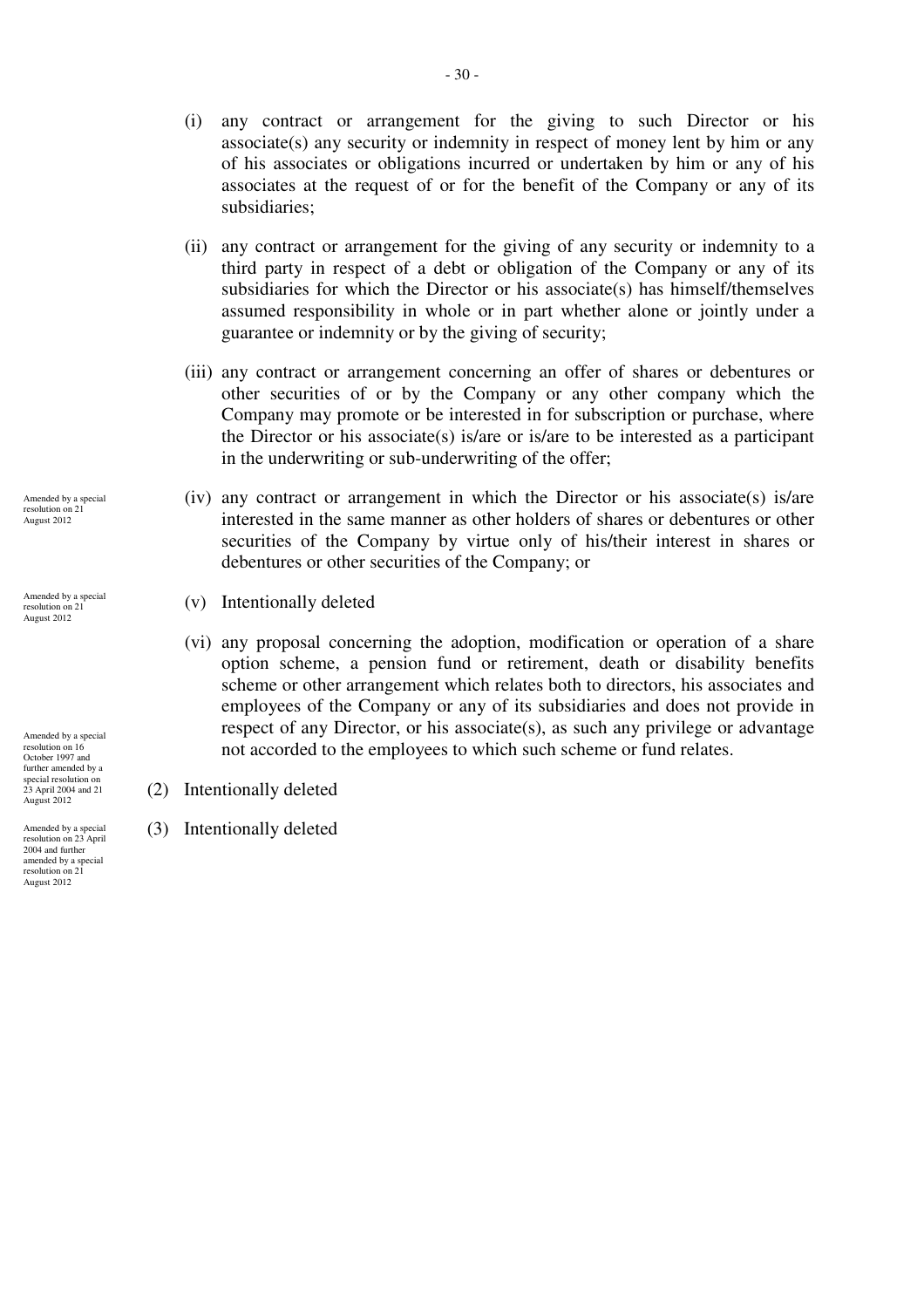(4) If any question shall arise at any meeting of the Board as to the materiality of the interest of a Director (other than the chairman of the meeting) or as to the entitlement of any Director (other than such chairman) to vote and such question is not resolved by his voluntarily agreeing to abstain from voting, such question shall be referred to the chairman of the meeting and his ruling in relation to such other Director shall be final and conclusive except in a case where the nature or extent of the interest of the Director concerned as known to such Director has not been fairly disclosed to the Board. If any question as aforesaid shall arise in respect of the chairman of the meeting such question shall be decided by a resolution of the Board (for which purpose such chairman shall not vote thereon) and such resolution shall be final and conclusive except in a case where the nature or extent of the interest of such chairman as known to such chairman has not been fairly disclosed to the Board.

# **GENERAL POWERS OF THE DIRECTORS**

- 104. (1) The business of the Company shall be managed and conducted by the Board, which may pay all expenses incurred in forming and registering the Company and may exercise all powers of the Company (whether relating to the management of the business of the Company or otherwise) which are not by the Statutes or by these Bye-laws required to be exercised by the Company in general meeting, subject nevertheless to the provisions of the Statutes and of these Bye-laws and to such regulations being not inconsistent with such provisions, as may be prescribed by the Company in general meeting, but no regulations made by the Company in general meeting shall invalidate any prior act of the Board which would have been valid if such regulations had not been made. The general powers given by this Bye-law shall not be limited or restricted by any special authority or power given to the Board by any other Bye-law.
	- (2) Any person contracting or dealing with the Company in the ordinary course of business shall be entitled to rely on any written or oral contract or agreement or deed, document or instrument entered into or executed as the case may be by any two of the Directors acting jointly on behalf of the Company and the same shall be deemed to be validly entered into or executed by the Company as the case may be and shall, subject to any rule of law, be binding on the Company.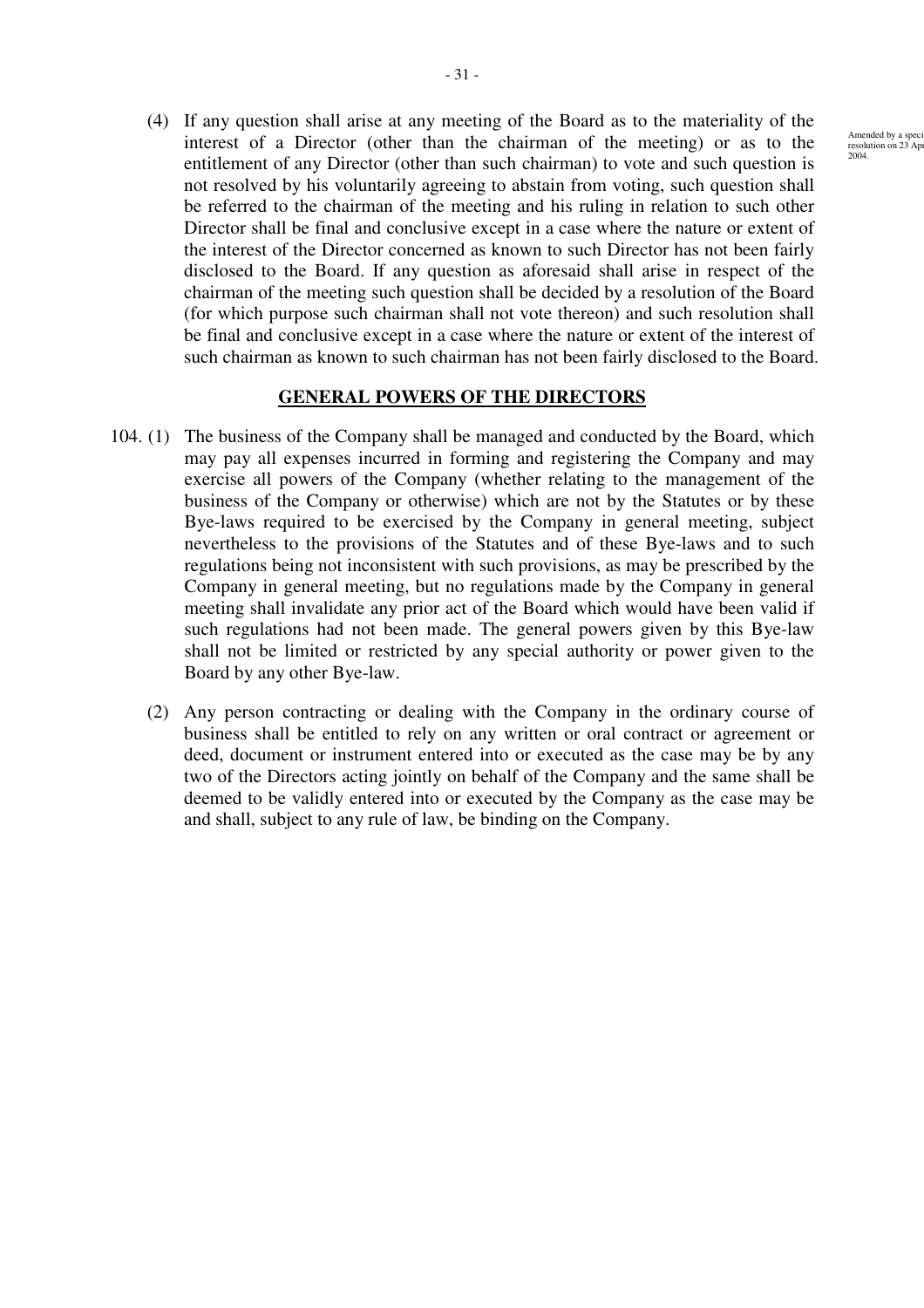- (3) Without prejudice to the general powers conferred by these Bye-laws it is hereby expressly declared that the Board shall have the following powers:
	- (a) To give to any person the right or option of requiring at a future date that an allotment shall be made to him of any share at par or at such premium as may be agreed.
	- (b) To give to any Directors, officers or servants of the Company an interest in any particular business or transaction or participation in the profits thereof or in the general profits of the Company either in addition to or in substitution for a salary or other remuneration.
	- (c) To resolve that the Company be discontinued in Bermuda and continued in a named country or jurisdiction outside Bermuda subject to the provisions of the Act.
- 105. The Board may establish any regional or local boards or agencies for managing any of the affairs of the Company in any place, and may appoint any persons to be members of such local boards, or any managers or agents, and may fix their remuneration (either by way of salary or by commission or by conferring the right to participation in the profits of the Company or by a combination of two or more of these modes) and pay the working expenses of any staff employed by them upon the business of the Company. The Board may delegate to any regional or local board, manager or agent any of the powers, authorities and discretions vested in or exercisable by the Board (other than its powers to make calls and forfeit shares), with power to sub-delegate, and may authorise the members of any of them to fill any vacancies therein and to act notwithstanding vacancies. Any such appointment or delegation may be made upon such terms and subject to such conditions as the Board may think fit, and the Board may remove any person appointed as aforesaid, and may revoke or vary such delegation, but no person dealing in good faith and without notice of any such revocation or variation shall be affected thereby.
- 106. The Board may by power of attorney appoint under the Seal any company, firm or person or any fluctuating body of persons, whether nominated directly or indirectly by the Board, to be the attorney or attorneys of the Company for such purposes and with such powers, authorities and discretions (not exceeding those vested in or exercisable by the Board under these Bye-laws) and for such period and subject to such conditions as it may think fit, and any such power of attorney may contain such provisions for the protection and convenience of persons dealing with any such attorney as the Board may think fit, and may also authorise any such attorney to sub-delegate all or any of the powers, authorities and discretions vested in him. Such attorney or attorneys may, if so authorised under the Seal of the Company, execute any deed or instrument under their personal seal with the same effect as the affixation of the Company's Seal.
- 107. The Board may entrust to and confer upon a managing director, joint managing director, deputy managing director, an executive director or any Director any of the powers exercisable by it upon such terms and conditions and with such restrictions as it thinks fit, and either collaterally with, or to the exclusion of, its own powers, and may from time to time revoke or vary all or any of such powers but no person dealing in good faith and without notice of such revocation or variation shall be affected thereby.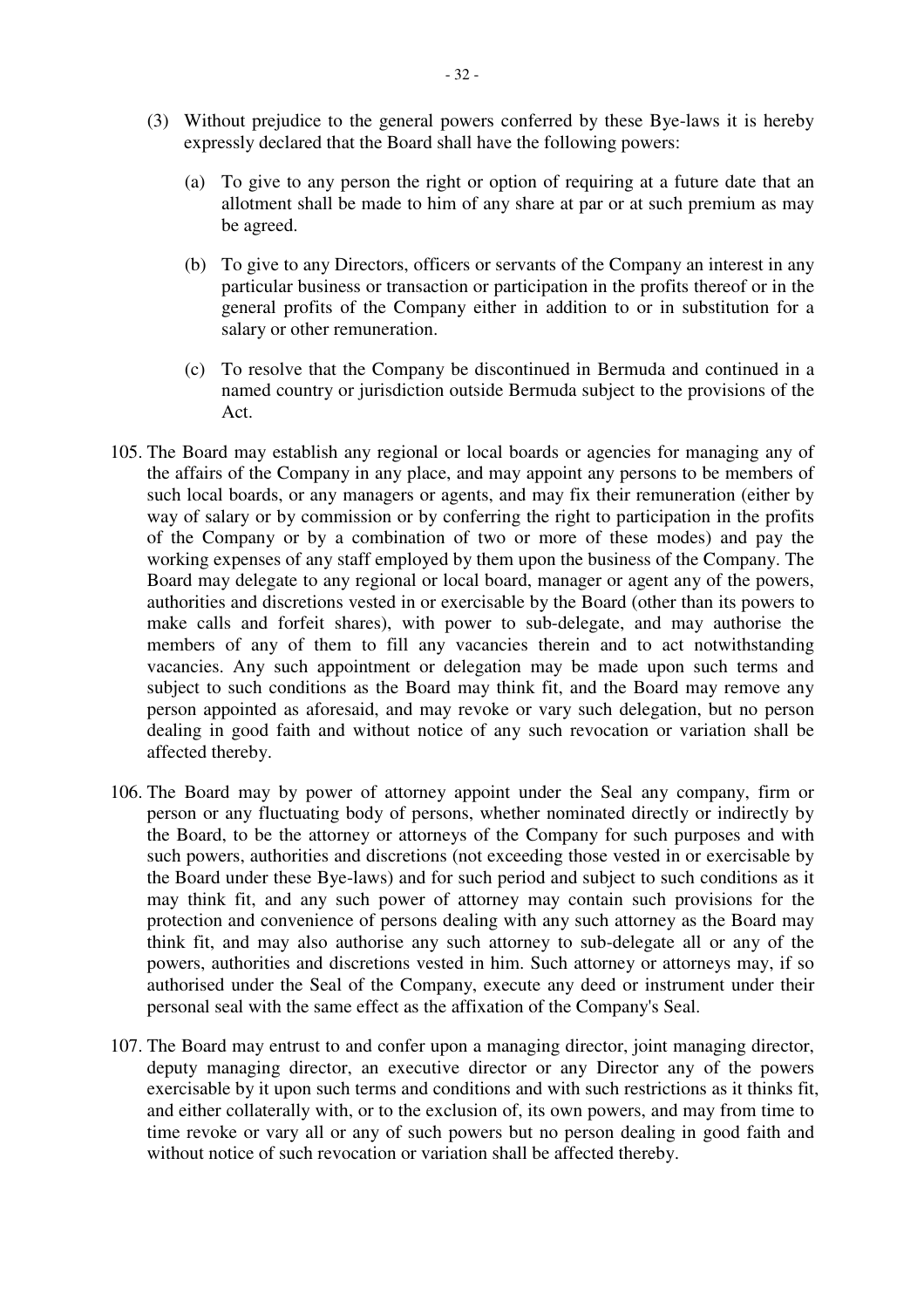- 33 -

- 108. All cheques, promissory notes, drafts, bills of exchange and other instruments, whether negotiable or transferable or not, and all receipts for moneys paid to the Company shall be signed, drawn, accepted, endorsed or otherwise executed, as the case may be, in such manner as the Board shall from time to time by resolution determine. The Company's banking accounts shall be kept with such banker or bankers as the Board shall from time to time determine.
- 109. (1) The Board may establish or concur or join with other companies (being subsidiary companies of the Company or companies with which it is associated in business) in establishing and making contributions out of the Company's moneys to any schemes or funds for providing pensions, sickness or compassionate allowances, life assurance or other benefits for employees (which expression as used in this and the following paragraph shall include any Director or ex-Director who may hold or have held any executive office or any office of profit under the Company or any of its subsidiary companies) and ex-employees of the Company and their dependants or any class or classes of such person.
	- (2) The Board may pay, enter into agreements to pay or make grants of revocable or irrevocable, and either subject or not subject to any terms or conditions, pensions or other benefits to employees and ex-employees and their dependants, or to any of such persons, including pensions or benefits additional to those, if any, to which such employees or ex-employees or their dependants are or may become entitled under any such scheme or fund as mentioned in the last preceding paragraph. Any such pension or benefit may, as the Board considers desirable, be granted to an employee either before and in anticipation of or upon or at any time after his actual retirement.

# **BORROWING POWERS**

- 110. The Board may exercise all the powers of the Company to raise or borrow money and to mortgage or charge all or any part of the undertaking, property and assets (present and future) and uncalled capital of the Company and, subject to the Act, to issue debentures, bonds and other securities, whether outright or as collateral security for any debt, liability or obligation of the Company or of any third party.
- 111. Debentures, bonds and other securities may be made assignable free from any equities between the Company and the person to whom the same may be issued.
- 112. Any debentures, bonds or other securities may be issued at a discount (other than shares), premium or otherwise and with any special privileges as to redemption, surrender, drawings, allotment of shares, attending and voting at general meetings of the Company, appointment of Directors and otherwise.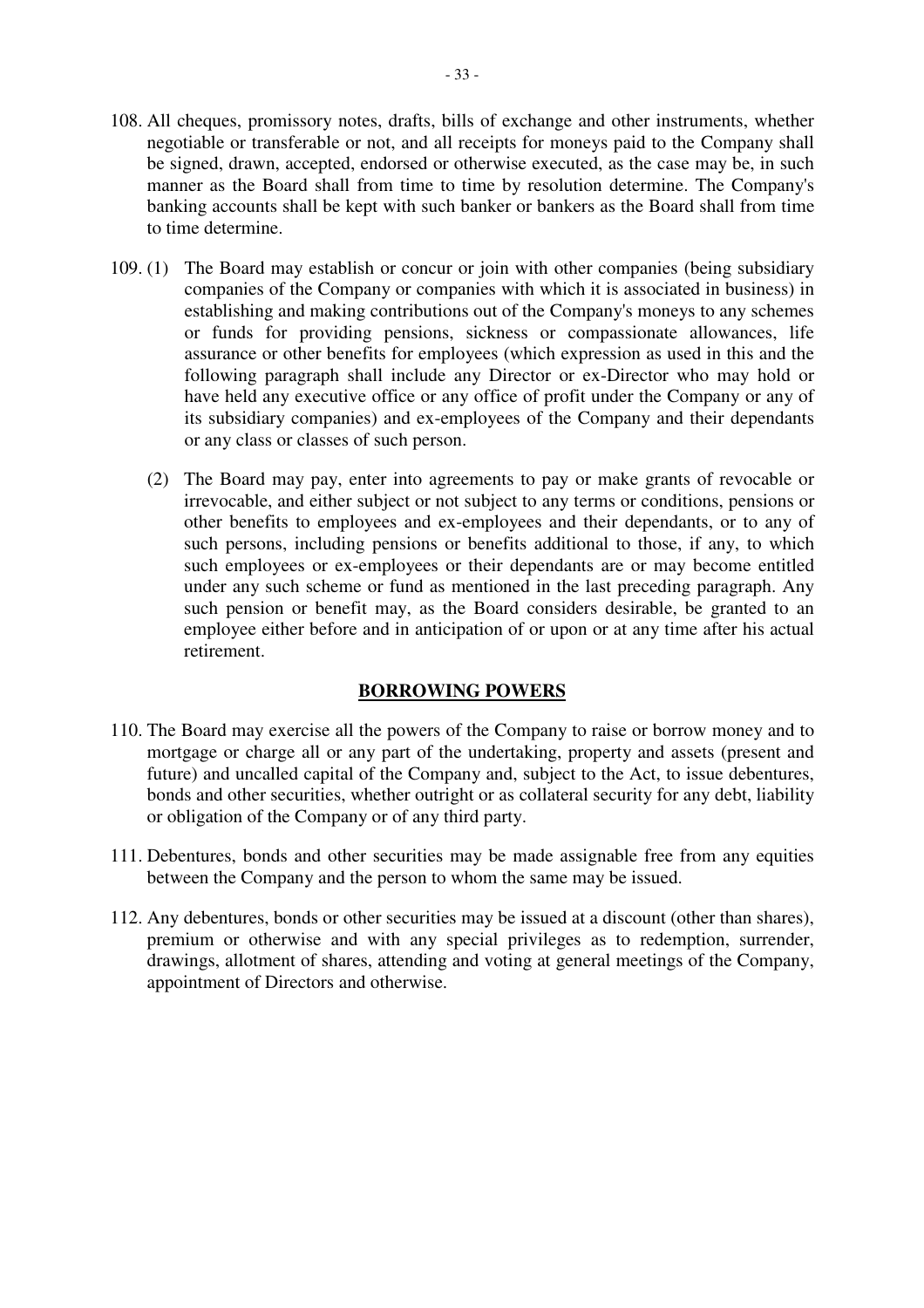- 113. (1) Where any uncalled capital of the Company is charged, all persons taking any subsequent charge thereon shall take the same subject to such prior charge, and shall not be entitled, by notice to the Members or otherwise, to obtain priority over such prior charge.
	- (2) The Board shall cause a proper register to be kept, in accordance with the provisions of the Act, of all charges specifically affecting the property of the Company and of any series of debentures issued by the Company and shall duly comply with the requirements of the Act in regard to the registration of charges and debentures therein specified and otherwise.

## **PROCEEDINGS OF THE DIRECTORS**

- 114. The Board may meet for the despatch of business, adjourn and otherwise regulate its meetings as it considers appropriate. Questions arising at any meeting shall be determined by a majority of votes. In the case of any equality of votes the chairman of the meeting shall have an additional or casting vote.
- 115. A meeting of the Board may be convened by the Secretary on request of a Director or by any Director. The Secretary shall convene a meeting of the Board of which notice may be given in writing or by telephone or in such other manner as the Board may from time to time determine whenever he shall be required so to do by the president or chairman, as the case may be, or any Director. Any Director may waive notice of any meeting either prospectively or retrospectively.
- 116. (1) The quorum necessary for the transaction of the business of the Board may be fixed by the Board and, unless so fixed at any other number, shall be two (2). An alternate Director shall be counted in a quorum in the case of the absence of a Director for whom he is the alternate provided that he shall not be counted more than once for the purpose of determining whether or not a quorum is present.
	- (2) Directors may participate in any meeting of the Board by means of a conference telephone or other communications equipment through which all persons participating in the meeting can communicate with each other simultaneously and instantaneously and, for the purpose of counting a quorum, such participation shall constitute presence at a meeting as if those participating were present in person.
	- (3) Any Director who ceases to be a Director at a Board meeting may continue to be present and to act as a Director and be counted in the quorum until the termination of such Board meeting if no other Director objects and if otherwise a quorum of Directors would not be present.
- 117. The continuing Directors of a sole continuing Director may act notwithstanding any vacancy in the Board but, if and so long as the number of Directors is reduced below the minimum number fixed by or in accordance with these Bye-laws, the continuing Directors or Director, notwithstanding that the number of Directors is below the number fixed by or in accordance with these Bye-laws as the quorum or that there is only one continuing Director, may act for the purpose of filling vacancies in the Board or of summoning general meetings of the Company but not for any other purpose.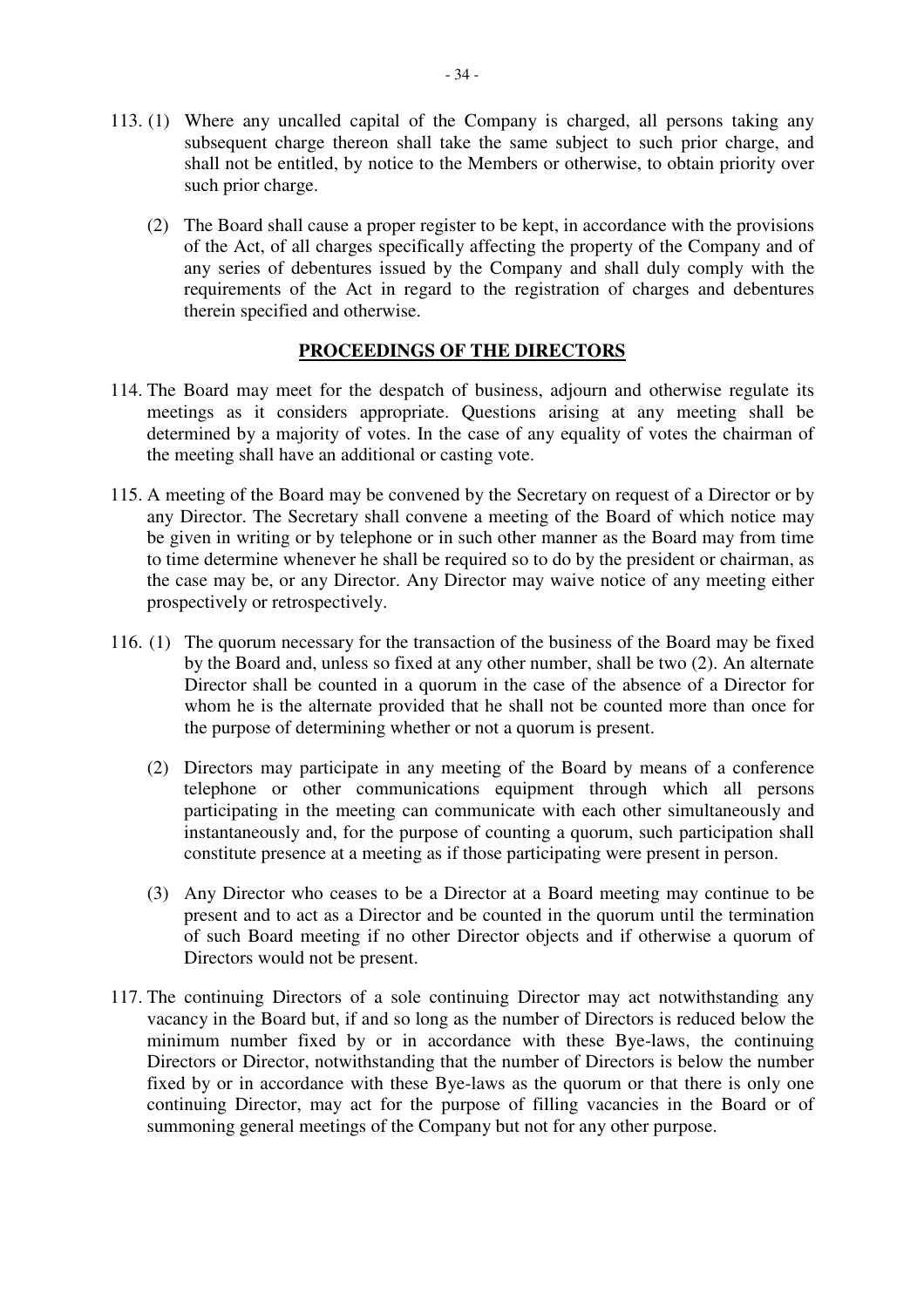- 118. The Board may elect a chairman and one or more deputy chairman of its meetings and determine the period for which they are respectively to hold such office. If no chairman or deputy chairman is elected, or if at any meeting neither the chairman nor any deputy chairman is present within five (5) minutes after the time appointed for holding the same, the Directors present may choose one of their number to be chairman of the meeting.
- 119. A meeting of the Board at which a quorum is present shall be competent to exercise all the powers, authorities and discretions for the time being vested in or exercisable by the Board.
- 120. (1) The Board may delegate any of its powers, authorities and discretions to committees, consisting of such Director or Directors and other persons as it thinks fit, and they may, from time to time, revoke such delegation or revoke the appointment of and discharge any such committees either wholly or in part, and either as to persons or purposes. Any committee so formed shall, in the exercise of the powers, authorities and discretions so delegated, conform to any regulations which may be imposed on it by the Board.
	- (2) All acts done by any such committee in conformity with such regulations, and in fulfilment of the purposes for which it was appointed, but not otherwise, shall have like force and effect as if done by the Board, and the Board shall have power, with the consent of the Company in general meeting, to remunerate the members of any such committee, and charge such remuneration to the current expenses of the Company.
- 121. The meetings and proceedings of any committee consisting of two or more members shall be governed by the provisions contained in these Bye-laws for regulating the meetings and proceedings of the Board so far as the same are applicable and are not superseded by any regulations imposed by the Board under the last preceding Bye-law.
- 122. A resolution in writing signed by all the Directors except such as are temporarily unable to act through ill-health or disability, and all the alternate Directors, if appropriate, whose appointors are temporarily unable to act as aforesaid shall (provided that such number is sufficient to constitute a quorum and further provided that a copy of such resolution has been given or the contents thereof communicated to all the Directors for the time being entitled to receive notices of Board meetings in the same manner as notices of meetings are required to be given by these Bye-laws) be as valid and effectual as if a resolution had been passed at a meeting of the Board duly convened and held. Such resolution may be contained in one document or in several documents in like form each signed by one or more of the Directors or alternate Directors and for this purpose a facsimile signature of a Director or an alternate Director shall be treated as valid. Notwithstanding the foregoing, a resolution in writing shall not be passed in lieu of a meeting of the Board for the purposes of considering any matter or business in which a substantial shareholder of the Company or a Director has a conflict of interest and the Board has determined that such conflict of interest to be material.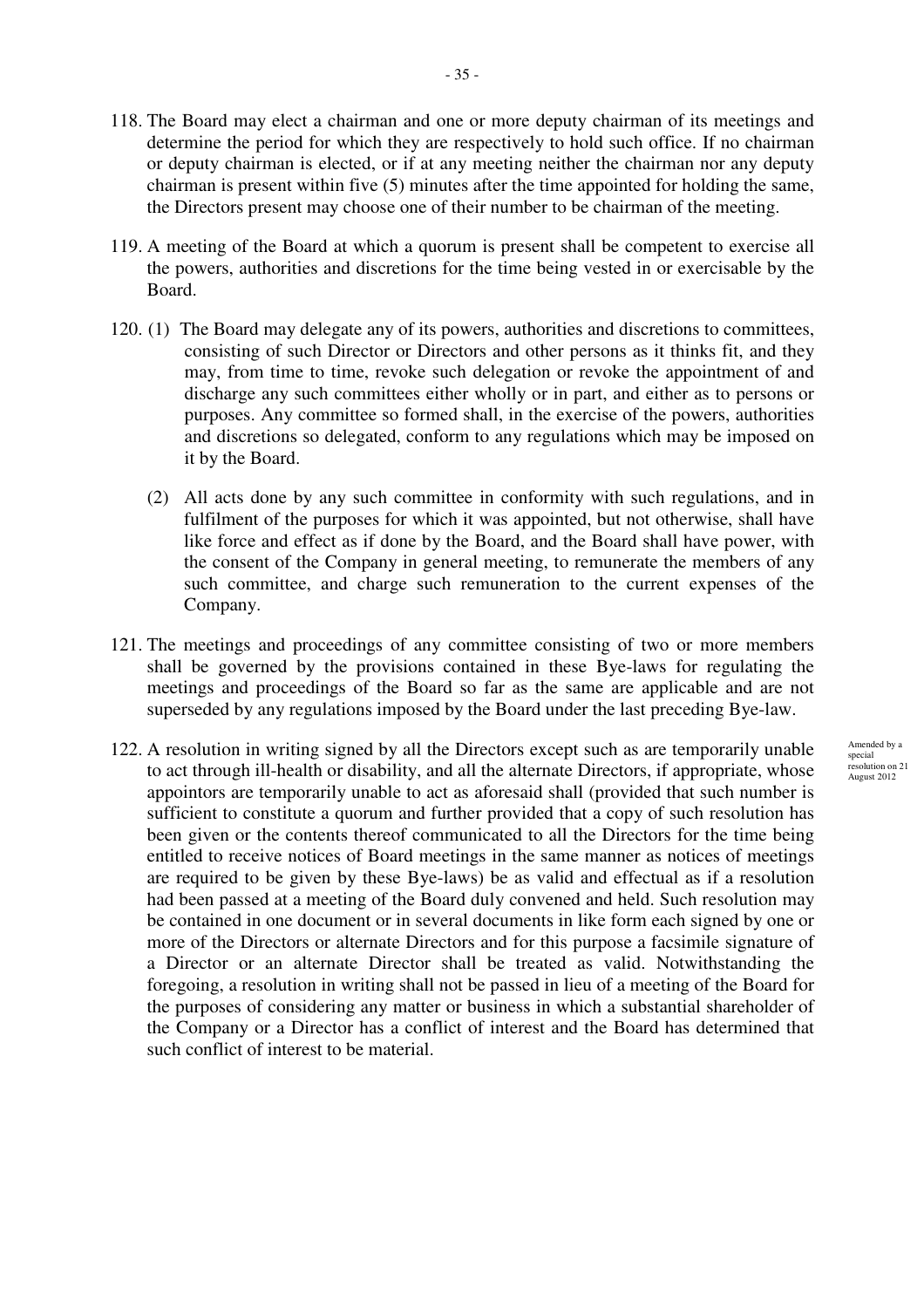123. All acts bona fide done by the Board or by any committee or by any person acting as a Director or members of a committee, shall, notwithstanding that it is afterwards discovered that there was some defect in the appointment of any member or the Board or such committee or person acting as aforesaid or that they or any of them were disqualified or had vacated office, be as valid as if every such person had been duly appointed and was qualified and had continued to be a Director or member of such committee.

## **MANAGERS**

- 124. The Board may from time to time appoint a general manager, a manager or mangers of the Company and may fix his or their remuneration either by way of salary or commission or by conferring the right to participation in the profits of the Company or by a combination of two or more of these modes and pay the working expenses of any of the staff of the general manager, manager or managers who may be employed by him or them upon the business of the Company.
- 125. The appointment of such general manager, manager or managers may be for such period as the Board may decide, and the Board may confer upon him or them all or any of the powers of the Board as they may think fit.
- 126. The Board may enter into such agreement or agreements with any such general manager, manager or managers upon such terms and conditions in all respects as the Board may in their absolute discretion think fit, including a power for such general manager, manager or managers to appoint an assistant manager or managers or other employees whatsoever under them for the purpose of carrying on the business of the Company.

## **OFFICERS**

- 127. (1) The officers of the Company shall consist of the Directors and Secretary and such additional officers (who may or may not be Directors) as the Board may from time to time determine, all of whom shall be deemed to be officers for the purposes of the Act and these Bye-laws.
	- (2) The Directors shall, as soon as may be after each appointment or election of Directors, elect amongst the Directors a president and a vice-president or a chairman and a deputy chairman; and if more than one (1) Director is proposed for either of these offices, the election to such office shall take place in such manner as the Directors may determine.
	- (3) The officers shall receive such remuneration as the Directors may from time to time determine.
	- (4) Where the Company does not have a quorum of Directors ordinarily resident in Bermuda, the Company shall in accordance with the Act appoint and maintain a resident representative ordinarily resident in Bermuda and the resident representative shall maintain an office in Bermuda and comply with the provisions of the Act.

Amended by a special resolution on 26 August 2009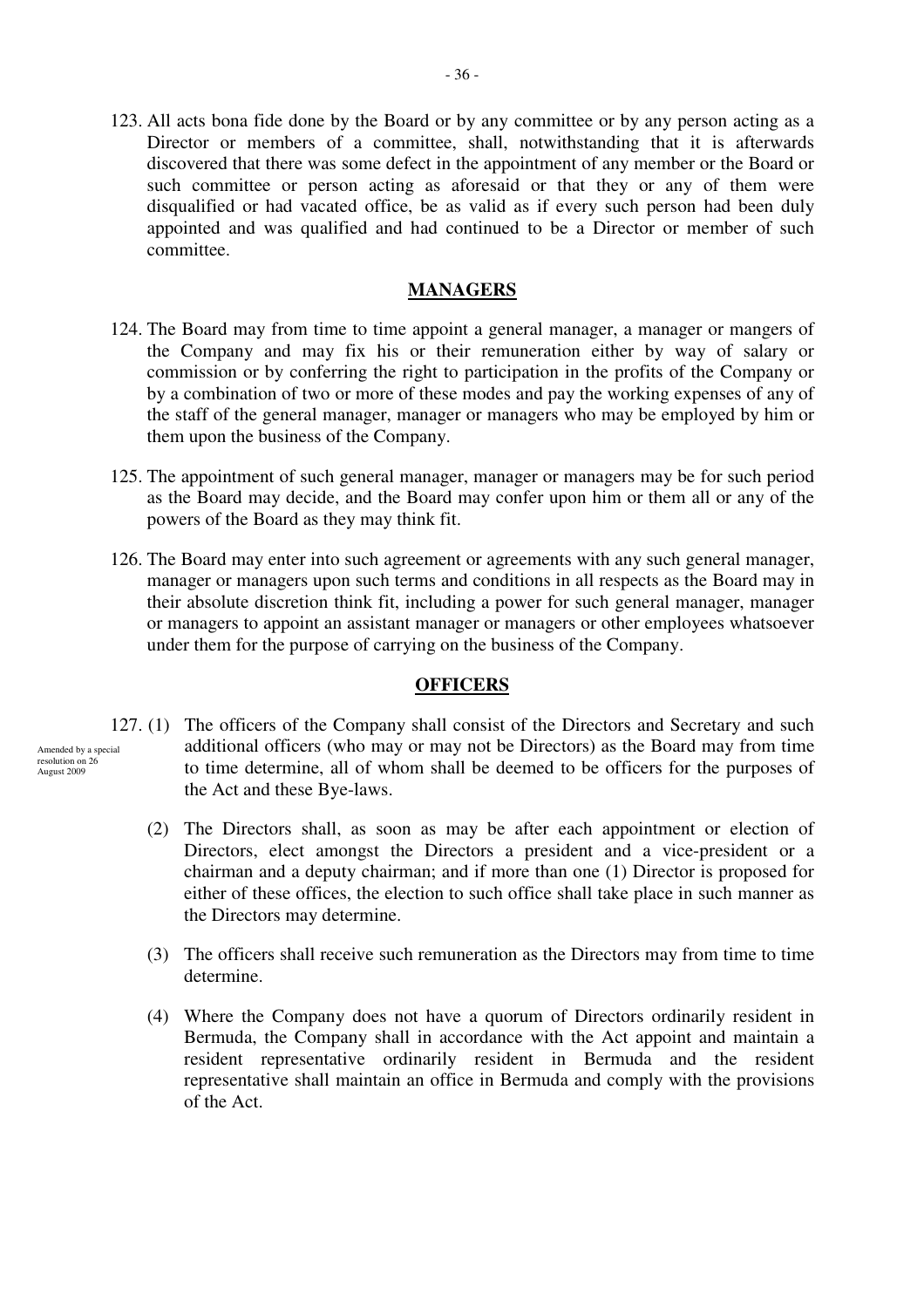The Company shall provide the resident representative with such documents and information as the resident representative may require in order to be able to comply with the provisions of the Act.

The resident representative shall be entitled to have notice of, attend and be heard at any Directors' meetings or general meetings of the Company.

- 128. (1) The Secretary and additional officers, if any, shall be appointed by the Board and shall hold office on such terms and for such period as the Board may determine. If thought fit, two (2) or more persons may be appointed as joint Secretaries. The Board may also appoint from time to time on such terms as it thinks fit one or more assistant or deputy Secretaries.
	- (2) The Secretary shall attend all meetings of the Members and shall keep correct minutes of such meetings and enter the same in the proper books provided for the purpose. He shall perform such other duties as are prescribed by the Act or these Bye- laws or as may be prescribed by the Board.
- 129. The president or the chairman, as the case may be, shall act as chairman at all meetings of the Members and of the Directors at which he is present. In his absence a chairman shall be appointed or elected by those present at the meeting.
- 130. The officers of the Company shall have such powers and perform such duties in the management, business and affairs of the Company as may be delegated to them by the Directors from time to time.
- 131. A provision of the Act or of these Bye-laws requiring or authorising a thing to be done by or to a Director and the Secretary shall not be satisfied by its being done by or to the same person acting both as Director and as or in place of the Secretary.

## **REGISTER OF DIRECTORS AND OFFICERS**

- 132. (1) The Board shall cause to be kept in one or more books at its Office a Register of Directors and Officers and shall enter therein the following particulars with respect to each Director and Officer, that is to say:
	- (a) his or her first name and surname; and
	- (b) his or her address.
	- (2) The Board shall within a period of fourteen (14) days from the occurrence of:
		- (a) any change among its Directors and Officers; or
		- (b) any change in the particulars contained in the Register of Directors and Officers,

cause to be entered on the Register of Directors and Officers the particulars of such change and of the date on which it occurred.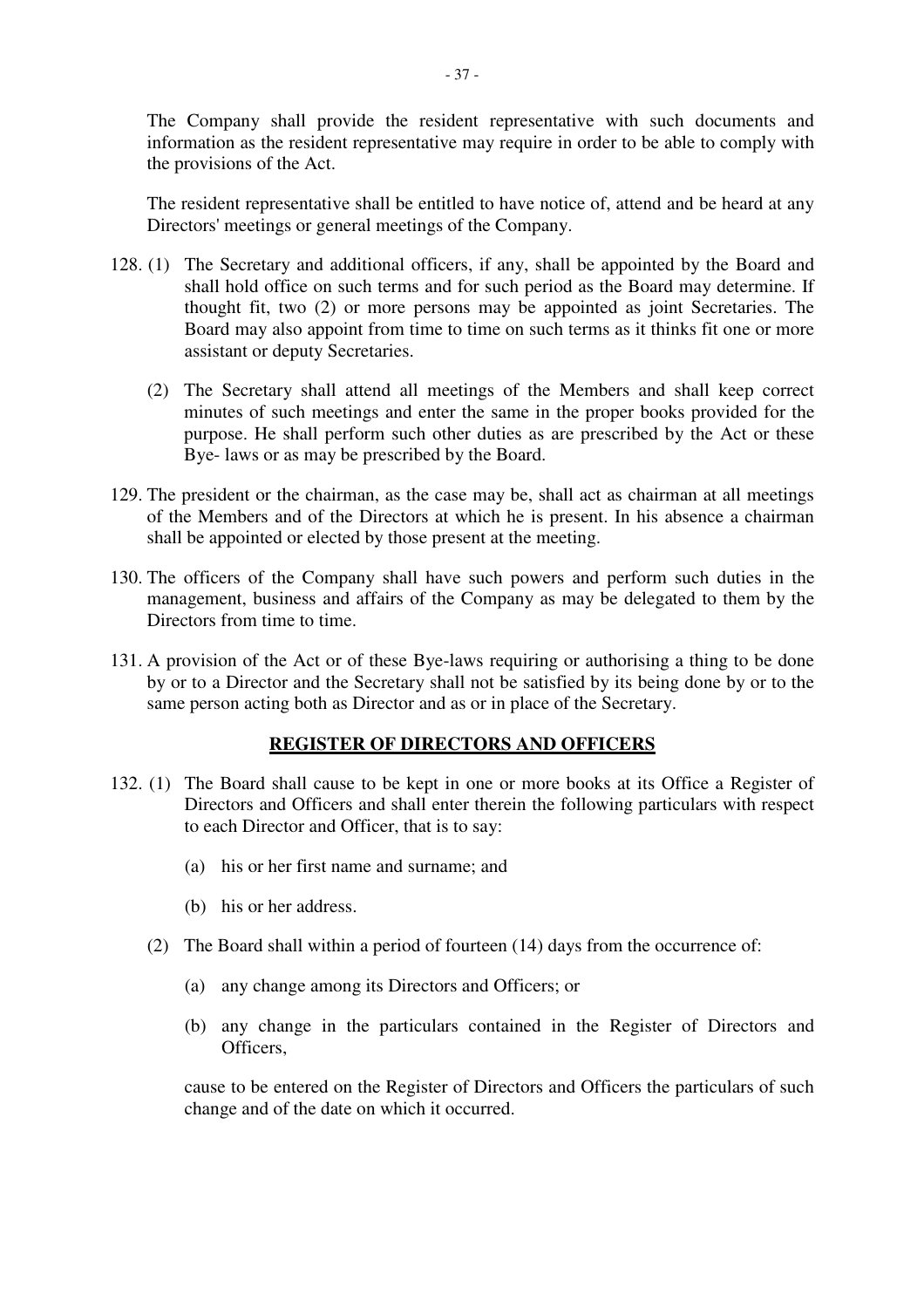- Amended by a special resolution on 21 August 2012
- (3) The Register of Directors and Officers shall be open to inspection by members of the public without charge at the Office between 10:00 a.m. and 12:00 noon during business hours.
- (4) In this Bye-law "Officer" has the meaning ascribed to it in Section 92A(7) of the Act.

#### **MINUTES**

- 133. The Board shall cause Minutes to be duly entered in books provided for the purpose:
	- (a) of all elections and appointments of officers;
	- (b) of the names of the Directors present at each meeting of the Directors and of any committee of the Directors;
	- (c) of all resolutions and proceedings of each general meeting of the Members, meetings of the Board and meetings of committees of the Board.

### **SEAL**

- 134. (1) The Company shall have one or more Seals, as the Board may determine. For the purpose of sealing documents creating or evidencing securities issued by the Company, the Company may have a securities seal which is a facsimile of the Seal of the Company with the addition of the words "Securities Seal" on its face or in such other form as the Board may approve. The Board shall provide for the custody of each Seal and no Seal shall be used without the authority of the Board or of a committee of the Board authorised by the Board in that behalf. Subject as otherwise provided in these Bye-laws, any instrument to which a Seal is affixed shall be signed autographically by one Director and the Secretary or by two Directors or by such other person (including a Director) or persons as the Board may appoint, either generally or in any particular case, save that as regards any certificates for shares or debentures or other securities of the Company the Board may by resolution determine that such signatures or either of them shall be dispensed with or affixed by some method or system of mechanical signature. Every instrument executed in manner provided by this Bye-law shall be deemed to be sealed and executed with the authority of the Board previously given.
	- (2) Where the Company has a Seal for use abroad, the Board may by writing under the Seal appoint any agent or committee abroad to be the duly authorised agent of the Company for the purpose of affixing and using such Seal and the Board may impose restrictions on the use thereof as may be thought fit. Wherever in these Byelaws reference is made to the Seal, the reference shall, when and so far as may be applicable, be deemed to include any such other Seal as aforesaid.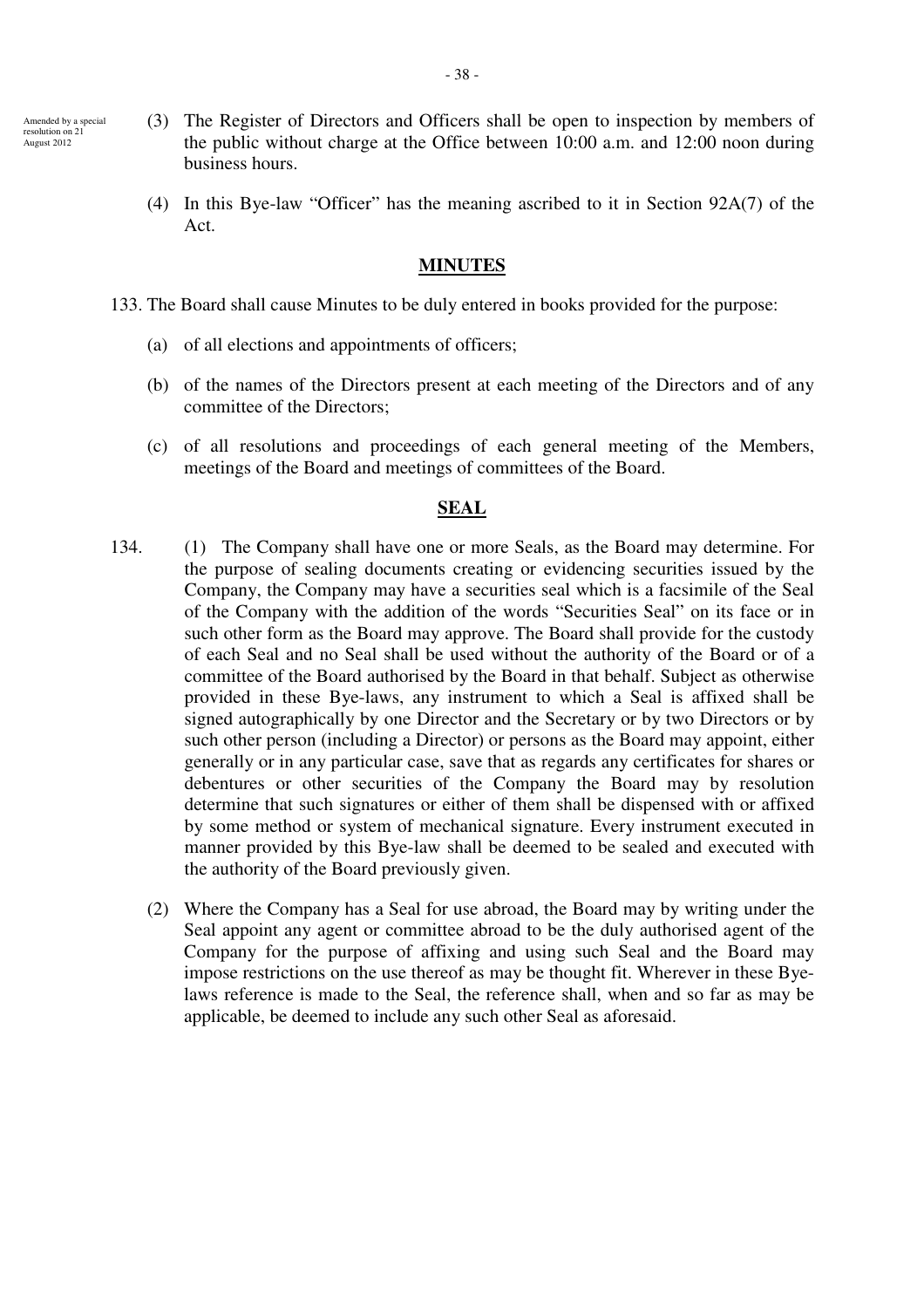## **AUTHENTICATION OF DOCUMENTS**

135. Any Director or the Secretary or any person appointed by the Board for the purpose may authenticate any documents affecting the constitution of the Company and any resolution passed by the Company or the Board or any committee, and any books, records, documents and accounts relating to the business of the Company, and to certify copies thereof or extracts therefrom as true copies or extracts, and if any books, records, documents or accounts are elsewhere than at the Office or the head office the local manager or other officer of the Company having the custody thereof shall be deemed to be a person so appointed by the Board. A document purporting to be a copy of a resolution, or an extract from the minutes of a meeting, of the Company or of the Board or any committee which is so certified shall be conclusive evidence in favour of all persons dealing with the Company upon the faith thereof that such resolution has been duly passed or, as the case may be, that such minutes or extract is a true and accurate record of proceedings at a duly constituted meeting.

## **DESTRUCTION OF DOCUMENTS**

136.The Company shall be entitled to destroy the following documents at the following times:

- (a) any share certificate which has been cancelled at any time after the expiry of one (1) year from the date of such cancellation;
- (b) any dividend mandate or any variation or cancellation thereof or any notification of change of name or address at any time after the expiry of two (2) years from the date such mandate variation cancellation or notification was recorded by the Company;
- (c) any instrument of transfer of shares which has been registered at any time after the expiry of seven (7) years from the date of registration;
- (d) any allotment letters after the expiry of seven (7) years from the date of issue thereof; and
- (e) copies of powers of attorney, grants of probate and letters of administration at any time after the expiry of seven (7) years after the account to which the relevant power of attorney, grant of probate or letters of administration related has been closed;

and it shall conclusively be presumed in favour of the Company that every entry in the Register purporting to be made on the basis of any such documents so destroyed was duly and properly made and every share certificate so destroyed was a valid certificate duly and properly cancelled and that every instrument of transfer so destroyed was a valid and effective instrument duly and properly registered and that every other document destroyed hereunder was a valid and effective document in accordance with the recorded particulars thereof in the books or records of the Company. Provided always that: (1) the foregoing provisions of this Bye-law shall apply only to the destruction of a document in good faith and without express notice to the Company that the preservation of such document was relevant to a claim; (2) nothing contained in this Bye-law shall be construed as imposing upon the Company any liability in respect of the destruction of any such document earlier than as aforesaid or in any case where the conditions of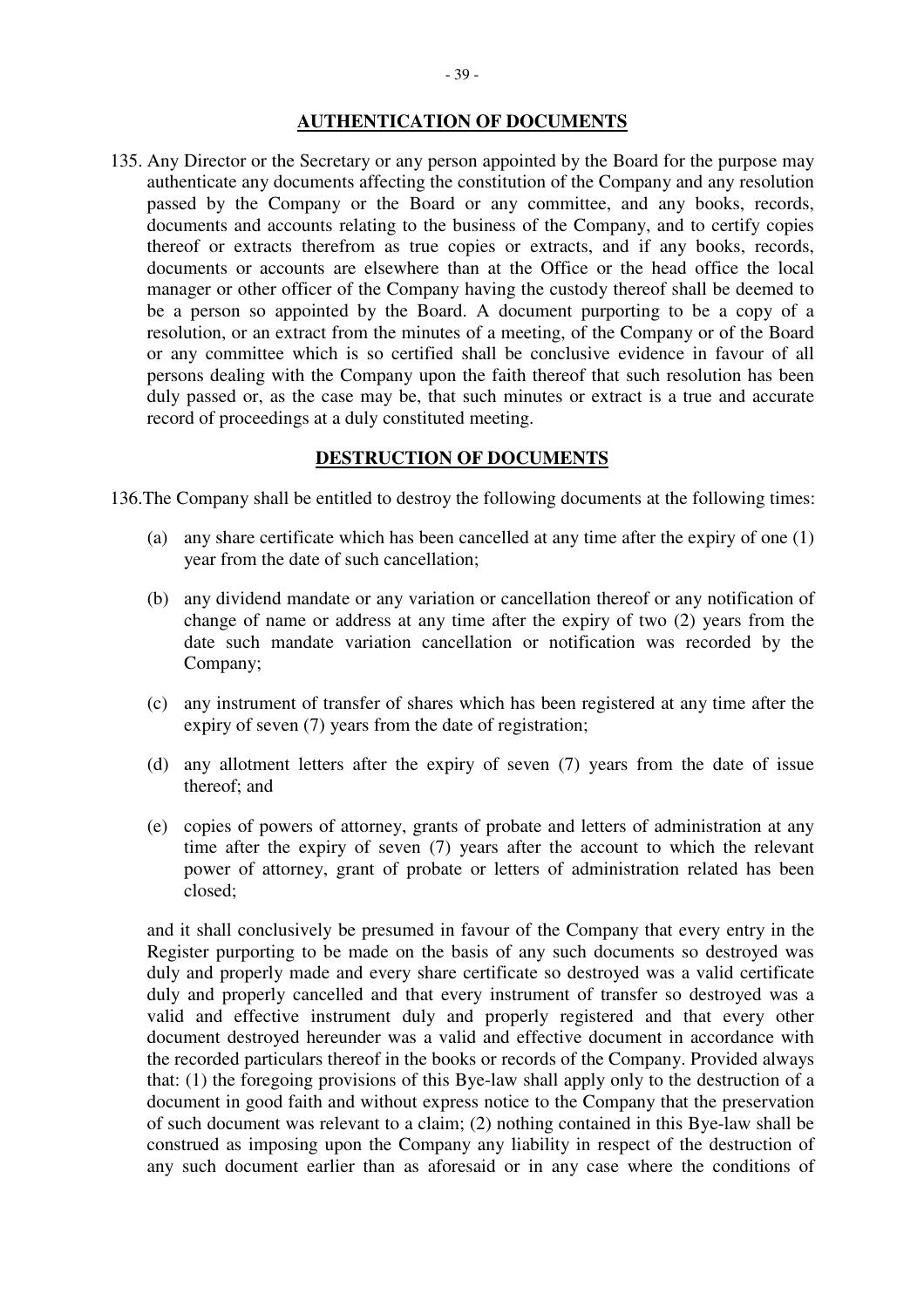proviso (1) above are not fulfilled; and (3) references in this Bye-law to the destruction of any document include references to its disposal in any manner.

## **DIVIDENDS AND OTHER PAYMENTS**

- 137. Subject to the Act, the Company in general meeting may from time to time declare dividends in any currency to be paid to the Members but no dividend shall be declared in excess of the amount recommended by the Board. The Company in general meeting may also make a distribution to the Members out of any contributed surplus (as ascertained in accordance with the Act).
- 138. No dividend shall be paid or distribution made out of contributed surplus if to do so would render the Company unable to pay its liabilities as they become due or the realisable value of its assets would thereby become less than its liabilities.
	- 139. Except in so far as the rights attaching to, or the terms of issue of, any share otherwise provide:
		- (a) all dividends shall be declared and paid according to the amounts paid up on the shares in respect of which the dividend is paid, but no amount paid up on a share in advance of calls shall be treated for the purposes of this Bye-law as paid up on the share; and
		- (b) all dividends shall be apportioned and paid pro rata according to the amounts paid up on the shares during any portion or portions of the period in respect of which the dividend is paid.
	- 140. The Board may from time to time pay to the Members such interim dividends as appear to the Board to be justified by the profits of the Company and in particular (but without prejudice to the generality of the foregoing) if at any time the share capital of the Company is divided into different classes, the Board may pay such interim dividends in respect of those shares in the capital of the Company which confer on the holders thereof deferred or non-preferential rights as well as in respect of those shares which confer on the holders thereof preferential rights with regard to dividend and provided that the Board acts bona fide the Board shall not incur any responsibility to the holders of shares conferring any preference for any damage that they may suffer by reason of the payment of an interim dividend on any shares having deferred or non-preferential rights and may also pay any fixed dividend which is payable on any shares of the Company half-yearly or on any other dates, whenever such profits, in the opinion of the Board, justifies such payment.
	- 141. The Board may deduct from any dividend or other moneys payable to a Member by the Company on or in respect of any shares all sums of money (if any) presently payable by him to the Company on account of calls or otherwise.

Amended by a special  $resolution$  on  $2<sup>1</sup>$ August 2012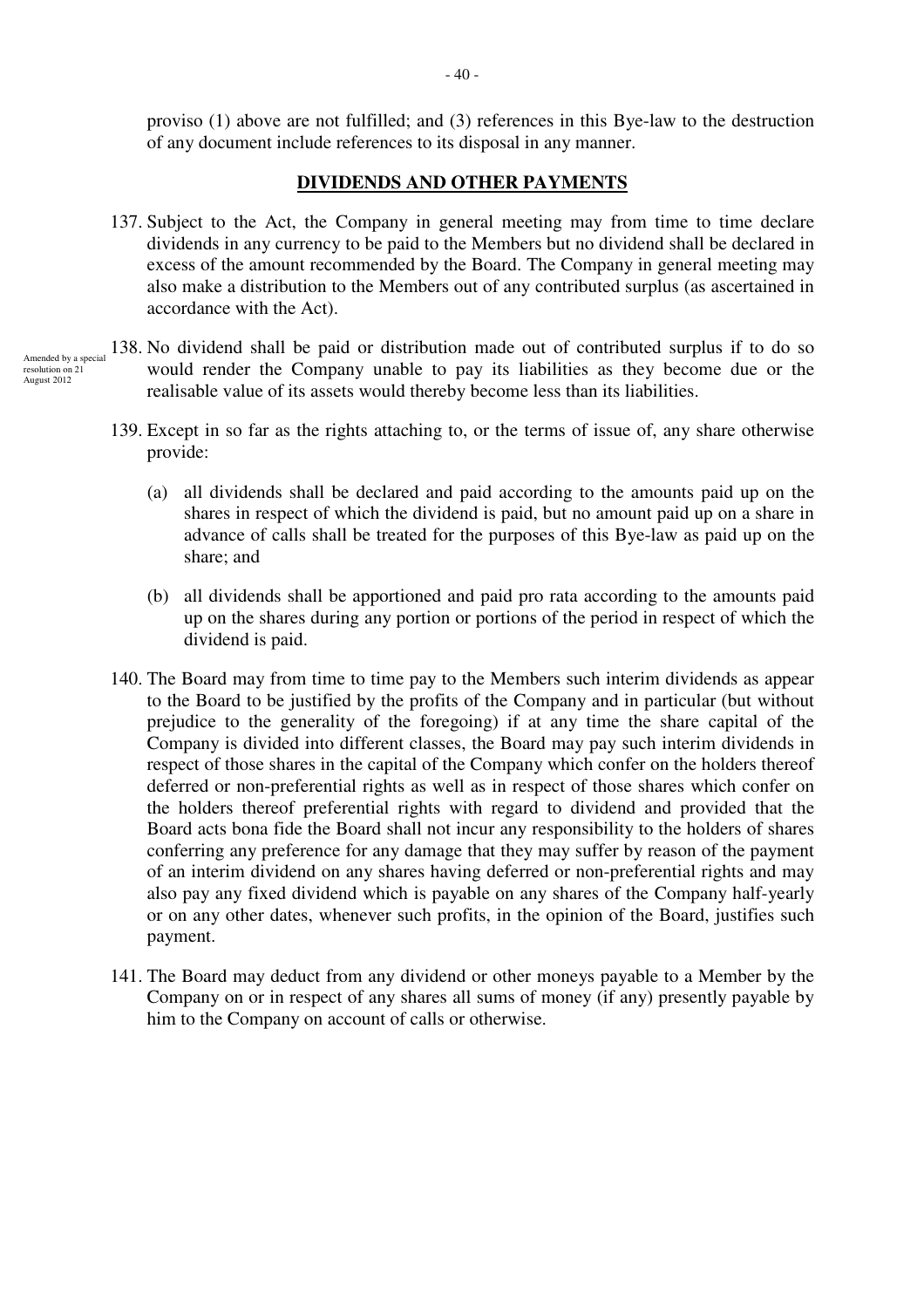- 142. No dividend or other moneys payable by the Company on or in respect of any share shall bear interest against the Company.
- 143. Any dividend, interest or other sum payable in cash to the holder of shares may be paid by cheque or warrant sent through the post addressed to the holder at his registered address or, in the case of joint holders, addressed to the holder whose name stands first in the Register in respect of the shares at his address as appearing in the Register or addressed to such person and at such address as the holder or joint holders may in writing direct. Every such cheque or warrant shall, unless the holder or joint holders otherwise direct, be made payable to the order of the holder or, in the case of joint holders, to the order of the holder whose name stands first on the Register in respect of such shares, and shall be sent at his or their risk and payment of the cheque or warrant by the bank on which it is drawn shall constitute a good discharge to the Company notwithstanding that it may subsequently appear that the same has been stolen or that any endorsement thereon has been forged. Any one of two or more joint holders may give effectual receipts for any dividends or other moneys payable or property distributable in respect of the shares held by such joint holders.
- 144. All dividends or bonuses unclaimed for one (1) year after having been declared may be invested or otherwise made use of by the Board for the benefit of the Company until claimed. Any dividend or bonuses unclaimed after a period of twelve (12) years from the date of declaration shall be forfeited and shall revert to the Company. The payment by the Board of any unclaimed dividend or other sums payable on or in respect of a share into a separate account shall not constitute the Company a trustee in respect thereof.
- 145. Whenever the Board or the Company in general meeting have resolved that a dividend be paid or declared, the Board may further resolve that such dividend be satisfied wholly or in part by the distribution of specific assets of any kind and in particular of paid up shares, debentures or warrants to subscribe securities of the Company or any other company, or in any one or more of such ways, and where any difficulty arises in regard to the distribution the Board may settle the same as it thinks expedient, and in particular may issue certificates in respect of fractions of shares, disregard fractional entitlements or round the same up or down, and may fix the value for distribution of such specific assets, or any part thereof, and may determine that cash payments shall be made to any Members upon the footing of the value so fixed in order to adjust the rights of all parties, and may vest any such specific assets in trustees as may seem expedient to the Board and may appoint any person to sign any requisite instruments of transfer and other documents on behalf of the persons entitled to the dividend, and such appointment shall be effective and binding on the Members. The Board may resolve that no such assets shall be made available to Members with registered addresses in any particular territory or territories where, in the absence of a registration statement or other special formalities, such distribution of assets would or might, in the opinion of the Board, be unlawful or impracticable and in such event the only entitlement of the Members aforesaid shall be to receive cash payments as aforesaid. Members affected as a result of the foregoing sentence shall not be or be deemed to be a separate class of Members for any purpose whatsoever.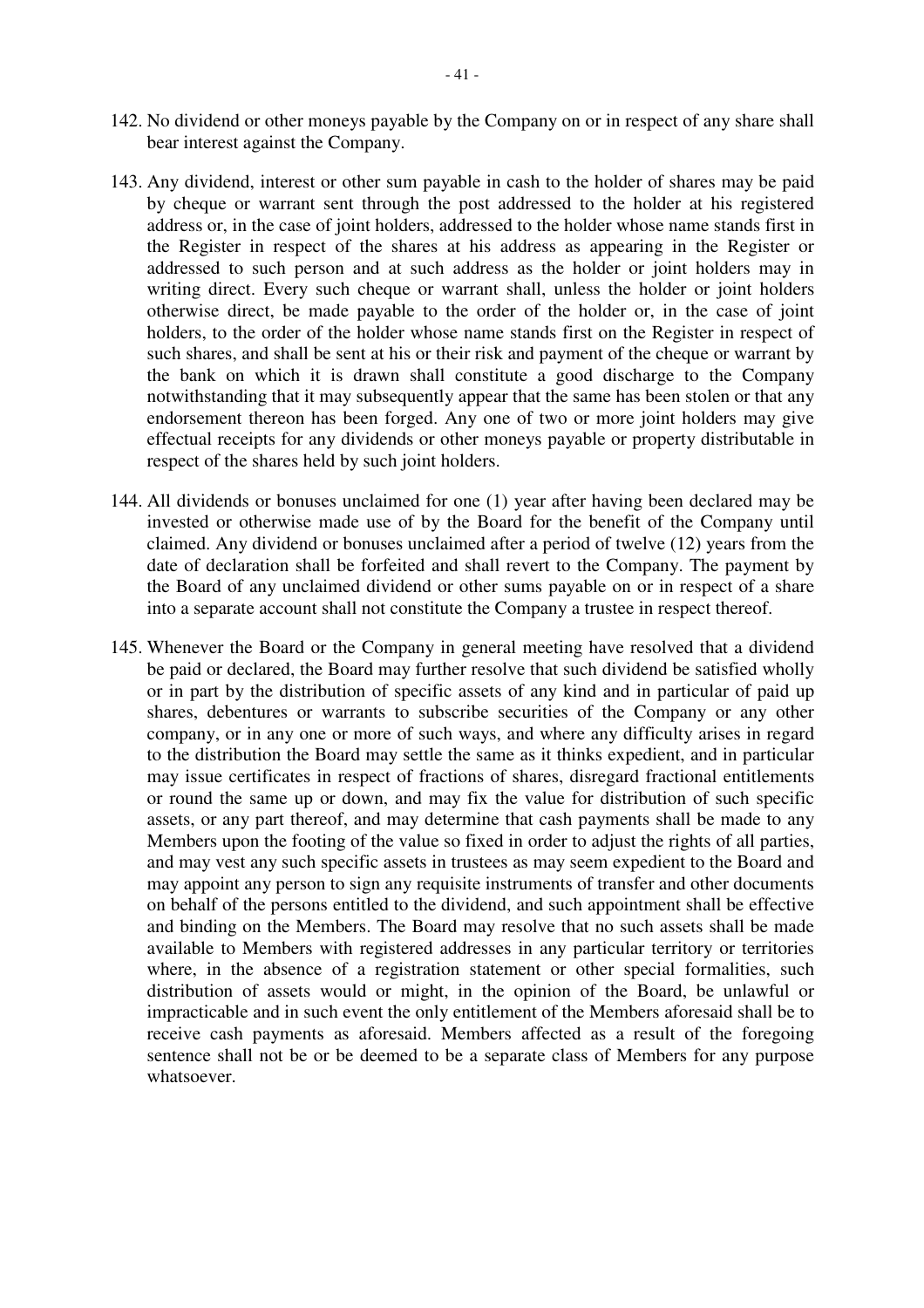- 146. (1) Whenever the Board or the Company in general meeting has resolved that a dividend be paid or declared on any class of the share capital of the Company, the Board may further resolve either:
	- (a) that such dividend be satisfied wholly or in part in the form of an allotment of shares credited as fully paid up, provided that the shareholders entitled thereto will be entitled to elect to receive such dividend (or part thereof if the Board so determines) in cash in lieu of such allotment. In such case, the following provisions shall apply:
		- (i) the basis of any such allotment shall be determined by the Board;
		- (ii) the Board, after determining the basis of allotment, shall give not less than two (2) weeks' notice in writing to the holders of the relevant shares of the right of election accorded to them and shall send with such notice forms of election and specify the procedure to be followed and the place at which and the latest date and time by which duly completed forms of election must be lodged in order to be effective;
		- (iii) the right of election may be exercised in respect of the whole or part of that portion of the dividend in respect of which the right of election has been accorded; and
		- (iv) the dividend (or that part of the dividend to be satisfied by the allotment of shares as aforesaid) shall not be payable in cash on shares in respect whereof the cash election has not been duly exercised ("the non-elected shares") and in satisfaction thereof shares of the relevant class shall be allotted credited as fully paid up to the holders of the non-elected shares on the basis of allotment determined as aforesaid and for such purpose the Board shall capitalise and apply out of any part of the undivided profits of the Company (including profits carried and standing to the credit of any reserves or other special account other than the Subscription Rights Reserve) as the Board may determine, such sum as may be required to pay up in full the appropriate number of shares of the relevant class for allotment and distribution to and amongst the holders of the non-elected shares on such basis; or
	- (b) that the shareholders entitled to such dividend shall be entitled to elect to receive an allotment of shares credited as fully paid up in lieu of the whole or such part of the dividend as the Board may think fit. In such case, the following provisions shall apply:
		- (i) the basis of any such allotment shall be determined by the Board;
		- (ii) the Board, after determining the basis of allotment, shall give not less than two (2) weeks' notice in writing to the holders of the relevant shares of the right of election accorded to them and shall send with such notice forms of election and specify the procedure to be followed and the place at which and the latest date and time by which duly completed forms of election must be lodged in order to be effective;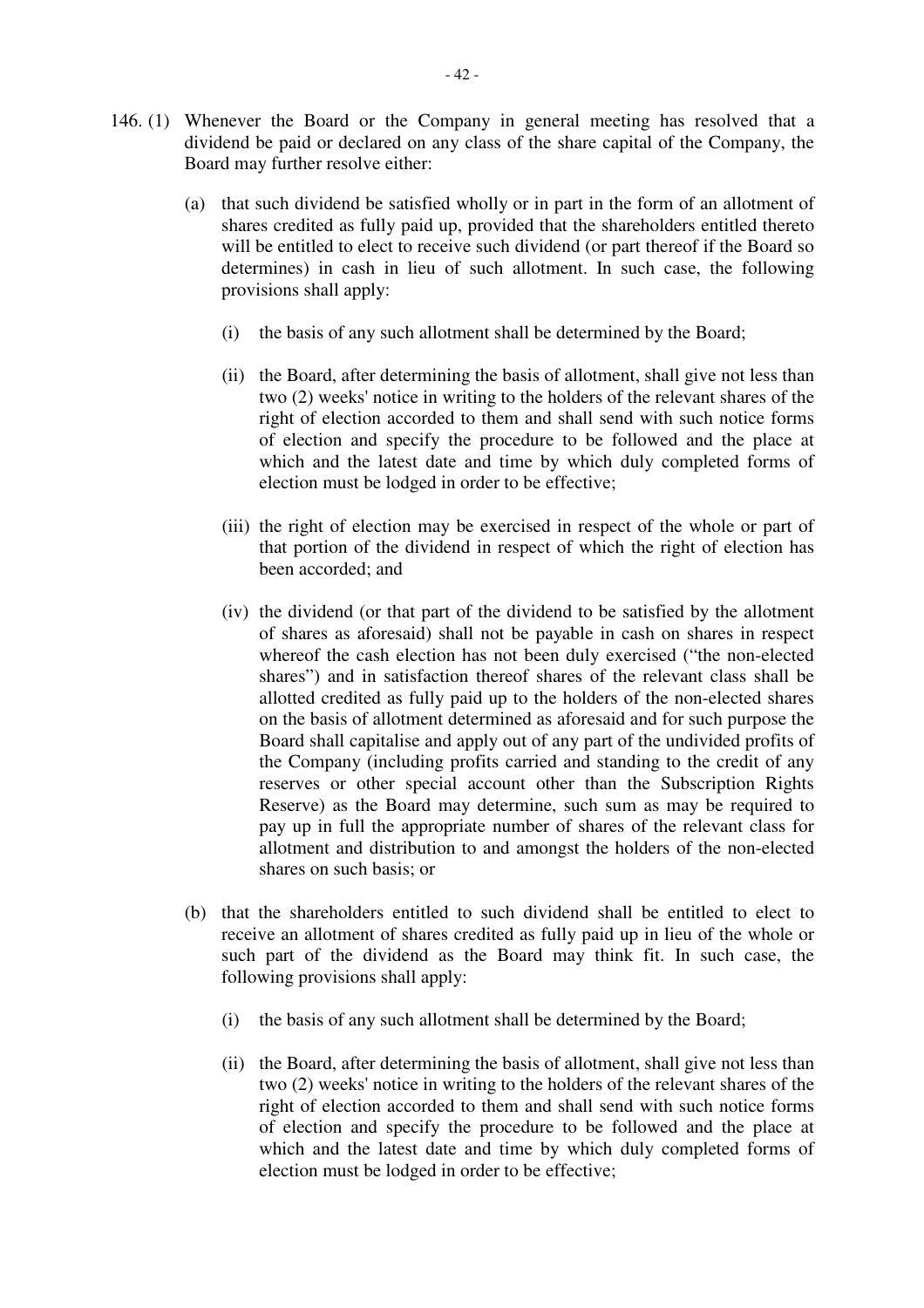- (iii) the right of election may be exercised in respect of the whole or part of that portion of the dividend in respect of which the right of election has been accorded; and
- (iv) the dividend (or that part of the dividend in respect of which a right of election has been accorded) shall not be payable in cash on shares in respect whereof the share election has been duly exercised ("the elected shares") and in lieu thereof shares of the relevant class shall be allotted credited as fully paid up to the holders of the elected shares on the basis of allotment determined as aforesaid and for such purpose the Board shall capitalise and apply out of any part of the undivided profits of the Company (including profits carried and standing to the credit of any reserves or other special account other than the Subscription Rights Reserve) as the Board may determine, such sum as may be required to pay up in full the appropriate number of shares of the relevant class for allotment and distribution to and amongst the holders of the elected shares on such basis.
- (2) (a) The shares allotted pursuant to the provisions of paragraph (1) of this Bye-law shall rank pari passu in all respects with shares of the same class (if any) then in issue save only as regards participation in the relevant dividend or in any other distributions, bonuses or rights paid, made, declared or announced prior to or contemporaneously with the payment or declaration of the relevant dividend unless, contemporaneously with the announcement by the Board of their proposal to apply the provisions of sub-paragraph (a) or (b) of paragraph (2) of this Bye-law in relation to the relevant dividend or contemporaneously with their announcement of the distribution, bonus or rights in question, the Board shall specify that the shares to be allotted pursuant to the provisions of paragraph (1) of this Bye-law shall rank for participation in such distribution, bonus or rights.
	- (b) The Board may do all acts and things considered necessary or expedient to give effect to any capitalisation pursuant to the provisions of paragraph (1) of this Bye-law, with full power to the Board to make such provisions as it thinks fit in the case of shares becoming distributable in fractions (including provisions whereby, in whole or in part, fractional entitlements are aggregated and sold and the net proceeds distributed to those entitled, or are disregarded or rounded up or down or whereby the benefit of fractional entitlements accrues to the Company rather than to the Members concerned). The Board may authorise any person to enter into on behalf of all Members interested, an agreement with the Company providing for such capitalisation and matters incidental thereto and any agreement made pursuant to such authority shall be effective and binding on all concerned.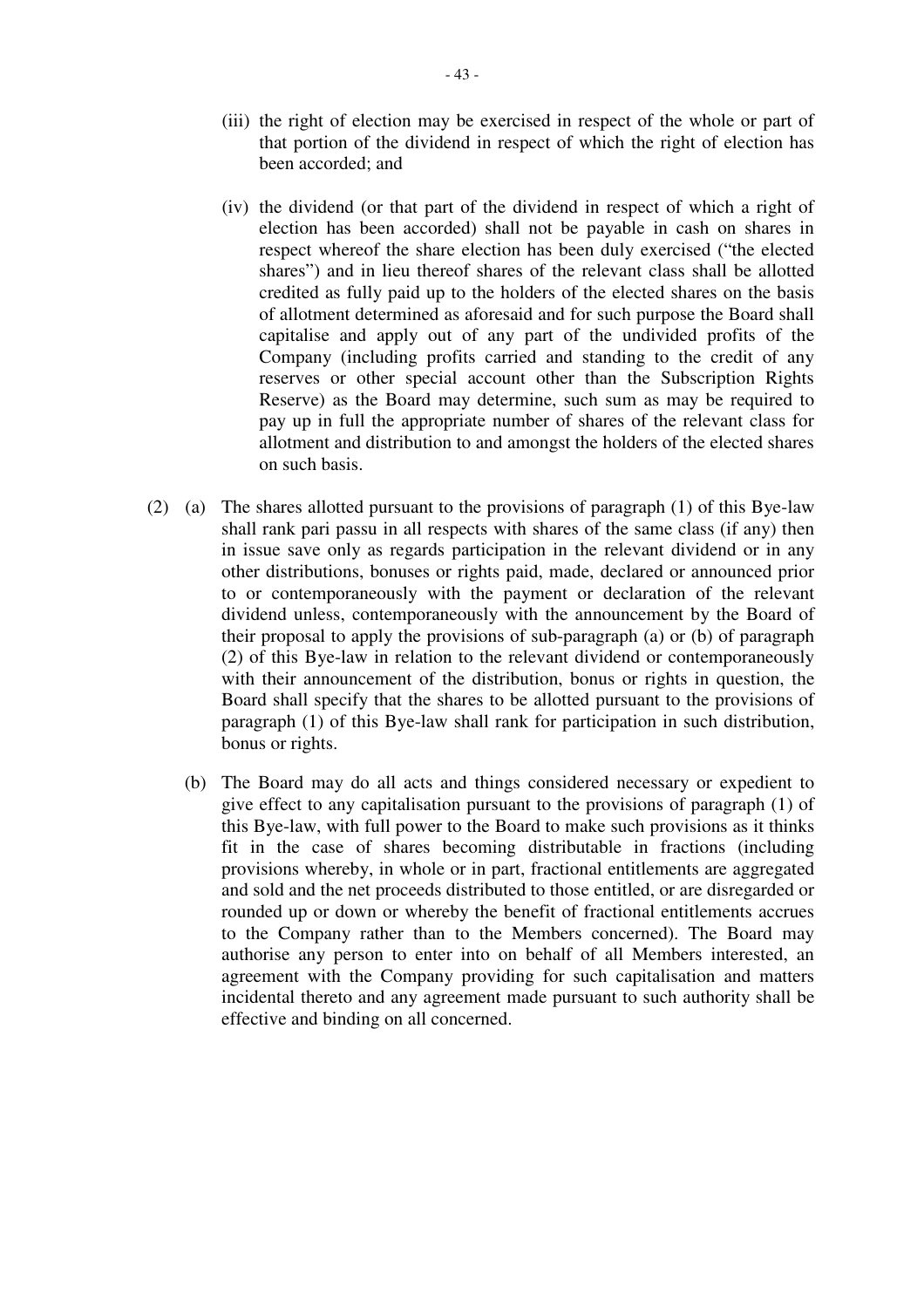- (3) The Company may upon the recommendation of the Board by ordinary resolution resolve in respect of any one particular dividend of the Company that notwithstanding the provisions of paragraph (1) of this Bye-law a dividend may be satisfied wholly in the form of an allotment of shares credited as fully paid up without offering any right to shareholders to elect to receive such dividend in cash in lieu of such allotment.
- (4) The Board may on any occasion determine that rights of election and the allotment of shares under paragraph (1) of this Bye-law shall not be made available or made to any shareholders with registered addresses in any territory where, in the absence of a registration statement or other special formalities, the circulation of an offer of such rights of election or the allotment of shares would or might, in the opinion of the Board, be unlawful or impracticable, and in such event the provisions aforesaid shall be read and construed subject to such determination. Members affected as a result of the foregoing sentence shall not be or be deemed to be a separate class of Members for any purpose whatsoever.
- (5) Any resolution declaring a dividend on shares of any class, whether a resolution of the Company in general meeting or a resolution of the Board, may specify that the same shall be payable or distributable to the persons registered as the holders of such shares at the close of business on a particular date, notwithstanding that it may be a date prior to that on which the resolution is passed, and thereupon the dividend shall be payable or distributable to them in accordance with their respective holdings so registered, but without prejudice to the rights inter se in respect of such dividend of transferors and transferees of any such shares. The provisions of this Bye-law shall mutatis mutandis apply to bonuses, capitalisation issues, distributions of realised capital profits or offers or grants made by the Company to the Members.

#### **RESERVES**

147. Before recommending any dividend, the Board may set aside out of the profits of the Company such sums as it determines as reserves which shall, at the discretion of the Board, be applicable for any purpose to which the profits of the Company may be properly applied and pending such application may, also at such discretion, either be employed in the business of the Company or be invested in such investments as the Board may from time to time think fit and so that it shall not be necessary to keep any investments constituting the reserve or reserves separate or distinct from any other investments of the Company. The Board may also without placing the same to reserve carry forward any profits which it may think prudent not to distribute.

#### **CAPITALISATION**

148. The Company may, upon the recommendation of the Board, at any time and from time to time pass an ordinary resolution to the effect that it is desirable to capitalise all or any part of any amount for the time being standing to the credit of any reserve or fund (including the profit and loss account) whether or not the same is available for distribution and accordingly that such amount be set free for distribution among the Members or any class of Members who would be entitled thereto if it were distributed by way of dividend and in the same proportions or such other proportion as the Members by ordinary resolution may determine, on the footing that the same is not paid in cash but is applied either in or towards paying up the amounts for the time being unpaid on any

Amended by a special resolution on 4 June  $2004$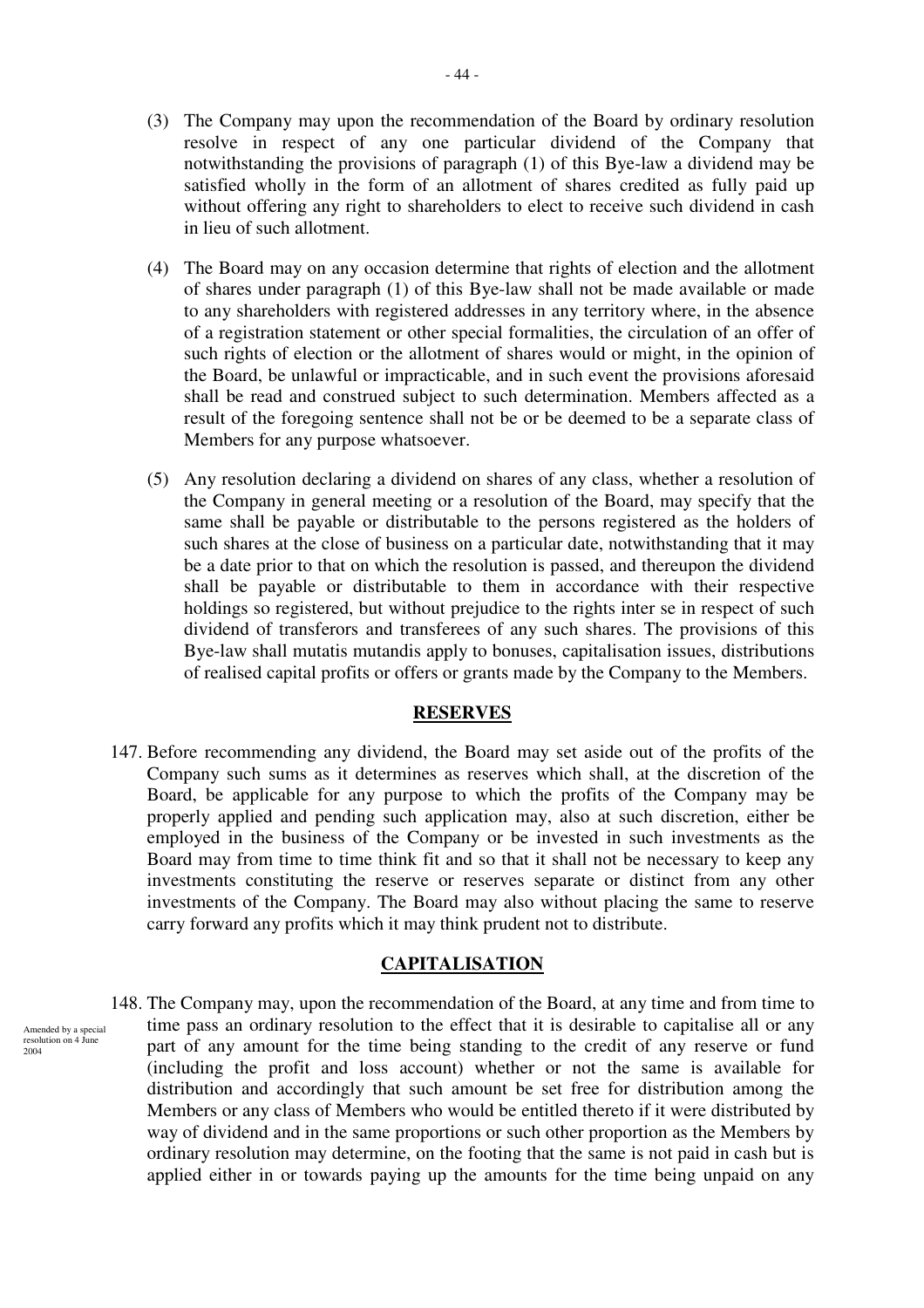shares in the Company held by such Members or members respectively or in paying up in full unissued shares, debentures or other obligations of the Company, to be allotted and distributed credited as fully paid up among such Members or members, or partly in one way and partly in the other, and the Board shall give effect to such resolution provided that, for the purposes of this Bye-law and subject to Section 40(2A) of the Act, a share premium account and any reserve or fund representing unrealized profits may be applied only in paying up in full unissued shares of the Company to be allotted to such Members or members credited as fully paid. In carrying sums to reserve and in applying the same the Board shall comply with the provisions of the Act.

149. The Board may settle, as it considers appropriate, any difficulty arising in regard to any distribution under the last preceding Bye-law and in particular may issue certificates in respect of fractions of shares or authorise any person to sell and transfer any fractions or may resolve that the distribution should be as nearly as may be practicable in the correct proportion but not exactly so or may ignore fractions altogether, any may determine that cash payments shall be made to any Members in order to adjust the rights of all parties, as may seem expedient to the Board. The Board may appoint any person to sign on behalf of the persons entitled to participate in the distribution any contract necessary or desirable for giving effect thereto and such appointment shall be effective and binding upon the Members.

# **SUBSCRIPTION RIGHTS RESERVE**

- 150. The following provisions shall have effect to the extent that they are not prohibited by and are in compliance with the Act:
	- (1) If, so long as any of the rights attached to any warrants issued by the Company to subscribe for shares of the Company shall remain exercisable, the Company does any act or engages in any transaction which, as a result of any adjustments to the subscription price in accordance with the provisions of the conditions of the warrants, would reduce the subscription price to below the par value of a share, then the following provisions shall apply:
		- (a) as from the date of such act or transaction the Company shall establish and thereafter (subject as provided in this Bye-law) maintain in accordance with the provisions of this Bye-law a reserve (the "Subscription Rights Reserve") the amount of which shall at no time be less than the sum which for the time being would be required to be capitalised and applied in paying up in full the nominal amount of the additional shares required to be issued and allotted credited as fully paid pursuant to sub-paragraph (c) below on the exercise in full of all the subscription rights outstanding and shall apply the Subscription Rights Reserve in paying up such additional shares in full as and when the same are allotted;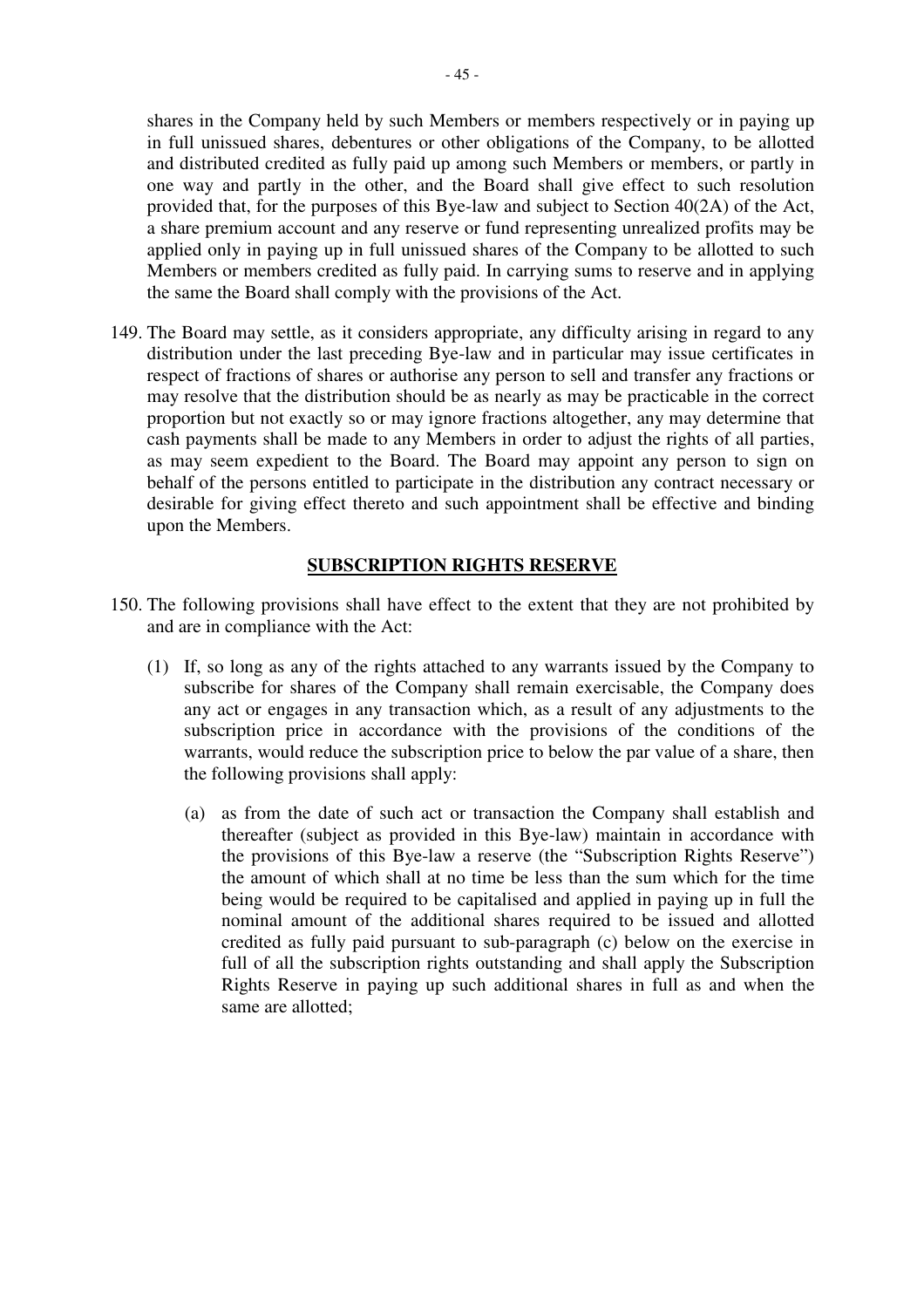- (b) the Subscription Rights Reserve shall not be used for any purpose other than that specified above unless all other reserves of the Company (other than share premium account) have been extinguished and will then only be used to make good losses of the Company if and so far as is required by law;
- (c) upon the exercise of all or any of the subscription rights represented by any warrant, the relevant subscription rights shall be exercisable in respect of a nominal amount of shares equal to the amount in cash which the holder of such warrant is required to pay on exercise of the subscription rights represented thereby (or, as the case may be the relevant portion thereof in the event of a partial exercise of the subscription rights) and, in addition, there shall be allotted in respect of such subscription rights to the exercising warrantholder, credited as fully paid, such additional nominal amount of shares as is equal to the difference between:
	- (i) the said amount in cash which the holder of such warrant is required to pay on exercise of the subscription rights represented thereby (or, as the case may be, the relevant portion thereof in the event of a partial exercise of the subscription rights); and
	- (ii) the nominal amount of shares in respect of which such subscription rights would have been exercisable having regard to the provisions of the conditions of the warrants, had it been possible for such subscription rights to represent the right to subscribe for shares at less than par and immediately upon such exercise so much of the sum standing to the credit of the Subscription Rights Reserve as is required to pay up in full such additional nominal amount of shares shall be capitalised and applied in paying up in full such additional nominal amount of shares which shall forthwith be allotted credited as fully paid to the exercising warrantholders; and
- (d) if, upon the exercise of the subscription rights represented by any warrant, the amount standing to the credit of the Subscription Rights Reserve is not sufficient to pay up in full such additional nominal amount of shares equal to such difference as aforesaid to which the exercising warrantholder is entitled, the Board shall apply any profits or reserves then or thereafter becoming available (including, to the extent permitted by law, share premium account) for such purpose until such additional nominal amount of shares is paid up and allotted as aforesaid and until then no dividend or other distribution shall be paid or made on the fully paid shares of the Company then in issue. Pending such payment and allotment, the exercising warrantholder shall be issued by the Company with a certificate evidencing his right to the allotment of such additional nominal amount of shares. The rights represented by any such certificate shall be in registered form and shall be transferable in whole or in part in units of one share in the like manner as the shares for the time being are transferable, and the Company shall make such arrangements in relation to the maintenance of a register therefor and other matters in relation thereto as the Board may think fit and adequate particulars thereof shall be made known to each relevant exercising warrantholder upon the issue of such certificate.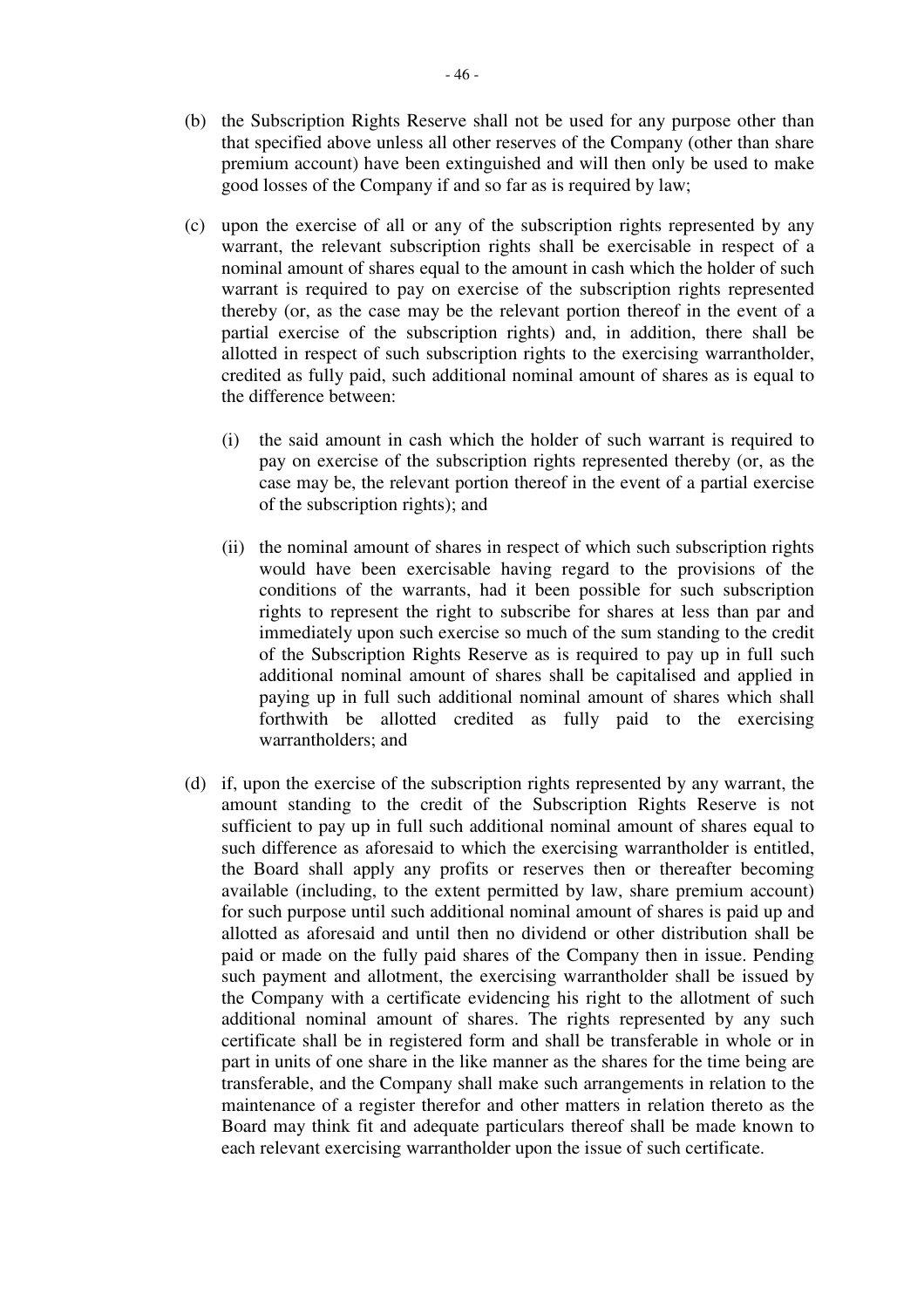- (2) Shares allotted pursuant to the provisions of this Bye-law shall rank pari passu in all respects with the other shares allotted on the relevant exercise of the subscription rights represented by the warrant concerned. Notwithstanding anything contained in paragraph (1) of this Bye-law, no fraction of any share shall be allotted on exercise of the subscription rights.
- (3) The provision of this Bye-law as to the establishment and maintenance of the Subscription Rights Reserve shall not be altered or added to in any way which would vary or abrogate, or which would have the effect of varying or abrogating the provisions for the benefit of any warrantholder or class of warrantholders under this Bye-law without the sanction of a special resolution of such warrantholders or class of warrantholders.
- (4) A certificate or report by the auditors for the time being of the Company as to whether or not the Subscription Rights Reserve is required to be established and maintained and if so the amount thereof so required to be established and maintained, as to the purposes for which the Subscription Rights Reserve has been used, as to the extent to which it has been used to make good losses of the Company, as to the additional nominal amount of shares required to be allotted to exercising warrantholders credited as fully paid, and as to any other matter concerning the Subscription Rights Reserve shall (in the absence of manifest error) be conclusive and binding upon the Company and all warrantholders and shareholders.

# **ACCOUNTING RECORDS**

- 151. The Board shall cause true accounts to be kept of the sums of money received and expended by the Company, and the matters in respect of which such receipt and expenditure take place, and of the property, assets, credits and liabilities of the Company and of all other matters required by the Act or necessary to give a true and fair view of the Company's affairs and to explain its transactions.
- 152. The accounting records shall be kept at the Office or, subject to the Act, at such other place or places as the Board decides and shall always be open to inspection by the Directors of the Company. No Member (other than a Director of the Company) shall have any right of inspecting any accounting record or book or document of the Company except as conferred by law or authorised by the Board or the Company in general meeting.
- 153. Subject to Section 88 of the Act, a printed copy of the Directors' report, accompanied by the balance sheet and profit and loss account, including every document required by law to be annexed thereto, made up to the end of the applicable financial year and containing a summary of the assets and liabilities of the Company under convenient heads and a statement of income and expenditure, together with a copy of the Auditors' report, shall be sent to each person entitled thereto at least twenty-one (21) days before the date of the general meeting and laid before the Company in general meeting in accordance with the requirements of the Act provided that this Bye-law shall not require a copy of those documents to be sent to any person whose address the Company is not aware or to more than one of the joint holders of any shares or debentures.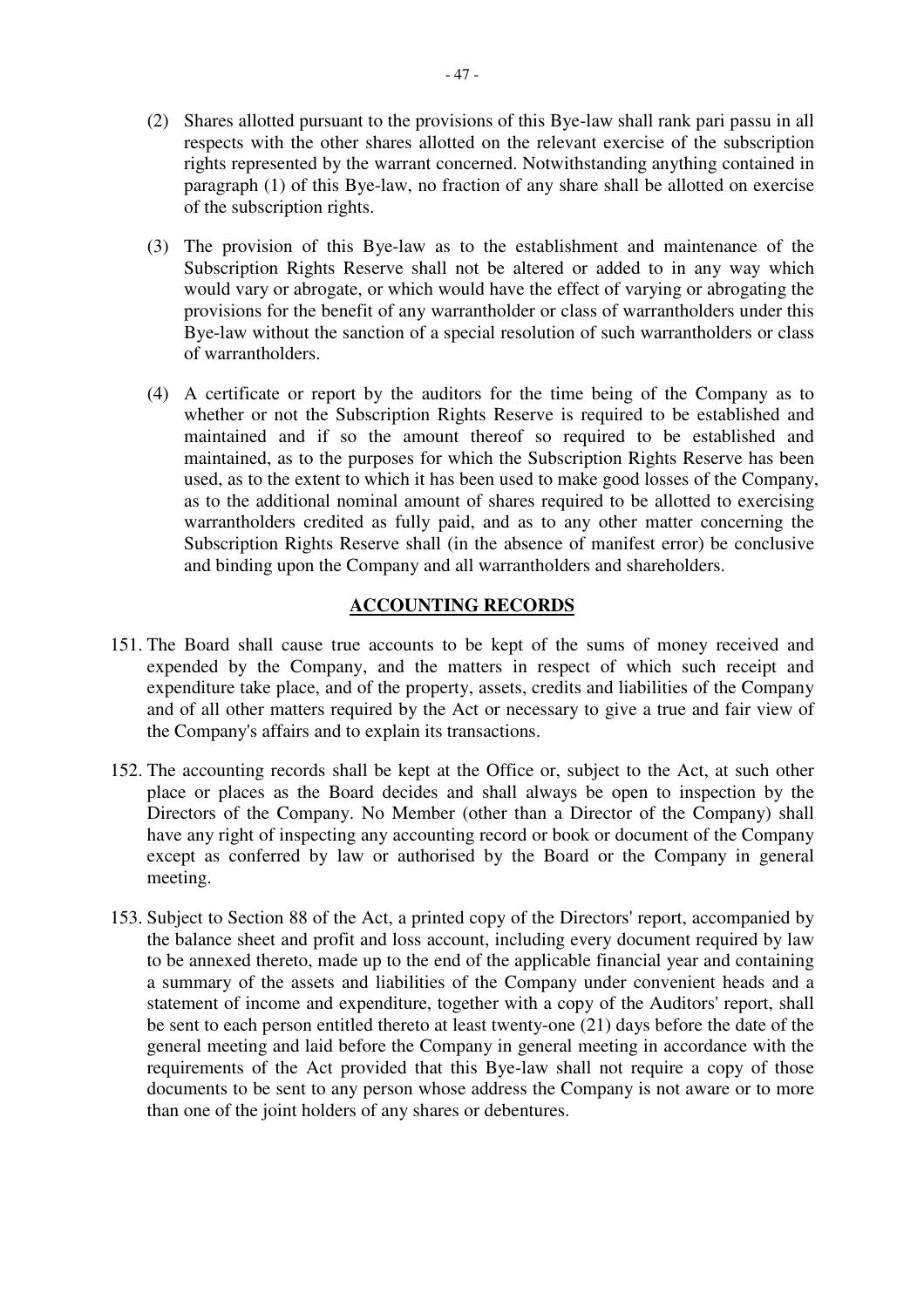- 153A. To the extent permitted by and subject to due compliance with all applicable Statutes, rules and regulations, including, without limitation, the rules of the Designated Stock Exchange, and to obtaining all necessary consents, if any, required thereunder, the requirements of Bye-law 153 shall be deemed satisfied in relation to any person by sending to the person in any manner not prohibited by the Statutes, summarised financial statements derived from the Company's annual accounts and the directors' report which shall be in the form and containing the information required by applicable laws and regulations, provided that any person who is otherwise entitled to the annual financial statements of the Company and the directors' report thereon may, if he so requires by notice in writing served on the Company, demand that the Company sends to him, in addition to summarised financial statements, a complete printed copy of the Company's annual financial statement and the directors' report thereon. Amended by a special
	- 153B. The requirement to send to a person referred to in Bye-law 153 the documents referred to in that provision or a summary financial report in accordance with Bye-law 153A shall be deemed satisfied where, in accordance with all applicable Statutes, rules and regulations, including, without limitation, the rules of the Designated Stock Exchange, the Company publishes copies of the documents referred to in Bye-law 153 and, if applicable, a summary financial report complying with Bye-law 153A, on the Company's computer network or in any other permitted manner (including by sending any form of electronic communication), and that person has agreed or is deemed to have agreed to treat the publication or receipt of such documents in such manner as discharging the Company's obligation to send to him a copy of such documents.

# **AUDIT**

- 154. (1) Subject to Section 88 of the Act, at the annual general meeting or at a subsequent special general meeting in each year, the Members shall appoint an auditor to audit the accounts of the Company and such auditor shall hold office until the Members appoint another auditor. Such auditor may be a Member but no Director or officer or employee of the Company shall, during his continuance in office, be eligible to act as an auditor of the Company.
	- (2) subject to Section 89 of the Act, a person, other than a retiring Auditor, shall not be capable of being appointed Auditor at an annual general meeting unless notice in writing of an intention to nominate that person to the office of Auditor has been given not less than twenty-one (21) days before the annual general meeting and furthermore, the Company shall send a copy of any such notice to the retiring Auditor.

Amended by a special resolution on  $26$ August 2009

resolution on 26 August 2009

Amended by a special resolution on 13 August 2004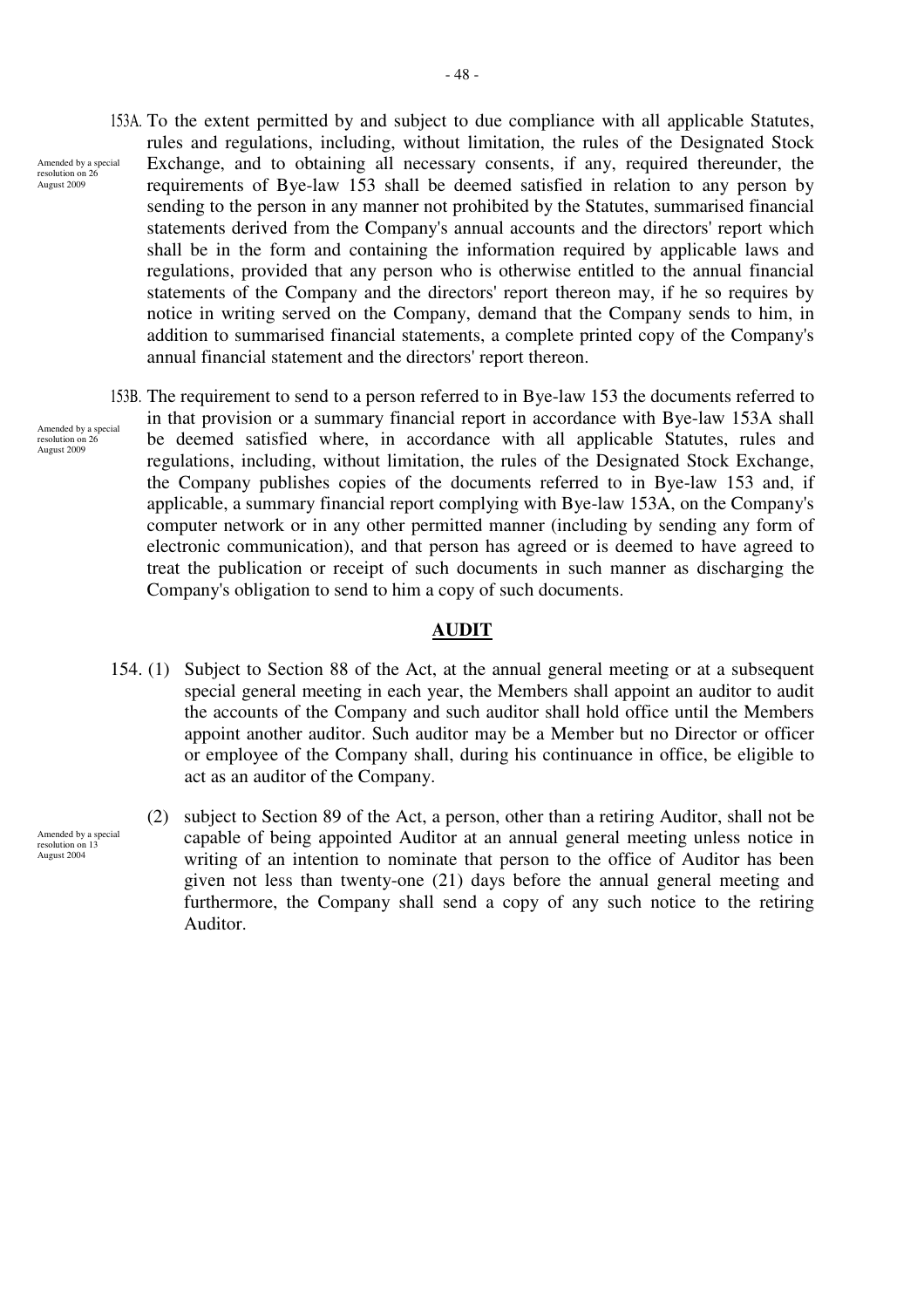Amended by a

special resolution on 22 August 2013

- (3) The Members may, at any general meeting convened and held in accordance with these Bye-laws, by special resolution remove the Auditor at any time before the expiration of his term of office and such Auditor shall be allowed to attend and make written and/or verbal representations (if any) to the Shareholders at the general meetings. The Members shall by ordinary resolution at that meeting appoint another Auditor in his stead for the remainder of his term.
- 155. Subject to Section 88 of the Act the accounts of the Company shall be audited at least once in every year.
- 156. The remuneration of the Auditor shall be fixed by the Company in general meeting or in such manner as the Members may determine.
- 157. If the office of auditor becomes vacant by the resignation or death of the Auditor, or by his becoming incapable of acting by reason of illness or other disability at a time when his services are required, the Directors shall as soon as practicable fill any casual vacancy in the office of Auditors, but while any such vacancy continues the surviving or continuing Auditors (if any) may act.
- 158. The Auditor shall at all reasonable times have access to all books kept by the Company and to all accounts and vouchers relating thereto; and he may call on the Directors or officers of the Company for any information in their possession relating to the books or affairs of the Company.
- 159. The statement of income and expenditure and the balance sheet provided for by these Bye-Laws shall be examined by the Auditor and compared by him with the books, accounts and vouchers relating thereto; and he shall make a written report thereon stating whether such statement and balance sheet are drawn up so as to present fairly the financial position of the Company and the results of its operations for the period under review and, in case information shall have been called for from Directors or officers of the Company, whether the same has been furnished and has been satisfactory. The financial statements of the Company shall be audited by the Auditor in accordance with generally accepted auditing standards. The Auditor shall make a written report thereon in accordance with generally accepted auditing standards and the report of the Auditor shall be submitted to the Members in general meeting. The generally accepted auditing standards referred to herein may be those of a country or jurisdiction other than Bermuda. If so, the financial statements and the report of the Auditor should disclose this fact and name such country or jurisdiction.

## **NOTICES**

160. Any Notice or other document (including any "corporate communication" within the meaning ascribed thereto under the rules of the Designated Stock Exchange), whether or not, to be given or issued under these Bye-laws from the Company to a Member shall be in writing or by cable, telex or facsimile transmission message or other form of electronic transmission or communication and any such Notice and document may be served or delivered by the Company on or to any Member either personally or by sending it through the post in a prepaid envelope addressed to such Member at his registered address as appearing in the Register or at any other address supplied by him to the Company for the purpose or, as the case may be, by transmitting it to any such address or transmitting it to any telex or facsimile transmission number or electronic

Amended by a special resolution on 22 August 2013

Amended by a special resolution on 26 August 2009 and further amended by a special resolution on 21 August 2012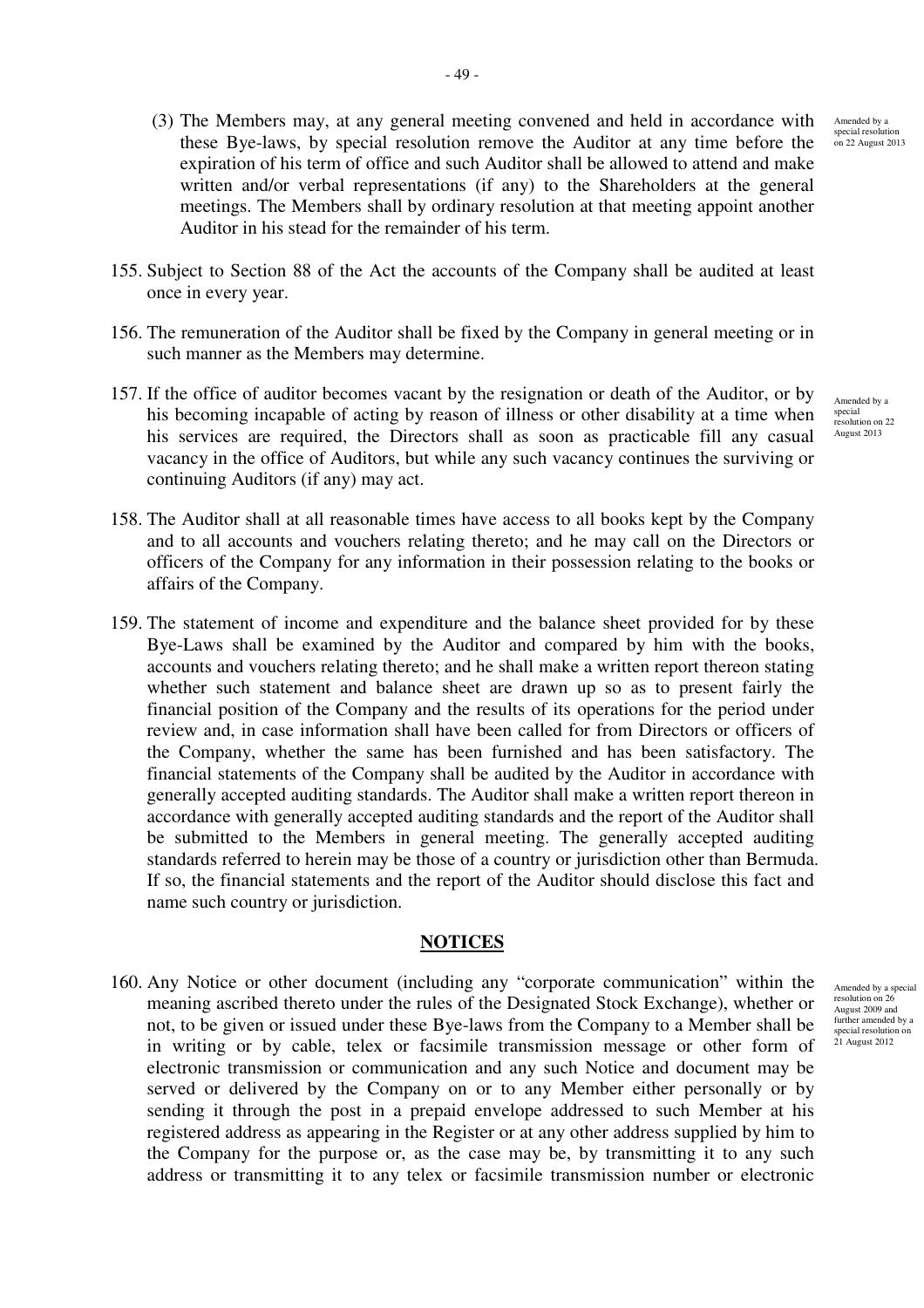number or address or website supplied by him to the Company for the giving of notice to him or which the person transmitting the notice reasonably and bona fide believes at the relevant time will result in the notice being duly received by the member or may also be served by advertisement published in an appointed newspaper (as defined in the Act) or in newspapers published daily and circulating generally in the territory of and in accordance with the requirements of the Designated Stock Exchange or, to the extent permitted by the applicable laws, by placing it on the Company's website or the website of the Designated Stock Exchange, and giving to the Member a notice stating that the Notice or other document is available there (a "notice of availability"). The notice of availability may be given to the member by any of the means set out above other than by posting it on a website. In case of joint holders of a share, all notices shall be given to that one of the joint holders whose name stands first in the Register and notice so given shall be deemed a sufficient notice to all the joint holders.

- 161. Any notice or document:
- (a) if served or delivered by post, shall where appropriate be deemed to have been served on the day following that on which the envelope containing the same, properly prepared and addressed, is put into the post; in proving such service or delivery, it shall be sufficient to prove that the envelope or wrapper containing the notice or document was properly addressed and put into the post and a certificate in writing signed by the Secretary or other officer of the Company or other person appointed by the Board that the envelope or wrapper containing the Notice or document was so addressed and put into the post shall be conclusive evidence therefor;
	- (b) if sent by electronic communication, shall be deemed to be given on the day on which it is transmitted from the server of the Company or its agent. A notice placed on the Company's website is deemed given by the Company to a Member on the day following that on which a notice of availability is deemed served on the Member;
	- (c) if served or delivered in any other manner contemplated by these Bye-laws, shall be deemed to have been served or delivered at the time of personal service or delivery or, as the case may be, at the time of the relevant despatch, transmission or publication; and in proving such service or delivery a certificate in writing signed by the Secretary or other officer of the Company or other person appointed by the Board as to the fact and time of such service, delivery, despatch, transmission or publication shall be conclusive evidence thereof; and
	- (d) may be given to a Member either in the English language or the Chinese language, subject to due compliance with all applicable Statutes, rules and regulations.
	- 162. (1) Any Notice or other document delivered or sent by post to or left at the registered address of any Member in pursuance of these Bye-laws shall, notwithstanding that such Member is then dead or bankrupt or that any other event has occurred, and whether or not the Company has notice of the death or bankruptcy or other event, be deemed to have been duly served or delivered in respect of any share registered in the name of such Member as sole or joint holder unless his name shall, at the time of the service or delivery of the notice or document, have been removed from the Register as the holder of the share, and such service or delivery shall for all

Amended by a special resolution on 26 August

2009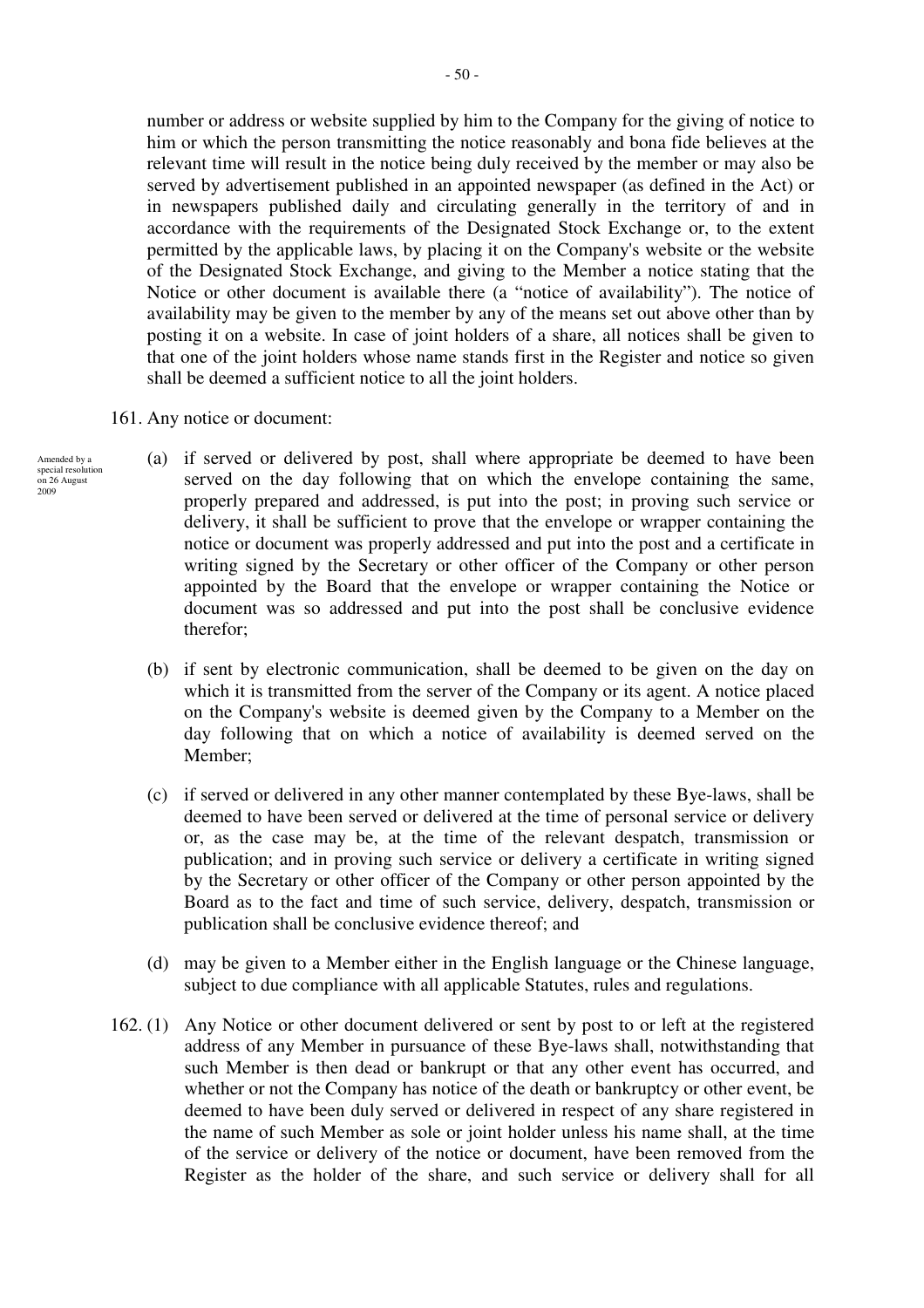purposes be deemed a sufficient service or delivery of such Notice or document on all persons interested (whether jointly with or as claiming through or under him) in the share.

- (2) A notice may be given by the Company to the person entitled to a share in consequence of the death, mental disorder or bankruptcy of a Member by sending it through the post in a prepaid letter, envelope or wrapper addressed to him by name, or by the title of representative of the deceased, or trustee of the bankrupt, or by any like description, at the address, if any, supplied for the purpose by the person claiming to be so entitled, or (until such an address has been so supplied) by giving the notice in any manner in which the same might have been given if the death, mental disorder or bankruptcy had not occurred.
- (3) Any person who by operation of law, transfer or other means whatsoever shall become entitled to any share shall be bound by every notice in respect of such share which prior to his name and address being entered on the Register shall have been duly given to the person from whom he derives his title to such share.

### **SIGNATURES**

163. For the purposes of these Bye-laws, a cable or telex or facsimile or electronic transmission message purporting to come from a holder of shares or, as the case may be, a Director or alternate Director, or, in the case of a corporation which is a holder of shares from a director or the secretary thereof or a duly appointed attorney or duly authorised representative thereof for it and on its behalf, shall in the absence of express evidence to the contrary available to the person relying thereon at the relevant time be deemed to be a document or instrument in writing signed by such holder or Director or alternate Director in the terms in which it is received.

## **WINDING UP**

- 164. (1) The Board shall have power in the name and on behalf of the Company to present a petition to the court for the Company to be wound up.
	- (2) A resolution that the Company be wound up by the court or be wound up voluntarily shall be a special resolution.
- 165. If the Company shall be wound up (whether the liquidation is voluntary or by the court) the liquidator may, with the authority of a special resolution and any other sanction required by the Act, divide among the Members in specie or kind the whole or any part of the assets of the Company and whether or not the assets shall consist of properties of one kind or shall consist of properties to be divided as aforesaid of different kinds, and may for such purpose set such value as he deems fair upon any one or more class or classes of property and may determine how such division shall be carried out as between the Members or different classes of Members. The liquidator may, with the like authority, vest any part of the assets in trustees upon such trusts for the benefit of the Members as the liquidator with the like authority shall think fit, and the liquidation of the Company may be closed and the Company dissolved, but so that no contributory shall be compelled to accept any shares or other property in respect of which there is a liability.

Amended by a speci<br>resolution on 26 August 2009